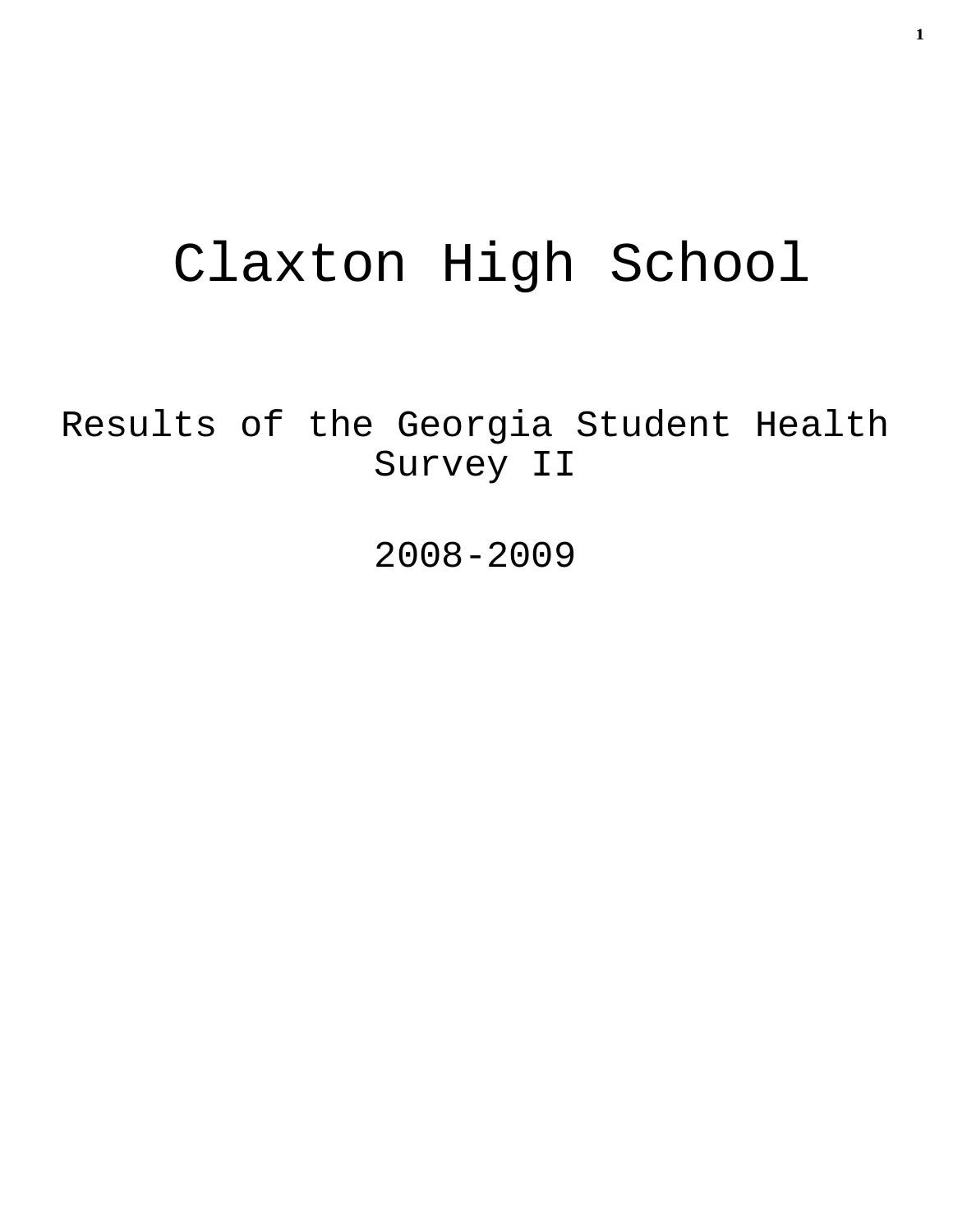# *Demographics* **2**

| Grade                  |    |  |  |
|------------------------|----|--|--|
| <b>Grade Frequency</b> |    |  |  |
| 10                     | 68 |  |  |
| 12                     | 73 |  |  |

| Frequency      | <b>Table of Gender by Grade</b> |              |             |              |  |
|----------------|---------------------------------|--------------|-------------|--------------|--|
| <b>Col Pct</b> |                                 | Grade(Grade) |             |              |  |
|                | Gender(Gender)                  | 10           | 12          | <b>Total</b> |  |
|                | <b>Female</b>                   | 39<br>57.35  | 44<br>60.27 | 83           |  |
|                | <b>Male</b>                     | 29<br>42.65  | 29<br>39.73 | 58           |  |
|                | <b>Total</b>                    | 68           | 73          | 141          |  |

| <b>Frequency</b> |  |
|------------------|--|
| <b>Col Pct</b>   |  |

| <b>Table of Ethnicity by Grade</b> |              |             |              |  |  |  |
|------------------------------------|--------------|-------------|--------------|--|--|--|
|                                    | Grade(Grade) |             |              |  |  |  |
| <b>Ethnicity</b> (Ethnicity)       | 10           | 12          | <b>Total</b> |  |  |  |
| <b>Black</b>                       | 28<br>41.18  | 26<br>35.62 | 54           |  |  |  |
| <b>Hispanic</b>                    | 9<br>13.24   | 12<br>16.44 | 21           |  |  |  |
| White                              | 28<br>41.18  | 30<br>41.10 | 58           |  |  |  |
| <b>Asian</b>                       | 0<br>0.00    | 3<br>4.11   | 3            |  |  |  |
| <b>Other</b>                       | 3<br>4.41    | 2<br>2.74   | 5            |  |  |  |
| <b>Total</b>                       | 68           | 73          | 141          |  |  |  |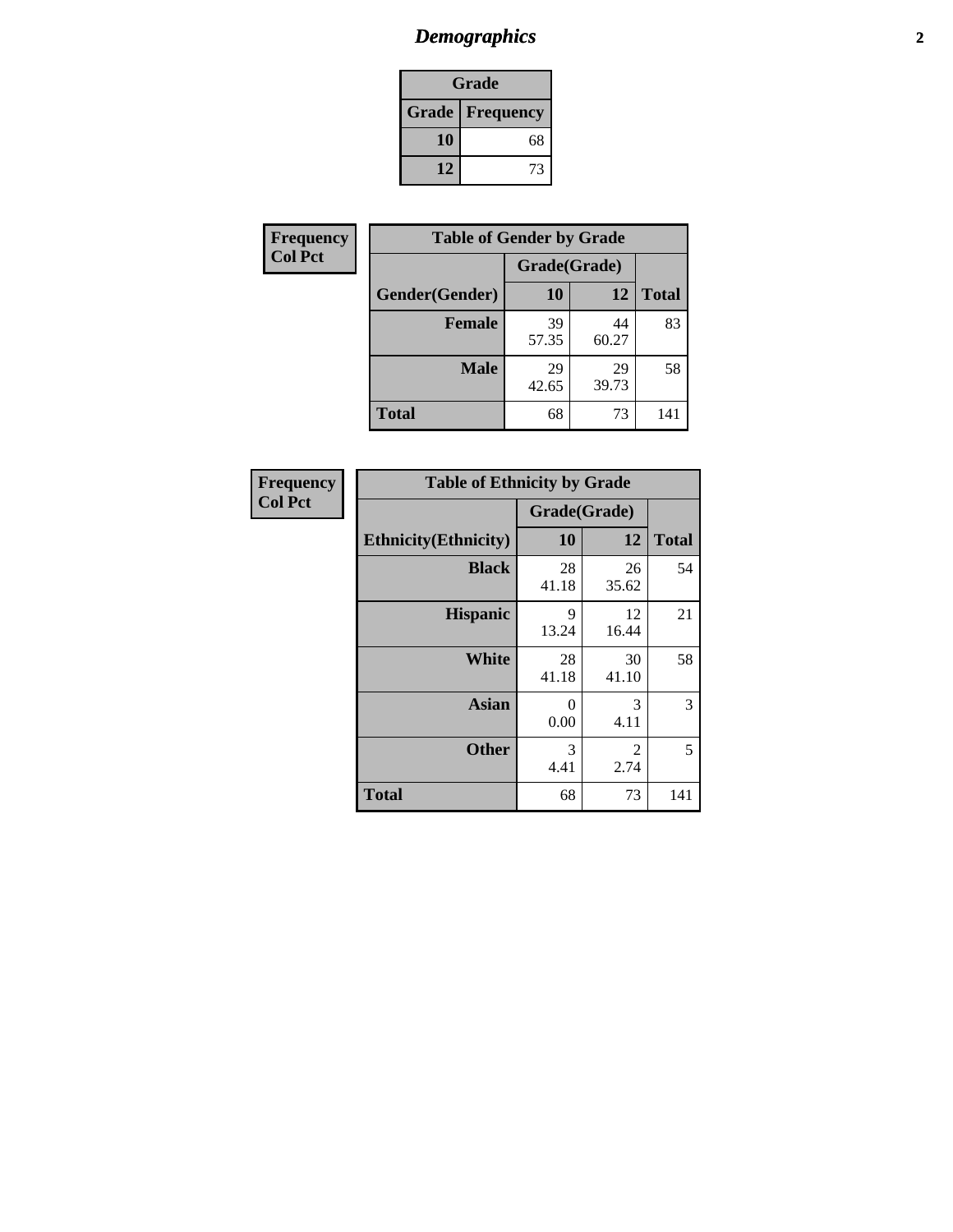#### *Title IV, Part A, Schedule A* **3** *Goal 1: Ensure that all schools are drug-free Baseline Data: Year 2008-2009 Prevalence of Drug Use*

| Frequency<br><b>Col Pct</b> | <b>Table of AlcoholAlt by Grade</b> |              |             |              |  |  |
|-----------------------------|-------------------------------------|--------------|-------------|--------------|--|--|
|                             | AlcoholAlt(Alcohol                  | Grade(Grade) |             |              |  |  |
|                             | use, past 30 days)                  | 10           | 12          | <b>Total</b> |  |  |
|                             | Yes                                 | 15<br>22.06  | 24<br>32.88 | 39           |  |  |
|                             | N <sub>0</sub>                      | 53<br>77.94  | 49<br>67.12 | 102          |  |  |
|                             | <b>Total</b>                        | 68           | 73          | 141          |  |  |

| Frequency<br><b>Col Pct</b> | <b>Table of TobaccoAny by Grade</b> |              |             |              |  |
|-----------------------------|-------------------------------------|--------------|-------------|--------------|--|
|                             | <b>TobaccoAny(Tobacco</b>           | Grade(Grade) |             |              |  |
|                             | use, past 30 days)                  | 10           | 12          | <b>Total</b> |  |
|                             | Yes                                 | 15<br>22.06  | 15<br>20.55 | 30           |  |
|                             | N <sub>0</sub>                      | 53<br>77.94  | 58<br>79.45 | 111          |  |
|                             | <b>Total</b>                        | 68           | 73          | 141          |  |

| Frequency<br><b>Col Pct</b> | <b>Table of MarijuanaAlt by Grade</b> |              |             |              |  |
|-----------------------------|---------------------------------------|--------------|-------------|--------------|--|
|                             | MarijuanaAlt(Marijuana                | Grade(Grade) |             |              |  |
|                             | use, past 30 days)                    | 10           | 12          | <b>Total</b> |  |
|                             | Yes                                   | 10.29        | 6<br>8.22   | 13           |  |
|                             | N <sub>0</sub>                        | 61<br>89.71  | 67<br>91.78 | 128          |  |
|                             | <b>Total</b>                          | 68           | 73          | 141          |  |

| Frequency      | <b>Table of OtherDrugAny by Grade</b>                  |             |             |              |  |
|----------------|--------------------------------------------------------|-------------|-------------|--------------|--|
| <b>Col Pct</b> | <b>OtherDrugAny(Other</b><br>Grade(Grade)<br>drug use, |             |             |              |  |
|                | past 30 days)                                          | 10          | 12          | <b>Total</b> |  |
|                | <b>Yes</b>                                             | 10<br>14.71 | 6<br>8.22   | 16           |  |
|                | N <sub>0</sub>                                         | 58<br>85.29 | 67<br>91.78 | 125          |  |
|                | <b>Total</b>                                           | 68          | 73          | 141          |  |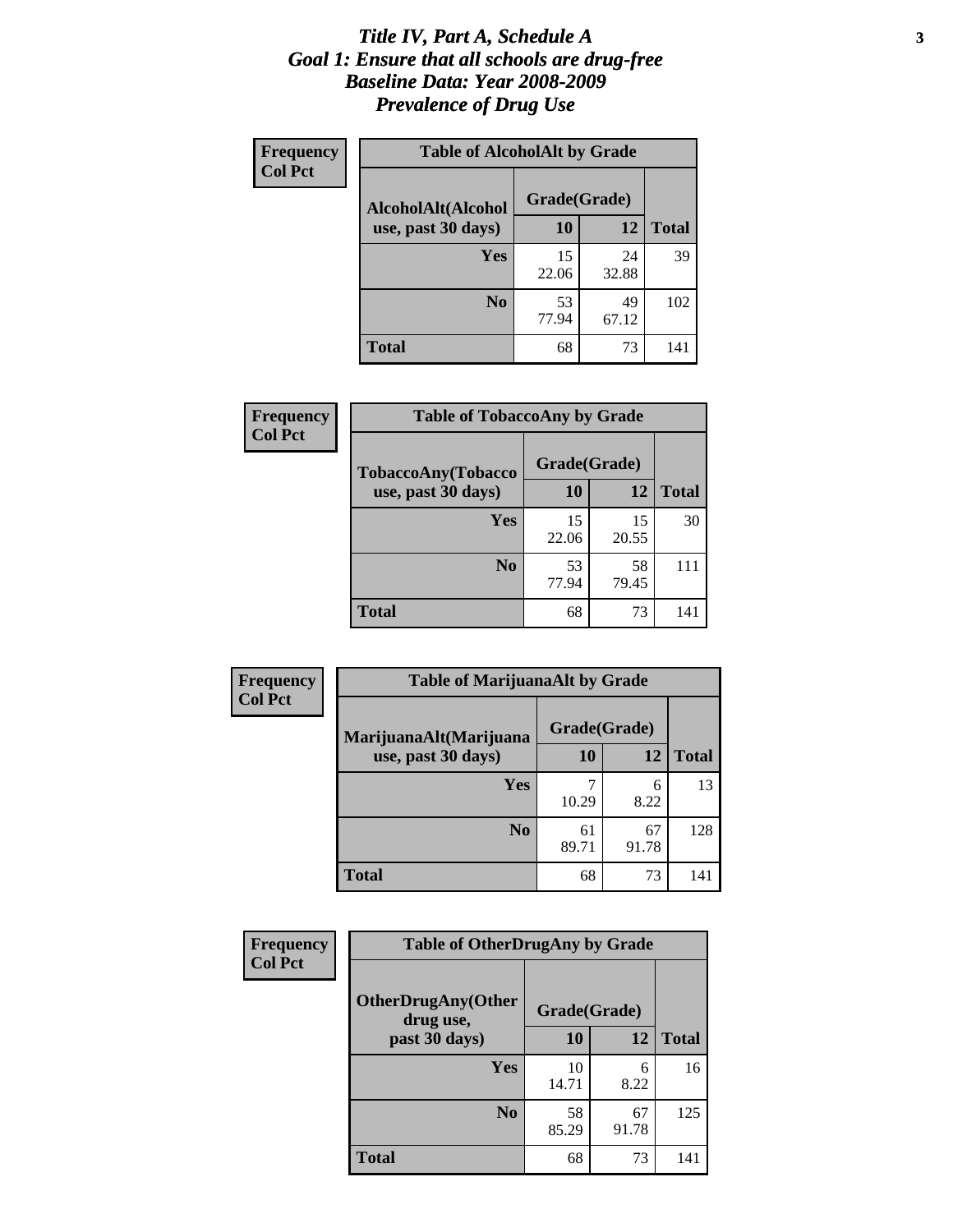#### *Average Age of Onset of Use* **4** *Results for "Average Age of Onset of Use" questions exclude students who said they did not use that substance*

| <b>Variable</b>       | Label                                                              | <b>Mean</b> |
|-----------------------|--------------------------------------------------------------------|-------------|
| Alcoholinit2          | I started using alcohol when I was                                 | 13.85       |
| Cigarettesinit2       | I started smoking tobacco when I was                               | 13.65       |
| Smokelessinit2        | I started chewing tobacco when I was                               | 13.38       |
| Marijuanainit2        | I started using marijuana when I was                               | 14.74       |
| Cocaineinit2          | I started using cocaine when I was                                 | 15.20       |
| Inhalantsinit2        | I started using inhalants when I was                               | 12.67       |
| Steroidsinit2         | I started using steroids when I was                                | 15.00       |
| Ecstasyinit2          | I started using ecstasy when I was                                 | 15.00       |
| Methinit <sub>2</sub> | I started using methamphetamines when I was                        | 13.00       |
| Hallucinogensinit2    | I started using hallucinogens when I was                           | 15.00       |
| Prescriptioninit2     | I started using prescription drugs not prescribed to me when I was | 13.50       |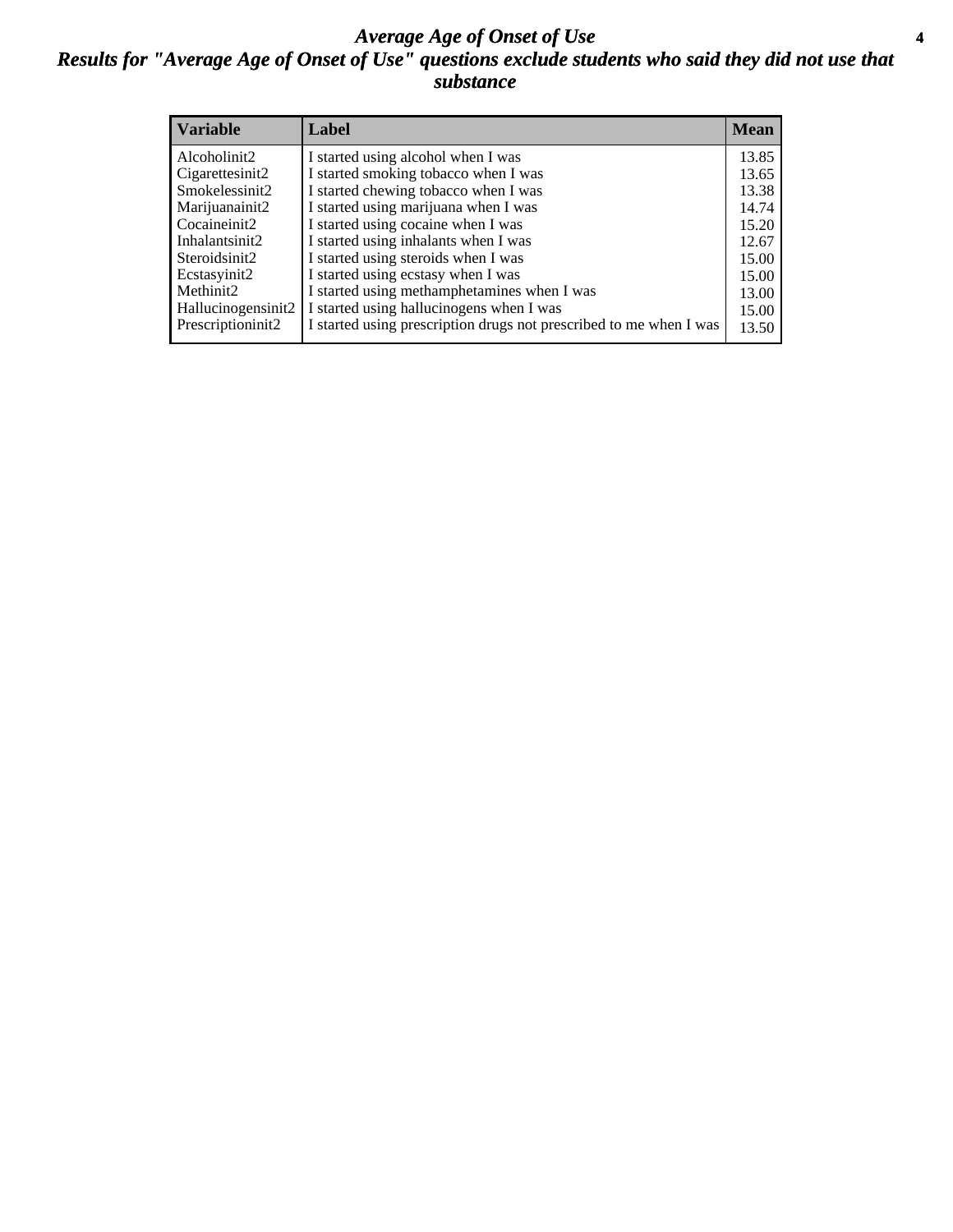# *Perception of Health Risk* **5**

| <b>Frequency</b> | <b>Table of Alcoholharmdich by Grade</b> |              |             |              |  |
|------------------|------------------------------------------|--------------|-------------|--------------|--|
| <b>Col Pct</b>   | Alcoholharmdich(I<br>think alcohol is    | Grade(Grade) |             |              |  |
|                  | harmful)                                 | 10           | 12          | <b>Total</b> |  |
|                  | <b>Yes</b>                               | 57<br>83.82  | 60<br>82.19 | 117          |  |
|                  | N <sub>0</sub>                           | 11<br>16.18  | 13<br>17.81 | 24           |  |
|                  | <b>Total</b>                             | 68           | 73          | 141          |  |

| Frequency      | <b>Table of Tobaccoharmdich by Grade</b> |              |             |              |  |
|----------------|------------------------------------------|--------------|-------------|--------------|--|
| <b>Col Pct</b> | Tobaccoharmdich(I<br>think tobacco is    | Grade(Grade) |             |              |  |
|                | harmful)                                 | 10           | 12          | <b>Total</b> |  |
|                | <b>Yes</b>                               | 62<br>91.18  | 70<br>95.89 | 132          |  |
|                | N <sub>0</sub>                           | 6<br>8.82    | 3<br>4.11   | Q            |  |
|                | Total                                    | 68           | 73          | 141          |  |

| Frequency      | <b>Table of Marijuanaharmdich by Grade</b>                |             |             |              |  |  |
|----------------|-----------------------------------------------------------|-------------|-------------|--------------|--|--|
| <b>Col Pct</b> | Marijuanaharmdich(I<br>Grade(Grade)<br>think marijuana is |             |             |              |  |  |
|                | harmful)                                                  | 10          | 12          | <b>Total</b> |  |  |
|                | Yes                                                       | 54<br>79.41 | 61<br>83.56 | 115          |  |  |
|                | N <sub>0</sub>                                            | 14<br>20.59 | 12<br>16.44 | 26           |  |  |
|                | <b>Total</b>                                              | 68          | 73          | 141          |  |  |

| <b>Frequency</b> | <b>Table of Otherdrugharmdich by Grade</b><br>Otherdrugharmdich(I<br>Grade(Grade)<br>think other drugs are |             |             |              |  |
|------------------|------------------------------------------------------------------------------------------------------------|-------------|-------------|--------------|--|
| <b>Col Pct</b>   |                                                                                                            |             |             |              |  |
|                  | harmful)                                                                                                   | <b>10</b>   | 12          | <b>Total</b> |  |
|                  | <b>Yes</b>                                                                                                 | 63<br>92.65 | 70<br>95.89 | 133          |  |
|                  | N <sub>0</sub>                                                                                             | 7.35        | 3<br>4.11   | 8            |  |
|                  | <b>Total</b>                                                                                               | 68          | 73          | 141          |  |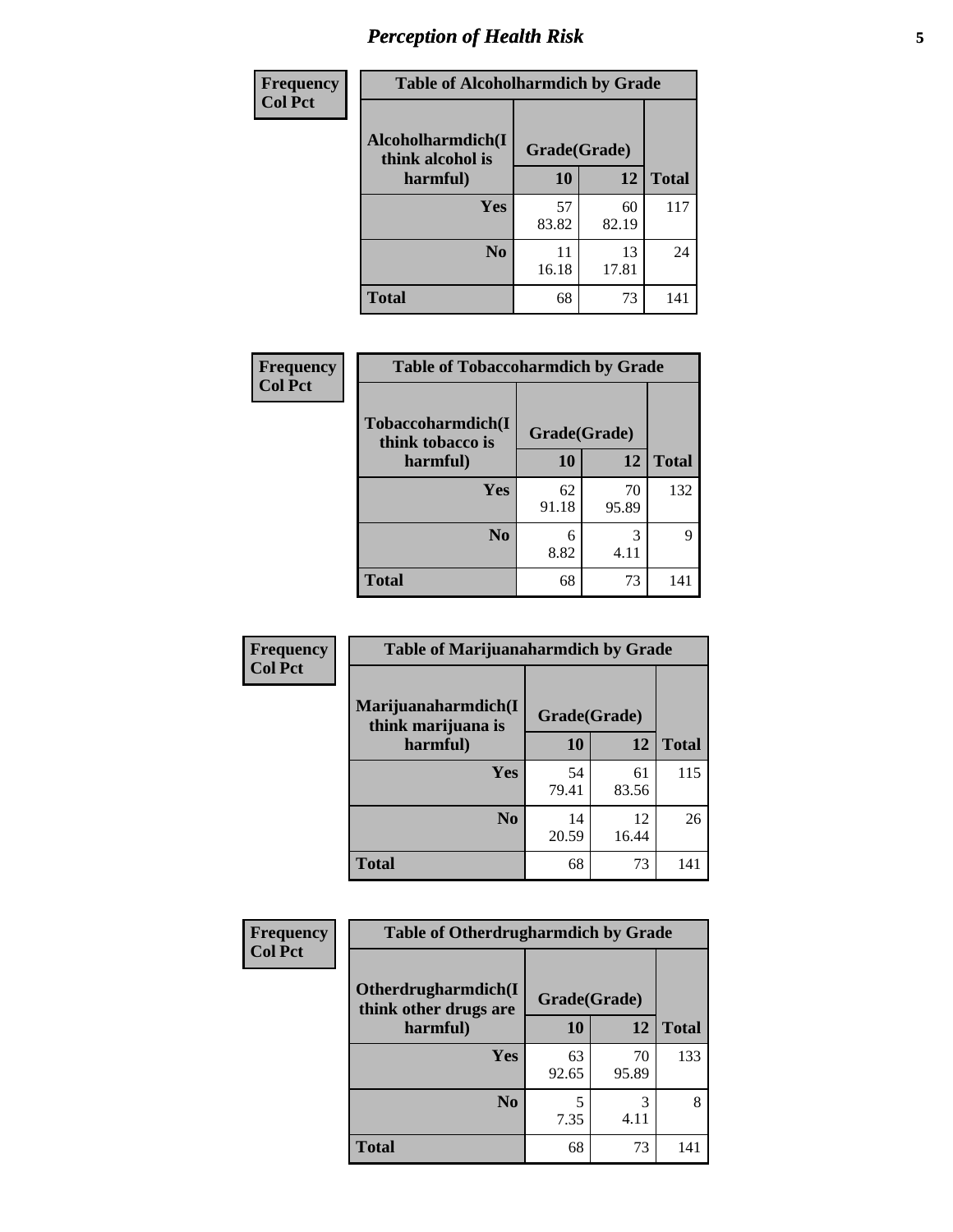### *Social Disapproval* **6**

| <b>Frequency</b> | <b>Table of Alcoholpeerdich by Grade</b>                    |              |             |              |
|------------------|-------------------------------------------------------------|--------------|-------------|--------------|
| <b>Col Pct</b>   | Alcoholpeerdich(My<br>friends would<br>disapprove if I used | Grade(Grade) |             |              |
|                  | alcohol)                                                    | 10           | 12          | <b>Total</b> |
|                  | <b>Yes</b>                                                  | 31<br>45.59  | 19<br>26.03 | 50           |
|                  | N <sub>0</sub>                                              | 37<br>54.41  | 54<br>73.97 | 91           |
|                  | <b>Total</b>                                                | 68           | 73          | 141          |

| <b>Frequency</b> |
|------------------|
| <b>Col Pct</b>   |

| <b>Table of Tobaccopeerdich by Grade</b>                    |              |             |              |  |
|-------------------------------------------------------------|--------------|-------------|--------------|--|
| Tobaccopeerdich(My<br>friends would<br>disapprove if I used | Grade(Grade) |             |              |  |
| tobacco)                                                    | 10           | 12          | <b>Total</b> |  |
| Yes                                                         | 40<br>58.82  | 33<br>45.21 | 73           |  |
| N <sub>0</sub>                                              | 28<br>41.18  | 40<br>54.79 | 68           |  |
| <b>Total</b>                                                | 68           | 73          | 141          |  |

| Frequency      | <b>Table of Marijuanapeerdich by Grade</b>                    |              |             |              |  |  |
|----------------|---------------------------------------------------------------|--------------|-------------|--------------|--|--|
| <b>Col Pct</b> | Marijuanapeerdich(My<br>friends would<br>disapprove if I used | Grade(Grade) |             |              |  |  |
|                | marijuana)                                                    | 10           | 12          | <b>Total</b> |  |  |
|                | <b>Yes</b>                                                    | 44<br>64.71  | 47<br>64.38 | 91           |  |  |
|                | N <sub>0</sub>                                                | 24<br>35.29  | 26<br>35.62 | 50           |  |  |
|                | <b>Total</b>                                                  | 68           | 73          | 141          |  |  |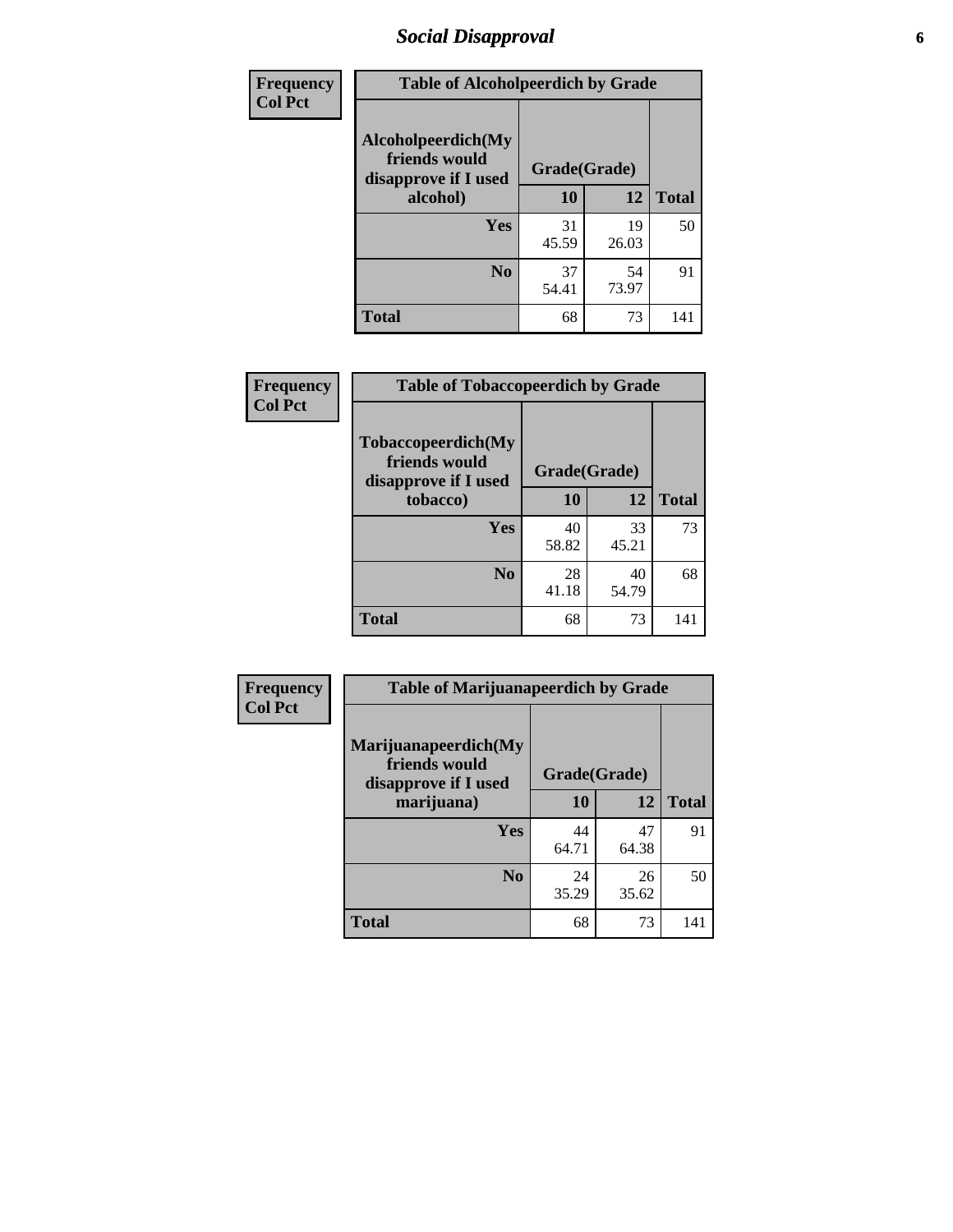# *Social Disapproval* **7**

| Frequency      | <b>Table of Otherdrugpeerdich by Grade</b>                    |              |             |              |  |
|----------------|---------------------------------------------------------------|--------------|-------------|--------------|--|
| <b>Col Pct</b> | Otherdrugpeerdich(My<br>friends would<br>disapprove if I used | Grade(Grade) |             |              |  |
|                | other drugs)                                                  | 10           | 12          | <b>Total</b> |  |
|                | Yes                                                           | 49<br>72.06  | 53<br>72.60 | 102          |  |
|                | N <sub>0</sub>                                                | 19<br>27.94  | 20<br>27.40 | 39           |  |
|                | <b>Total</b>                                                  | 68           | 73          | 141          |  |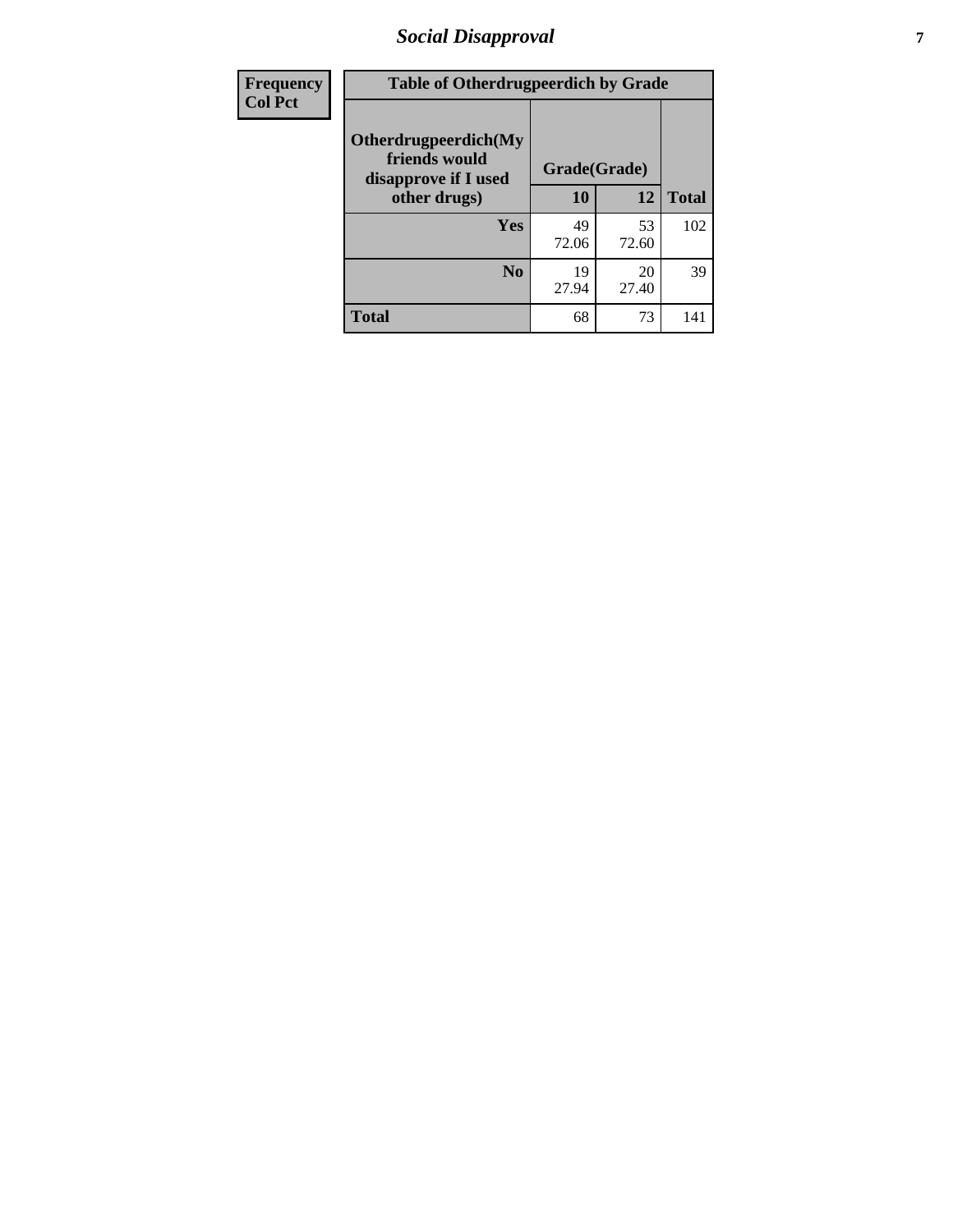#### Title IV, Part A, Schedule A **8** *Goal 2: To help ensure that all schools are safe and disciplined Baseline Data: Year 2008-2009 Student Involvement in Gang Activity*

| Frequency      | <b>Table of Gangself by Grade</b>                                                                 |                    |             |              |
|----------------|---------------------------------------------------------------------------------------------------|--------------------|-------------|--------------|
| <b>Col Pct</b> | Gangself(I<br>have<br>participated<br>in illegal<br>gang<br>activities in<br>the past 30<br>days) | Grade(Grade)<br>10 | 12          | <b>Total</b> |
|                | Yes                                                                                               | 11<br>16.18        | 3<br>4.11   | 14           |
|                | N <sub>0</sub>                                                                                    | 57<br>83.82        | 70<br>95.89 | 127          |
|                | <b>Total</b>                                                                                      | 68                 | 73          | 141          |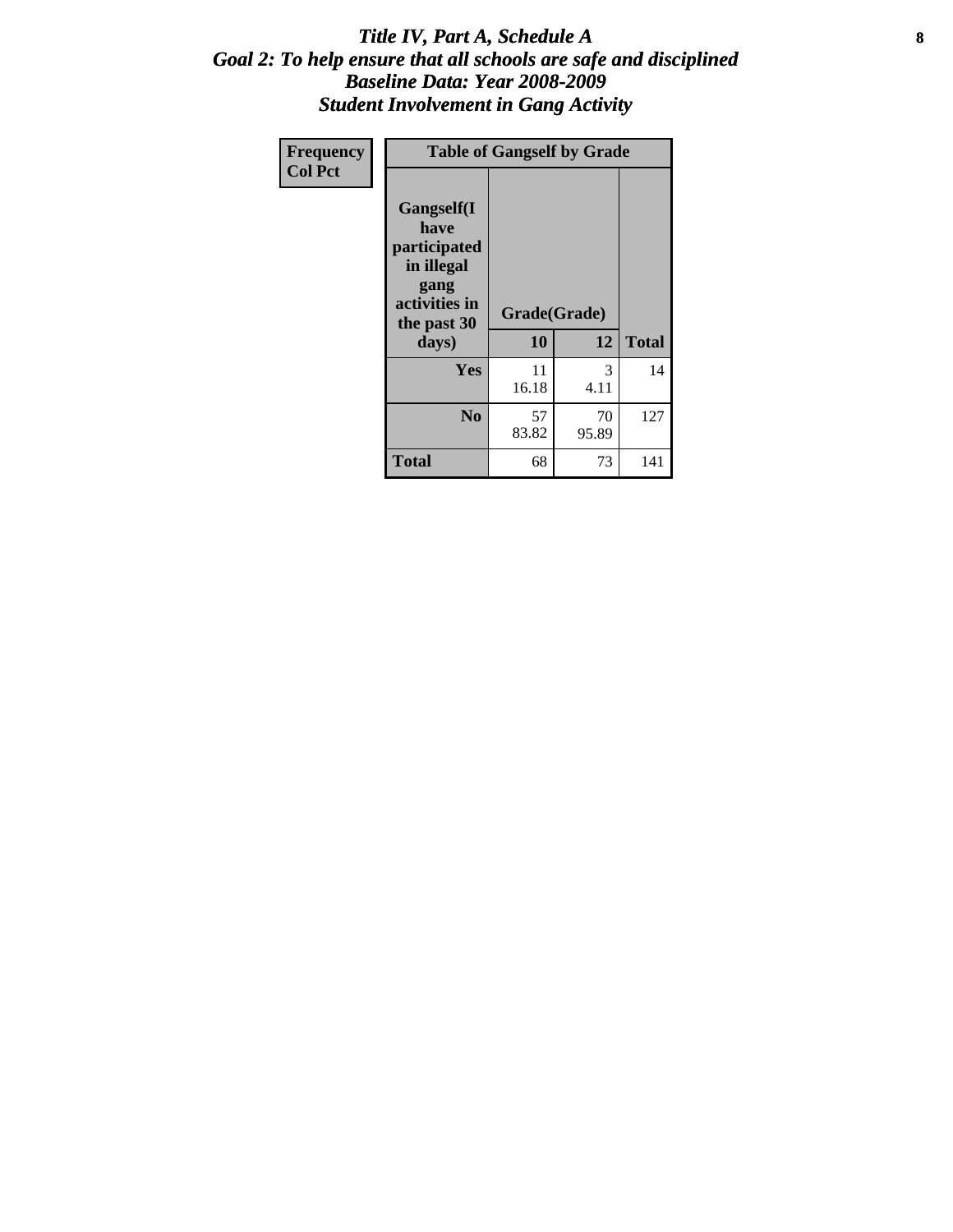# *Student Perception of School Safety* **9**

| <b>Frequency</b><br>Row Pct |
|-----------------------------|
|                             |

| <b>Table of Grade by Safeschool</b> |                          |                                                        |                                 |                                    |              |  |
|-------------------------------------|--------------------------|--------------------------------------------------------|---------------------------------|------------------------------------|--------------|--|
|                                     |                          | Safeschool (School is a place at which I feel<br>safe) |                                 |                                    |              |  |
| Grade(Grade)                        | <b>Strongly</b><br>Agree | Agree                                                  | Somewhat   Somewhat<br>Disagree | <b>Strongly</b><br><b>Disagree</b> | <b>Total</b> |  |
| 10                                  | 13<br>19.12              | 31<br>45.59                                            | 16<br>23.53                     | 8<br>11.76                         | 68           |  |
| 12                                  | 10<br>13.70              | 37<br>50.68                                            | 20<br>27.40                     | 6<br>8.22                          | 73           |  |
| <b>Total</b>                        | 23                       | 68                                                     | 36                              | 14                                 | 141          |  |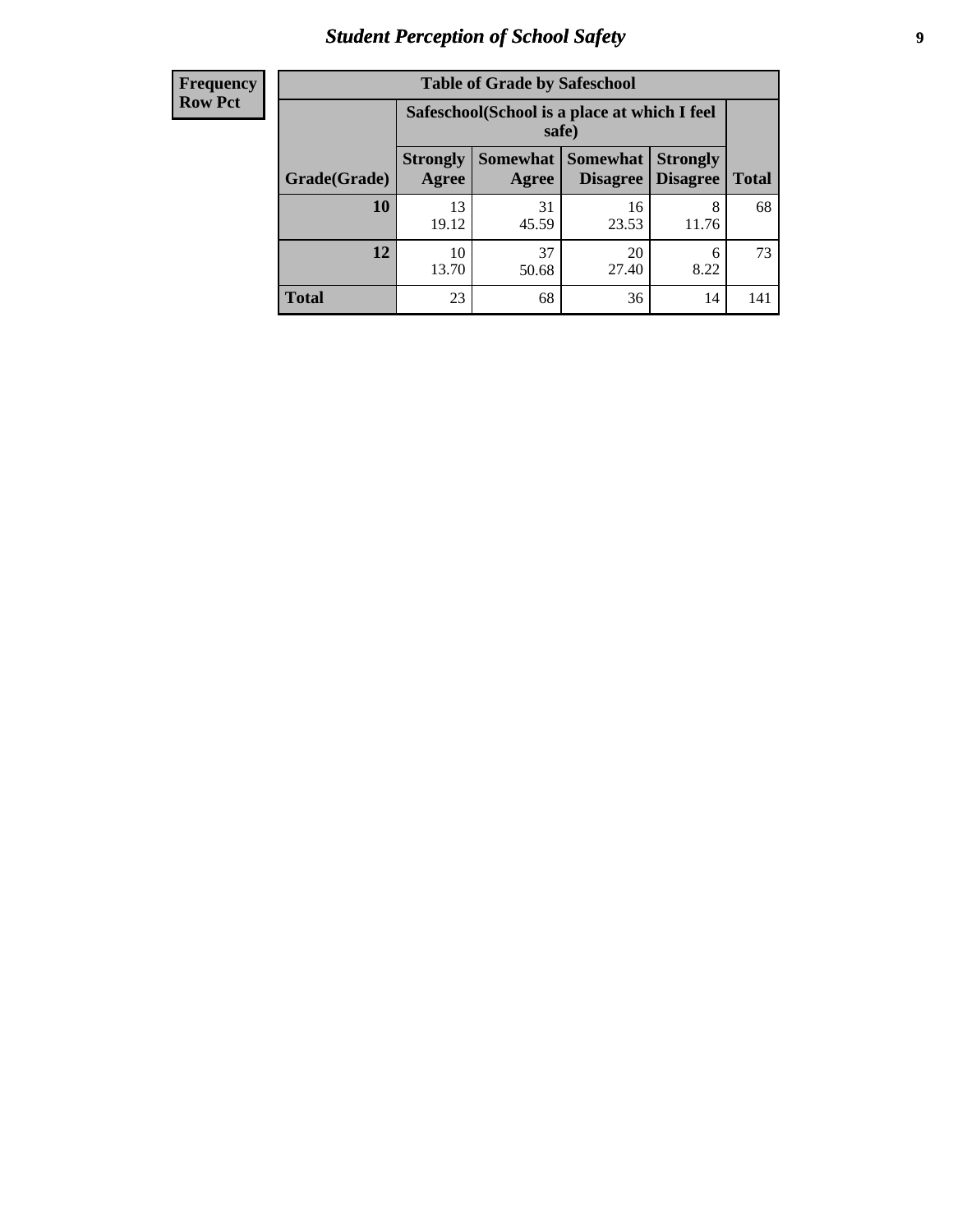### *Students Who Have Been Bullied* **10**

#### **Frequency Row Pct**

| <b>Table of Grade by Bullied</b> |                  |                                                                               |                              |                   |                               |                               |                        |              |
|----------------------------------|------------------|-------------------------------------------------------------------------------|------------------------------|-------------------|-------------------------------|-------------------------------|------------------------|--------------|
|                                  |                  | <b>Bullied</b> (I have been bullied by other<br>students in the past 30 days) |                              |                   |                               |                               |                        |              |
| Grade(Grade)                     | 0<br><b>Days</b> | 1 or<br>days                                                                  | 3 <sub>to</sub><br>5<br>days | 6 to<br>9<br>days | <b>10</b><br>to<br>19<br>days | <b>20</b><br>to<br>29<br>days | All<br>30<br>days      | <b>Total</b> |
| 10                               | 56<br>82.35      | 6<br>8.82                                                                     | 2<br>2.94                    | $\Omega$<br>0.00  | 1.47                          | 1.47                          | $\mathfrak{D}$<br>2.94 | 68           |
| 12                               | 67<br>91.78      | 1.37                                                                          | $\theta$<br>0.00             | 1.37              | $\mathfrak{D}$<br>2.74        | $\overline{2}$<br>2.74        | $\theta$<br>0.00       | 73           |
| <b>Total</b>                     | 123              | $\mathcal{I}$                                                                 | $\overline{2}$               |                   | 3                             | 3                             | 2                      | 141          |

 $\blacksquare$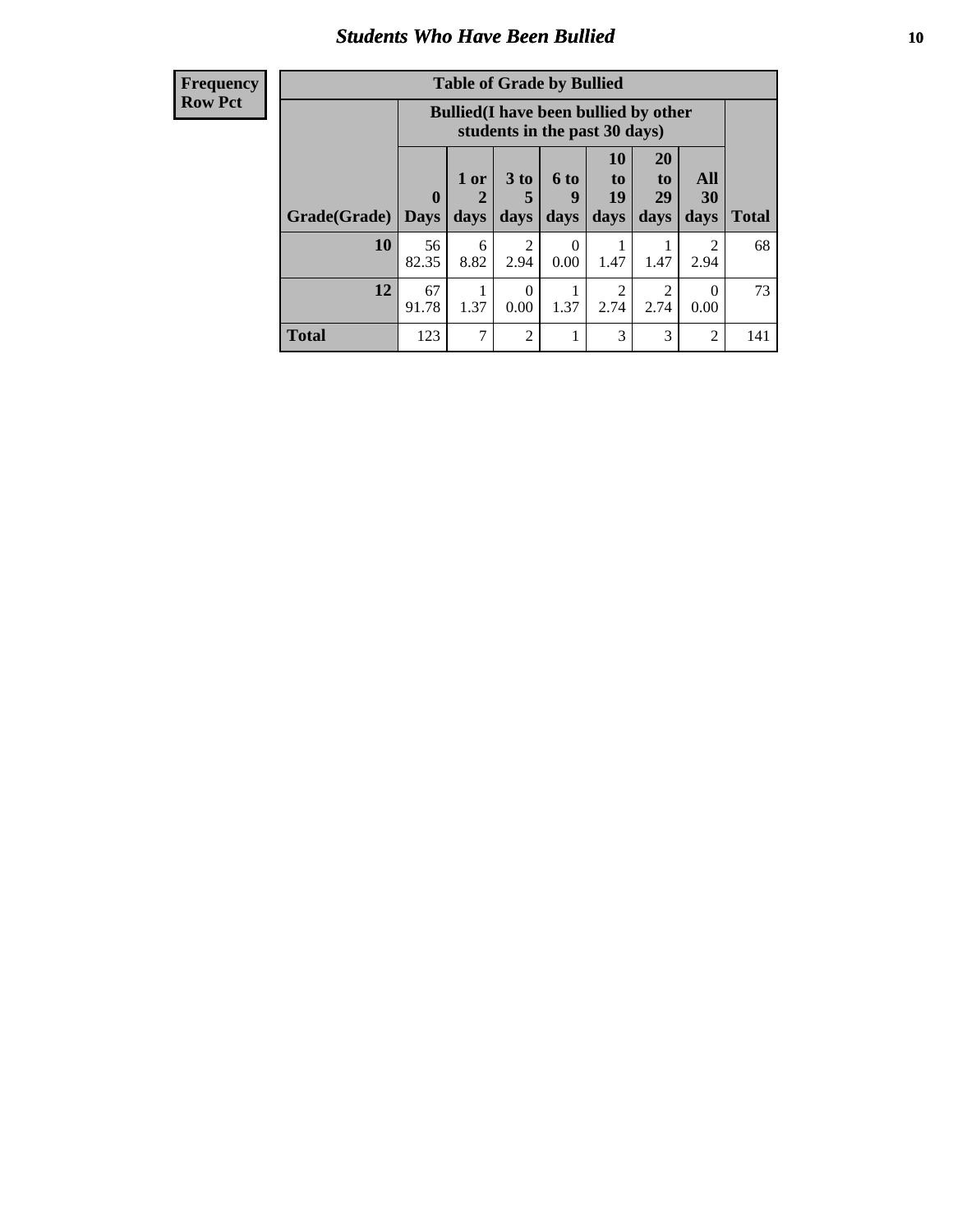#### *School Climate* **11**

| Frequency      | <b>Table of SchoolClimate1 by Grade</b> |                    |             |              |  |  |
|----------------|-----------------------------------------|--------------------|-------------|--------------|--|--|
| <b>Col Pct</b> | SchoolClimate1(I<br>like school)        | Grade(Grade)<br>10 | 12          | <b>Total</b> |  |  |
|                | <b>Strongly Agree</b>                   | 18<br>26.47        | 13<br>17.81 | 31           |  |  |
|                | <b>Somewhat Agree</b>                   | 34<br>50.00        | 44<br>60.27 | 78           |  |  |
|                | <b>Somewhat Disagree</b>                | 12<br>17.65        | 9<br>12.33  | 21           |  |  |
|                | <b>Strongly Disagree</b>                | 4<br>5.88          | 9.59        | 11           |  |  |
|                | <b>Total</b>                            | 68                 | 73          | 141          |  |  |

| Frequency      | <b>Table of SchoolClimate2 by Grade</b>           |                    |             |              |  |
|----------------|---------------------------------------------------|--------------------|-------------|--------------|--|
| <b>Col Pct</b> | SchoolClimate2(I<br>feel successful at<br>school) | Grade(Grade)<br>10 | 12          | <b>Total</b> |  |
|                | <b>Strongly Agree</b>                             | 23<br>33.82        | 29<br>39.73 | 52           |  |
|                | <b>Somewhat Agree</b>                             | 40<br>58.82        | 37<br>50.68 | 77           |  |
|                | <b>Somewhat Disagree</b>                          | 4<br>5.88          | 6<br>8.22   | 10           |  |
|                | <b>Strongly Disagree</b>                          | 1.47               | 1.37        | 2            |  |
|                | Total                                             | 68                 | 73          | 141          |  |

| Frequency      | <b>Table of SchoolClimate3 by Grade</b>                                      |                    |             |              |  |
|----------------|------------------------------------------------------------------------------|--------------------|-------------|--------------|--|
| <b>Col Pct</b> | <b>SchoolClimate3(My</b><br>school has high<br>standards for<br>achievement) | Grade(Grade)<br>10 | 12          | <b>Total</b> |  |
|                | <b>Strongly Agree</b>                                                        | 16<br>23.53        | 13<br>17.81 | 29           |  |
|                | <b>Somewhat Agree</b>                                                        | 33<br>48.53        | 38<br>52.05 | 71           |  |
|                | <b>Somewhat Disagree</b>                                                     | 11<br>16.18        | 17<br>23.29 | 28           |  |
|                | <b>Strongly Disagree</b>                                                     | 8<br>11.76         | 5<br>6.85   | 13           |  |
|                | Total                                                                        | 68                 | 73          | 141          |  |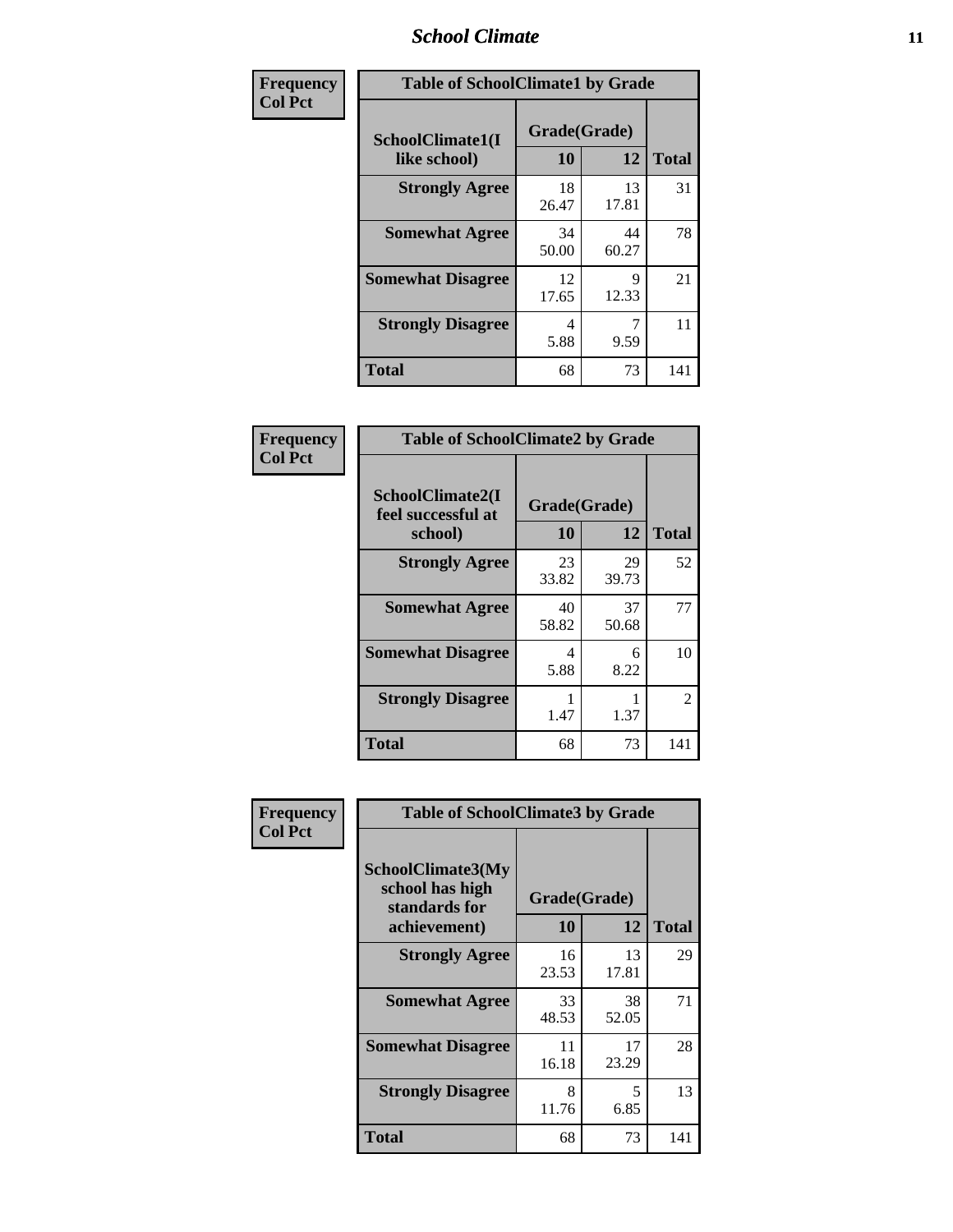#### *School Climate* **12**

| Frequency      | <b>Table of SchoolClimate4 by Grade</b>                              |                    |             |              |
|----------------|----------------------------------------------------------------------|--------------------|-------------|--------------|
| <b>Col Pct</b> | <b>SchoolClimate4(My</b><br>school sets clear<br>rules for behavior) | Grade(Grade)<br>10 | 12          | <b>Total</b> |
|                | <b>Strongly Agree</b>                                                | 32<br>47.06        | 36<br>49.32 | 68           |
|                | <b>Somewhat Agree</b>                                                | 22<br>32.35        | 24<br>32.88 | 46           |
|                | <b>Somewhat Disagree</b>                                             | 8<br>11.76         | 10<br>13.70 | 18           |
|                | <b>Strongly Disagree</b>                                             | 6<br>8.82          | 3<br>4.11   | 9            |
|                | Total                                                                | 68                 | 73          | 141          |

| <b>Table of SchoolClimate5 by Grade</b>                              |                    |              |     |  |
|----------------------------------------------------------------------|--------------------|--------------|-----|--|
| SchoolClimate5(I<br>know what to do in<br>an emergency at<br>school) | Grade(Grade)<br>10 | <b>Total</b> |     |  |
| <b>Strongly Agree</b>                                                | 43<br>63.24        | 43<br>58.90  | 86  |  |
| <b>Somewhat Agree</b>                                                | 22<br>32.35        | 22<br>30.14  | 44  |  |
| <b>Somewhat Disagree</b>                                             | 1<br>1.47          | 6<br>8.22    | 7   |  |
| <b>Strongly Disagree</b>                                             | 2<br>2.94          | 2<br>2.74    | 4   |  |
| Total                                                                | 68                 | 73           | 141 |  |

| Frequency      | <b>Table of SchoolClimate6 by Grade</b>                  |                    |             |              |
|----------------|----------------------------------------------------------|--------------------|-------------|--------------|
| <b>Col Pct</b> | <b>SchoolClimate6(Teachers</b><br>treat me with respect) | Grade(Grade)<br>10 | 12          | <b>Total</b> |
|                | <b>Strongly Agree</b>                                    | 23<br>33.82        | 23<br>31.51 | 46           |
|                | <b>Somewhat Agree</b>                                    | 29<br>42.65        | 36<br>49.32 | 65           |
|                | <b>Somewhat Disagree</b>                                 | 10<br>14.71        | 9<br>12.33  | 19           |
|                | <b>Strongly Disagree</b>                                 | 6<br>8.82          | 5<br>6.85   | 11           |
|                | <b>Total</b>                                             | 68                 | 73          | 141          |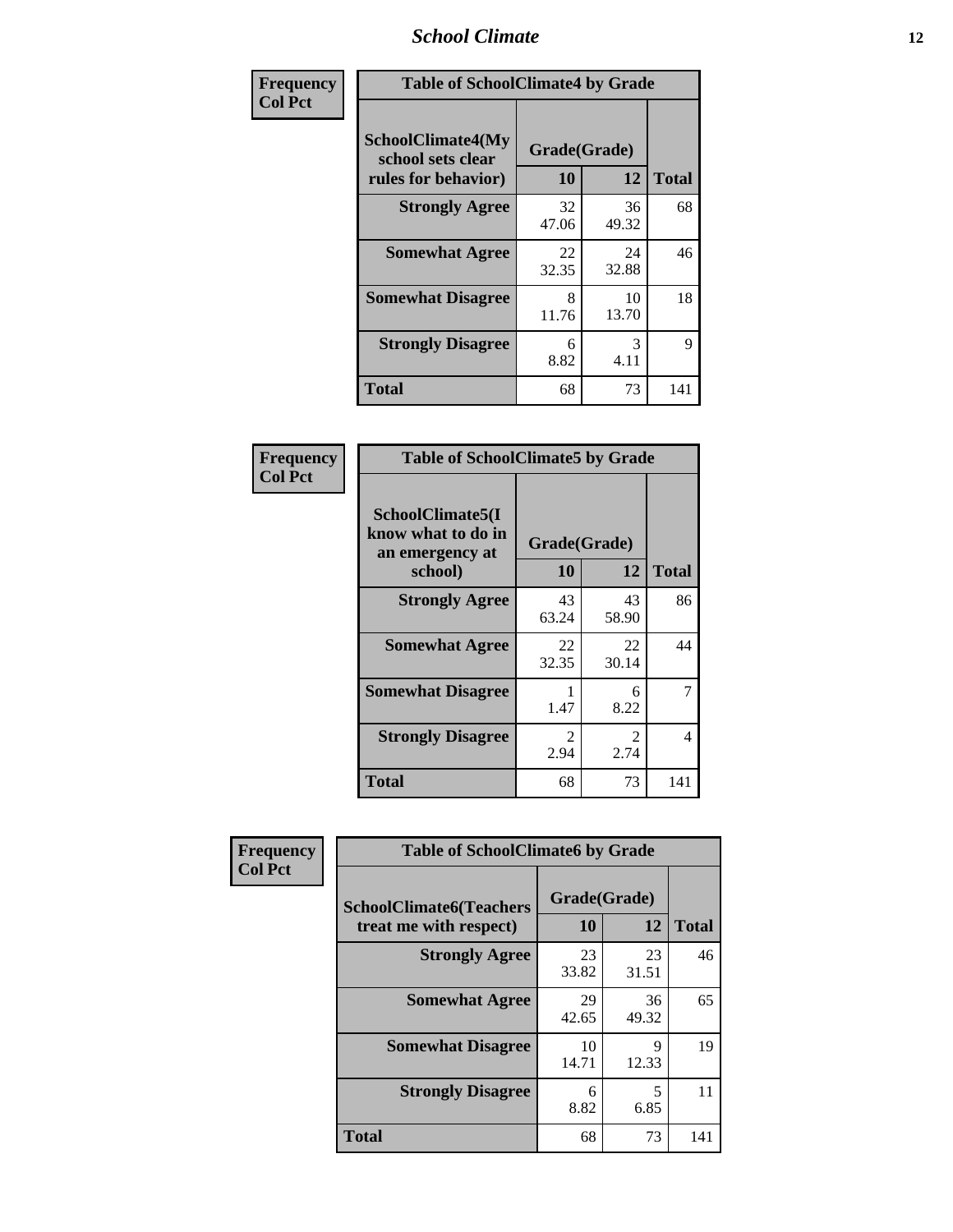#### *School Climate* **13**

| Frequency      | <b>Table of SchoolClimate7 by Grade</b>                                       |                           |             |              |
|----------------|-------------------------------------------------------------------------------|---------------------------|-------------|--------------|
| <b>Col Pct</b> | <b>SchoolClimate7(Behaviors</b><br>in my class allow the<br>teacher to teach) | Grade(Grade)<br><b>10</b> | 12          | <b>Total</b> |
|                | <b>Strongly Agree</b>                                                         | 14<br>20.59               | 10<br>13.70 | 24           |
|                | <b>Somewhat Agree</b>                                                         | 30<br>44.12               | 38<br>52.05 | 68           |
|                | <b>Somewhat Disagree</b>                                                      | 15<br>22.06               | 19<br>26.03 | 34           |
|                | <b>Strongly Disagree</b>                                                      | $\mathbf Q$<br>13.24      | 6<br>8.22   | 15           |
|                | <b>Total</b>                                                                  | 68                        | 73          | 141          |

| Frequency      | <b>Table of SchoolClimate8 by Grade</b>                                              |                    |             |              |
|----------------|--------------------------------------------------------------------------------------|--------------------|-------------|--------------|
| <b>Col Pct</b> | <b>SchoolClimate8(Students</b><br>are frequently<br>recognized for good<br>behavior) | Grade(Grade)<br>10 | 12          | <b>Total</b> |
|                | <b>Strongly Agree</b>                                                                | 10<br>14.71        | 9<br>12.33  | 19           |
|                | <b>Somewhat Agree</b>                                                                | 30<br>44.12        | 26<br>35.62 | 56           |
|                | <b>Somewhat Disagree</b>                                                             | 16<br>23.53        | 20<br>27.40 | 36           |
|                | <b>Strongly Disagree</b>                                                             | 12<br>17.65        | 18<br>24.66 | 30           |
|                | <b>Total</b>                                                                         | 68                 | 73          | 141          |

| Frequency      | <b>Table of SchoolClimate9 by Grade</b>                                           |                        |             |              |
|----------------|-----------------------------------------------------------------------------------|------------------------|-------------|--------------|
| <b>Col Pct</b> | SchoolClimate9(School<br>counselor would be<br>helpful if I needed<br>assistance) | Grade(Grade)<br>10     | 12          | <b>Total</b> |
|                | <b>Strongly Agree</b>                                                             | 36<br>52.94            | 45<br>61.64 | 81           |
|                | <b>Somewhat Agree</b>                                                             | 24<br>35.29            | 18<br>24.66 | 42           |
|                | <b>Somewhat Disagree</b>                                                          | 6<br>8.82              | 10<br>13.70 | 16           |
|                | <b>Strongly Disagree</b>                                                          | $\mathfrak{D}$<br>2.94 | 0<br>0.00   | 2            |
|                | Total                                                                             | 68                     | 73          | 141          |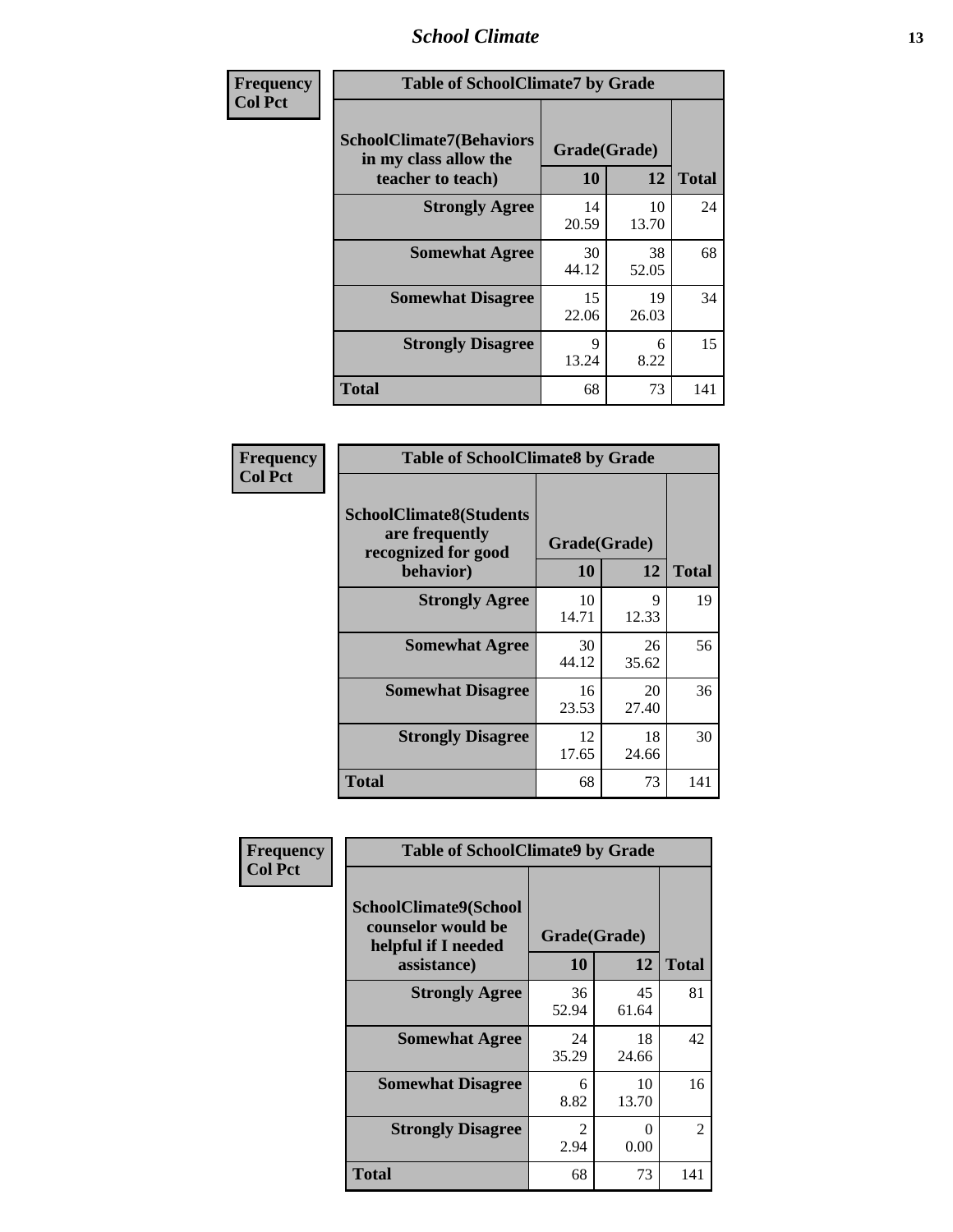### *Reasons for Dropping Out* **14**

| Frequency      | <b>Table of Dropoutreason by Grade</b>                                   |                        |             |              |
|----------------|--------------------------------------------------------------------------|------------------------|-------------|--------------|
| <b>Col Pct</b> | Dropoutreason(If<br>I dropped out the<br>reason would<br>most likely be) | Grade(Grade)<br>10     | 12          | <b>Total</b> |
|                | <b>Won't Drop out</b>                                                    | 36<br>52.94            | 40<br>54.79 | 76           |
|                | <b>Bored</b>                                                             | 16<br>23.53            | 10<br>13.70 | 26           |
|                | <b>Family Reasons</b>                                                    | $\mathfrak{D}$<br>2.94 | 9<br>12.33  | 11           |
|                | <b>Being Bullied</b>                                                     | 1.47                   | 1.37        | 2            |
|                | <b>Other</b>                                                             | 13<br>19.12            | 13<br>17.81 | 26           |
|                | <b>Total</b>                                                             | 68                     | 73          | 141          |

| Frequency<br><b>Col Pct</b> | <b>Table of Dropout by Grade</b>                                       |                    |             |              |  |
|-----------------------------|------------------------------------------------------------------------|--------------------|-------------|--------------|--|
|                             | Dropout(I<br>have<br>thought<br>about<br>dropping<br>out of<br>school) | Grade(Grade)<br>10 | 12          | <b>Total</b> |  |
|                             |                                                                        |                    |             |              |  |
|                             | Yes                                                                    | 21<br>30.88        | 19<br>26.03 | 40           |  |
|                             | N <sub>0</sub>                                                         | 47<br>69.12        | 54<br>73.97 | 101          |  |
|                             | <b>Total</b>                                                           | 68                 | 73          | 141          |  |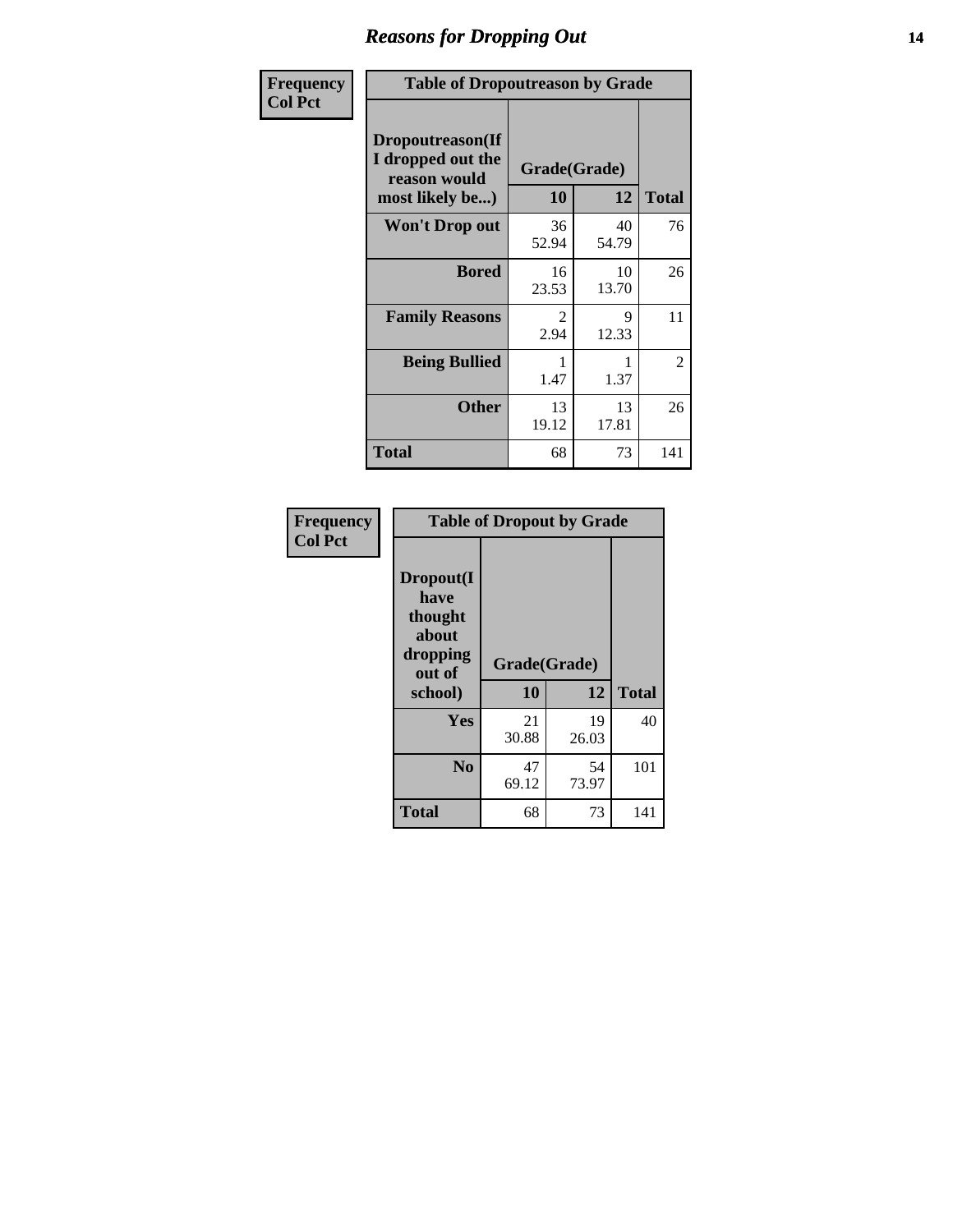*School Safety* **15**

| Frequency      |                                                                                                   | <b>Table of Gangself by Grade</b> |                       |              |
|----------------|---------------------------------------------------------------------------------------------------|-----------------------------------|-----------------------|--------------|
| <b>Col Pct</b> | Gangself(I<br>have<br>participated<br>in illegal<br>gang<br>activities in<br>the past 30<br>days) | Grade(Grade)<br>10                | 12                    | <b>Total</b> |
|                | Yes                                                                                               | 11<br>16.18                       | $\mathcal{R}$<br>4.11 | 14           |
|                | N <sub>0</sub>                                                                                    | 57<br>83.82                       | 70<br>95.89           | 127          |
|                | <b>Total</b>                                                                                      | 68                                | 73                    | 141          |

| Frequency<br><b>Col Pct</b> | <b>Table of Gangpeers by Grade</b>                                                                                             |                    |             |              |
|-----------------------------|--------------------------------------------------------------------------------------------------------------------------------|--------------------|-------------|--------------|
|                             | <b>Gangpeers</b> (I<br>have friends<br>who have<br>participated<br>in illegal<br>gang<br>activities in<br>the past 30<br>days) | Grade(Grade)<br>10 | 12          | <b>Total</b> |
|                             | Yes                                                                                                                            | 31<br>45.59        | 11<br>15.07 | 42           |
|                             | N <sub>0</sub>                                                                                                                 | 37<br>54.41        | 62<br>84.93 | 99           |
|                             | <b>Total</b>                                                                                                                   | 68                 | 73          | 141          |

| Frequency      | <b>Table of Pickedon by Grade</b>                                   |              |             |              |
|----------------|---------------------------------------------------------------------|--------------|-------------|--------------|
| <b>Col Pct</b> | <b>Pickedon</b> (I have<br>been picked on or<br>teased at school in | Grade(Grade) |             |              |
|                | the past 30 days)                                                   | 10           | 12          | <b>Total</b> |
|                | <b>Strongly Agree</b>                                               | 9<br>13.24   | 15<br>20.55 | 24           |
|                | <b>Somewhat Agree</b>                                               | 9<br>13.24   | 8<br>10.96  | 17           |
|                | <b>Somewhat Disagree</b>                                            | 13<br>19.12  | 11<br>15.07 | 24           |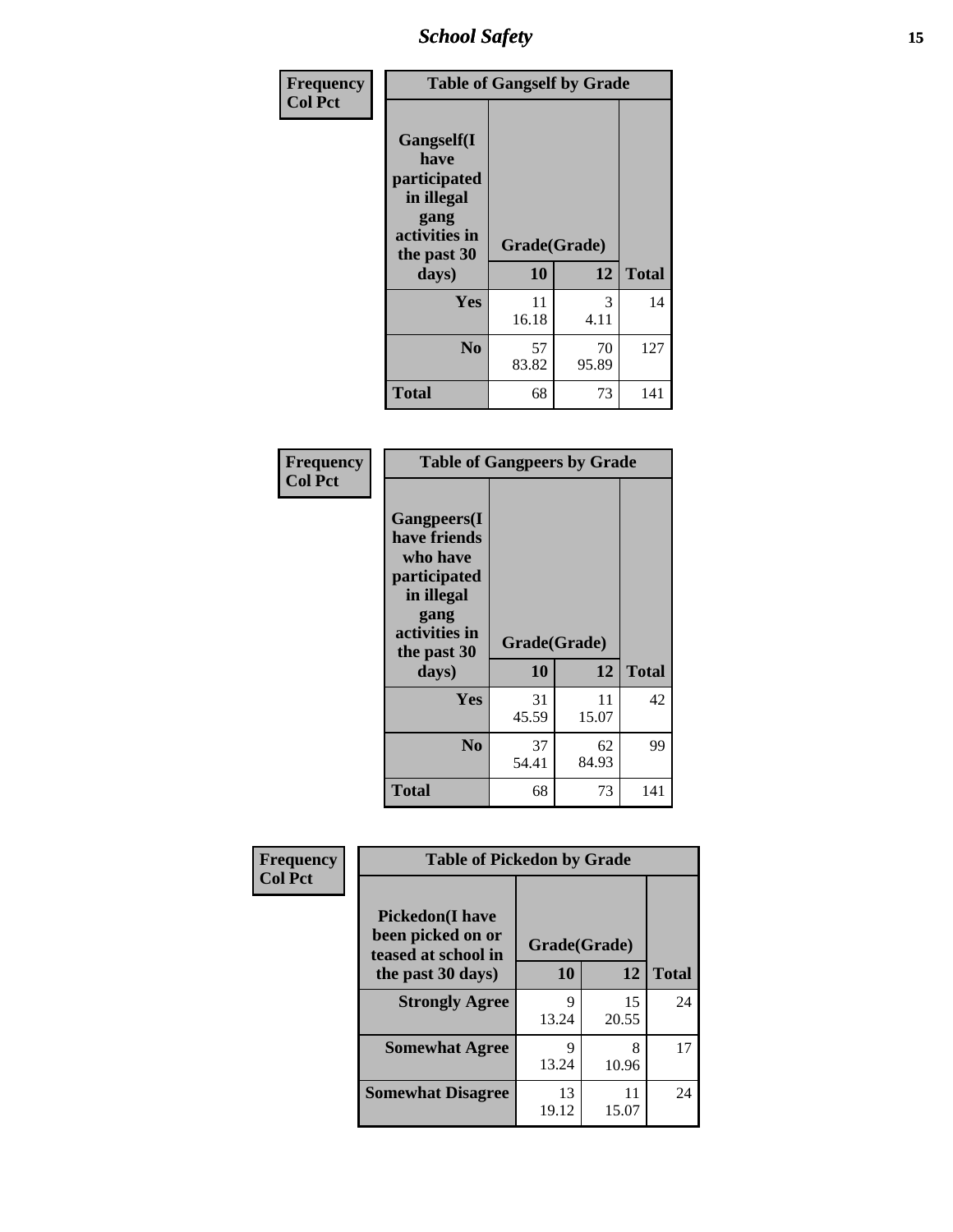*School Safety* **16**

| <b>Frequency</b> | <b>Table of Pickedon by Grade</b>                                                        |                    |             |              |  |  |  |  |  |  |
|------------------|------------------------------------------------------------------------------------------|--------------------|-------------|--------------|--|--|--|--|--|--|
| <b>Col Pct</b>   | <b>Pickedon</b> (I have<br>been picked on or<br>teased at school in<br>the past 30 days) | Grade(Grade)<br>10 | 12          | <b>Total</b> |  |  |  |  |  |  |
|                  | <b>Strongly Disagree</b>                                                                 | 37<br>54.41        | 39<br>53.42 | 76           |  |  |  |  |  |  |
|                  | <b>Total</b>                                                                             | 68                 | 73          | 141          |  |  |  |  |  |  |

| Frequency      |                                                          | <b>Table of Safeschool by Grade</b> |             |              |  |  |  |  |  |
|----------------|----------------------------------------------------------|-------------------------------------|-------------|--------------|--|--|--|--|--|
| <b>Col Pct</b> | Safeschool(School<br>is a place at which I<br>feel safe) | Grade(Grade)<br><b>10</b>           | 12          | <b>Total</b> |  |  |  |  |  |
|                | <b>Strongly Agree</b>                                    | 13<br>19.12                         | 10<br>13.70 | 23           |  |  |  |  |  |
|                | <b>Somewhat Agree</b>                                    | 31<br>45.59                         | 37<br>50.68 | 68           |  |  |  |  |  |
|                | <b>Somewhat Disagree</b>                                 | 16<br>23.53                         | 20<br>27.40 | 36           |  |  |  |  |  |
|                | <b>Strongly Disagree</b>                                 | 8<br>11.76                          | 6<br>8.22   | 14           |  |  |  |  |  |
|                | <b>Total</b>                                             | 68                                  | 73          | 141          |  |  |  |  |  |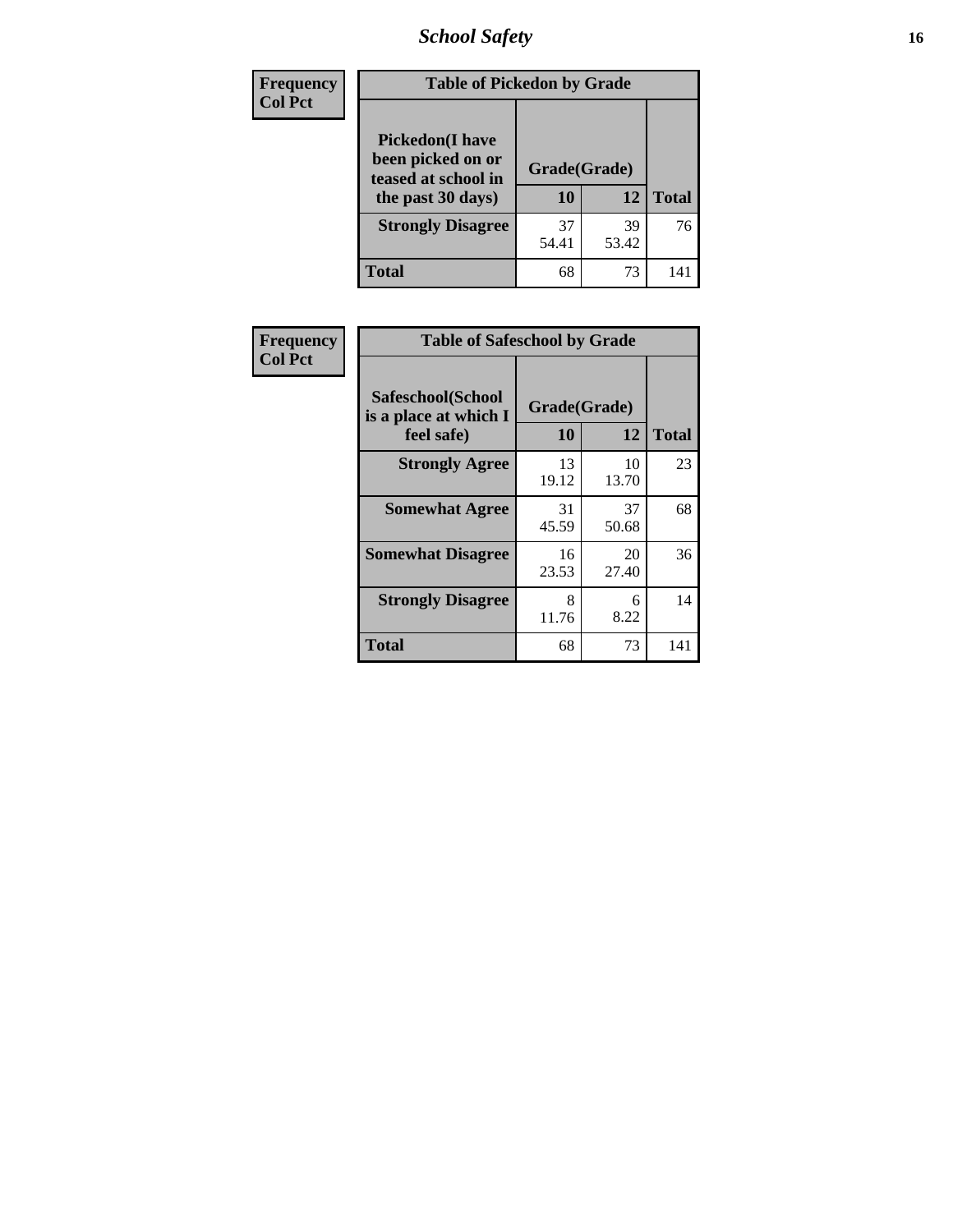*School Safety* **17**

| Frequency      |
|----------------|
| <b>Row Pct</b> |

| V | <b>Table of Grade by Bullied</b> |                         |                                                                               |                        |                   |                        |                        |                   |              |  |  |
|---|----------------------------------|-------------------------|-------------------------------------------------------------------------------|------------------------|-------------------|------------------------|------------------------|-------------------|--------------|--|--|
|   |                                  |                         | <b>Bullied</b> (I have been bullied by other<br>students in the past 30 days) |                        |                   |                        |                        |                   |              |  |  |
|   | Grade(Grade)                     | $\bf{0}$<br><b>Days</b> | 1 or<br>$\overline{2}$<br>days                                                | 3 to<br>days           | 6 to<br>9<br>days | 10<br>to<br>19<br>days | 20<br>to<br>29<br>days | All<br>30<br>days | <b>Total</b> |  |  |
|   | 10                               | 56<br>82.35             | 6<br>8.82                                                                     | $\mathfrak{D}$<br>2.94 | 0<br>0.00         | 1.47                   | 1.47                   | 2<br>2.94         | 68           |  |  |
|   | 12                               | 67<br>91.78             | 1.37                                                                          | ∩<br>0.00              | 1.37              | 2<br>2.74              | $\mathfrak{D}$<br>2.74 | 0<br>0.00         | 73           |  |  |
|   | <b>Total</b>                     | 123                     | 7                                                                             | $\mathfrak{D}$         |                   | 3                      | 3                      | 2                 | 141          |  |  |

| Frequency      |                     | <b>Table of Grade by Bulliedothers</b> |              |                                                                |                        |                               |                   |              |  |  |  |
|----------------|---------------------|----------------------------------------|--------------|----------------------------------------------------------------|------------------------|-------------------------------|-------------------|--------------|--|--|--|
| <b>Row Pct</b> |                     |                                        |              | <b>Bulliedothers</b> (I bullied others in the<br>past 30 days) |                        |                               |                   |              |  |  |  |
|                | Grade(Grade)   Days | $\mathbf{0}$                           | 1 or<br>days | 3 to<br>days                                                   | 10<br>to<br>19<br>days | <b>20</b><br>to<br>29<br>days | All<br>30<br>days | <b>Total</b> |  |  |  |
|                | 10                  | 56<br>82.35                            | 6<br>8.82    | 3<br>4.41                                                      | $\mathfrak{D}$<br>2.94 | $\Omega$<br>0.00              | 1.47              | 68           |  |  |  |
|                | 12                  | 67<br>91.78                            | 1.37         | 1.37                                                           | 1.37                   | 3<br>4.11                     | 0<br>0.00         | 73           |  |  |  |
|                | <b>Total</b>        | 123                                    | 7            | 4                                                              | 3                      | 3                             | 1                 | 141          |  |  |  |

| Frequency      | <b>Table of Grade by Weaponschool</b> |                                                                                 |                   |                   |              |  |  |  |  |  |
|----------------|---------------------------------------|---------------------------------------------------------------------------------|-------------------|-------------------|--------------|--|--|--|--|--|
| <b>Row Pct</b> |                                       | <b>Weaponschool</b> (I<br>brought a weapon<br>to school in the past<br>30 days) |                   |                   |              |  |  |  |  |  |
|                | Grade(Grade)                          | 0<br><b>Days</b>                                                                | 1 or<br>2<br>days | All<br>30<br>days | <b>Total</b> |  |  |  |  |  |
|                | 10                                    | 67<br>98.53                                                                     | 0<br>0.00         | 1.47              | 68           |  |  |  |  |  |
|                | 12                                    | 69<br>94.52                                                                     | 2<br>2.74         | 2<br>2.74         | 73           |  |  |  |  |  |
|                | <b>Total</b>                          | 136                                                                             | $\overline{2}$    | 3                 | 141          |  |  |  |  |  |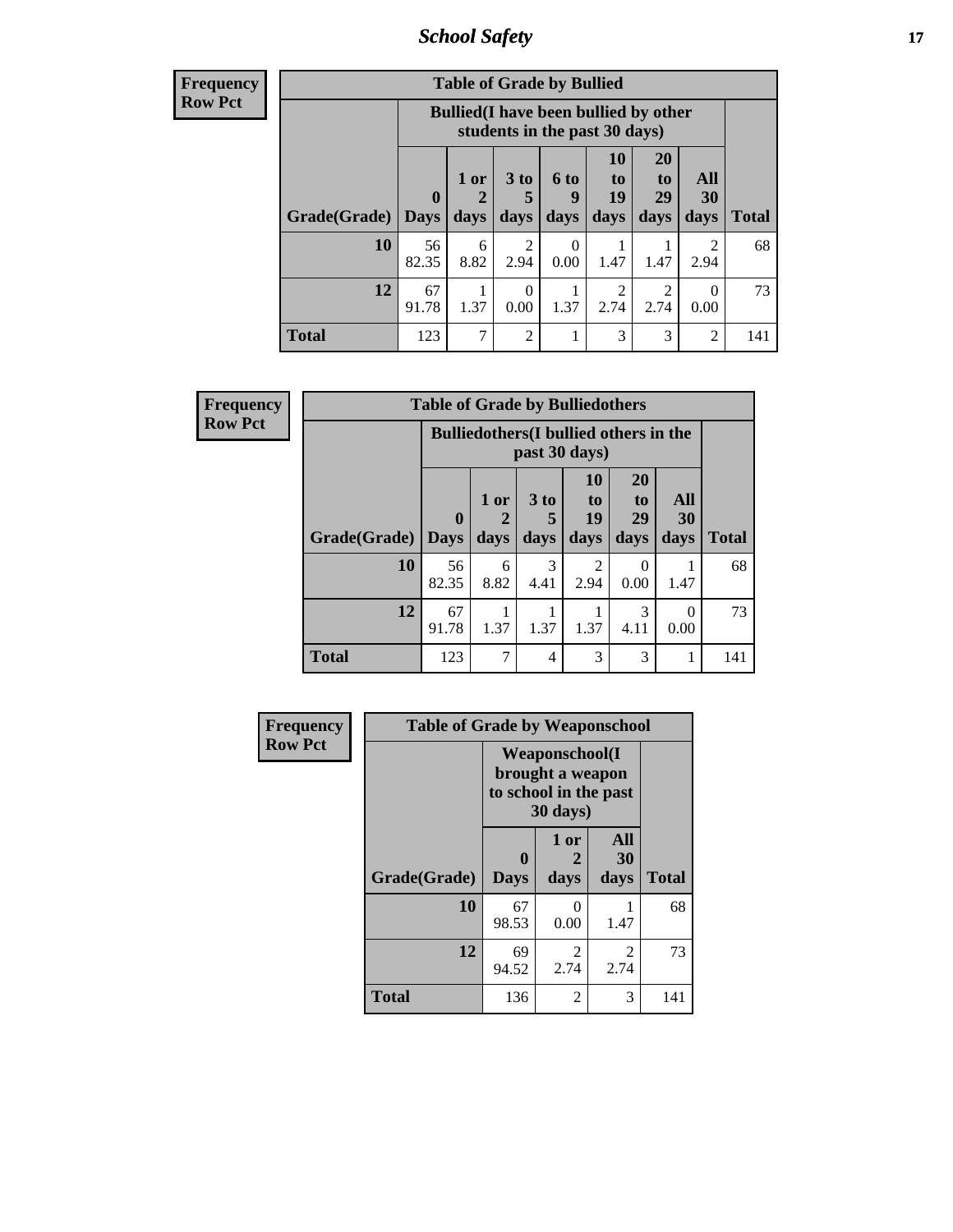*School Safety* **18**

| <b>Frequency</b> | <b>Table of Grade by Absentunsafe</b> |                                                                                   |                   |                        |                        |              |  |  |  |
|------------------|---------------------------------------|-----------------------------------------------------------------------------------|-------------------|------------------------|------------------------|--------------|--|--|--|
| <b>Row Pct</b>   |                                       | <b>Absentunsafe</b> (I have<br>missed school because I<br>felt unsafe in the past |                   |                        |                        |              |  |  |  |
|                  | Grade(Grade)                          | 0<br><b>Days</b>                                                                  | 1 or<br>2<br>days | 20<br>to<br>29<br>days | All<br>30<br>days      | <b>Total</b> |  |  |  |
|                  | 10                                    | 66<br>97.06                                                                       | 1.47              | $\Omega$<br>0.00       | 1.47                   | 68           |  |  |  |
|                  | 12                                    | 70<br>95.89                                                                       | 0<br>0.00         | 1<br>1.37              | $\mathfrak{D}$<br>2.74 | 73           |  |  |  |
|                  | <b>Total</b>                          | 136                                                                               |                   | 1                      | 3                      | 141          |  |  |  |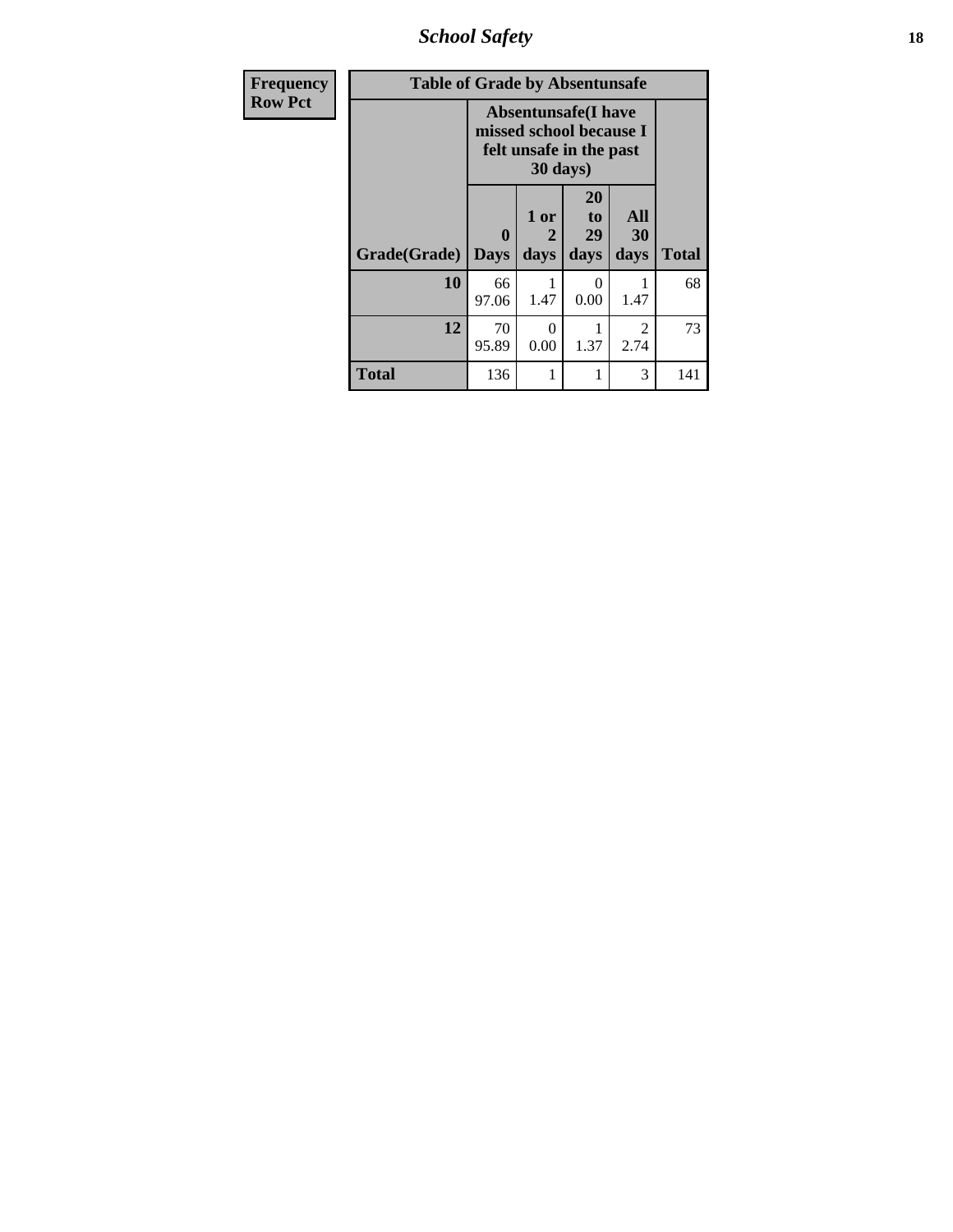#### **Frequency Row Pct**

| <b>Table of Grade by Alcohol</b> |                                 |                                     |                 |                        |                 |                        |              |              |  |  |
|----------------------------------|---------------------------------|-------------------------------------|-----------------|------------------------|-----------------|------------------------|--------------|--------------|--|--|
|                                  |                                 | Alcohol (Alcohol use, past 30 days) |                 |                        |                 |                        |              |              |  |  |
| Grade(Grade)                     | <b>Did</b><br>not<br><b>use</b> | $1 - 2$<br>days                     | $3 - 5$<br>days | $6 - 9$<br>days        | $10-19$<br>days | $20 - 29$<br>days      | Every<br>day | <b>Total</b> |  |  |
| 10                               | 53<br>77.94                     | 4<br>5.88                           | 0<br>0.00       | 1.47                   | 5<br>7.35       | $\overline{2}$<br>2.94 | 3<br>4.41    | 68           |  |  |
| 12                               | 49<br>67.12                     | 6<br>8.22                           | 4<br>5.48       | $\overline{2}$<br>2.74 | 6<br>8.22       | 5<br>6.85              | 1.37         | 73           |  |  |
| <b>Total</b>                     | 102                             | 10                                  | 4               | 3                      | 11              | 7                      | 4            | 141          |  |  |

#### **Frequency Row Pct**

| <b>Table of Grade by Cigarettes</b> |                                 |                                                   |                 |                  |                 |               |                     |              |  |  |
|-------------------------------------|---------------------------------|---------------------------------------------------|-----------------|------------------|-----------------|---------------|---------------------|--------------|--|--|
|                                     |                                 | Cigarettes (Smoking tobacco use,<br>past 30 days) |                 |                  |                 |               |                     |              |  |  |
| Grade(Grade)                        | <b>Did</b><br>not<br><b>use</b> | $1 - 2$<br>days                                   | $3 - 5$<br>days | $6-9$<br>days    | $10-19$<br>days | 20-29<br>days | <b>Every</b><br>day | <b>Total</b> |  |  |
| 10                                  | 55<br>80.88                     | 4<br>5.88                                         | 2<br>2.94       | 2<br>2.94        | 2<br>2.94       | 0<br>0.00     | 3<br>4.41           | 68           |  |  |
| 12                                  | 59<br>80.82                     | 7<br>9.59                                         | 4<br>5.48       | $\Omega$<br>0.00 | 1.37            | 1.37          | 1.37                | 73           |  |  |
| <b>Total</b>                        | 114                             | 11                                                | 6               | $\overline{2}$   | 3               |               | $\overline{4}$      | 141          |  |  |

| Frequency      | <b>Table of Grade by Smokeless</b> |                          |                                                         |                  |                   |                        |              |  |
|----------------|------------------------------------|--------------------------|---------------------------------------------------------|------------------|-------------------|------------------------|--------------|--|
| <b>Row Pct</b> |                                    |                          | <b>Smokeless</b> (Chewing tobacco<br>use, past 30 days) |                  |                   |                        |              |  |
|                | Grade(Grade)                       | Did<br>not<br><b>use</b> | $1 - 2$<br>days                                         | $3-5$<br>days    | $20 - 29$<br>days | <b>Every</b><br>day    | <b>Total</b> |  |
|                | <b>10</b>                          | 65<br>95.59              | $\theta$<br>0.00                                        | 1.47             | 1.47              | 1.47                   | 68           |  |
|                | 12                                 | 68<br>93.15              | 2<br>2.74                                               | $\Omega$<br>0.00 | 1.37              | $\mathfrak{D}$<br>2.74 | 73           |  |
|                | <b>Total</b>                       | 133                      | $\overline{2}$                                          |                  | $\mathfrak{D}$    | 3                      | 141          |  |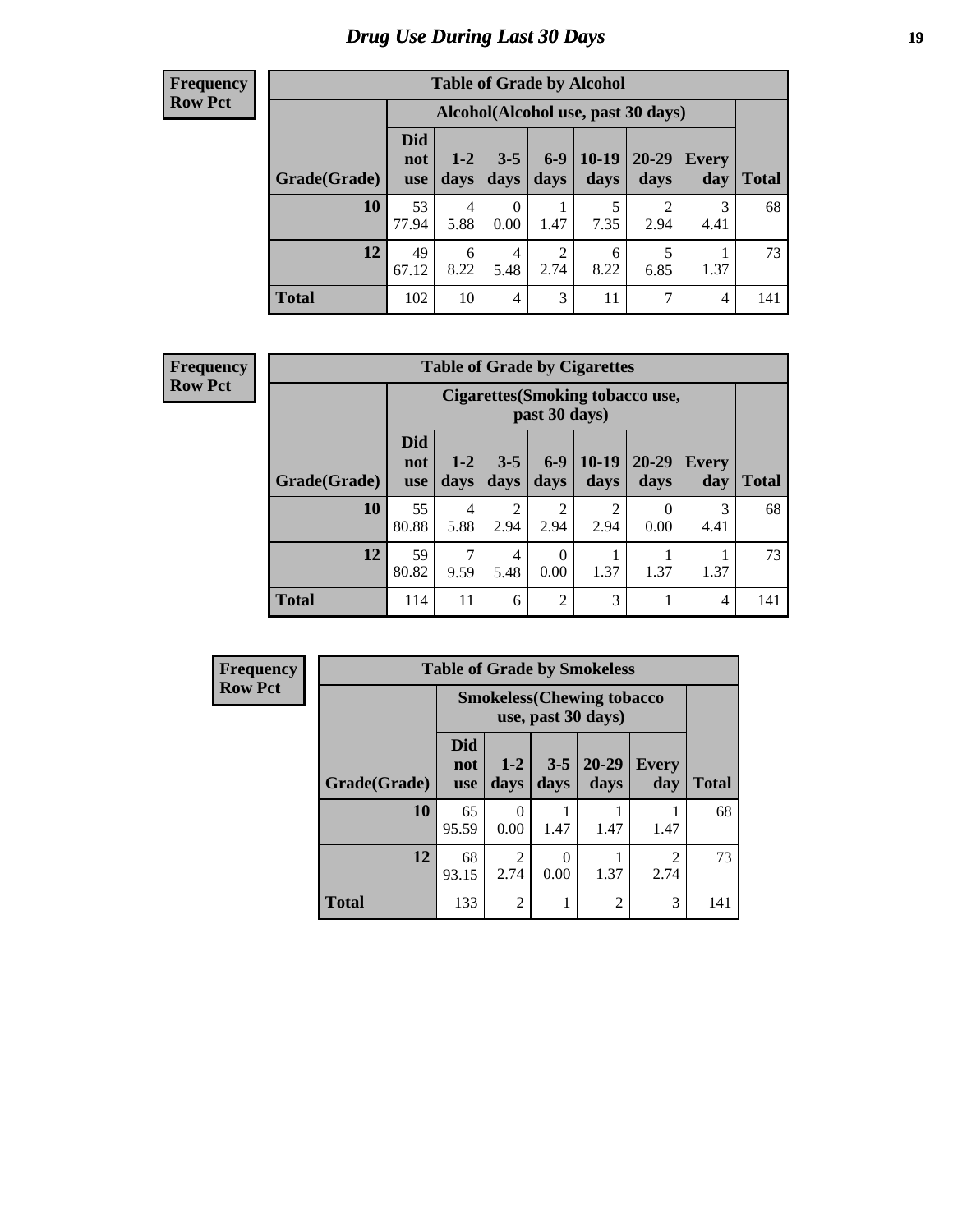| <b>Frequency</b> | <b>Table of Grade by Marijuana</b> |                          |                                            |                        |                           |                        |              |  |  |
|------------------|------------------------------------|--------------------------|--------------------------------------------|------------------------|---------------------------|------------------------|--------------|--|--|
| <b>Row Pct</b>   |                                    |                          | Marijuana (Marijuana use,<br>past 30 days) |                        |                           |                        |              |  |  |
|                  | Grade(Grade)                       | Did<br>not<br><b>use</b> | $1-2$<br>days                              | $3 - 5$<br>days        | $6-9$<br>days             | <b>Every</b><br>day    | <b>Total</b> |  |  |
|                  | <b>10</b>                          | 61<br>89.71              | 1.47                                       | 1.47                   | $\mathbf{\Omega}$<br>0.00 | 5<br>7.35              | 68           |  |  |
|                  | 12                                 | 67<br>91.78              | 0<br>0.00                                  | $\overline{2}$<br>2.74 | $\mathfrak{D}$<br>2.74    | $\overline{2}$<br>2.74 | 73           |  |  |
|                  | <b>Total</b>                       | 128                      | 1                                          | 3                      | $\overline{c}$            | 7                      | 141          |  |  |

| Frequency      | <b>Table of Grade by Cocaine</b> |                          |                                        |                  |                     |              |  |  |  |
|----------------|----------------------------------|--------------------------|----------------------------------------|------------------|---------------------|--------------|--|--|--|
| <b>Row Pct</b> |                                  |                          | Cocaine (Cocaine use,<br>past 30 days) |                  |                     |              |  |  |  |
|                | Grade(Grade)                     | <b>Did</b><br>not<br>use | $6 - 9$<br>days                        | $10-19$<br>days  | <b>Every</b><br>day | <b>Total</b> |  |  |  |
|                | 10                               | 66<br>97.06              | 1.47                                   | $\Omega$<br>0.00 | 1.47                | 68           |  |  |  |
|                | 12                               | 71<br>97.26              | 0.00                                   | 1.37             | 1.37                | 73           |  |  |  |
|                | <b>Total</b>                     | 137                      |                                        |                  | $\overline{2}$      | 141          |  |  |  |

| Frequency      | <b>Table of Grade by Inhalants</b> |                                 |                  |                  |                   |                        |              |
|----------------|------------------------------------|---------------------------------|------------------|------------------|-------------------|------------------------|--------------|
| <b>Row Pct</b> |                                    | Inhalants (Inhalant use,        |                  |                  |                   |                        |              |
|                | Grade(Grade)                       | <b>Did</b><br>not<br><b>use</b> | $1-2$<br>days    | $10-19$<br>days  | $20 - 29$<br>days | <b>Every</b><br>day    | <b>Total</b> |
|                | 10                                 | 63<br>92.65                     | 1.47             | 1.47             | 1.47              | $\mathfrak{D}$<br>2.94 | 68           |
|                | 12                                 | 72<br>98.63                     | $\theta$<br>0.00 | $\Omega$<br>0.00 | 1.37              | 0.00                   | 73           |
|                | <b>Total</b>                       | 135                             | 1                |                  | $\mathfrak{D}$    | $\mathfrak{D}$         | 141          |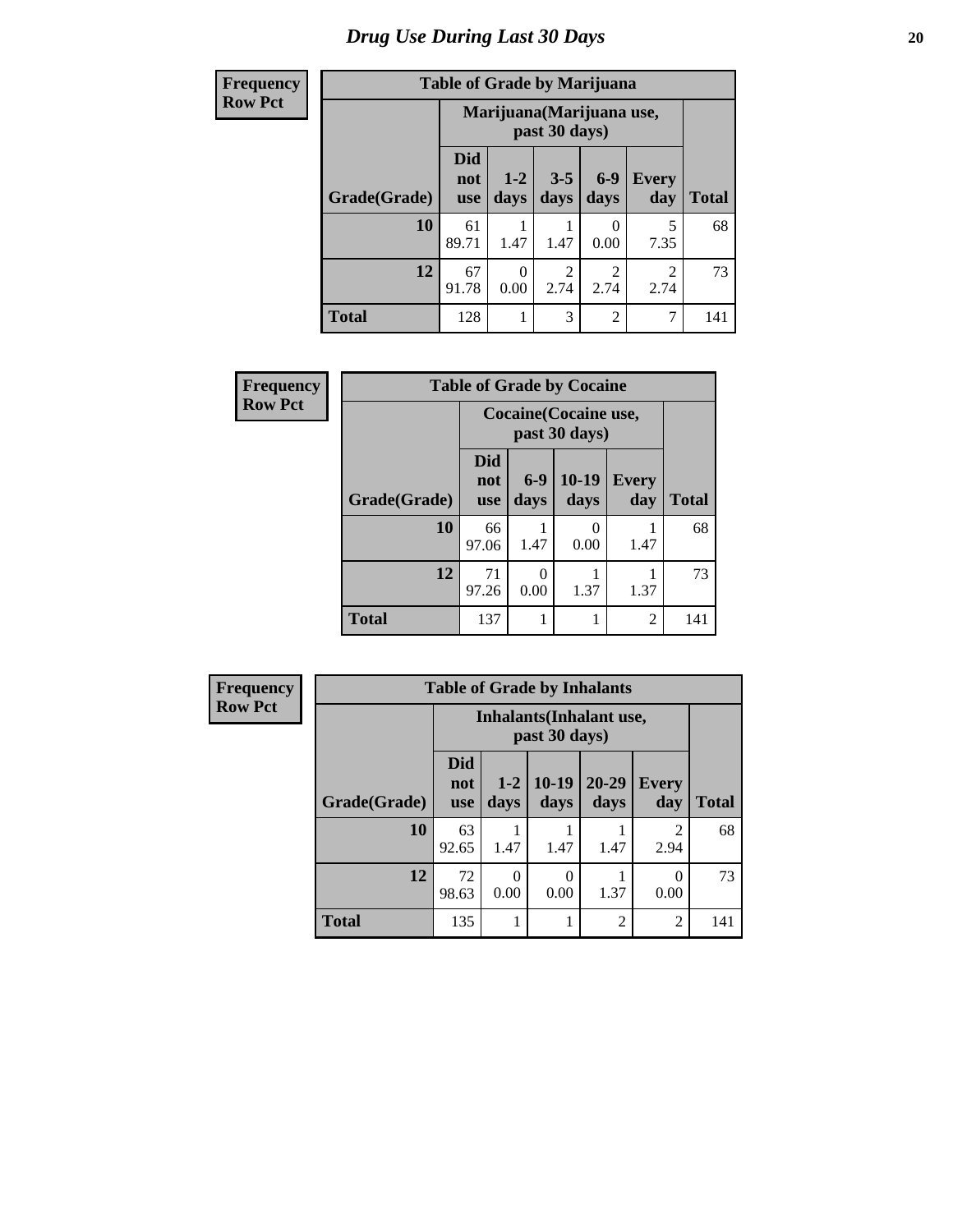| <b>Frequency</b> | <b>Table of Grade by Steroids</b> |                                                |                 |                     |              |
|------------------|-----------------------------------|------------------------------------------------|-----------------|---------------------|--------------|
| <b>Row Pct</b>   |                                   | <b>Steroids</b> (Steroid<br>use, past 30 days) |                 |                     |              |
|                  | Grade(Grade)                      | <b>Did</b><br>not<br><b>use</b>                | $1 - 2$<br>days | <b>Every</b><br>day | <b>Total</b> |
|                  | 10                                | 67<br>98.53                                    | 0<br>0.00       | 1.47                | 68           |
|                  | 12                                | 72<br>98.63                                    | 1.37            | 0<br>0.00           | 73           |
|                  | <b>Total</b>                      | 139                                            |                 | 1                   | 141          |

| Frequency      | <b>Table of Grade by Ecstasy</b> |                                 |                                               |                     |              |  |  |
|----------------|----------------------------------|---------------------------------|-----------------------------------------------|---------------------|--------------|--|--|
| <b>Row Pct</b> |                                  |                                 | <b>Ecstasy</b> (Ecstasy<br>use, past 30 days) |                     |              |  |  |
|                | Grade(Grade)                     | <b>Did</b><br>not<br><b>use</b> | $1 - 2$<br>days                               | <b>Every</b><br>day | <b>Total</b> |  |  |
|                | 10                               | 67<br>98.53                     | 0<br>0.00                                     | 1.47                | 68           |  |  |
|                | 12                               | 72<br>98.63                     | 1.37                                          | 0<br>0.00           | 73           |  |  |
|                | <b>Total</b>                     | 139                             |                                               |                     | 141          |  |  |

| Frequency      |              | <b>Table of Grade by Meth</b>                      |            |                     |              |  |
|----------------|--------------|----------------------------------------------------|------------|---------------------|--------------|--|
| <b>Row Pct</b> |              | <b>Meth</b> (Methamphetamine<br>use, past 30 days) |            |                     |              |  |
|                | Grade(Grade) | Did not<br><b>use</b>                              | $3-5$ days | <b>Every</b><br>day | <b>Total</b> |  |
|                | 10           | 67<br>98.53                                        | 0.00       | 1.47                | 68           |  |
|                | 12           | 72<br>98.63                                        | 1.37       | 0.00                | 73           |  |
|                | <b>Total</b> | 139                                                |            |                     | 141          |  |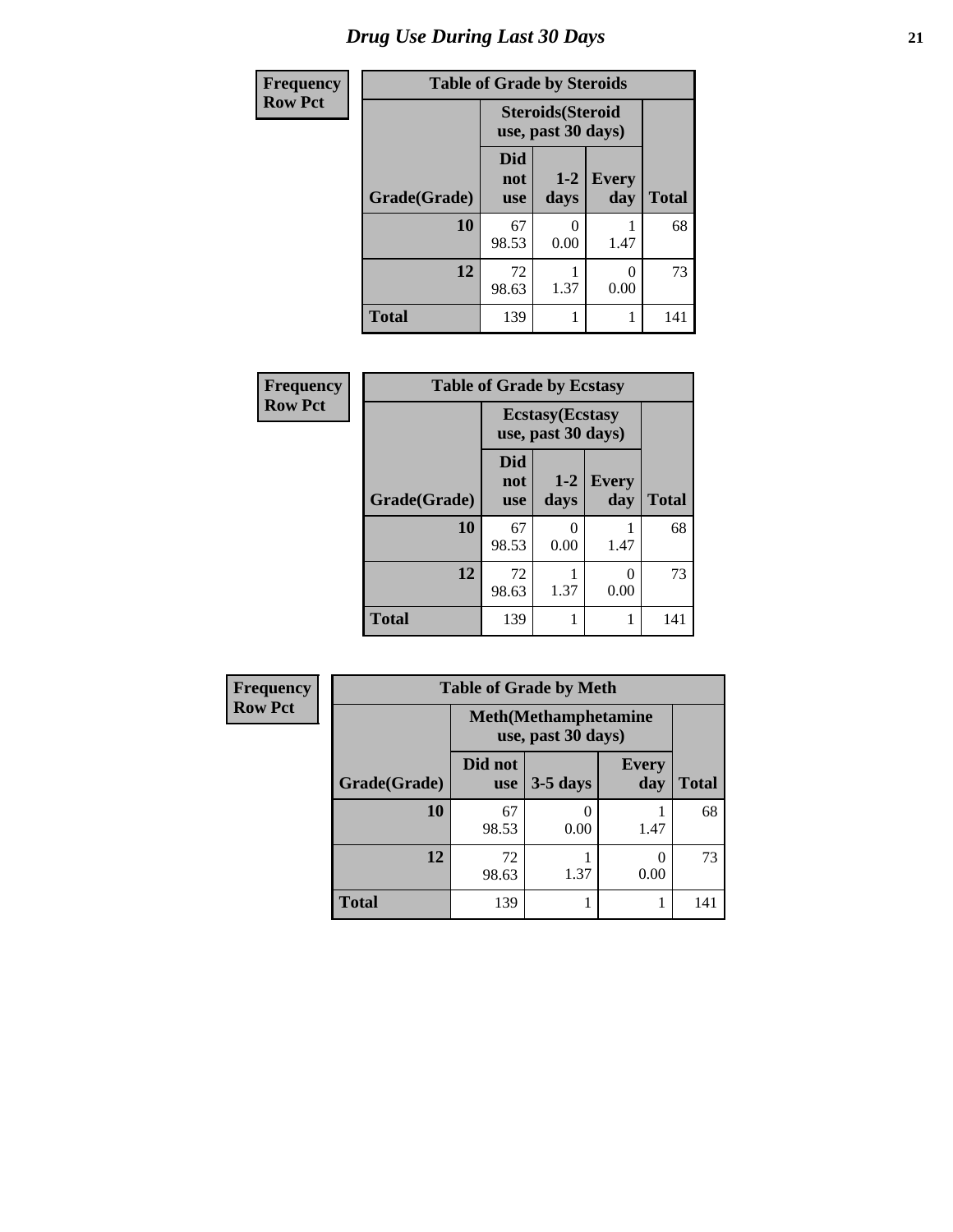| <b>Frequency</b> | <b>Table of Grade by Hallucinogens</b> |                                                   |            |                     |              |  |
|------------------|----------------------------------------|---------------------------------------------------|------------|---------------------|--------------|--|
| <b>Row Pct</b>   |                                        | Hallucinogens (Hallucinogen<br>use, past 30 days) |            |                     |              |  |
|                  | Grade(Grade)                           | Did not<br><b>use</b>                             | $3-5$ days | <b>Every</b><br>day | <b>Total</b> |  |
|                  | 10                                     | 66<br>97.06                                       | 1.47       | 1.47                | 68           |  |
|                  | 12                                     | 73<br>100.00                                      | 0.00       | 0.00                | 73           |  |
|                  | <b>Total</b>                           | 139                                               |            |                     | 141          |  |

| <b>Frequency</b> | <b>Table of Grade by Prescription</b> |                          |                  |                  |               |                                                                                |                   |              |
|------------------|---------------------------------------|--------------------------|------------------|------------------|---------------|--------------------------------------------------------------------------------|-------------------|--------------|
| <b>Row Pct</b>   |                                       |                          |                  |                  |               | <b>Prescription</b> (Prescription drugs not<br>prescribed to me, past 30 days) |                   |              |
|                  | Grade(Grade)                          | Did<br>not<br><b>use</b> | $1 - 2$<br>days  | $3 - 5$<br>days  | $6-9$<br>days | $10-19$<br>days                                                                | $20 - 29$<br>days | <b>Total</b> |
|                  | 10                                    | 62<br>91.18              | 3<br>4.41        | 1.47             | 1.47          | 1.47                                                                           | $\Omega$<br>0.00  | 68           |
|                  | 12                                    | 70<br>95.89              | $\Omega$<br>0.00 | $\Omega$<br>0.00 | 0<br>0.00     | $\mathcal{D}$<br>2.74                                                          | 1.37              | 73           |
|                  | <b>Total</b>                          | 132                      | 3                |                  |               | 3                                                                              | 1                 | 141          |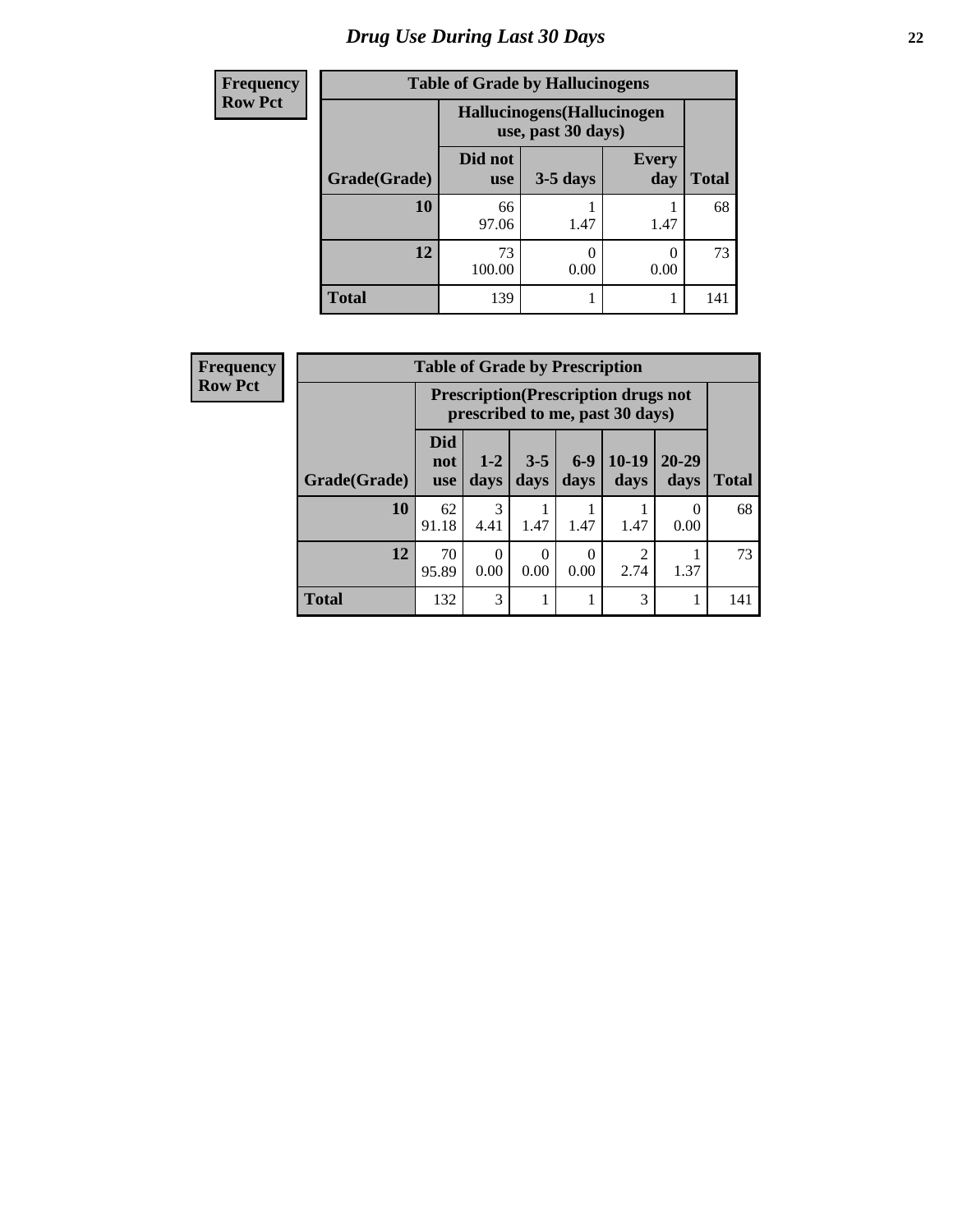| Frequency      | <b>Table of Alcoholease by Grade</b>              |                          |             |              |  |  |
|----------------|---------------------------------------------------|--------------------------|-------------|--------------|--|--|
| <b>Col Pct</b> | <b>Alcoholease</b> (It is<br>easy to get alcohol) | Grade(Grade)<br>10<br>12 |             | <b>Total</b> |  |  |
|                | <b>Strongly Agree</b>                             | 26<br>38.24              | 35<br>47.95 | 61           |  |  |
|                | <b>Somewhat Agree</b>                             | 25<br>36.76              | 20<br>27.40 | 45           |  |  |
|                | <b>Somewhat Disagree</b>                          | 8<br>11.76               | 9<br>12.33  | 17           |  |  |
|                | <b>Strongly Disagree</b>                          | 9<br>13.24               | 9<br>12.33  | 18           |  |  |
|                | <b>Total</b>                                      | 68                       | 73          | 141          |  |  |

| Frequency      | <b>Table of Cigarettesease by Grade</b>                  |                    |             |              |  |
|----------------|----------------------------------------------------------|--------------------|-------------|--------------|--|
| <b>Col Pct</b> | Cigarettesease (It is<br>easy to get smoking<br>tobacco) | Grade(Grade)<br>10 | 12          | <b>Total</b> |  |
|                | <b>Strongly Agree</b>                                    | 30<br>44.12        | 38<br>52.05 | 68           |  |
|                | <b>Somewhat Agree</b>                                    | 24<br>35.29        | 20<br>27.40 | 44           |  |
|                | <b>Somewhat Disagree</b>                                 | 7<br>10.29         | 3<br>4.11   | 10           |  |
|                | <b>Strongly Disagree</b>                                 | 7<br>10.29         | 12<br>16.44 | 19           |  |
|                | Total                                                    | 68                 | 73          | 141          |  |

| Frequency      | <b>Table of Smokelessease by Grade</b>                                                            |             |             |              |  |  |
|----------------|---------------------------------------------------------------------------------------------------|-------------|-------------|--------------|--|--|
| <b>Col Pct</b> | <b>Smokelessease</b> (It is<br>Grade(Grade)<br>easy to get chewing<br>12<br><b>10</b><br>tobacco) |             |             | <b>Total</b> |  |  |
|                | <b>Strongly Agree</b>                                                                             | 21<br>30.88 | 40<br>54.79 | 61           |  |  |
|                | <b>Somewhat Agree</b>                                                                             | 18<br>26.47 | 18<br>24.66 | 36           |  |  |
|                | <b>Somewhat Disagree</b>                                                                          | 11<br>16.18 | 1.37        | 12           |  |  |
|                | <b>Strongly Disagree</b>                                                                          | 18<br>26.47 | 14<br>19.18 | 32           |  |  |
|                | <b>Total</b>                                                                                      | 68          | 73          | 141          |  |  |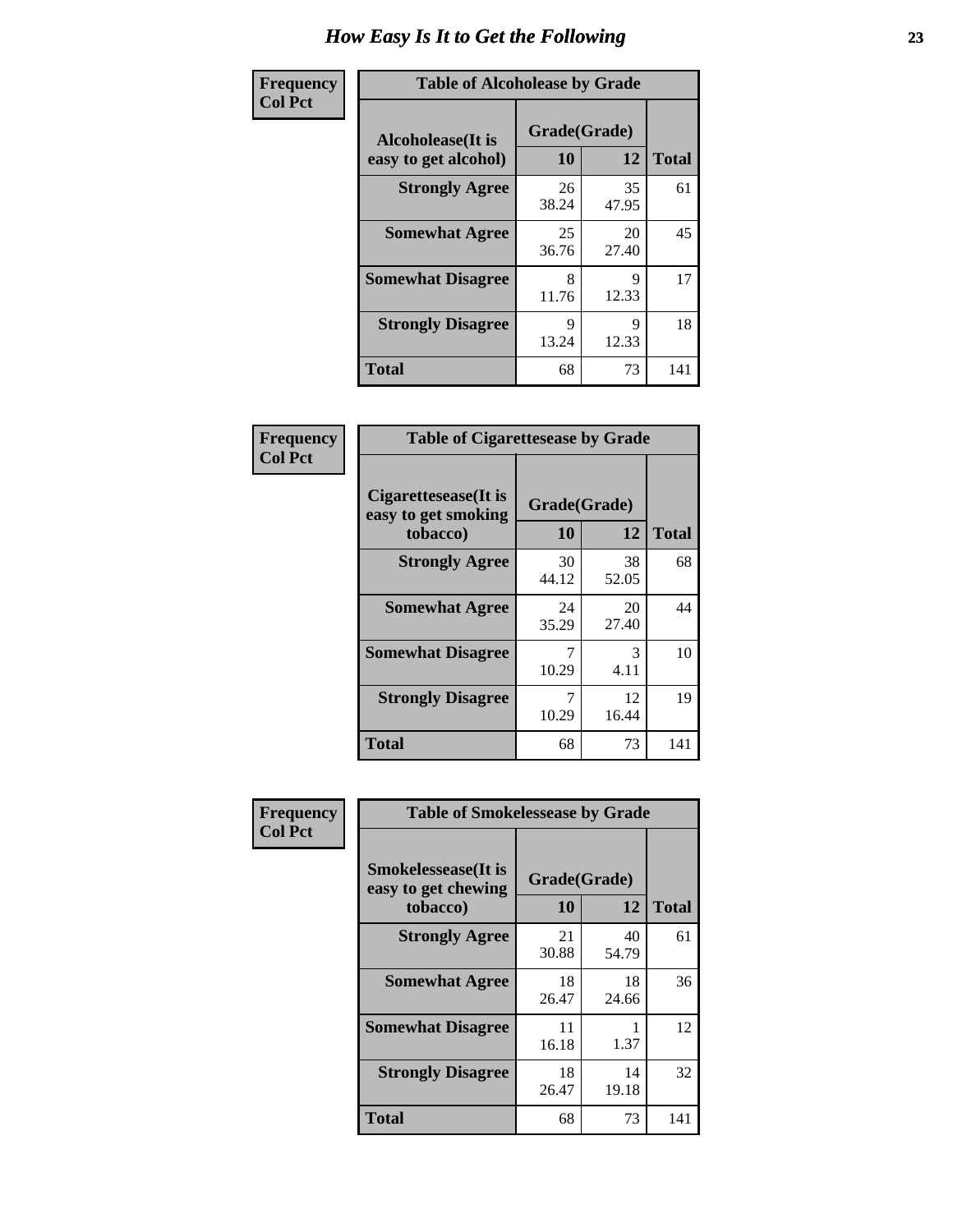| Frequency      | <b>Table of Marijuanaease by Grade</b>           |                    |             |              |  |  |
|----------------|--------------------------------------------------|--------------------|-------------|--------------|--|--|
| <b>Col Pct</b> | Marijuanaease(It is<br>easy to get<br>marijuana) | Grade(Grade)<br>10 | 12          | <b>Total</b> |  |  |
|                | <b>Strongly Agree</b>                            | 29<br>42.65        | 29<br>39.73 | 58           |  |  |
|                | <b>Somewhat Agree</b>                            | 16<br>23.53        | 24<br>32.88 | 40           |  |  |
|                | <b>Somewhat Disagree</b>                         | 5<br>7.35          | 8<br>10.96  | 13           |  |  |
|                | <b>Strongly Disagree</b>                         | 18<br>26.47        | 12<br>16.44 | 30           |  |  |
|                | <b>Total</b>                                     | 68                 | 73          | 141          |  |  |

| <b>Table of Cocaineease by Grade</b> |              |             |              |  |  |  |
|--------------------------------------|--------------|-------------|--------------|--|--|--|
| <b>Cocaineease</b> (It is            | Grade(Grade) |             |              |  |  |  |
| easy to get cocaine)                 | 10           | 12          | <b>Total</b> |  |  |  |
| <b>Strongly Agree</b>                | 24<br>35.29  | 16<br>21.92 | 40           |  |  |  |
| <b>Somewhat Agree</b>                | 13<br>19.12  | 16<br>21.92 | 29           |  |  |  |
| <b>Somewhat Disagree</b>             | 9<br>13.24   | 13<br>17.81 | 22           |  |  |  |
| <b>Strongly Disagree</b>             | 22<br>32.35  | 28<br>38.36 | 50           |  |  |  |
| <b>Total</b>                         | 68           | 73          | 141          |  |  |  |

| Frequency      | <b>Table of Inhalantsease by Grade</b>                                                |             |             |              |  |
|----------------|---------------------------------------------------------------------------------------|-------------|-------------|--------------|--|
| <b>Col Pct</b> | <b>Inhalantsease</b> (It is<br>Grade(Grade)<br>easy to get<br><b>10</b><br>inhalants) |             | 12          | <b>Total</b> |  |
|                | <b>Strongly Agree</b>                                                                 | 23<br>33.82 | 18<br>24.66 | 41           |  |
|                | <b>Somewhat Agree</b>                                                                 | 16<br>23.53 | 23<br>31.51 | 39           |  |
|                | <b>Somewhat Disagree</b>                                                              | 6<br>8.82   | 9<br>12.33  | 15           |  |
|                | <b>Strongly Disagree</b>                                                              | 23<br>33.82 | 23<br>31.51 | 46           |  |
|                | <b>Total</b>                                                                          | 68          | 73          | 141          |  |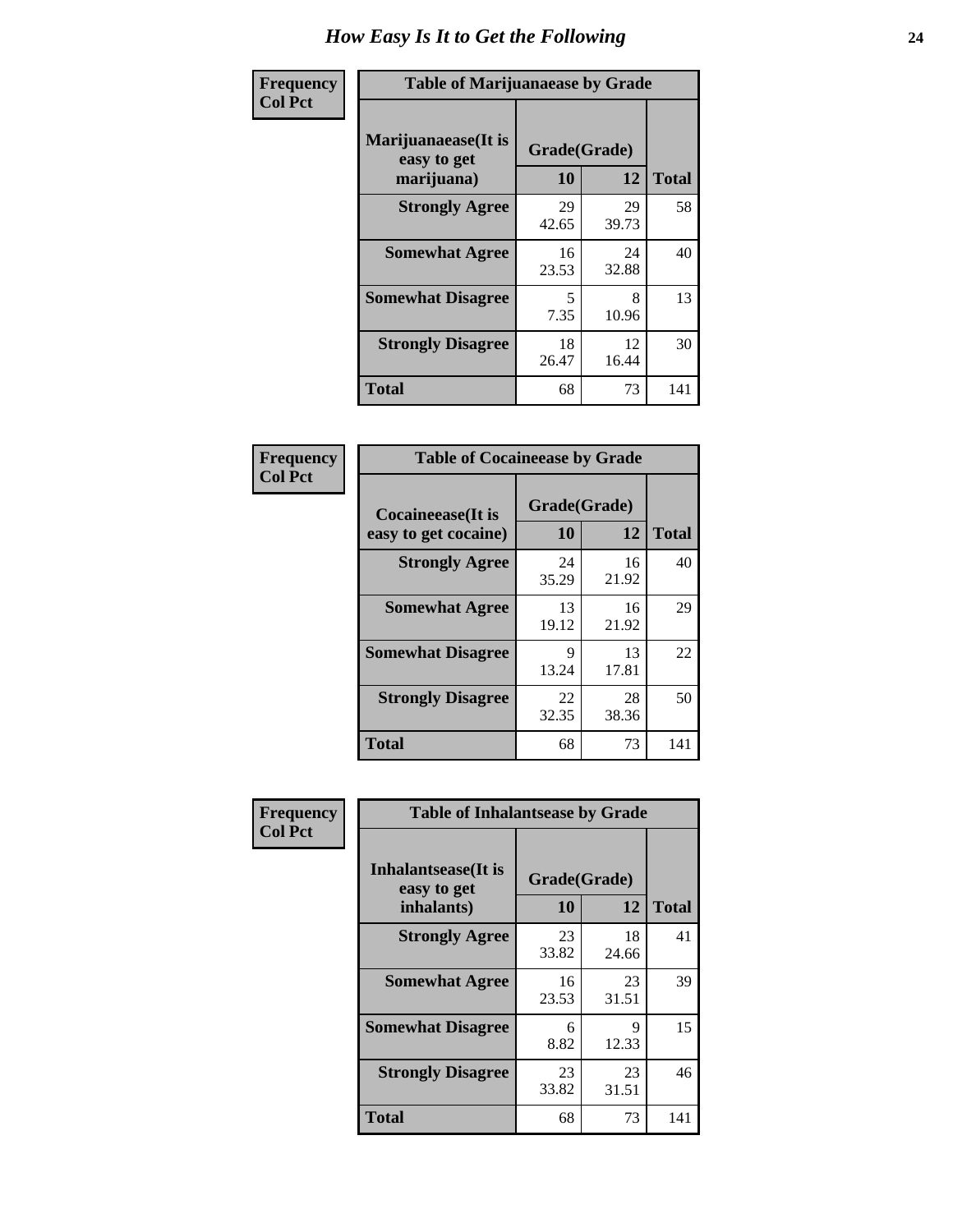| Frequency      | <b>Table of Steroidsease by Grade</b>               |                    |              |     |  |
|----------------|-----------------------------------------------------|--------------------|--------------|-----|--|
| <b>Col Pct</b> | <b>Steroidsease</b> (It is<br>easy to get steroids) | Grade(Grade)<br>10 | <b>Total</b> |     |  |
|                | <b>Strongly Agree</b>                               | 16<br>23.53        | 10<br>13.70  | 26  |  |
|                | <b>Somewhat Agree</b>                               | 12<br>17.65        | 22<br>30.14  | 34  |  |
|                | <b>Somewhat Disagree</b>                            | 12<br>17.65        | 15<br>20.55  | 27  |  |
|                | <b>Strongly Disagree</b>                            | 28<br>41.18        | 26<br>35.62  | 54  |  |
|                | <b>Total</b>                                        | 68                 | 73           | 141 |  |

| Frequency      | <b>Table of Ecstasyease by Grade</b>              |                           |              |     |  |  |  |  |  |
|----------------|---------------------------------------------------|---------------------------|--------------|-----|--|--|--|--|--|
| <b>Col Pct</b> | <b>Ecstasyease</b> (It is<br>easy to get ecstasy) | Grade(Grade)<br><b>10</b> | <b>Total</b> |     |  |  |  |  |  |
|                | <b>Strongly Agree</b>                             | 19<br>27.94               | 18<br>24.66  | 37  |  |  |  |  |  |
|                | <b>Somewhat Agree</b>                             | 16<br>23.53               | 12<br>16.44  | 28  |  |  |  |  |  |
|                | <b>Somewhat Disagree</b>                          | 8<br>11.76                | 16<br>21.92  | 24  |  |  |  |  |  |
|                | <b>Strongly Disagree</b>                          | 25<br>36.76               | 27<br>36.99  | 52  |  |  |  |  |  |
|                | <b>Total</b>                                      | 68                        | 73           | 141 |  |  |  |  |  |

| Frequency      | <b>Table of Methease by Grade</b>                          |                    |             |              |
|----------------|------------------------------------------------------------|--------------------|-------------|--------------|
| <b>Col Pct</b> | <b>Methease</b> (It is easy<br>to get<br>methamphetamines) | Grade(Grade)<br>10 | 12          | <b>Total</b> |
|                | <b>Strongly Agree</b>                                      | 16<br>23.53        | 15<br>20.55 | 31           |
|                | <b>Somewhat Agree</b>                                      | 14<br>20.59        | 9<br>12.33  | 23           |
|                | <b>Somewhat Disagree</b>                                   | 10<br>14.71        | 20<br>27.40 | 30           |
|                | <b>Strongly Disagree</b>                                   | 28<br>41.18        | 29<br>39.73 | 57           |
|                | <b>Total</b>                                               | 68                 | 73          | 141          |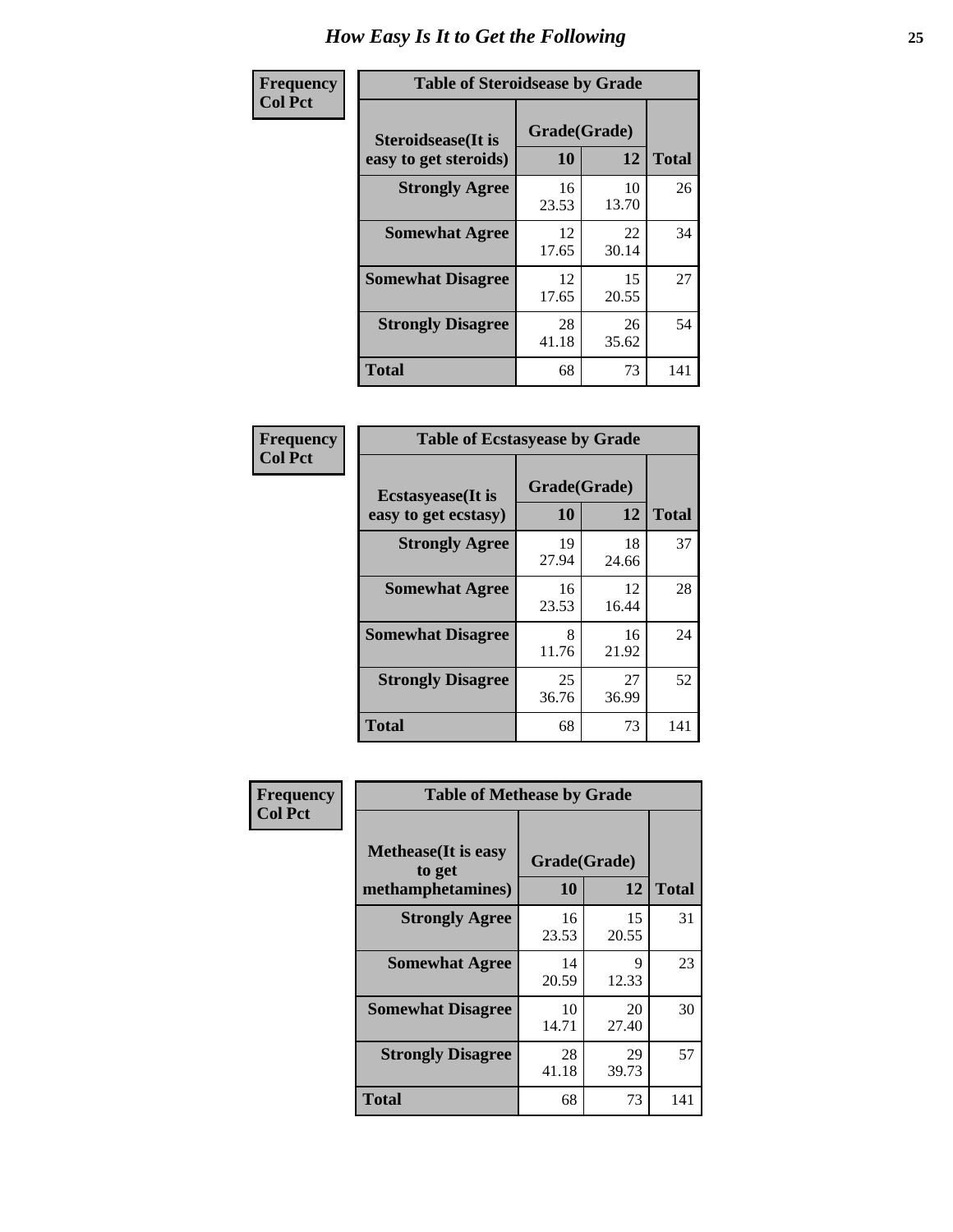| <b>Frequency</b> | <b>Table of Hallucinogensease by Grade</b>               |                    |              |     |  |  |  |  |  |
|------------------|----------------------------------------------------------|--------------------|--------------|-----|--|--|--|--|--|
| <b>Col Pct</b>   | Hallucinogensease(It<br>is easy to get<br>hallucinogens) | Grade(Grade)<br>10 | <b>Total</b> |     |  |  |  |  |  |
|                  | <b>Strongly Agree</b>                                    | 15<br>22.06        | 12<br>16.44  | 27  |  |  |  |  |  |
|                  | <b>Somewhat Agree</b>                                    | 16<br>23.53        | 10<br>13.70  | 26  |  |  |  |  |  |
|                  | <b>Somewhat Disagree</b>                                 | 10.29              | 19<br>26.03  | 26  |  |  |  |  |  |
|                  | <b>Strongly Disagree</b>                                 | 30<br>44.12        | 32<br>43.84  | 62  |  |  |  |  |  |
|                  | <b>Total</b>                                             | 68                 | 73           | 141 |  |  |  |  |  |

| Frequency<br>  Col Pct |
|------------------------|
|                        |

| <b>Table of Prescriptionease by Grade</b>                                                       |                    |             |              |  |  |  |  |  |  |
|-------------------------------------------------------------------------------------------------|--------------------|-------------|--------------|--|--|--|--|--|--|
| <b>Prescriptionease</b> (It<br>is easy to get<br>prescription drugs<br>not prescribed to<br>me) | Grade(Grade)<br>10 | 12          | <b>Total</b> |  |  |  |  |  |  |
| <b>Strongly Agree</b>                                                                           | 32<br>47.06        | 31<br>42.47 | 63           |  |  |  |  |  |  |
| <b>Somewhat Agree</b>                                                                           | 15<br>22.06        | 11<br>15.07 | 26           |  |  |  |  |  |  |
| <b>Somewhat Disagree</b>                                                                        | 5<br>7.35          | 12<br>16.44 | 17           |  |  |  |  |  |  |
| <b>Strongly Disagree</b>                                                                        | 16<br>23.53        | 19<br>26.03 | 35           |  |  |  |  |  |  |
| <b>Total</b>                                                                                    | 68                 | 73          | 141          |  |  |  |  |  |  |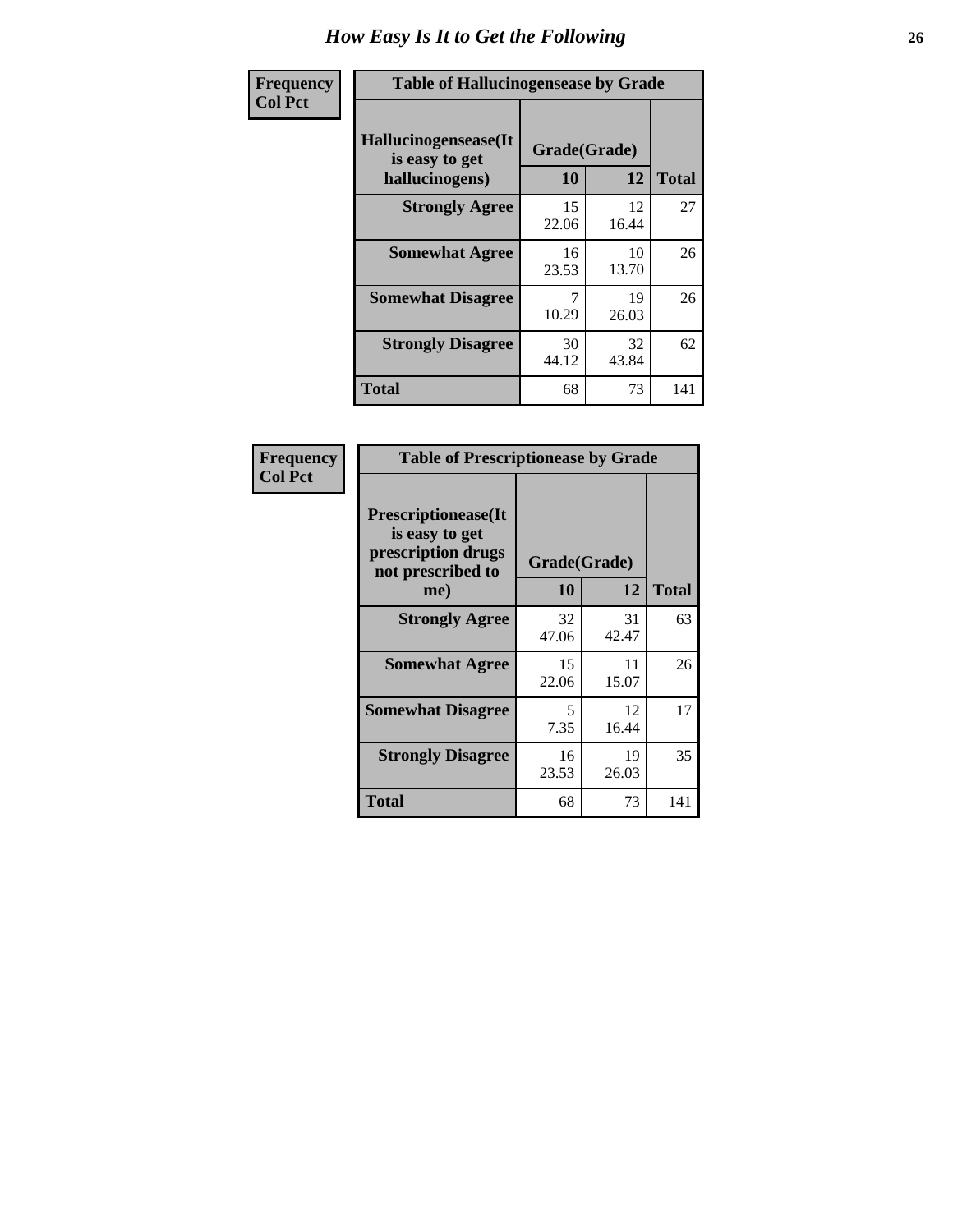#### *Age at Onset of Use* **27** *Results for "Age at Onset of Use" questions exclude students who said they did not use that substance*

| Frequency      | <b>Table of Grade by Alcoholinit</b>             |           |                  |                  |                        |                        |                          |            |             |           |                       |       |
|----------------|--------------------------------------------------|-----------|------------------|------------------|------------------------|------------------------|--------------------------|------------|-------------|-----------|-----------------------|-------|
| <b>Row Pct</b> | Alcoholinit (I started using alcohol when I was) |           |                  |                  |                        |                        |                          |            |             |           |                       |       |
|                | $Grade(Grade)$ younger                           | 8 or      | 9                | 11               | 12                     | 13                     | 14                       | 15         | 16          | 17        | <b>18 or</b><br>older | Total |
|                | 10                                               | 11.54     | 4<br>15.38       | 2<br>7.69        | 3.85                   | 4<br>15.38             | 19.23                    | 19.23      | 7.69        | 0.00      | $\theta$<br>0.00      | 26    |
|                | 12                                               | 2<br>5.00 | $\theta$<br>0.00 | $\theta$<br>0.00 | $\overline{2}$<br>5.00 | $\mathfrak{D}$<br>5.00 | ⇁<br>17.50               | 9<br>22.50 | 15<br>37.50 | ∍<br>5.00 | 2.50                  | 40    |
|                | <b>Total</b>                                     |           | 4                | 2                | 3                      | 6                      | 12                       | 14         | 17          | 2         |                       | 66    |
|                |                                                  |           |                  |                  |                        |                        | Frequency Missing $= 75$ |            |             |           |                       |       |

| <b>Table of Grade by Cigarettesinit</b>               |      |           |                                |            |       |            |             |       |           |              |  |
|-------------------------------------------------------|------|-----------|--------------------------------|------------|-------|------------|-------------|-------|-----------|--------------|--|
| Cigarettesinit (I started smoking tobacco when I was) |      |           |                                |            |       |            |             |       |           |              |  |
| Grade(Grade)   younger                                | 8 or | 9         | <b>11</b>                      | <b>12</b>  | 13    | 14         | 15          | 16    | 17        | <b>Total</b> |  |
| 10                                                    | 5.26 | 5.26      | 3<br>15.79                     | 3<br>15.79 | 15.79 | 4<br>21.05 | 3<br>15.79  | 5.26  | 0<br>0.00 | 19           |  |
| 12                                                    | 9.52 | 0<br>0.00 | 0<br>0.00                      | 4.76       | 9.52  | 4.76       | 6<br>28.57  | 33.33 | ∍<br>9.52 | 21           |  |
| <b>Total</b>                                          | 3    | 1         | 3                              | 4          | 5     | 5          | $\mathbf Q$ | 8     | 2         | 40           |  |
|                                                       |      |           | <b>Frequency Missing = 101</b> |            |       |            |             |       |           |              |  |

**Frequency Row Pct**

| Frequency      |              | <b>Table of Grade by Smokelessinit</b> |           |                           |                  |                                        |           |                |  |
|----------------|--------------|----------------------------------------|-----------|---------------------------|------------------|----------------------------------------|-----------|----------------|--|
| <b>Row Pct</b> |              |                                        |           | tobacco when I was)       |                  | <b>Smokelessinit(I started chewing</b> |           |                |  |
|                | Grade(Grade) | 9                                      | 12        | 13                        | 14               | 15                                     | <b>16</b> | <b>Total</b>   |  |
|                | 10           | 50.00                                  | 0<br>0.00 | $\theta$<br>0.00          | $\Omega$<br>0.00 | 50.00                                  | 0.00      | $\overline{2}$ |  |
|                | 12           | 0<br>0.00                              | 16.67     | 2<br>33.33                | 16.67            | 16.67                                  | 16.67     | 6              |  |
|                | <b>Total</b> |                                        |           | $\overline{2}$            |                  | $\mathfrak{D}$                         |           | 8              |  |
|                |              |                                        |           | Frequency Missing $= 133$ |                  |                                        |           |                |  |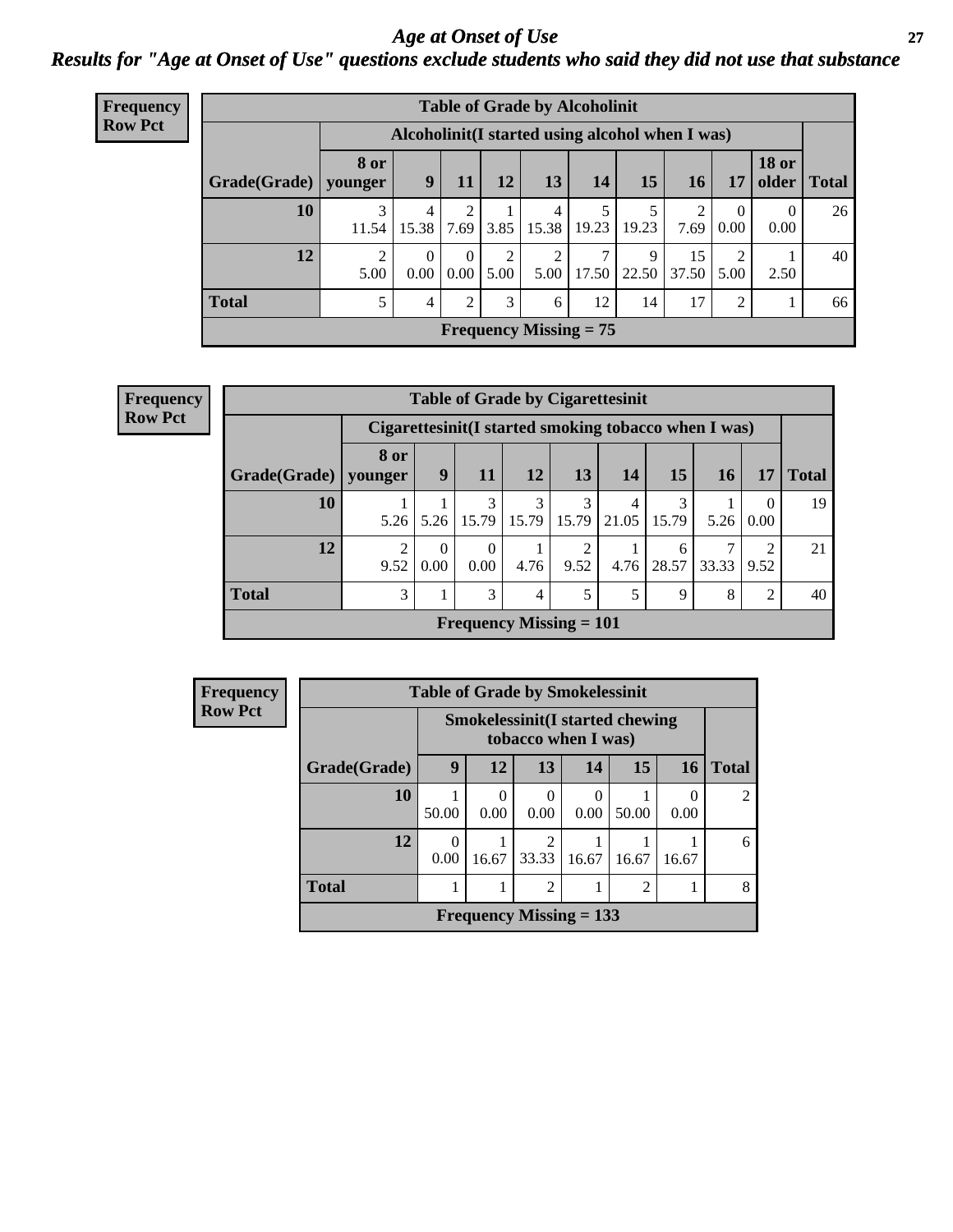#### *Age at Onset of Use* **28**

### *Results for "Age at Onset of Use" questions exclude students who said they did not use that substance*

| Frequency      | <b>Table of Grade by Marijuanainit</b> |                        |                         |                         |                                                        |                  |                         |                       |              |  |  |
|----------------|----------------------------------------|------------------------|-------------------------|-------------------------|--------------------------------------------------------|------------------|-------------------------|-----------------------|--------------|--|--|
| <b>Row Pct</b> |                                        |                        |                         |                         | Marijuanainit(I started using marijuana<br>when I was) |                  |                         |                       |              |  |  |
|                | Grade(Grade)                           | 12                     | 13                      | 14                      | 15                                                     | <b>16</b>        | 17                      | <b>18 or</b><br>older | <b>Total</b> |  |  |
|                | 10                                     | $\mathcal{R}$<br>27.27 | $\overline{2}$<br>18.18 | $\overline{2}$<br>18.18 | $\mathcal{R}$<br>27.27                                 | $\Omega$<br>0.00 | $\Omega$<br>0.00        | 9.09                  | 11           |  |  |
|                | 12                                     | 8.33                   | $\mathfrak{D}$<br>16.67 | $\Omega$<br>0.00        | 2<br>16.67                                             | 2<br>16.67       | $\overline{4}$<br>33.33 | 8.33                  | 12           |  |  |
|                | <b>Total</b>                           | 4                      | 4                       | $\overline{2}$          | 5                                                      | $\overline{2}$   | $\overline{4}$          | $\overline{2}$        | 23           |  |  |
|                |                                        |                        |                         |                         | <b>Frequency Missing = 118</b>                         |                  |                         |                       |              |  |  |

| Frequency      |              | <b>Table of Grade by Cocaineinit</b> |                                     |                 |           |                       |              |  |  |  |  |
|----------------|--------------|--------------------------------------|-------------------------------------|-----------------|-----------|-----------------------|--------------|--|--|--|--|
| <b>Row Pct</b> |              |                                      | <b>Cocaineinit</b> (I started using |                 |           |                       |              |  |  |  |  |
|                | Grade(Grade) | 13                                   | 14                                  | 15 <sup>1</sup> | 16        | <b>18 or</b><br>older | <b>Total</b> |  |  |  |  |
|                | 10           | $\Omega$<br>0.00                     | 100.00                              | 0<br>0.00       | 0<br>0.00 | 0.00                  |              |  |  |  |  |
|                | 12           | 25.00                                | 0<br>0.00                           | 25.00           | 25.00     | 25.00                 | 4            |  |  |  |  |
|                | <b>Total</b> |                                      |                                     |                 |           |                       | 5.           |  |  |  |  |
|                |              |                                      | Frequency Missing $= 136$           |                 |           |                       |              |  |  |  |  |

| Frequency      | <b>Table of Grade by Inhalantsinit</b> |                                                      |                           |        |                |  |  |
|----------------|----------------------------------------|------------------------------------------------------|---------------------------|--------|----------------|--|--|
| <b>Row Pct</b> |                                        | Inhalantsinit(I<br>started using<br>inhalants when I |                           |        |                |  |  |
|                | Grade(Grade)                           | 9                                                    | 14                        | 15     | <b>Total</b>   |  |  |
|                | 10                                     | 50.00                                                | 50.00                     | 0.00   | $\overline{c}$ |  |  |
|                | 12                                     | 0<br>0.00                                            | $\mathbf{\Omega}$<br>0.00 | 100.00 |                |  |  |
|                | <b>Total</b>                           |                                                      |                           |        | 3              |  |  |
|                |                                        | <b>Frequency Missing = 138</b>                       |                           |        |                |  |  |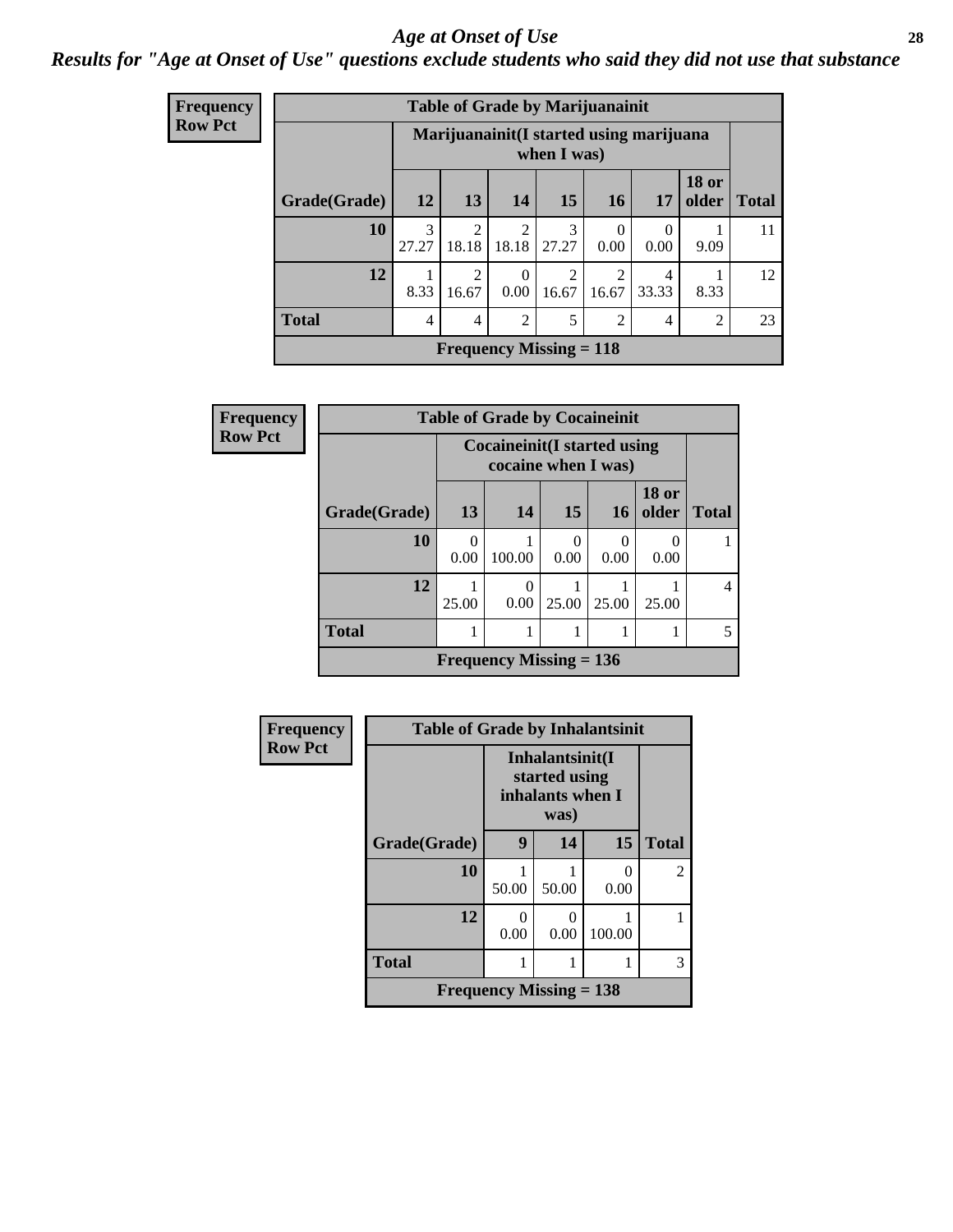#### *Age at Onset of Use* **29**

*Results for "Age at Onset of Use" questions exclude students who said they did not use that substance*

| Frequency      |              | <b>Table of Grade by Steroidsinit</b>                      |              |  |  |
|----------------|--------------|------------------------------------------------------------|--------------|--|--|
| <b>Row Pct</b> |              | Steroidsinit(I<br>started using<br>steroids<br>when I was) |              |  |  |
|                | Grade(Grade) | 15                                                         | <b>Total</b> |  |  |
|                | 10           | 0                                                          |              |  |  |
|                | 12           | 100.00                                                     |              |  |  |
|                | <b>Total</b> |                                                            |              |  |  |
|                |              | <b>Frequency Missing <math>= 140</math></b>                |              |  |  |

| Frequency      |              | <b>Table of Grade by Ecstasyinit</b>                        |              |  |  |
|----------------|--------------|-------------------------------------------------------------|--------------|--|--|
| <b>Row Pct</b> |              | Ecstasyinit(I<br>started<br>using<br>ecstasy<br>when I was) |              |  |  |
|                | Grade(Grade) | 15                                                          | <b>Total</b> |  |  |
|                | 10           | 0                                                           | 0            |  |  |
|                | 12           | 100.00                                                      |              |  |  |
|                | <b>Total</b> | 1                                                           | 1            |  |  |
|                |              | <b>Frequency Missing <math>= 140</math></b>                 |              |  |  |

| Frequency      | <b>Table of Grade by Methinit</b> |                                                                       |              |  |
|----------------|-----------------------------------|-----------------------------------------------------------------------|--------------|--|
| <b>Row Pct</b> |                                   | <b>Methinit(I started</b><br>using<br>methamphetamines<br>when I was) |              |  |
|                | Grade(Grade)                      | 13                                                                    | <b>Total</b> |  |
|                | 10                                | 0                                                                     |              |  |
|                | 12                                | 100.00                                                                |              |  |
|                | <b>Total</b>                      |                                                                       |              |  |
|                |                                   | <b>Frequency Missing = 140</b>                                        |              |  |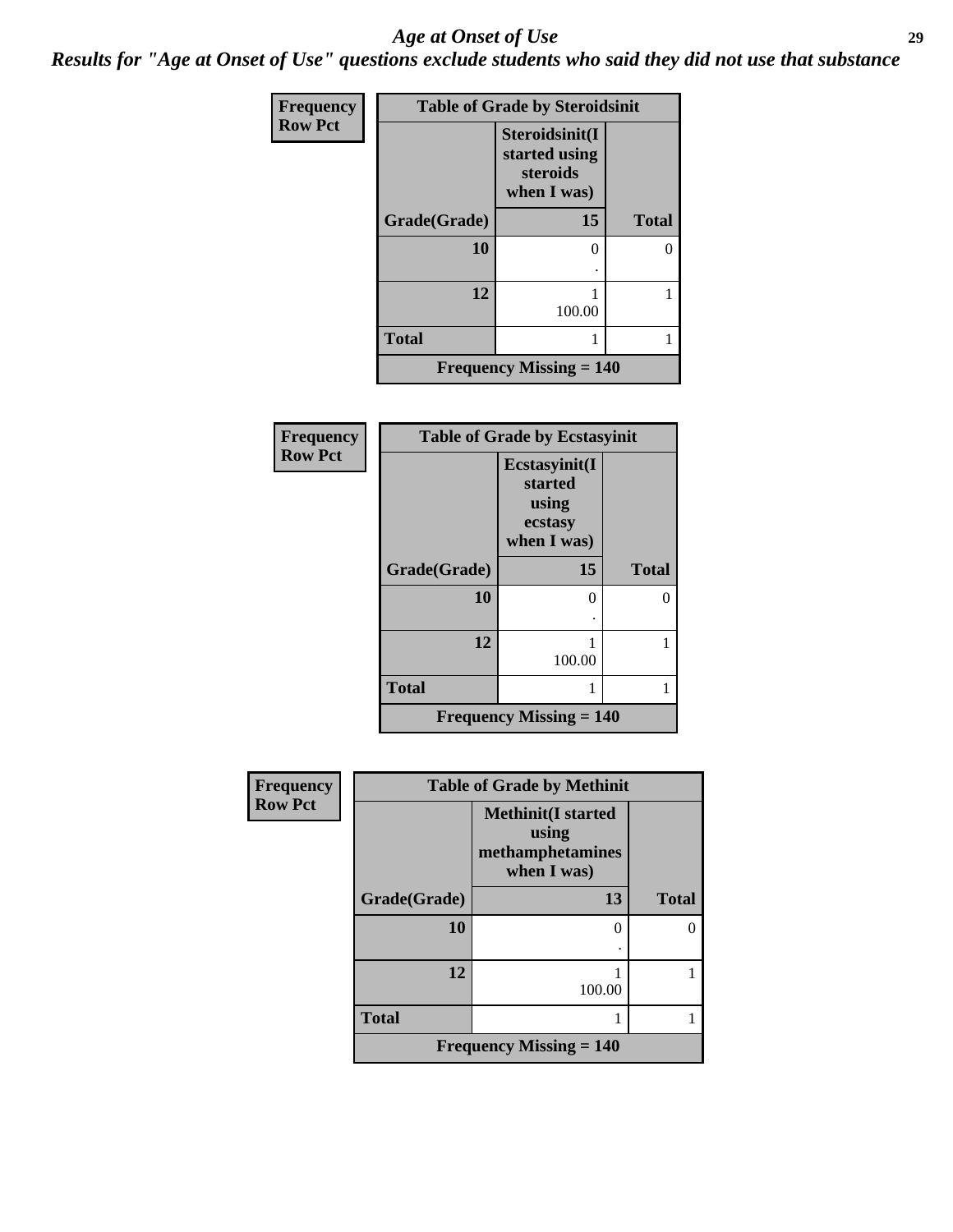#### Age at Onset of Use **30**

*Results for "Age at Onset of Use" questions exclude students who said they did not use that substance*

| Frequency      | <b>Table of Grade by Hallucinogensinit</b> |                                                                      |                |  |  |
|----------------|--------------------------------------------|----------------------------------------------------------------------|----------------|--|--|
| <b>Row Pct</b> |                                            | Hallucinogensinit(I<br>started using<br>hallucinogens<br>when I was) |                |  |  |
|                | Grade(Grade)                               | 15                                                                   | <b>Total</b>   |  |  |
|                | 10                                         | 100.00                                                               |                |  |  |
|                | 12                                         | 100.00                                                               |                |  |  |
|                | <b>Total</b>                               | 2                                                                    | $\overline{c}$ |  |  |
|                |                                            | Frequency Missing $= 139$                                            |                |  |  |

| <b>Frequency</b> |              | <b>Table of Grade by Prescriptioninit</b> |                                                                                            |                           |                |                  |            |                  |           |              |
|------------------|--------------|-------------------------------------------|--------------------------------------------------------------------------------------------|---------------------------|----------------|------------------|------------|------------------|-----------|--------------|
| <b>Row Pct</b>   |              |                                           | Prescription in it (I started using prescription drugs not<br>prescribed to me when I was) |                           |                |                  |            |                  |           |              |
|                  | Grade(Grade) | 8 or<br>  younger                         | <b>10</b>                                                                                  | 11                        | 13             | <b>14</b>        | 15         | 16               | 17        | <b>Total</b> |
|                  | 10           | $\Omega$<br>0.00                          | 20.00                                                                                      | 20.00                     | 20.00          | 20.00            | 20.00      | $\Omega$<br>0.00 | 0<br>0.00 |              |
|                  | 12           | 14.29                                     | $\Omega$<br>0.00                                                                           | 0<br>0.00                 | 14.29          | $\Omega$<br>0.00 | 3<br>42.86 | 14.29            | 14.29     |              |
|                  | <b>Total</b> |                                           |                                                                                            |                           | $\overline{2}$ |                  | 4          |                  |           | 12           |
|                  |              |                                           |                                                                                            | Frequency Missing $= 129$ |                |                  |            |                  |           |              |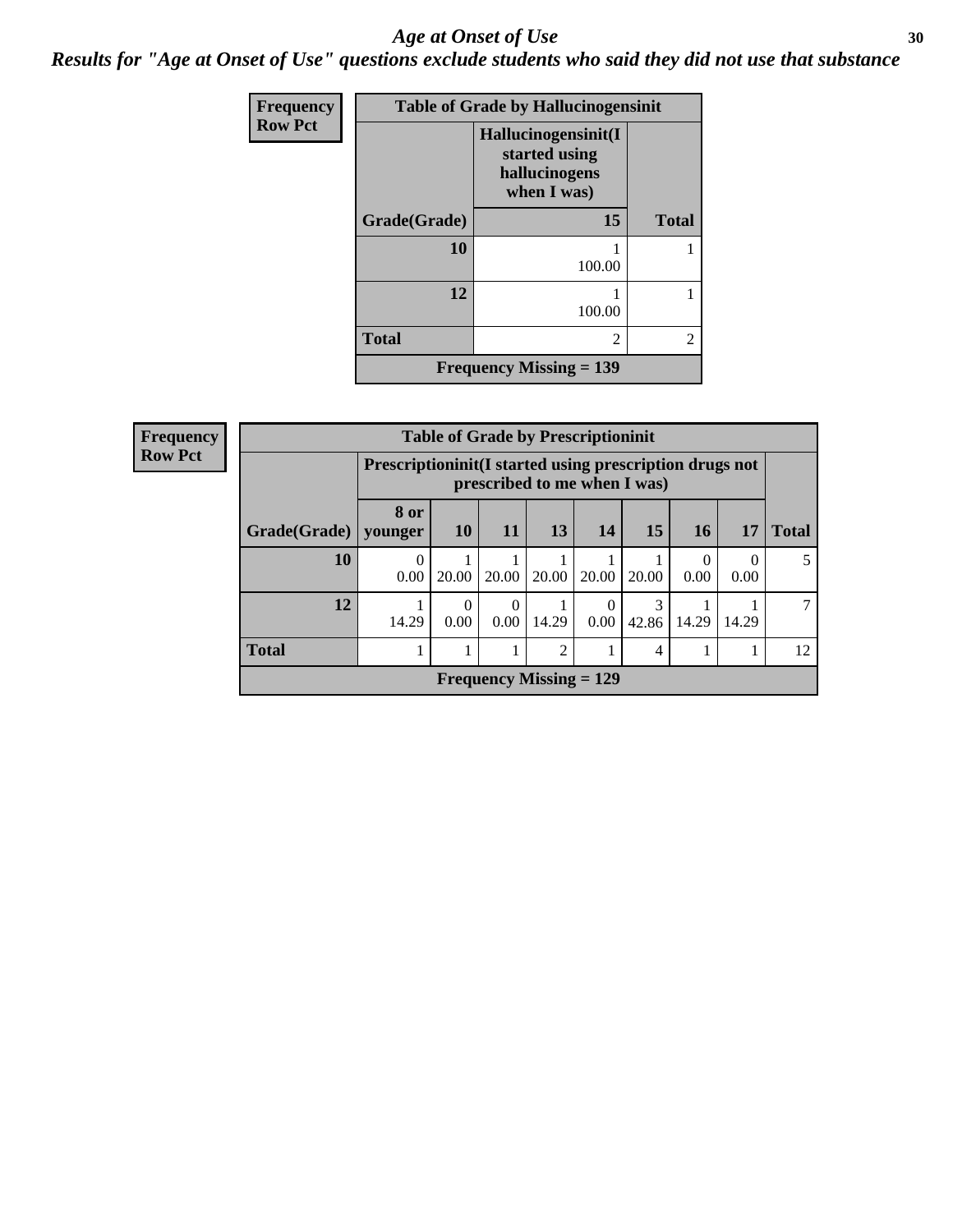| Frequency      | <b>Table of Alcoholharm by Grade</b>          |                    |             |              |
|----------------|-----------------------------------------------|--------------------|-------------|--------------|
| <b>Col Pct</b> | Alcoholharm(I<br>think alcohol is<br>harmful) | Grade(Grade)<br>10 | 12          | <b>Total</b> |
|                | <b>Strongly Agree</b>                         | 42<br>61.76        | 40<br>54.79 | 82           |
|                | <b>Somewhat Agree</b>                         | 15<br>22.06        | 20<br>27.40 | 35           |
|                | <b>Somewhat Disagree</b>                      | 5<br>7.35          | 10<br>13.70 | 15           |
|                | <b>Strongly Disagree</b>                      | 6<br>8.82          | 3<br>4.11   | 9            |
|                | <b>Total</b>                                  | 68                 | 73          | 141          |

| <b>Table of Cigarettesharm by Grade</b>                  |                    |             |              |  |
|----------------------------------------------------------|--------------------|-------------|--------------|--|
| Cigarettesharm(I<br>think smoking<br>tobacco is harmful) | Grade(Grade)<br>10 | 12          | <b>Total</b> |  |
| <b>Strongly Agree</b>                                    | 48<br>70.59        | 64<br>87.67 | 112          |  |
| <b>Somewhat Agree</b>                                    | 11<br>16.18        | 5<br>6.85   | 16           |  |
| <b>Somewhat Disagree</b>                                 | 4<br>5.88          | 1.37        | 5            |  |
| <b>Strongly Disagree</b>                                 | 5<br>7.35          | 3<br>4.11   | 8            |  |
| <b>Total</b>                                             | 68                 | 73          | 141          |  |

| Frequency      | <b>Table of Smokelessharm by Grade</b>                  |                    |             |              |
|----------------|---------------------------------------------------------|--------------------|-------------|--------------|
| <b>Col Pct</b> | Smokelessharm(I<br>think chewing<br>tobacco is harmful) | Grade(Grade)<br>10 | 12          | <b>Total</b> |
|                | <b>Strongly Agree</b>                                   | 54<br>79.41        | 62<br>84.93 | 116          |
|                | <b>Somewhat Agree</b>                                   | 6<br>8.82          | 9.59        | 13           |
|                | <b>Somewhat Disagree</b>                                | 1.47               | 1.37        | 2            |
|                | <b>Strongly Disagree</b>                                | 10.29              | 3<br>4.11   | 10           |
|                | <b>Total</b>                                            | 68                 | 73          | 141          |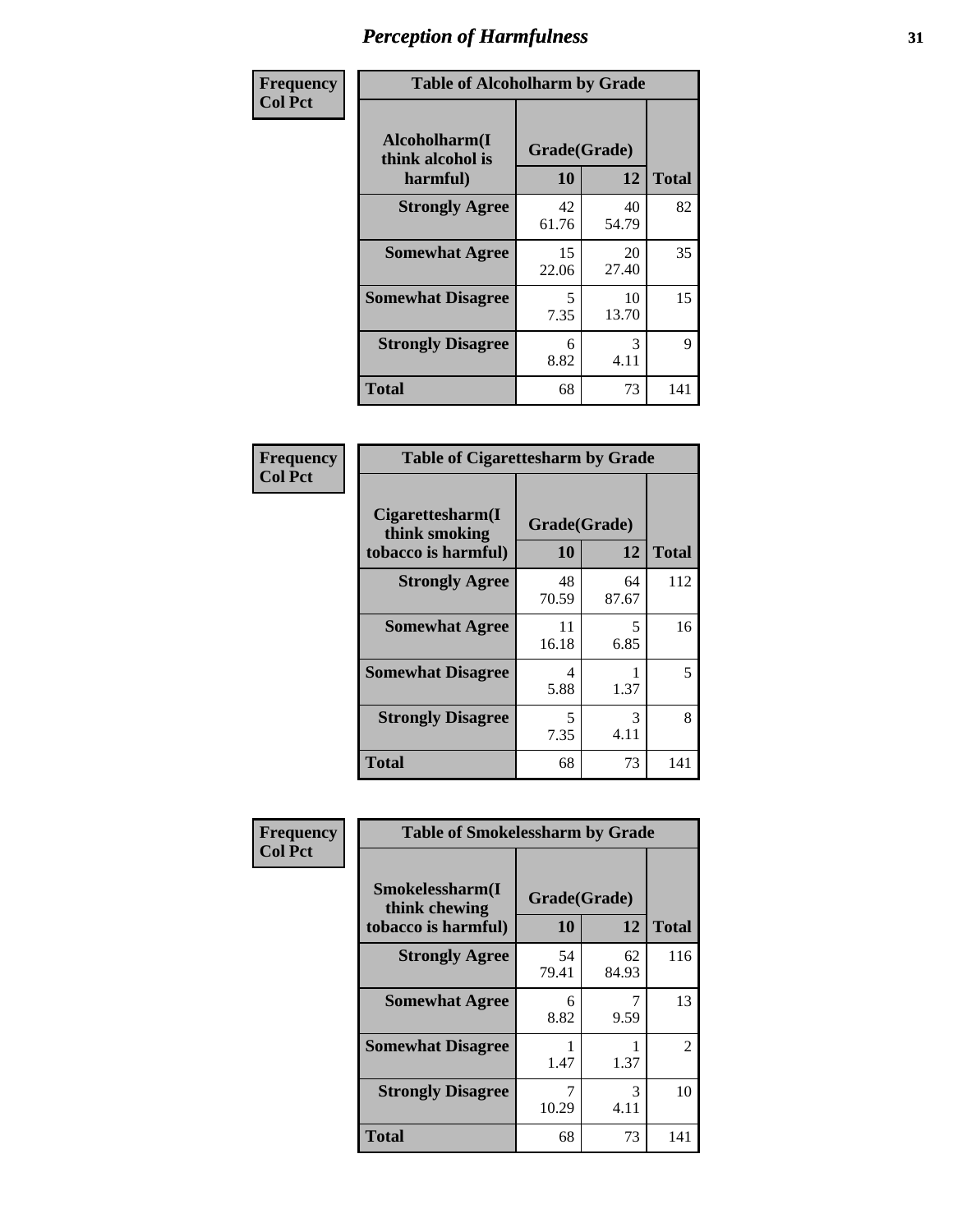| Frequency      | <b>Table of Marijuanaharm by Grade</b>            |                    |             |              |
|----------------|---------------------------------------------------|--------------------|-------------|--------------|
| <b>Col Pct</b> | Marijuanaharm(I<br>think marijuana is<br>harmful) | Grade(Grade)<br>10 | 12          | <b>Total</b> |
|                | <b>Strongly Agree</b>                             | 42<br>61.76        | 50<br>68.49 | 92           |
|                | <b>Somewhat Agree</b>                             | 12<br>17.65        | 11<br>15.07 | 23           |
|                | <b>Somewhat Disagree</b>                          | 3<br>4.41          | 9.59        | 10           |
|                | <b>Strongly Disagree</b>                          | 11<br>16.18        | 5<br>6.85   | 16           |
|                | <b>Total</b>                                      | 68                 | 73          | 141          |

| <b>Table of Cocaineharm by Grade</b>          |                    |             |              |  |  |
|-----------------------------------------------|--------------------|-------------|--------------|--|--|
| Cocaineharm(I<br>think cocaine is<br>harmful) | Grade(Grade)<br>10 | 12          | <b>Total</b> |  |  |
| <b>Strongly Agree</b>                         | 55<br>80.88        | 66<br>90.41 | 121          |  |  |
| <b>Somewhat Agree</b>                         | 6<br>8.82          | 3<br>4.11   | 9            |  |  |
| <b>Somewhat Disagree</b>                      | $\Omega$<br>0.00   | 1.37        | 1            |  |  |
| <b>Strongly Disagree</b>                      | 7<br>10.29         | 3<br>4.11   | 10           |  |  |
| <b>Total</b>                                  | 68                 | 73          | 141          |  |  |

| Frequency      | <b>Table of Inhalantsharm by Grade</b>  |                        |             |              |  |
|----------------|-----------------------------------------|------------------------|-------------|--------------|--|
| <b>Col Pct</b> | Inhalantsharm(I)<br>think inhalants are | Grade(Grade)           |             |              |  |
|                | harmful)                                | 10                     | 12          | <b>Total</b> |  |
|                | <b>Strongly Agree</b>                   | 56<br>82.35            | 66<br>90.41 | 122          |  |
|                | <b>Somewhat Agree</b>                   | $\mathfrak{D}$<br>2.94 | 4<br>5.48   | 6            |  |
|                | <b>Somewhat Disagree</b>                | $\mathfrak{D}$<br>2.94 | 0<br>0.00   | 2            |  |
|                | <b>Strongly Disagree</b>                | 8<br>11.76             | 3<br>4.11   | 11           |  |
|                | <b>Total</b>                            | 68                     | 73          | 141          |  |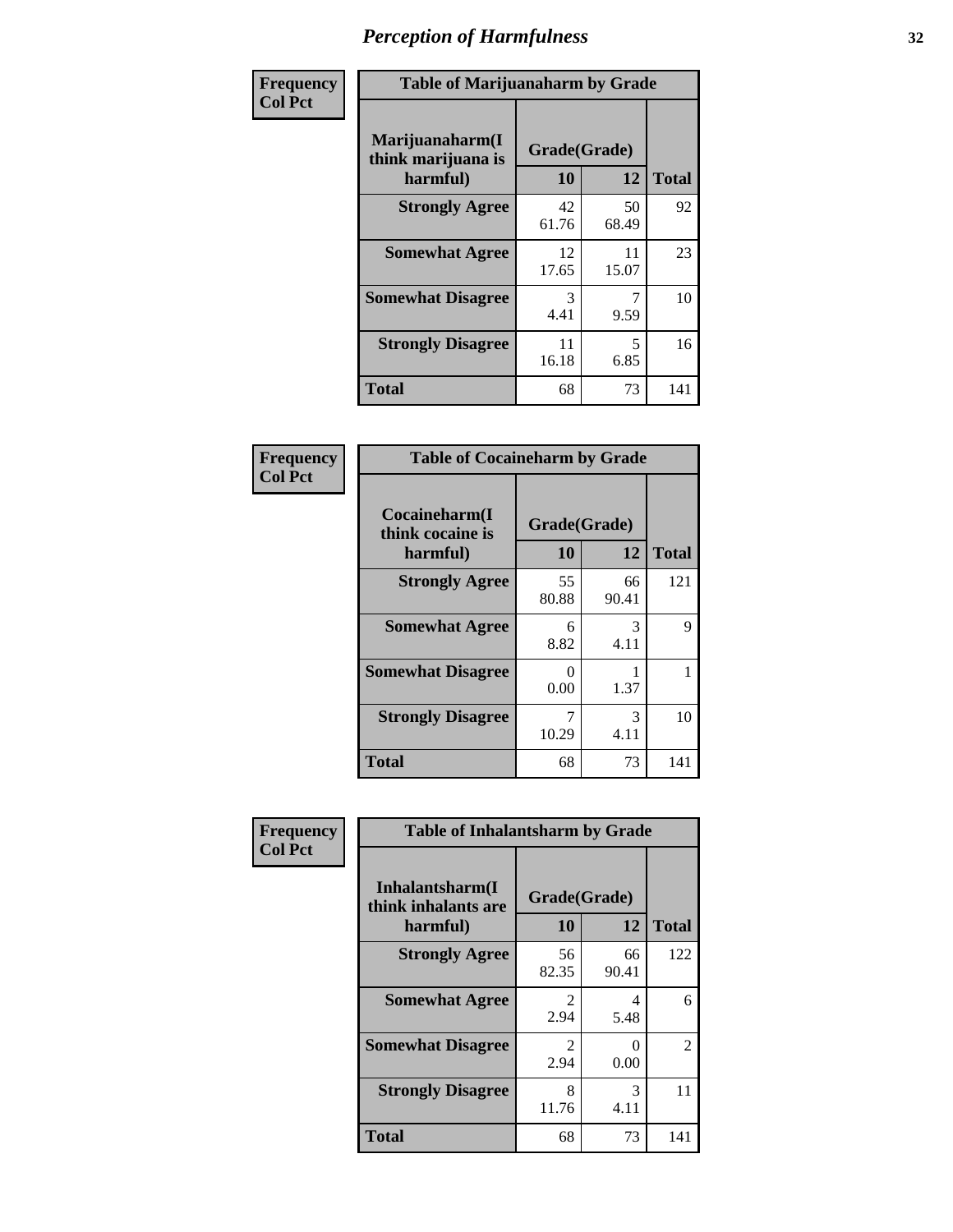| Frequency      | <b>Table of Steroidsharm by Grade</b>            |                                     |             |                |
|----------------|--------------------------------------------------|-------------------------------------|-------------|----------------|
| <b>Col Pct</b> | Steroidsharm(I<br>think steroids are<br>harmful) | Grade(Grade)<br>10                  | 12          | <b>Total</b>   |
|                | <b>Strongly Agree</b>                            | 56<br>82.35                         | 62<br>84.93 | 118            |
|                | <b>Somewhat Agree</b>                            | 3<br>4.41                           | 9.59        | 10             |
|                | <b>Somewhat Disagree</b>                         | $\mathcal{D}_{\mathcal{L}}$<br>2.94 | 0<br>0.00   | $\mathfrak{D}$ |
|                | <b>Strongly Disagree</b>                         | 10.29                               | 4<br>5.48   | 11             |
|                | <b>Total</b>                                     | 68                                  | 73          | 141            |

| <b>Table of Ecstasyharm by Grade</b>          |                    |                        |     |  |  |
|-----------------------------------------------|--------------------|------------------------|-----|--|--|
| Ecstasyharm(I<br>think ecstasy is<br>harmful) | Grade(Grade)<br>10 | <b>Total</b>           |     |  |  |
| <b>Strongly Agree</b>                         | 56<br>82.35        | 63<br>86.30            | 119 |  |  |
| <b>Somewhat Agree</b>                         | 2<br>2.94          | 5<br>6.85              | 7   |  |  |
| <b>Somewhat Disagree</b>                      | 3<br>4.41          | $\mathfrak{D}$<br>2.74 | 5   |  |  |
| <b>Strongly Disagree</b>                      | 7<br>10.29         | 3<br>4.11              | 10  |  |  |
| <b>Total</b>                                  | 68                 | 73                     | 141 |  |  |

| Frequency      | <b>Table of Methharm by Grade</b>                            |                           |             |              |
|----------------|--------------------------------------------------------------|---------------------------|-------------|--------------|
| <b>Col Pct</b> | <b>Methharm</b> (I think<br>methamphetamines<br>are harmful) | Grade(Grade)<br><b>10</b> | 12          | <b>Total</b> |
|                | <b>Strongly Agree</b>                                        | 57<br>83.82               | 65<br>89.04 | 122          |
|                | <b>Somewhat Agree</b>                                        | 4<br>5.88                 | 4<br>5.48   | 8            |
|                | <b>Somewhat Disagree</b>                                     | $\mathfrak{D}$<br>2.94    | 1.37        | 3            |
|                | <b>Strongly Disagree</b>                                     | 5<br>7.35                 | 3<br>4.11   | 8            |
|                | <b>Total</b>                                                 | 68                        | 73          | 141          |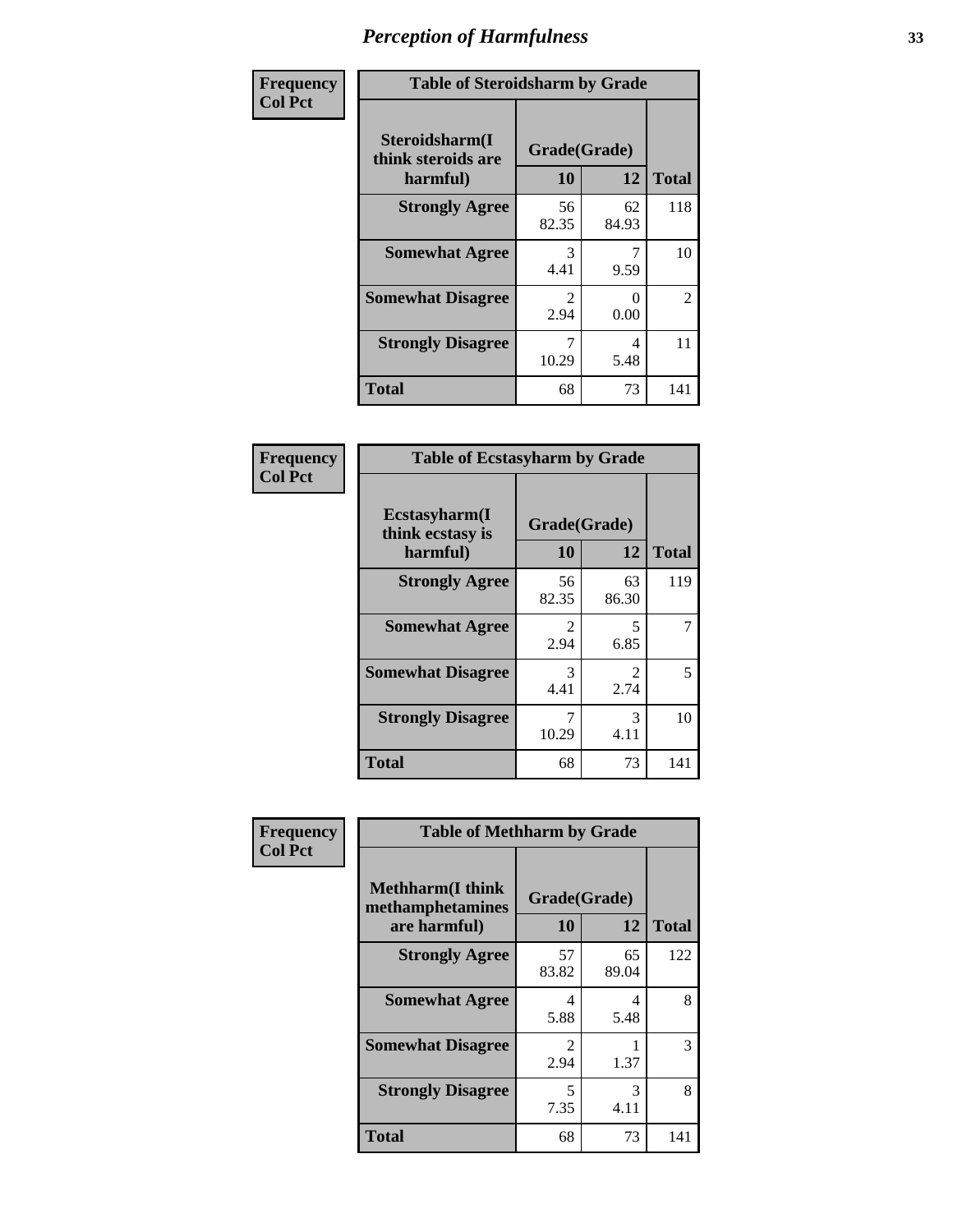| Frequency      | <b>Table of Hallucinogensharm by Grade</b>                 |                    |             |              |
|----------------|------------------------------------------------------------|--------------------|-------------|--------------|
| <b>Col Pct</b> | Hallucinogensharm(I<br>think hallucinogens<br>are harmful) | Grade(Grade)<br>10 | 12          | <b>Total</b> |
|                | <b>Strongly Agree</b>                                      | 55<br>80.88        | 65<br>89.04 | 120          |
|                | <b>Somewhat Agree</b>                                      | 5<br>7.35          | 4<br>5.48   | 9            |
|                | <b>Somewhat Disagree</b>                                   | 0<br>0.00          | 1.37        | 1            |
|                | <b>Strongly Disagree</b>                                   | 8<br>11.76         | 3<br>4.11   | 11           |
|                | <b>Total</b>                                               | 68                 | 73          | 141          |

| <b>Table of Prescriptionharm by Grade</b>                                                 |                    |                                     |              |  |
|-------------------------------------------------------------------------------------------|--------------------|-------------------------------------|--------------|--|
| Prescriptionharm(I<br>think prescription<br>drugs not<br>prescribed to me<br>are harmful) | Grade(Grade)<br>10 | 12                                  | <b>Total</b> |  |
| <b>Strongly Agree</b>                                                                     | 48<br>70.59        | 57<br>78.08                         | 105          |  |
| <b>Somewhat Agree</b>                                                                     | 9<br>13.24         | 9<br>12.33                          | 18           |  |
| <b>Somewhat Disagree</b>                                                                  | 4<br>5.88          | $\mathcal{D}_{\mathcal{L}}$<br>2.74 | 6            |  |
| <b>Strongly Disagree</b>                                                                  | 7<br>10.29         | 5<br>6.85                           | 12           |  |
| <b>Total</b>                                                                              | 68                 | 73                                  | 141          |  |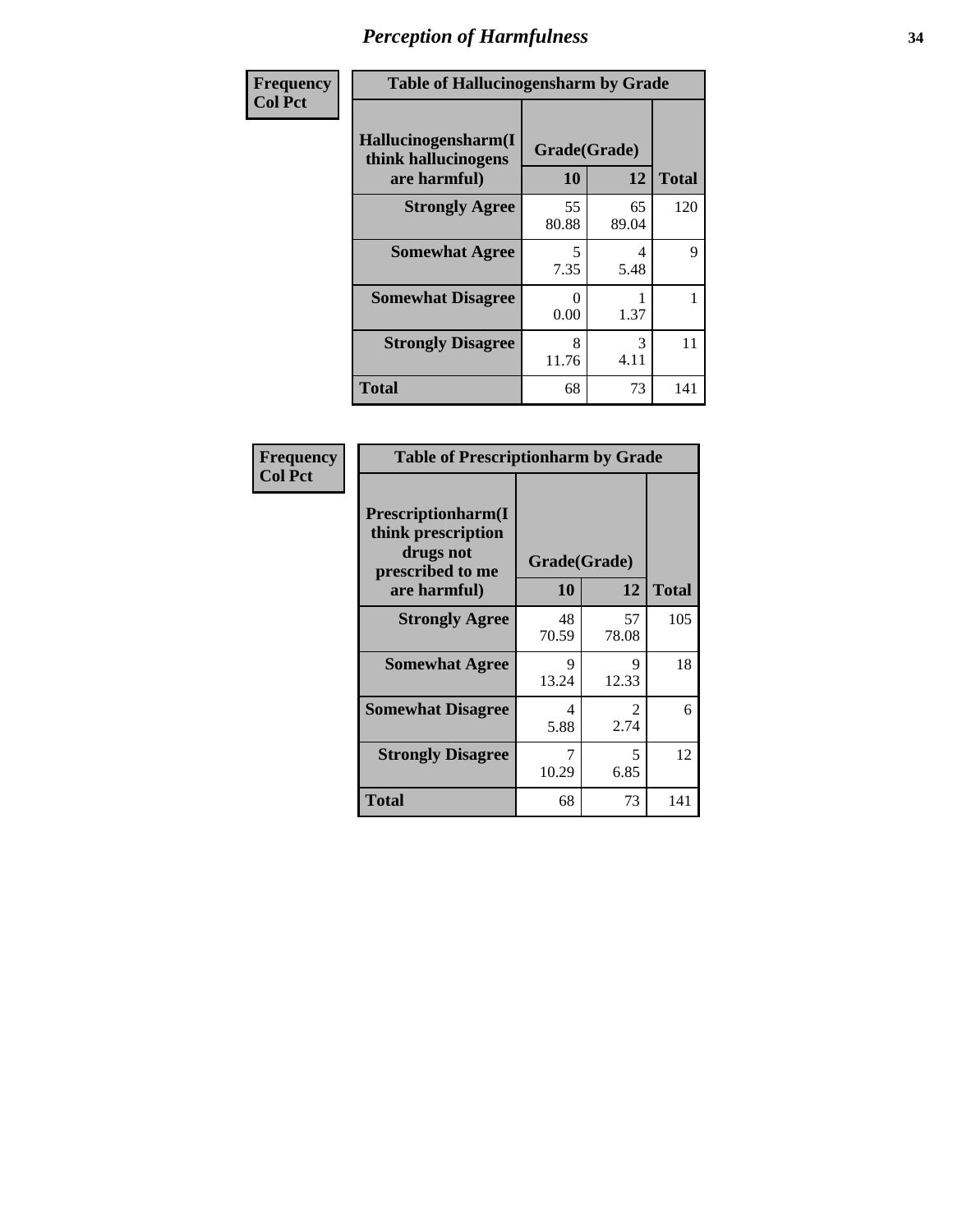### *Disapproval by Adults* **35**

| Frequency      | <b>Table of Alcoholadult by Grade</b>                                 |                    |             |              |
|----------------|-----------------------------------------------------------------------|--------------------|-------------|--------------|
| <b>Col Pct</b> | <b>Alcoholadult</b> (Adults<br>would disapprove if<br>I used alcohol) | Grade(Grade)<br>10 | 12          | <b>Total</b> |
|                | <b>Strongly Agree</b>                                                 | 39<br>57.35        | 36<br>49.32 | 75           |
|                | <b>Somewhat Agree</b>                                                 | 15<br>22.06        | 19<br>26.03 | 34           |
|                | <b>Somewhat Disagree</b>                                              | 9<br>13.24         | 13<br>17.81 | 22           |
|                | <b>Strongly Disagree</b>                                              | 5<br>7.35          | 5<br>6.85   | 10           |
|                | <b>Total</b>                                                          | 68                 | 73          | 141          |

| <b>Table of Tobaccoadult by Grade</b>                         |                    |                       |              |  |
|---------------------------------------------------------------|--------------------|-----------------------|--------------|--|
| Tobaccoadult(Adults<br>would disapprove if<br>I used tobacco) | Grade(Grade)<br>10 | 12                    | <b>Total</b> |  |
| <b>Strongly Agree</b>                                         | 44<br>64.71        | 49<br>67.12           | 93           |  |
| <b>Somewhat Agree</b>                                         | 12<br>17.65        | 14<br>19.18           | 26           |  |
| <b>Somewhat Disagree</b>                                      | 5<br>7.35          | 8<br>10.96            | 13           |  |
| <b>Strongly Disagree</b>                                      | 7<br>10.29         | $\mathcal{L}$<br>2.74 | 9            |  |
| <b>Total</b>                                                  | 68                 | 73                    | 141          |  |

| Frequency      | <b>Table of Marijuanaadult by Grade</b>                           |                    |             |              |
|----------------|-------------------------------------------------------------------|--------------------|-------------|--------------|
| <b>Col Pct</b> | Marijuanaadult(Adults<br>would disapprove if I<br>used marijuana) | Grade(Grade)<br>10 | 12          | <b>Total</b> |
|                | <b>Strongly Agree</b>                                             | 53<br>77.94        | 59<br>80.82 | 112          |
|                | <b>Somewhat Agree</b>                                             | 4<br>5.88          | 9<br>12.33  | 13           |
|                | <b>Somewhat Disagree</b>                                          | 6<br>8.82          | 4<br>5.48   | 10           |
|                | <b>Strongly Disagree</b>                                          | 5<br>7.35          | 1.37        | 6            |
|                | <b>Total</b>                                                      | 68                 | 73          | 141          |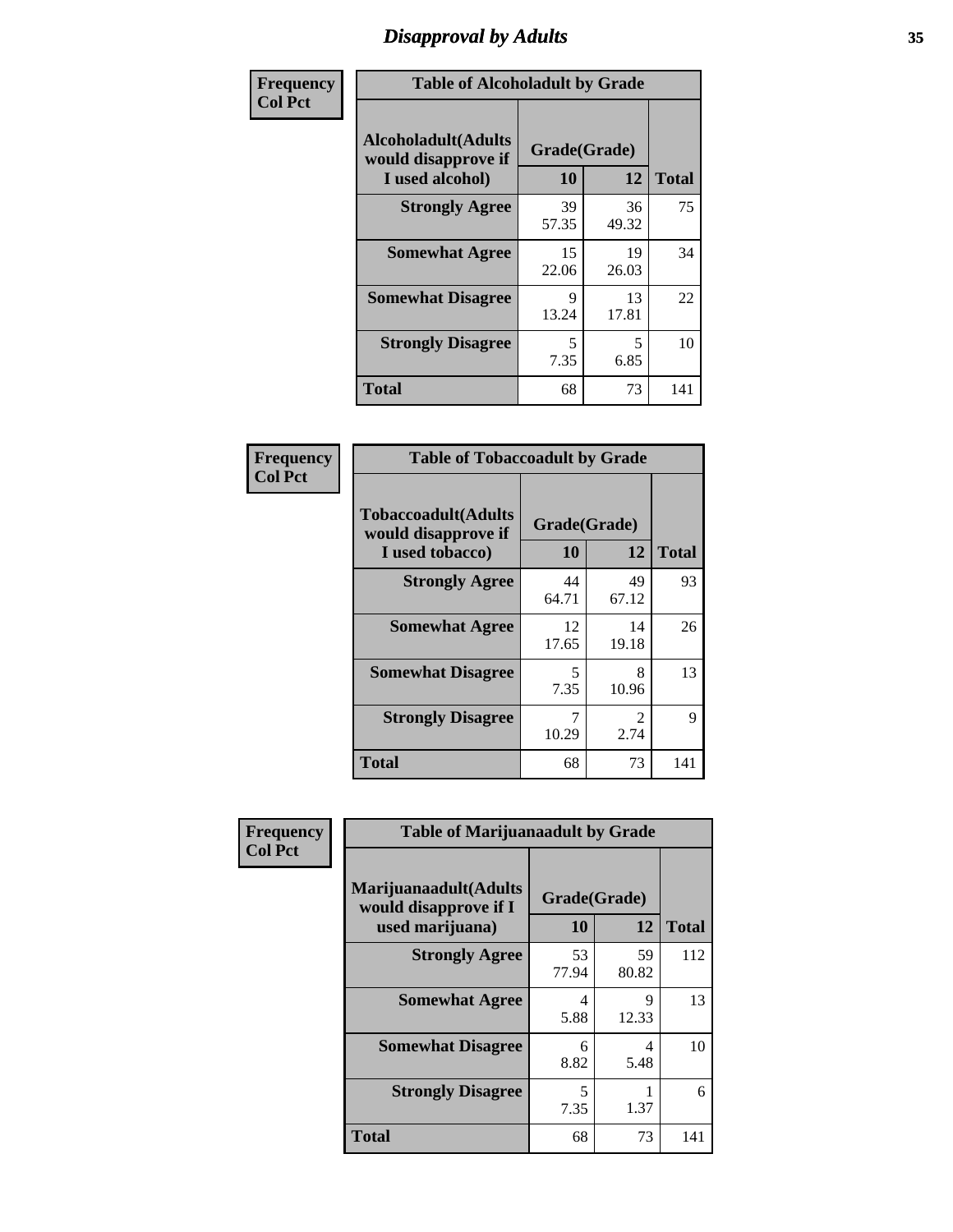### *Disapproval by Adults* **36**

| <b>Frequency</b> | <b>Table of Otherdrugadult by Grade</b>                                     |                    |                               |              |
|------------------|-----------------------------------------------------------------------------|--------------------|-------------------------------|--------------|
| <b>Col Pct</b>   | <b>Otherdrugadult</b> (Adults<br>would disapprove if I<br>used other drugs) | Grade(Grade)<br>10 | 12                            | <b>Total</b> |
|                  | <b>Strongly Agree</b>                                                       | 56<br>82.35        | 66<br>90.41                   | 122          |
|                  | <b>Somewhat Agree</b>                                                       | 5<br>7.35          | $\mathcal{D}_{\cdot}$<br>2.74 | 7            |
|                  | <b>Somewhat Disagree</b>                                                    | 2.94               | 1.37                          | 3            |
|                  | <b>Strongly Disagree</b>                                                    | 5<br>7.35          | 4<br>5.48                     | 9            |
|                  | <b>Total</b>                                                                | 68                 | 73                            | 141          |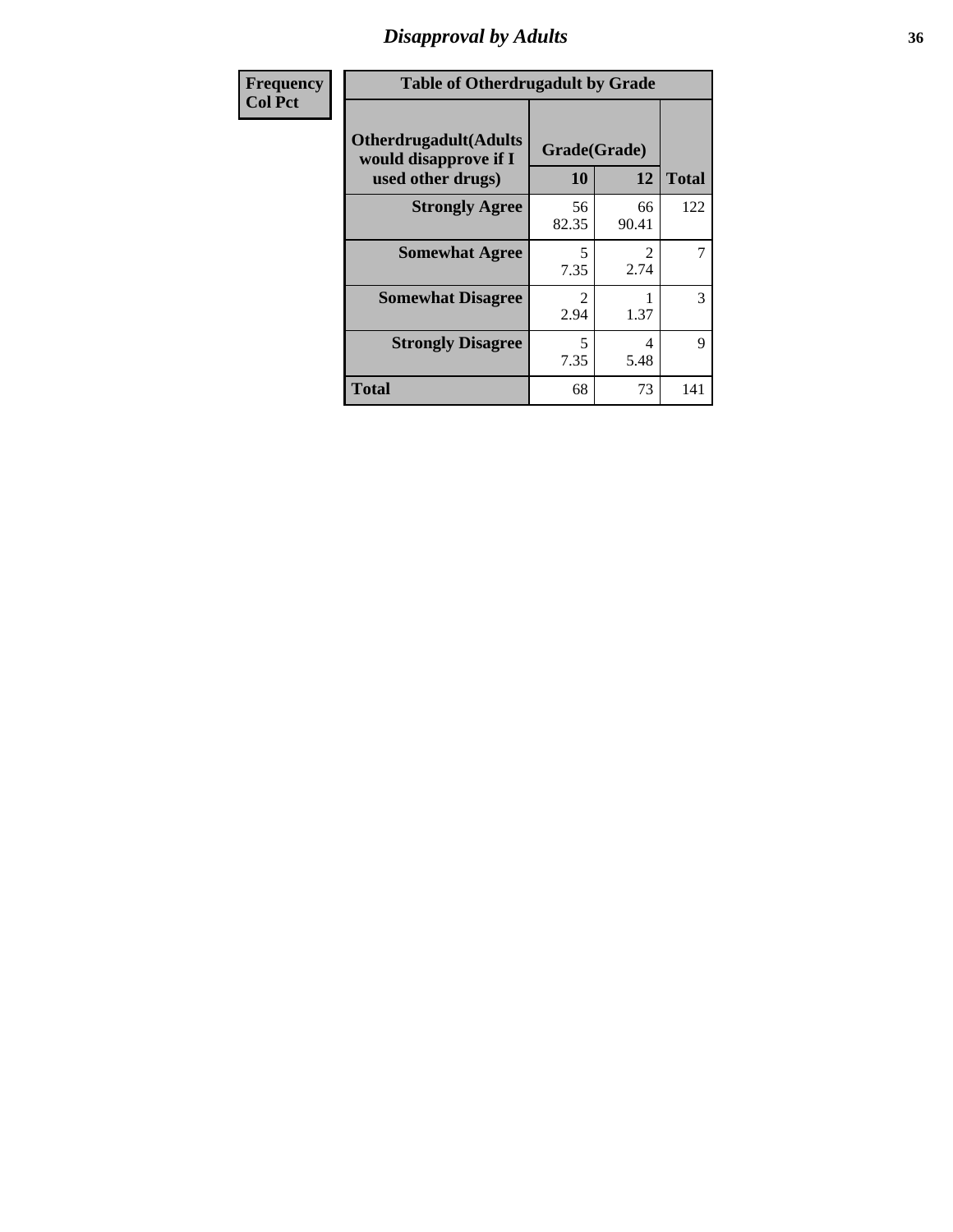# *Disapproval by Peers* **37**

| Frequency      | <b>Table of Alcoholpeer by Grade</b>                    |              |             |              |  |
|----------------|---------------------------------------------------------|--------------|-------------|--------------|--|
| <b>Col Pct</b> | Alcoholpeer(My<br>friends would<br>disapprove if I used | Grade(Grade) |             |              |  |
|                | alcohol)                                                | 10           | 12          | <b>Total</b> |  |
|                | <b>Strongly Agree</b>                                   | 19<br>27.94  | 8<br>10.96  | 27           |  |
|                | <b>Somewhat Agree</b>                                   | 12<br>17.65  | 11<br>15.07 | 23           |  |
|                | <b>Somewhat Disagree</b>                                | 14<br>20.59  | 32<br>43.84 | 46           |  |
|                | <b>Strongly Disagree</b>                                | 23<br>33.82  | 22<br>30.14 | 45           |  |
|                | Total                                                   | 68           | 73          | 141          |  |

| Frequency      | <b>Table of Tobaccopeer by Grade</b>                                |                    |             |              |
|----------------|---------------------------------------------------------------------|--------------------|-------------|--------------|
| <b>Col Pct</b> | Tobaccopeer(My<br>friends would<br>disapprove if I used<br>tobacco) | Grade(Grade)<br>10 | 12          | <b>Total</b> |
|                | <b>Strongly Agree</b>                                               | 26<br>38.24        | 23<br>31.51 | 49           |
|                | <b>Somewhat Agree</b>                                               | 14<br>20.59        | 10<br>13.70 | 24           |
|                | <b>Somewhat Disagree</b>                                            | 10<br>14.71        | 24<br>32.88 | 34           |
|                | <b>Strongly Disagree</b>                                            | 18<br>26.47        | 16<br>21.92 | 34           |
|                | <b>Total</b>                                                        | 68                 | 73          | 141          |

| Frequency      | <b>Table of Marijuanapeer by Grade</b>                    |              |             |              |
|----------------|-----------------------------------------------------------|--------------|-------------|--------------|
| <b>Col Pct</b> | Marijuanapeer(My<br>friends would<br>disapprove if I used | Grade(Grade) |             |              |
|                | marijuana)                                                | 10           | 12          | <b>Total</b> |
|                | <b>Strongly Agree</b>                                     | 33<br>48.53  | 34<br>46.58 | 67           |
|                | <b>Somewhat Agree</b>                                     | 11<br>16.18  | 13<br>17.81 | 24           |
|                | <b>Somewhat Disagree</b>                                  | 8<br>11.76   | 14<br>19.18 | 22           |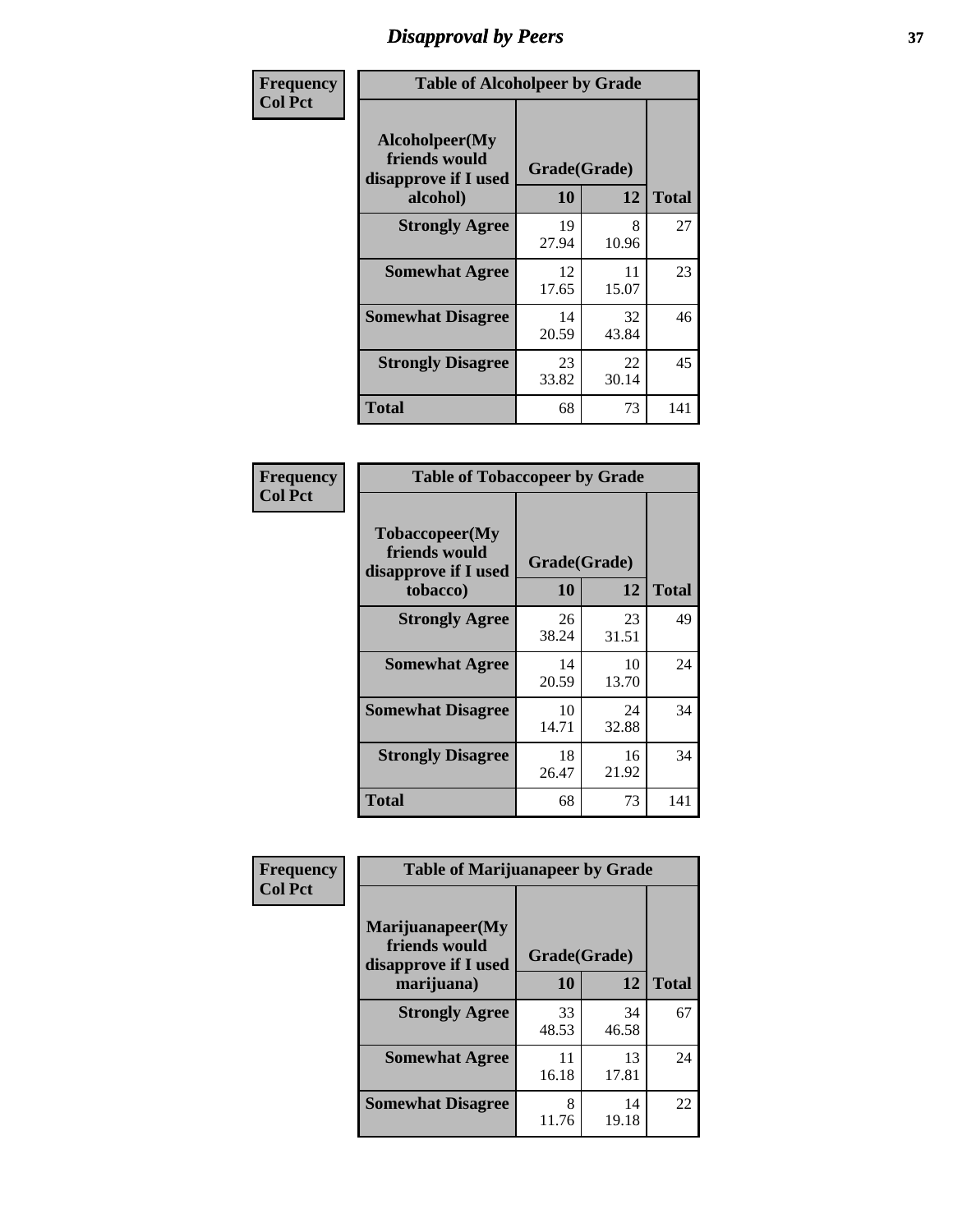# *Disapproval by Peers* **38**

| <b>Frequency</b> | <b>Table of Marijuanapeer by Grade</b>                                  |                    |              |              |
|------------------|-------------------------------------------------------------------------|--------------------|--------------|--------------|
| <b>Col Pct</b>   | Marijuanapeer(My<br>friends would<br>disapprove if I used<br>marijuana) | Grade(Grade)<br>10 | 12           | <b>Total</b> |
|                  | <b>Strongly Disagree</b>                                                | 16<br>23.53        | 12.<br>16.44 | 28           |
|                  | <b>Total</b>                                                            | 68                 | 73           | 141          |

| Frequency      | <b>Table of Otherdrugpeer by Grade</b>                                    |                           |             |              |
|----------------|---------------------------------------------------------------------------|---------------------------|-------------|--------------|
| <b>Col Pct</b> | Otherdrugpeer(My<br>friends would<br>disapprove if I used<br>other drugs) | Grade(Grade)<br><b>10</b> | 12          | <b>Total</b> |
|                | <b>Strongly Agree</b>                                                     | 39<br>57.35               | 50<br>68.49 | 89           |
|                | <b>Somewhat Agree</b>                                                     | 10<br>14.71               | 3<br>4.11   | 13           |
|                | <b>Somewhat Disagree</b>                                                  | 6<br>8.82                 | 10<br>13.70 | 16           |
|                | <b>Strongly Disagree</b>                                                  | 13<br>19.12               | 10<br>13.70 | 23           |
|                | <b>Total</b>                                                              | 68                        | 73          | 141          |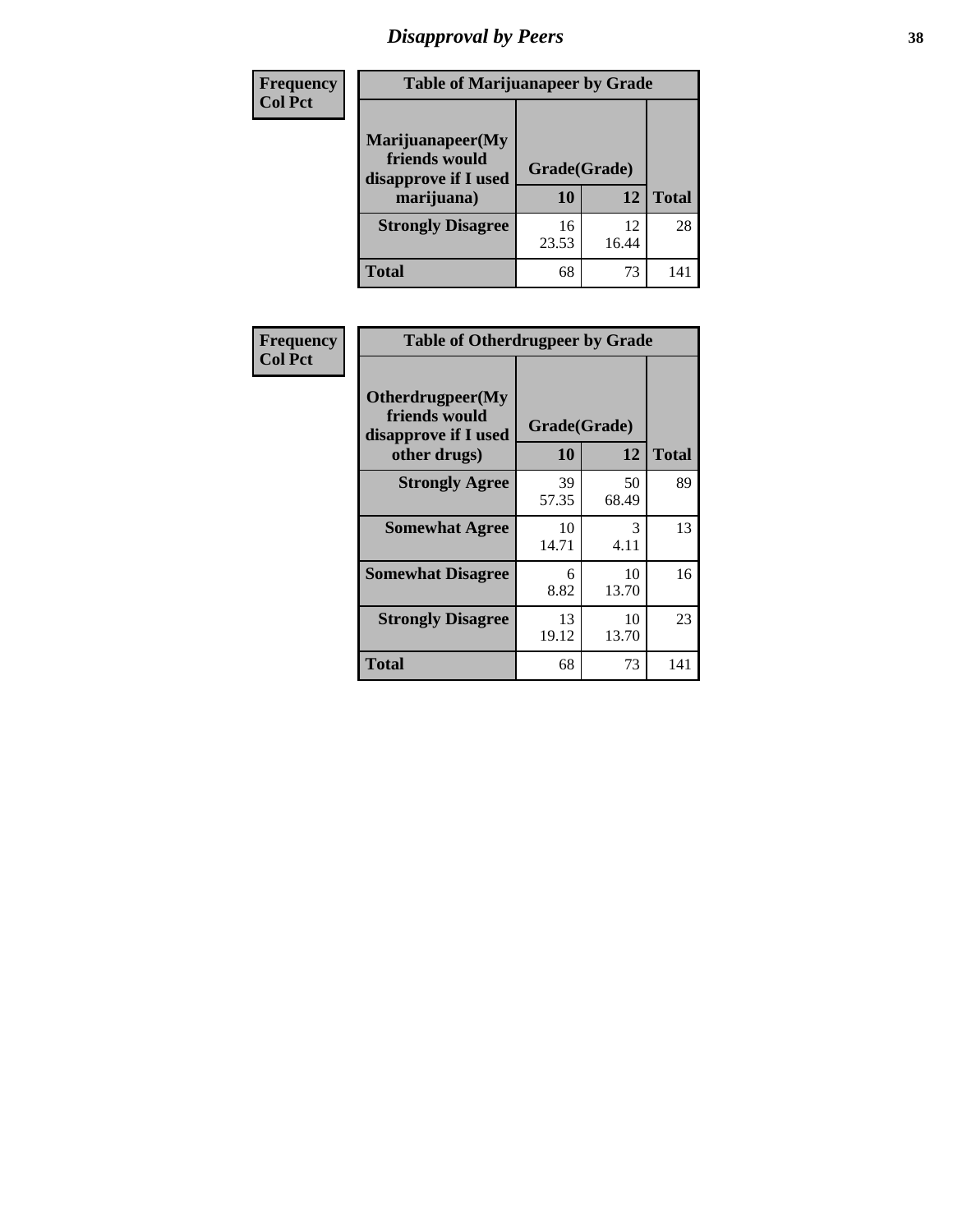| Frequency<br><b>Col Pct</b> | <b>Table of Alcohollocation1 by Grade</b> |              |             |              |
|-----------------------------|-------------------------------------------|--------------|-------------|--------------|
|                             | <b>Alcohollocation1(Places</b>            | Grade(Grade) |             |              |
|                             | <b>Friends Use Alcohol)</b>               | 10           | 12          | <b>Total</b> |
|                             |                                           | 47<br>69.12  | 60<br>82.19 | 107          |
|                             | Do Not Use                                | 21<br>30.88  | 13<br>17.81 | 34           |
|                             | <b>Total</b>                              | 68           | 73          | 141          |

| Frequency      | <b>Table of Alcohollocation2 by Grade</b>                     |                    |             |              |
|----------------|---------------------------------------------------------------|--------------------|-------------|--------------|
| <b>Col Pct</b> | <b>Alcohollocation2(Places</b><br><b>Friends Use Alcohol)</b> | Grade(Grade)<br>10 | 12          | <b>Total</b> |
|                |                                                               |                    |             |              |
|                |                                                               | 37<br>54.41        | 40<br>54.79 | 77           |
|                | Home                                                          | 31<br>45.59        | 33<br>45.21 | 64           |
|                | <b>Total</b>                                                  | 68                 | 73          | 141          |

| Frequency<br><b>Col Pct</b> | <b>Table of Alcohollocation 3 by Grade</b>                    |                    |             |              |
|-----------------------------|---------------------------------------------------------------|--------------------|-------------|--------------|
|                             | <b>Alcohollocation3(Places</b><br><b>Friends Use Alcohol)</b> | Grade(Grade)<br>10 | 12          | <b>Total</b> |
|                             |                                                               | 64<br>94.12        | 71<br>97.26 | 135          |
|                             | <b>School</b>                                                 | 4<br>5.88          | 2<br>2.74   | 6            |
|                             | <b>Total</b>                                                  | 68                 | 73          | 141          |

| <b>Frequency</b> | <b>Table of Alcohollocation4 by Grade</b> |              |             |              |  |
|------------------|-------------------------------------------|--------------|-------------|--------------|--|
| <b>Col Pct</b>   | <b>Alcohollocation4(Places</b>            | Grade(Grade) |             |              |  |
|                  | <b>Friends Use Alcohol)</b>               | 10           | 12          | <b>Total</b> |  |
|                  |                                           | 57<br>83.82  | 61<br>83.56 | 118          |  |
|                  | Car                                       | 16.18        | 12<br>16.44 | 23           |  |
|                  | <b>Total</b>                              | 68           | 73          | 141          |  |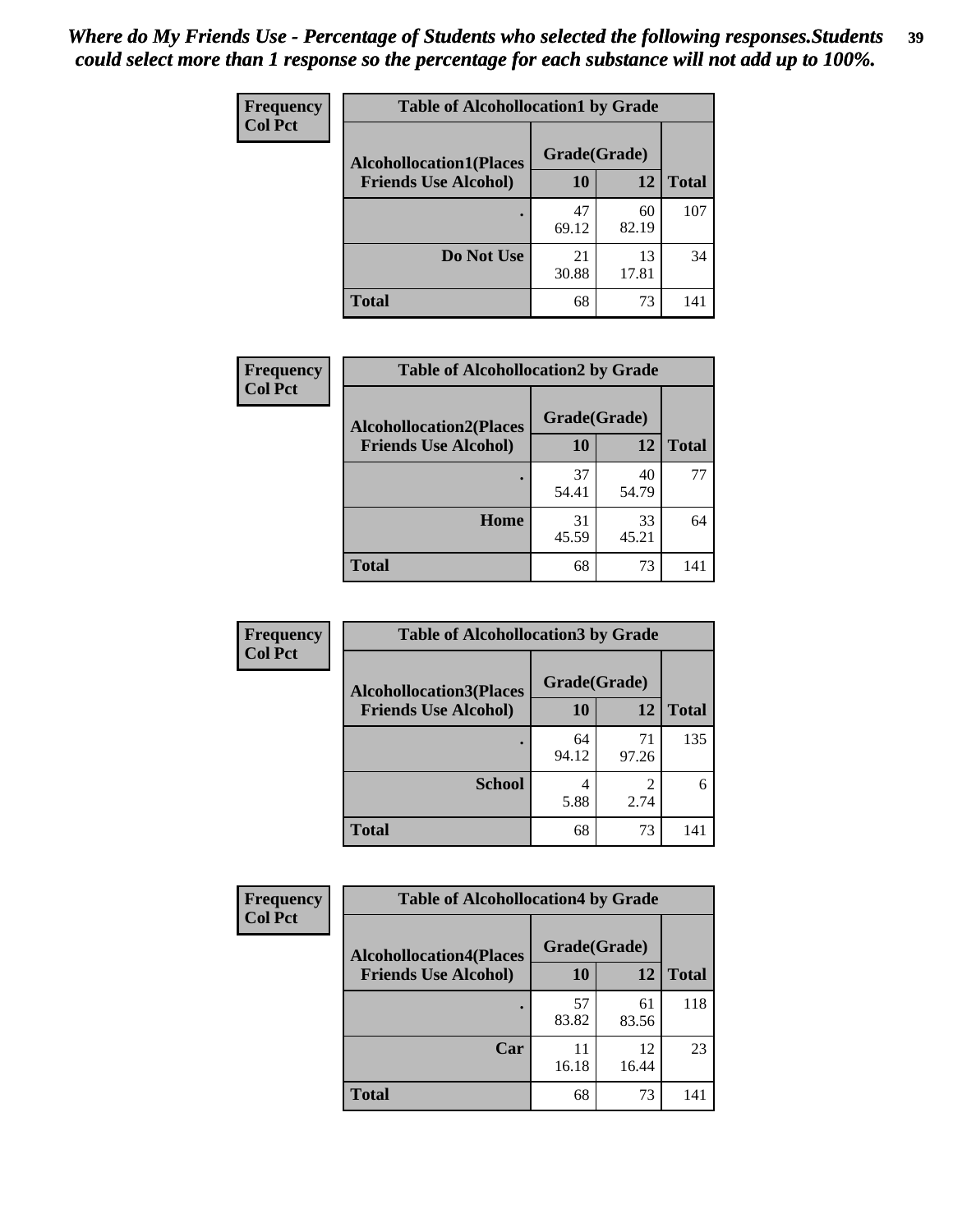| Frequency<br><b>Col Pct</b> | <b>Table of Alcohollocation5 by Grade</b> |              |             |              |
|-----------------------------|-------------------------------------------|--------------|-------------|--------------|
|                             | <b>Alcohollocation5(Places</b>            | Grade(Grade) |             |              |
|                             | <b>Friends Use Alcohol)</b>               | 10           | 12          | <b>Total</b> |
|                             |                                           | 31<br>45.59  | 23<br>31.51 | 54           |
|                             | <b>Friend's House</b>                     | 37<br>54.41  | 50<br>68.49 | 87           |
|                             | <b>Total</b>                              | 68           | 73          | 141          |

| <b>Frequency</b> | <b>Table of Alcohollocation6 by Grade</b> |              |             |              |
|------------------|-------------------------------------------|--------------|-------------|--------------|
| <b>Col Pct</b>   | <b>Alcohollocation6(Places</b>            | Grade(Grade) |             |              |
|                  | <b>Friends Use Alcohol)</b>               | 10           | 12          | <b>Total</b> |
|                  |                                           | 45<br>66.18  | 35<br>47.95 | 80           |
|                  | <b>Other</b>                              | 23<br>33.82  | 38<br>52.05 | 61           |
|                  | <b>Total</b>                              | 68           | 73          | 141          |

| Frequency      | <b>Table of Tobaccolocation1 by Grade</b> |              |             |              |
|----------------|-------------------------------------------|--------------|-------------|--------------|
| <b>Col Pct</b> | <b>Tobaccolocation1(Places</b>            | Grade(Grade) |             |              |
|                | <b>Friends Use Tobacco)</b>               | <b>10</b>    | 12          | <b>Total</b> |
|                |                                           | 37<br>54.41  | 44<br>60.27 | 81           |
|                | Do Not Use                                | 31<br>45.59  | 29<br>39.73 | 60           |
|                | <b>Total</b>                              | 68           | 73          | 141          |

| <b>Frequency</b> | <b>Table of Tobaccolocation2 by Grade</b> |              |             |              |  |
|------------------|-------------------------------------------|--------------|-------------|--------------|--|
| <b>Col Pct</b>   | <b>Tobaccolocation2(Places</b>            | Grade(Grade) |             |              |  |
|                  | <b>Friends Use Tobacco)</b>               | 10           | 12          | <b>Total</b> |  |
|                  |                                           | 40<br>58.82  | 45<br>61.64 | 85           |  |
|                  | Home                                      | 28<br>41.18  | 28<br>38.36 | 56           |  |
|                  | <b>Total</b>                              | 68           | 73          | 141          |  |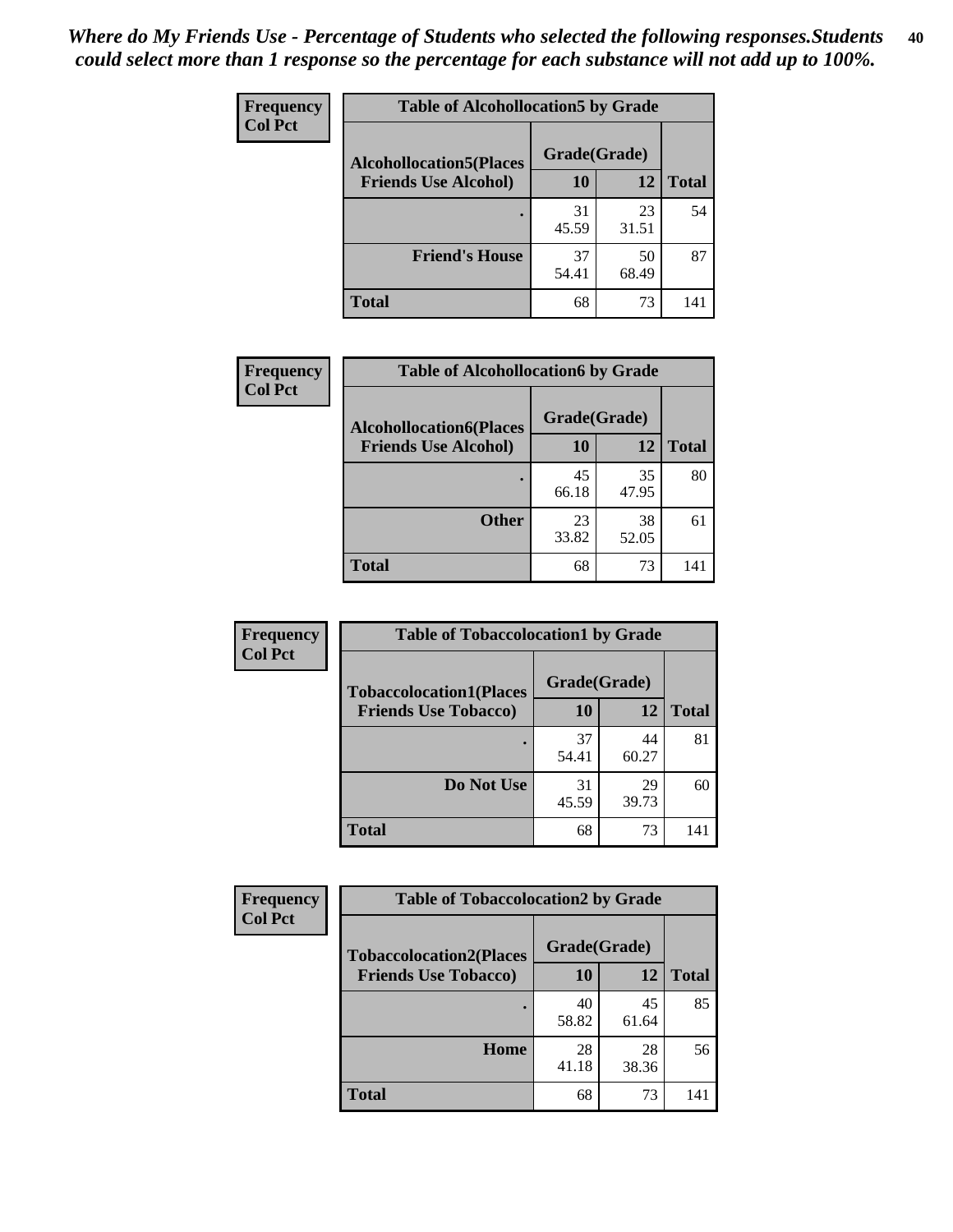| Frequency      | <b>Table of Tobaccolocation 3 by Grade</b> |              |             |              |
|----------------|--------------------------------------------|--------------|-------------|--------------|
| <b>Col Pct</b> | <b>Tobaccolocation3(Places</b>             | Grade(Grade) |             |              |
|                | <b>Friends Use Tobacco)</b>                | 10           | <b>12</b>   | <b>Total</b> |
|                | ٠                                          | 58<br>85.29  | 60<br>82.19 | 118          |
|                | <b>School</b>                              | 10<br>14.71  | 13<br>17.81 | 23           |
|                | <b>Total</b>                               | 68           | 73          | 141          |

| Frequency      | <b>Table of Tobaccolocation4 by Grade</b> |              |             |              |
|----------------|-------------------------------------------|--------------|-------------|--------------|
| <b>Col Pct</b> | <b>Tobaccolocation4(Places</b>            | Grade(Grade) |             |              |
|                | <b>Friends Use Tobacco)</b>               | 10           | 12          | <b>Total</b> |
|                |                                           | 48<br>70.59  | 48<br>65.75 | 96           |
|                | Car                                       | 20<br>29.41  | 25<br>34.25 | 45           |
|                | <b>Total</b>                              | 68           | 73          | 141          |

| Frequency      | <b>Table of Tobaccolocation5 by Grade</b> |              |             |              |
|----------------|-------------------------------------------|--------------|-------------|--------------|
| <b>Col Pct</b> | <b>Tobaccolocation5(Places</b>            | Grade(Grade) |             |              |
|                | <b>Friends Use Tobacco)</b>               | 10           | 12          | <b>Total</b> |
|                |                                           | 42<br>61.76  | 41<br>56.16 | 83           |
|                | <b>Friend's House</b>                     | 26<br>38.24  | 32<br>43.84 | 58           |
|                | <b>Total</b>                              | 68           | 73          | 141          |

| <b>Frequency</b> | <b>Table of Tobaccolocation6 by Grade</b> |              |             |              |  |
|------------------|-------------------------------------------|--------------|-------------|--------------|--|
| <b>Col Pct</b>   | <b>Tobaccolocation6(Places</b>            | Grade(Grade) |             |              |  |
|                  | <b>Friends Use Tobacco)</b>               | 10           | 12          | <b>Total</b> |  |
|                  |                                           | 49<br>72.06  | 37<br>50.68 | 86           |  |
|                  | <b>Other</b>                              | 19<br>27.94  | 36<br>49.32 | 55           |  |
|                  | <b>Total</b>                              | 68           | 73          | 141          |  |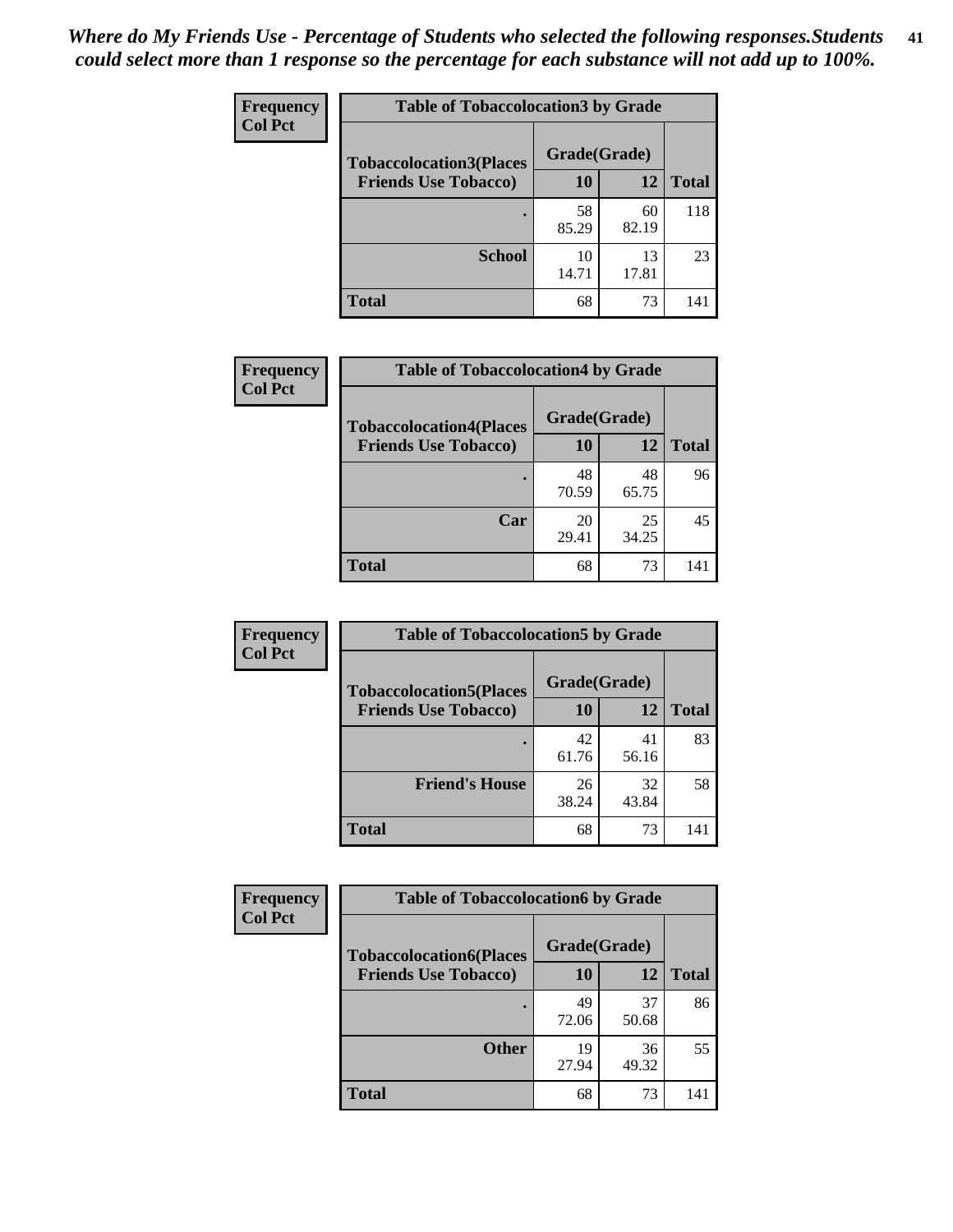| <b>Frequency</b> | <b>Table of Marijuanalocation1 by Grade</b> |              |             |              |
|------------------|---------------------------------------------|--------------|-------------|--------------|
| <b>Col Pct</b>   | <b>Marijuanalocation1(Places</b>            | Grade(Grade) |             |              |
|                  | <b>Friends Use Marijuana</b> )              | 10           | 12          | <b>Total</b> |
|                  |                                             | 33<br>48.53  | 31<br>42.47 | 64           |
|                  | Do Not Use                                  | 35<br>51.47  | 42<br>57.53 | 77           |
|                  | <b>Total</b>                                | 68           | 73          | 141          |

| <b>Frequency</b> | <b>Table of Marijuanalocation2 by Grade</b>                        |                    |             |              |
|------------------|--------------------------------------------------------------------|--------------------|-------------|--------------|
| <b>Col Pct</b>   | <b>Marijuanalocation2(Places</b><br><b>Friends Use Marijuana</b> ) | Grade(Grade)<br>10 | 12          | <b>Total</b> |
|                  |                                                                    | 47<br>69.12        | 55<br>75.34 | 102          |
|                  | <b>Home</b>                                                        | 21<br>30.88        | 18<br>24.66 | 39           |
|                  | <b>Total</b>                                                       | 68                 | 73          | 141          |

| Frequency<br><b>Col Pct</b> | <b>Table of Marijuanalocation3 by Grade</b> |              |             |              |
|-----------------------------|---------------------------------------------|--------------|-------------|--------------|
|                             | <b>Marijuanalocation3</b> (Places           | Grade(Grade) |             |              |
|                             | <b>Friends Use Marijuana</b> )              | <b>10</b>    | 12          | <b>Total</b> |
|                             |                                             | 63<br>92.65  | 70<br>95.89 | 133          |
|                             | <b>School</b>                               | 7.35         | 3<br>4.11   | 8            |
|                             | <b>Total</b>                                | 68           | 73          | 141          |

| <b>Frequency</b> | <b>Table of Marijuanalocation4 by Grade</b> |              |             |              |  |
|------------------|---------------------------------------------|--------------|-------------|--------------|--|
| <b>Col Pct</b>   | <b>Marijuanalocation4(Places</b>            | Grade(Grade) |             |              |  |
|                  | <b>Friends Use Marijuana</b> )              | <b>10</b>    | 12          | <b>Total</b> |  |
|                  |                                             | 55<br>80.88  | 60<br>82.19 | 115          |  |
|                  | Car                                         | 13<br>19.12  | 13<br>17.81 | 26           |  |
|                  | <b>Total</b>                                | 68           | 73          | 141          |  |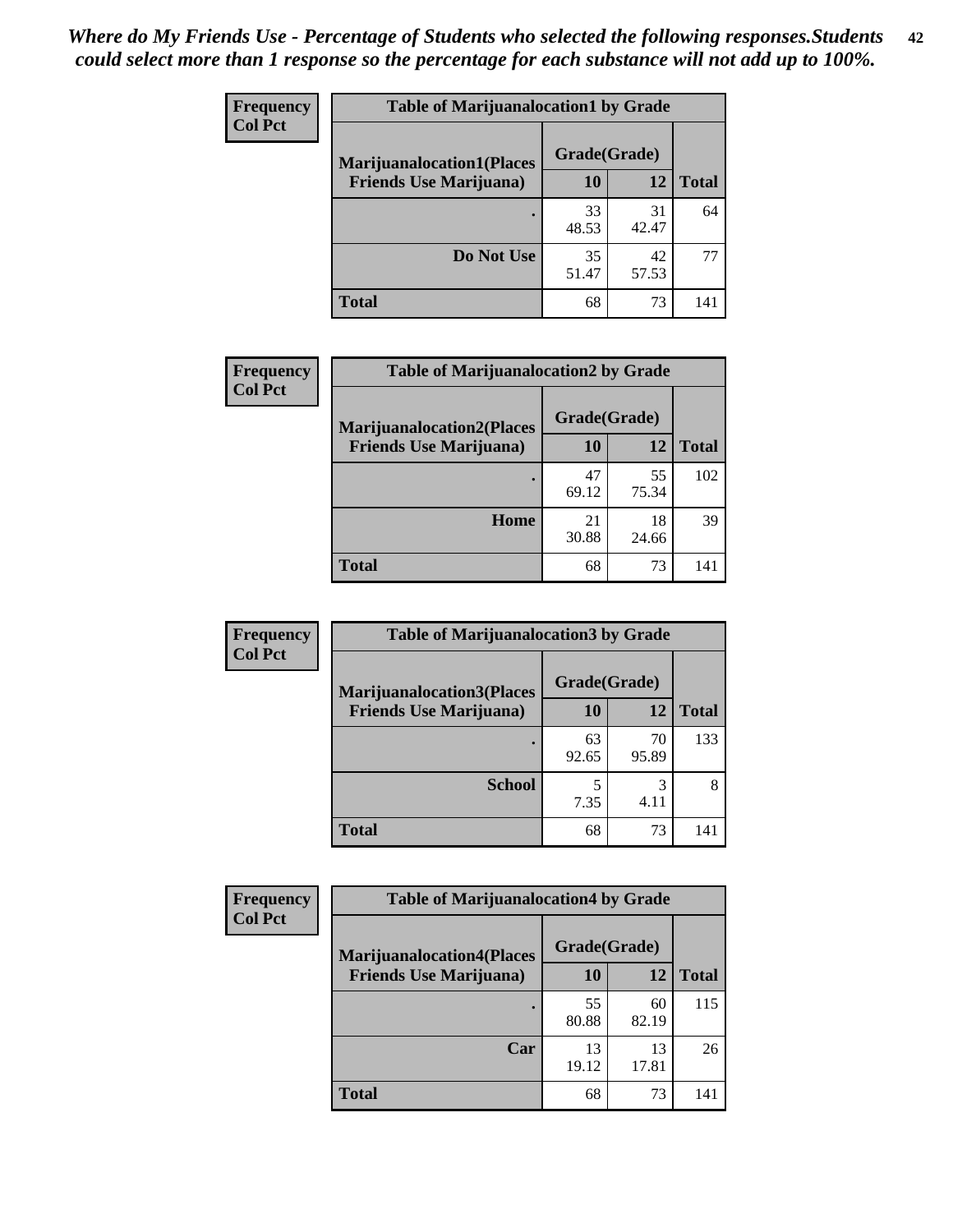| <b>Frequency</b> | <b>Table of Marijuanalocation5 by Grade</b> |              |             |              |
|------------------|---------------------------------------------|--------------|-------------|--------------|
| <b>Col Pct</b>   | <b>Marijuanalocation5</b> (Places           | Grade(Grade) |             |              |
|                  | <b>Friends Use Marijuana</b> )              | 10           | 12          | <b>Total</b> |
|                  |                                             | 45<br>66.18  | 51<br>69.86 | 96           |
|                  | <b>Friend's House</b>                       | 23<br>33.82  | 22<br>30.14 | 45           |
|                  | <b>Total</b>                                | 68           | 73          | 141          |

| <b>Frequency</b> | <b>Table of Marijuanalocation6 by Grade</b>                        |                    |             |              |
|------------------|--------------------------------------------------------------------|--------------------|-------------|--------------|
| <b>Col Pct</b>   | <b>Marijuanalocation6(Places</b><br><b>Friends Use Marijuana</b> ) | Grade(Grade)<br>10 | 12          | <b>Total</b> |
|                  |                                                                    | 48<br>70.59        | 45<br>61.64 | 93           |
|                  | <b>Other</b>                                                       | 20<br>29.41        | 28<br>38.36 | 48           |
|                  | <b>Total</b>                                                       | 68                 | 73          | 141          |

| <b>Frequency</b> | <b>Table of Otherdruglocation1 by Grade</b>                          |              |             |              |
|------------------|----------------------------------------------------------------------|--------------|-------------|--------------|
| <b>Col Pct</b>   | <b>Otherdruglocation1(Places</b><br><b>Friends Use Other Illegal</b> | Grade(Grade) |             |              |
|                  | Drugs)                                                               | 10           | 12          | <b>Total</b> |
|                  |                                                                      | 26<br>38.24  | 19<br>26.03 | 45           |
|                  | Do Not Use                                                           | 42<br>61.76  | 54<br>73.97 | 96           |
|                  | <b>Total</b>                                                         | 68           | 73          | 141          |

| Frequency      | <b>Table of Otherdruglocation2 by Grade</b>                          |              |             |              |
|----------------|----------------------------------------------------------------------|--------------|-------------|--------------|
| <b>Col Pct</b> | <b>Otherdruglocation2(Places</b><br><b>Friends Use Other Illegal</b> | Grade(Grade) |             |              |
|                | Drugs)                                                               | 10           | 12          | <b>Total</b> |
|                |                                                                      | 53<br>77.94  | 62<br>84.93 | 115          |
|                | Home                                                                 | 15<br>22.06  | 11<br>15.07 | 26           |
|                | <b>Total</b>                                                         | 68           | 73          | 141          |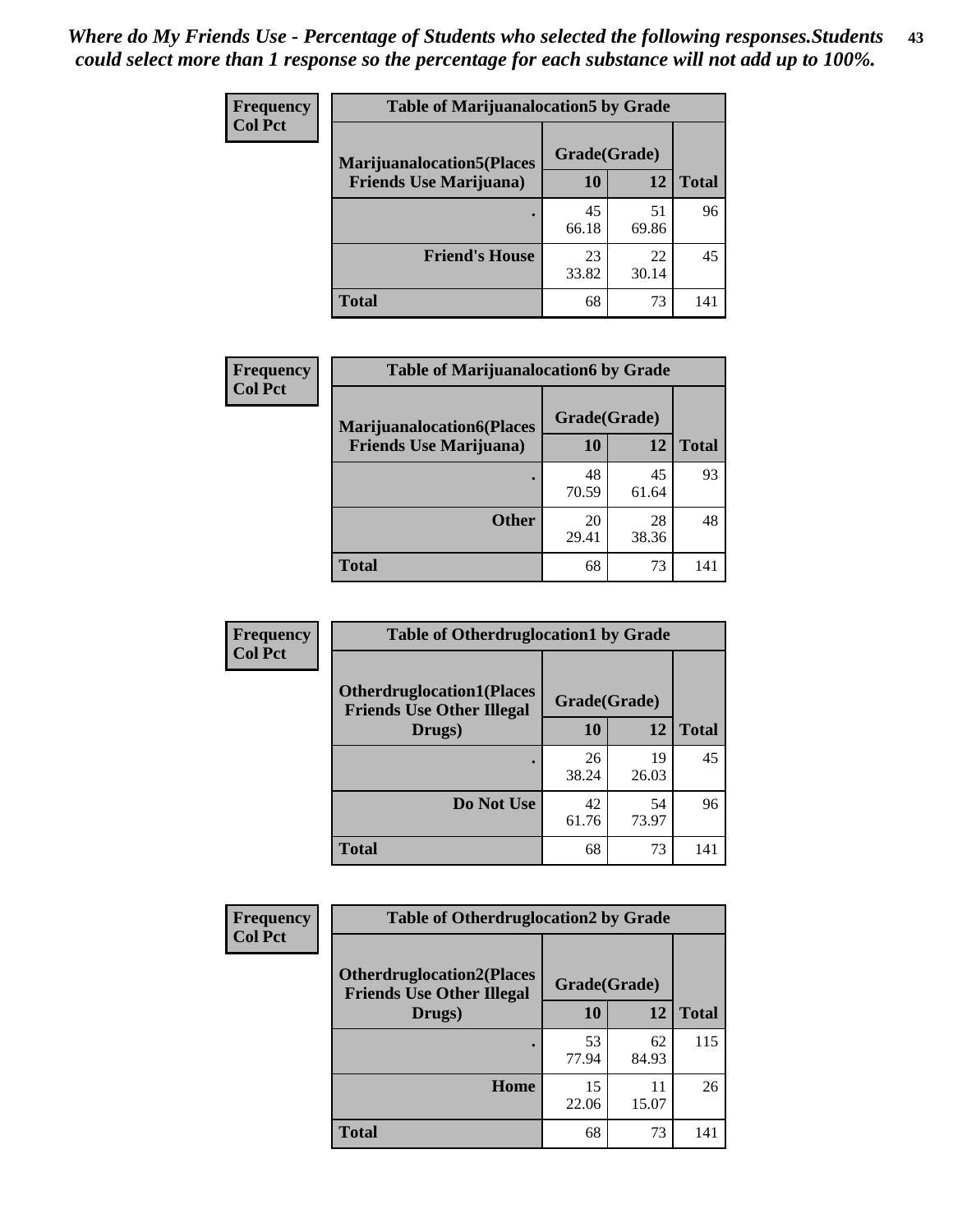| <b>Frequency</b> | <b>Table of Otherdruglocation3 by Grade</b>                          |              |             |              |  |
|------------------|----------------------------------------------------------------------|--------------|-------------|--------------|--|
| <b>Col Pct</b>   | <b>Otherdruglocation3(Places</b><br><b>Friends Use Other Illegal</b> | Grade(Grade) |             |              |  |
|                  | Drugs)                                                               | 10           | 12          | <b>Total</b> |  |
|                  |                                                                      | 60<br>88.24  | 66<br>90.41 | 126          |  |
|                  | <b>School</b>                                                        | 8<br>11.76   | 9.59        | 15           |  |
|                  | <b>Total</b>                                                         | 68           | 73          | 141          |  |

| <b>Frequency</b> | <b>Table of Otherdruglocation4 by Grade</b>                          |              |             |              |
|------------------|----------------------------------------------------------------------|--------------|-------------|--------------|
| <b>Col Pct</b>   | <b>Otherdruglocation4(Places</b><br><b>Friends Use Other Illegal</b> | Grade(Grade) |             |              |
|                  | Drugs)                                                               | 10           | 12          | <b>Total</b> |
|                  |                                                                      | 58<br>85.29  | 64<br>87.67 | 122          |
|                  | Car                                                                  | 10<br>14.71  | q<br>12.33  | 19           |
|                  | <b>Total</b>                                                         | 68           | 73          | 141          |

| Frequency      | <b>Table of Otherdruglocation5 by Grade</b>                          |              |             |              |
|----------------|----------------------------------------------------------------------|--------------|-------------|--------------|
| <b>Col Pct</b> | <b>Otherdruglocation5(Places</b><br><b>Friends Use Other Illegal</b> | Grade(Grade) |             |              |
|                | Drugs)                                                               | 10           | 12          | <b>Total</b> |
|                |                                                                      | 50<br>73.53  | 60<br>82.19 | 110          |
|                | <b>Friend's House</b>                                                | 18<br>26.47  | 13<br>17.81 | 31           |
|                | <b>Total</b>                                                         | 68           | 73          | 141          |

| <b>Frequency</b> | <b>Table of Otherdruglocation6 by Grade</b>                          |              |             |              |
|------------------|----------------------------------------------------------------------|--------------|-------------|--------------|
| <b>Col Pct</b>   | <b>Otherdruglocation6(Places</b><br><b>Friends Use Other Illegal</b> | Grade(Grade) |             |              |
|                  | Drugs)                                                               | 10           | 12          | <b>Total</b> |
|                  |                                                                      | 55<br>80.88  | 56<br>76.71 | 111          |
|                  | <b>Other</b>                                                         | 13<br>19.12  | 17<br>23.29 | 30           |
|                  | <b>Total</b>                                                         | 68           | 73          | 141          |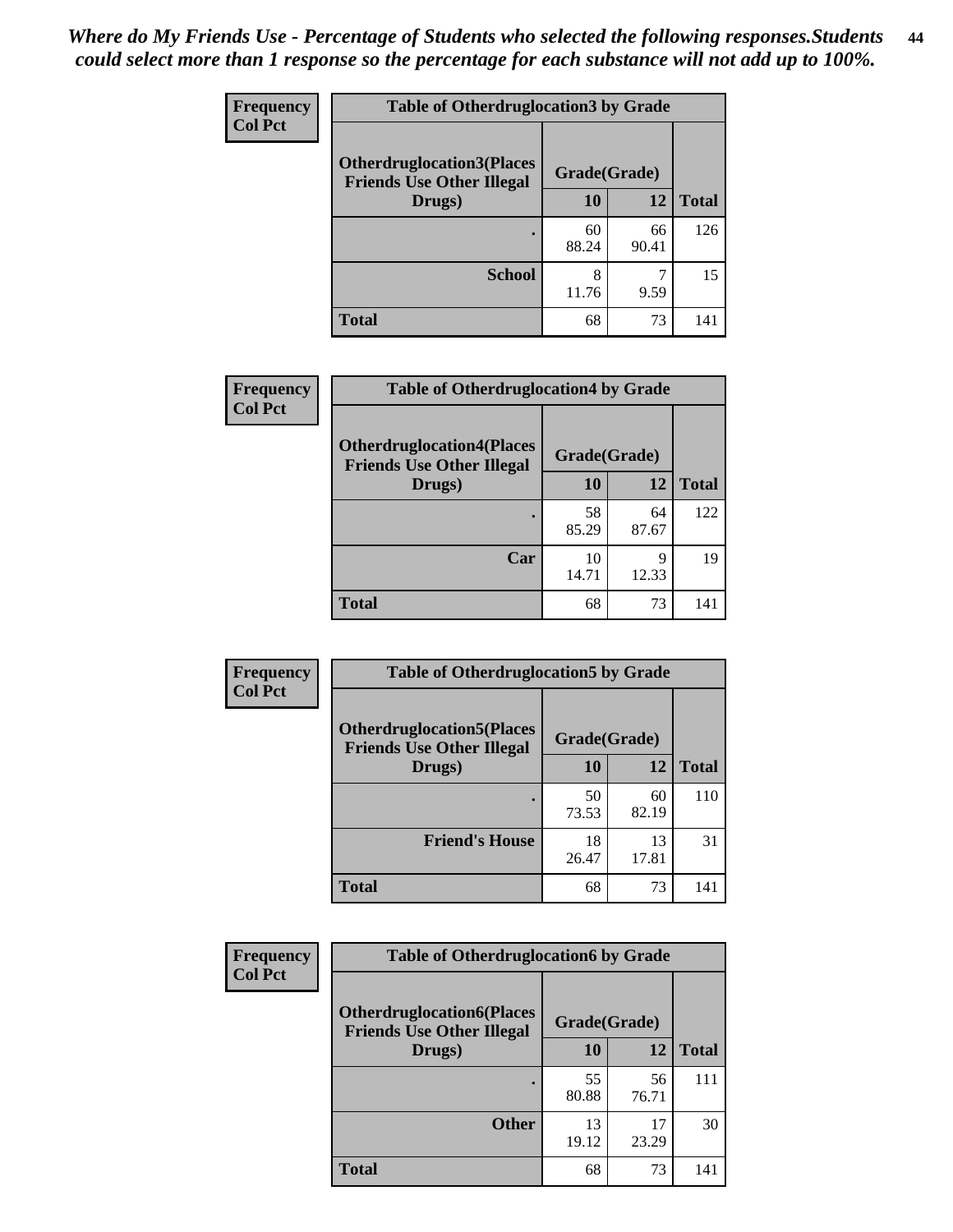| Frequency      | <b>Table of Alcoholtime1 by Grade</b>           |              |             |              |
|----------------|-------------------------------------------------|--------------|-------------|--------------|
| <b>Col Pct</b> | <b>Alcoholtime1(Times</b><br><b>Friends Use</b> | Grade(Grade) |             |              |
|                | Alcohol)                                        | <b>10</b>    | 12          | <b>Total</b> |
|                |                                                 | 48<br>70.59  | 58<br>79.45 | 106          |
|                | Do Not Use                                      | 20<br>29.41  | 15<br>20.55 | 35           |
|                | <b>Total</b>                                    | 68           | 73          | 141          |

| Frequency      | <b>Table of Alcoholtime2 by Grade</b>           |              |             |              |
|----------------|-------------------------------------------------|--------------|-------------|--------------|
| <b>Col Pct</b> | <b>Alcoholtime2(Times</b><br><b>Friends Use</b> | Grade(Grade) |             |              |
|                | <b>Alcohol</b> )                                | 10           | 12          | <b>Total</b> |
|                |                                                 | 64<br>94.12  | 70<br>95.89 | 134          |
|                | <b>On Way to School</b>                         | 4<br>5.88    | 3<br>4.11   |              |
|                | <b>Total</b>                                    | 68           | 73          | 141          |

| Frequency      | <b>Table of Alcoholtime3 by Grade</b>                           |             |             |              |
|----------------|-----------------------------------------------------------------|-------------|-------------|--------------|
| <b>Col Pct</b> | <b>Alcoholtime3(Times</b><br>Grade(Grade)<br><b>Friends Use</b> |             |             |              |
|                | Alcohol)                                                        | 10          | 12          | <b>Total</b> |
|                |                                                                 | 65<br>95.59 | 70<br>95.89 | 135          |
|                | <b>During School</b>                                            | 3<br>4.41   | 3<br>4.11   | 6            |
|                | <b>Total</b>                                                    | 68          | 73          | 141          |

| <b>Frequency</b> | <b>Table of Alcoholtime4 by Grade</b> |              |             |              |
|------------------|---------------------------------------|--------------|-------------|--------------|
| <b>Col Pct</b>   | <b>Alcoholtime4(Times</b>             | Grade(Grade) |             |              |
|                  | <b>Friends Use Alcohol)</b>           | 10           | 12          | <b>Total</b> |
|                  | ٠                                     | 60<br>88.24  | 68<br>93.15 | 128          |
|                  | <b>On Way Home From School</b>        | 8<br>11.76   | 6.85        | 13           |
|                  | <b>Total</b>                          | 68           | 73          | 141          |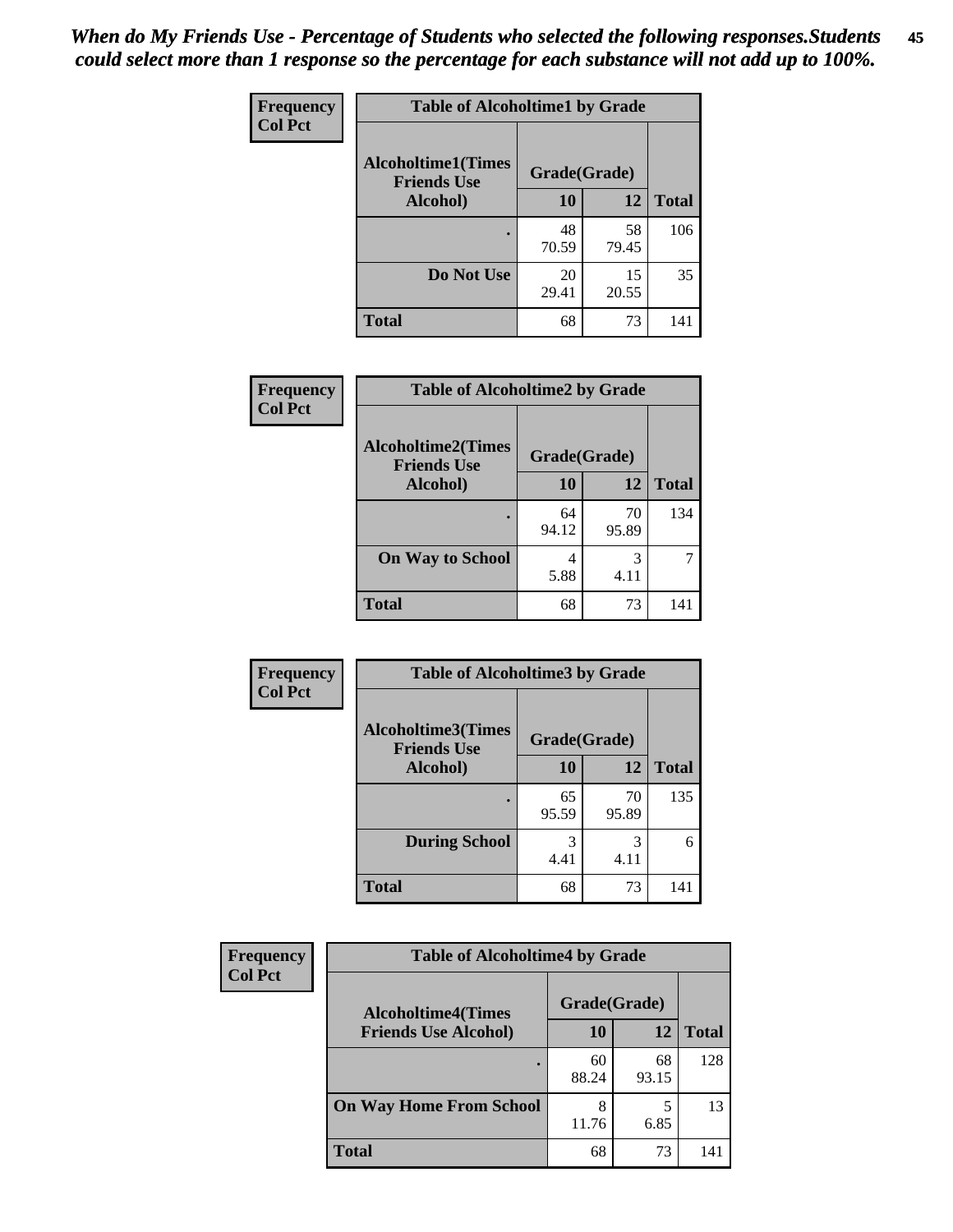*When do My Friends Use - Percentage of Students who selected the following responses.Students could select more than 1 response so the percentage for each substance will not add up to 100%.* **46**

| Frequency      | <b>Table of Alcoholtime5 by Grade</b>           |              |             |              |
|----------------|-------------------------------------------------|--------------|-------------|--------------|
| <b>Col Pct</b> | <b>Alcoholtime5(Times</b><br><b>Friends Use</b> | Grade(Grade) |             |              |
|                | Alcohol)                                        | 10           | 12          | <b>Total</b> |
|                |                                                 | 49<br>72.06  | 47<br>64.38 | 96           |
|                | Weeknights                                      | 19<br>27.94  | 26<br>35.62 | 45           |
|                | <b>Total</b>                                    | 68           | 73          | 141          |

| <b>Frequency</b> |                                                 | <b>Table of Alcoholtime6 by Grade</b> |             |              |  |  |
|------------------|-------------------------------------------------|---------------------------------------|-------------|--------------|--|--|
| <b>Col Pct</b>   | <b>Alcoholtime6(Times</b><br><b>Friends Use</b> | Grade(Grade)                          |             |              |  |  |
|                  | <b>Alcohol</b> )                                | 10                                    | 12          | <b>Total</b> |  |  |
|                  |                                                 | 22<br>32.35                           | 14<br>19.18 | 36           |  |  |
|                  | Weekends                                        | 46<br>67.65                           | 59<br>80.82 | 105          |  |  |
|                  | <b>Total</b>                                    | 68                                    | 73          | 141          |  |  |

| Frequency      | <b>Table of Tobaccotime1 by Grade</b>           |              |             |              |
|----------------|-------------------------------------------------|--------------|-------------|--------------|
| <b>Col Pct</b> | <b>Tobaccotime1(Times</b><br><b>Friends Use</b> | Grade(Grade) |             |              |
|                | <b>Tobacco</b> )                                | 10           | 12          | <b>Total</b> |
|                | ٠                                               | 38<br>55.88  | 44<br>60.27 | 82           |
|                | Do Not Use                                      | 30<br>44.12  | 29<br>39.73 | 59           |
|                | <b>Total</b>                                    | 68           | 73          | 141          |

| <b>Frequency</b> | <b>Table of Tobaccotime2 by Grade</b>           |              |             |              |
|------------------|-------------------------------------------------|--------------|-------------|--------------|
| <b>Col Pct</b>   | <b>Tobaccotime2(Times</b><br><b>Friends Use</b> | Grade(Grade) |             |              |
|                  | <b>Tobacco</b> )                                | <b>10</b>    | <b>12</b>   | <b>Total</b> |
|                  |                                                 | 55<br>80.88  | 51<br>69.86 | 106          |
|                  | <b>On Way to School</b>                         | 13<br>19.12  | 22<br>30.14 | 35           |
|                  | <b>Total</b>                                    | 68           | 73          | 141          |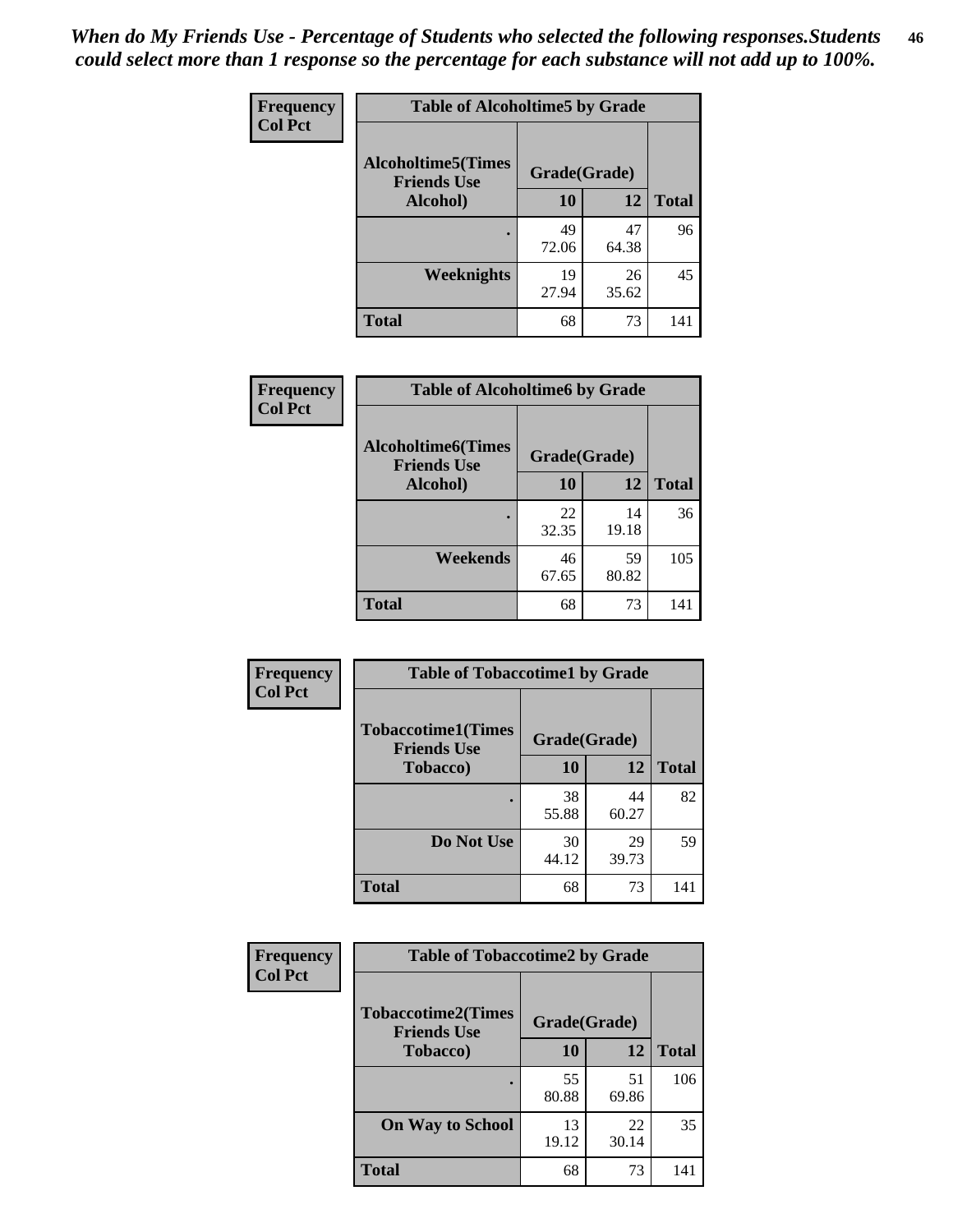*When do My Friends Use - Percentage of Students who selected the following responses.Students could select more than 1 response so the percentage for each substance will not add up to 100%.* **47**

| <b>Frequency</b> | <b>Table of Tobaccotime3 by Grade</b>           |              |             |              |  |
|------------------|-------------------------------------------------|--------------|-------------|--------------|--|
| <b>Col Pct</b>   | <b>Tobaccotime3(Times</b><br><b>Friends Use</b> | Grade(Grade) |             |              |  |
|                  | <b>Tobacco</b> )                                | 10           | 12          | <b>Total</b> |  |
|                  |                                                 | 65<br>95.59  | 60<br>82.19 | 125          |  |
|                  | <b>During School</b>                            | 3<br>4.41    | 13<br>17.81 | 16           |  |
|                  | <b>Total</b>                                    | 68           | 73          | 141          |  |

| Frequency<br><b>Col Pct</b> | <b>Table of Tobaccotime4 by Grade</b> |              |             |              |
|-----------------------------|---------------------------------------|--------------|-------------|--------------|
|                             | <b>Tobaccotime4(Times</b>             | Grade(Grade) |             |              |
|                             | <b>Friends Use Tobacco)</b>           | 10           | 12          | <b>Total</b> |
|                             |                                       | 60<br>88.24  | 68<br>93.15 | 128          |
|                             | <b>On Way Home From School</b>        | 8<br>11.76   | 6.85        | 13           |
|                             | <b>Total</b>                          | 68           | 73          | 141          |

| Frequency      | <b>Table of Tobaccotime5 by Grade</b>            |              |             |              |
|----------------|--------------------------------------------------|--------------|-------------|--------------|
| <b>Col Pct</b> | <b>Tobaccotime5</b> (Times<br><b>Friends Use</b> | Grade(Grade) |             |              |
|                | <b>Tobacco</b> )                                 | 10           | 12          | <b>Total</b> |
|                |                                                  | 39<br>57.35  | 37<br>50.68 | 76           |
|                | Weeknights                                       | 29<br>42.65  | 36<br>49.32 | 65           |
|                | <b>Total</b>                                     | 68           | 73          | 141          |

| Frequency<br><b>Col Pct</b> | <b>Table of Tobaccotime6 by Grade</b>                           |             |             |              |
|-----------------------------|-----------------------------------------------------------------|-------------|-------------|--------------|
|                             | <b>Tobaccotime6(Times</b><br>Grade(Grade)<br><b>Friends Use</b> |             |             |              |
|                             | <b>Tobacco</b> )                                                | 10          | 12          | <b>Total</b> |
|                             | ٠                                                               | 34<br>50.00 | 34<br>46.58 | 68           |
|                             | Weekends                                                        | 34<br>50.00 | 39<br>53.42 | 73           |
|                             | <b>Total</b>                                                    | 68          | 73          | 141          |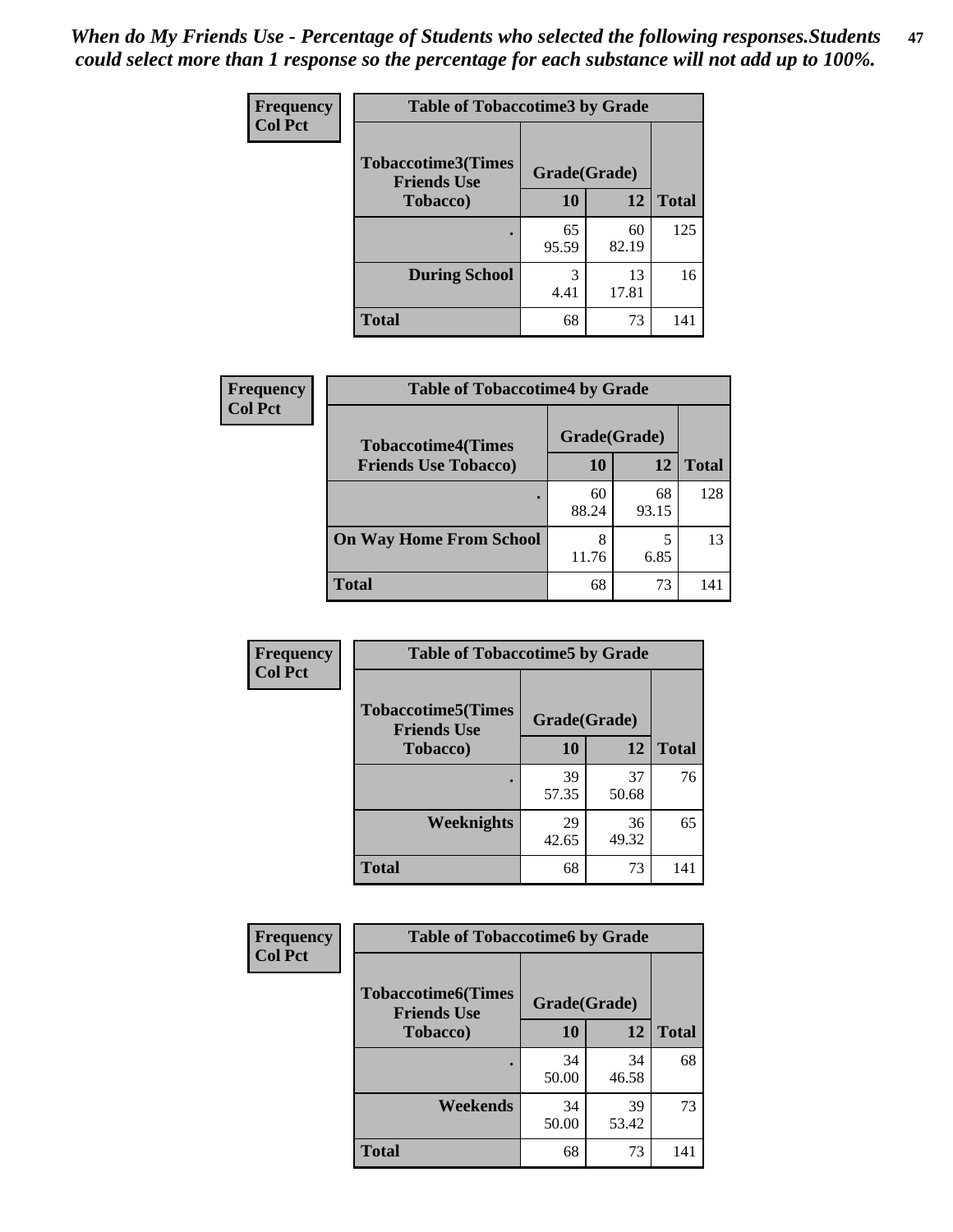| Frequency      | <b>Table of Marijuanatime1 by Grade</b>           |              |             |              |
|----------------|---------------------------------------------------|--------------|-------------|--------------|
| <b>Col Pct</b> | <b>Marijuanatime1(Times</b><br><b>Friends Use</b> | Grade(Grade) |             |              |
|                | Marijuana)                                        | 10           | 12          | <b>Total</b> |
|                |                                                   | 29<br>42.65  | 31<br>42.47 | 60           |
|                | Do Not Use                                        | 39<br>57.35  | 42<br>57.53 | 81           |
|                | <b>Total</b>                                      | 68           | 73          | 141          |

|                             | <b>Table of Marijuanatime2 by Grade</b>           |              |             |              |
|-----------------------------|---------------------------------------------------|--------------|-------------|--------------|
| Frequency<br><b>Col Pct</b> |                                                   |              |             |              |
|                             | <b>Marijuanatime2(Times</b><br><b>Friends Use</b> | Grade(Grade) |             |              |
|                             | Marijuana)                                        | 10           | 12          | <b>Total</b> |
|                             |                                                   | 60<br>88.24  | 65<br>89.04 | 125          |
|                             | <b>On Way to School</b>                           | 8<br>11.76   | 8<br>10.96  | 16           |
|                             | <b>Total</b>                                      | 68           | 73          | 141          |

| <b>Frequency</b> | <b>Table of Marijuanatime3 by Grade</b>    |              |                        |              |
|------------------|--------------------------------------------|--------------|------------------------|--------------|
| <b>Col Pct</b>   | Marijuanatime3(Times<br><b>Friends Use</b> | Grade(Grade) |                        |              |
|                  | Marijuana)                                 | 10           | 12                     | <b>Total</b> |
|                  |                                            | 62<br>91.18  | 71<br>97.26            | 133          |
|                  | <b>During School</b>                       | 6<br>8.82    | $\mathfrak{D}$<br>2.74 | 8            |
|                  | <b>Total</b>                               | 68           | 73                     | 141          |

| <b>Frequency</b> | <b>Table of Marijuanatime4 by Grade</b> |              |             |              |
|------------------|-----------------------------------------|--------------|-------------|--------------|
| <b>Col Pct</b>   | <b>Marijuanatime4(Times</b>             | Grade(Grade) |             |              |
|                  | <b>Friends Use Marijuana</b> )          | 10           | 12          | <b>Total</b> |
|                  |                                         | 55<br>80.88  | 61<br>83.56 | 116          |
|                  | <b>On Way Home From School</b>          | 13<br>19.12  | 12<br>16.44 | 25           |
|                  | <b>Total</b>                            | 68           | 73          | 141          |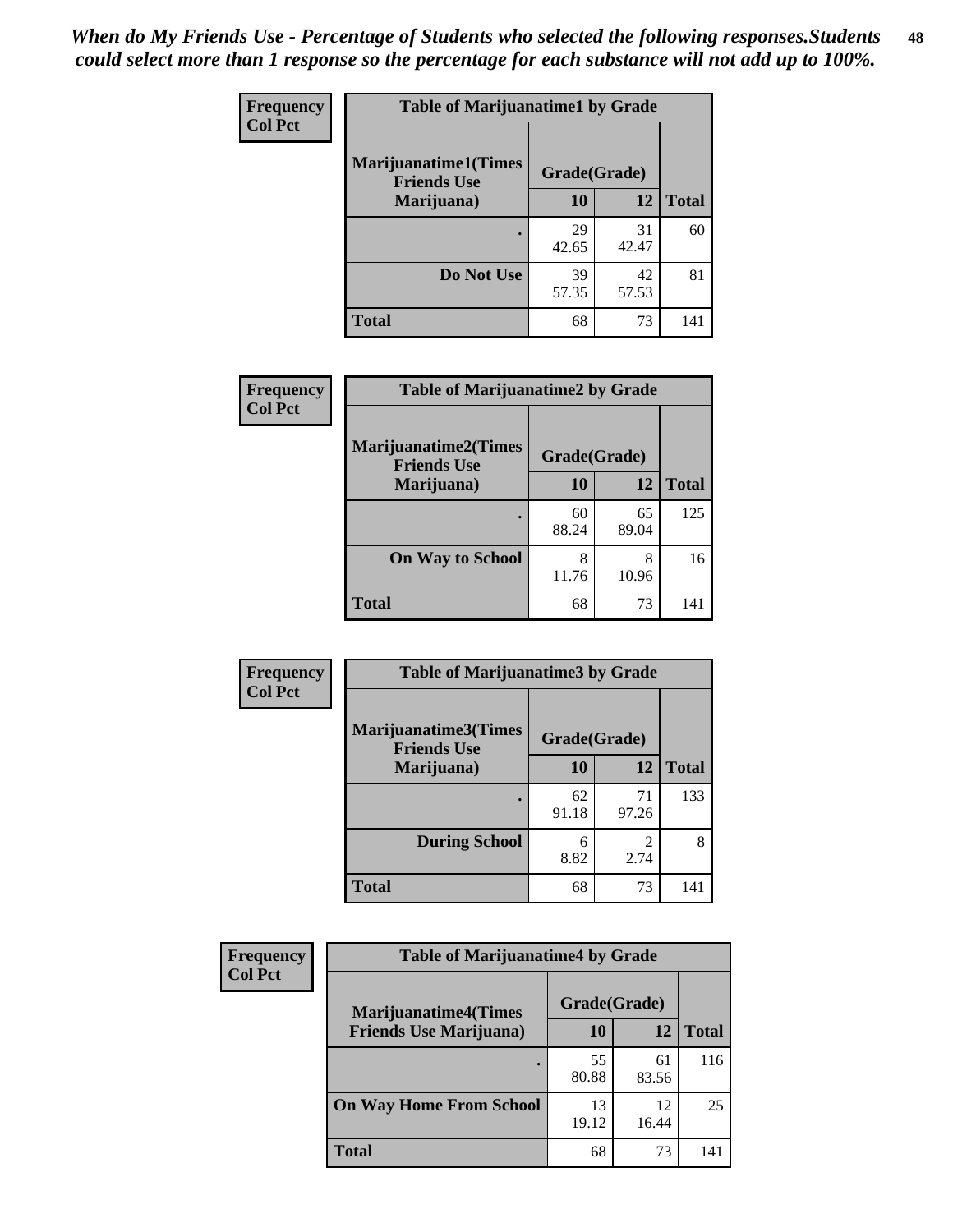| Frequency      | <b>Table of Marijuanatime5 by Grade</b>            |              |             |              |
|----------------|----------------------------------------------------|--------------|-------------|--------------|
| <b>Col Pct</b> | <b>Marijuanatime5</b> (Times<br><b>Friends Use</b> | Grade(Grade) |             |              |
|                | Marijuana)                                         | 10           | 12          | <b>Total</b> |
|                |                                                    | 47<br>69.12  | 51<br>69.86 | 98           |
|                | Weeknights                                         | 21<br>30.88  | 22<br>30.14 | 43           |
|                | <b>Total</b>                                       | 68           | 73          | 141          |

| Frequency      | <b>Table of Marijuanatime6 by Grade</b>    |              |             |              |
|----------------|--------------------------------------------|--------------|-------------|--------------|
| <b>Col Pct</b> | Marijuanatime6(Times<br><b>Friends Use</b> | Grade(Grade) |             |              |
|                | Marijuana)                                 | 10           | 12          | <b>Total</b> |
|                |                                            | 40<br>58.82  | 41<br>56.16 | 81           |
|                | Weekends                                   | 28<br>41.18  | 32<br>43.84 | 60           |
|                | <b>Total</b>                               | 68           | 73          | 141          |

| Frequency      | <b>Table of Otherdrugtime1 by Grade</b>                 |              |             |              |
|----------------|---------------------------------------------------------|--------------|-------------|--------------|
| <b>Col Pct</b> | <b>Otherdrugtime1(Times</b><br><b>Friends Use Other</b> | Grade(Grade) |             |              |
|                | <b>Illegal Drugs</b> )                                  | 10           | 12          | <b>Total</b> |
|                |                                                         | 21<br>30.88  | 18<br>24.66 | 39           |
|                | Do Not Use                                              | 47<br>69.12  | 55<br>75.34 | 102          |
|                | Total                                                   | 68           | 73          | 141          |

| <b>Frequency</b> | <b>Table of Otherdrugtime2 by Grade</b>                 |              |             |              |  |  |
|------------------|---------------------------------------------------------|--------------|-------------|--------------|--|--|
| <b>Col Pct</b>   | <b>Otherdrugtime2(Times</b><br><b>Friends Use Other</b> | Grade(Grade) |             |              |  |  |
|                  | <b>Illegal Drugs</b> )                                  | 10           | 12          | <b>Total</b> |  |  |
|                  |                                                         | 62<br>91.18  | 65<br>89.04 | 127          |  |  |
|                  | <b>On Way to School</b>                                 | 6<br>8.82    | 8<br>10.96  | 14           |  |  |
|                  | Total                                                   | 68           | 73          | 141          |  |  |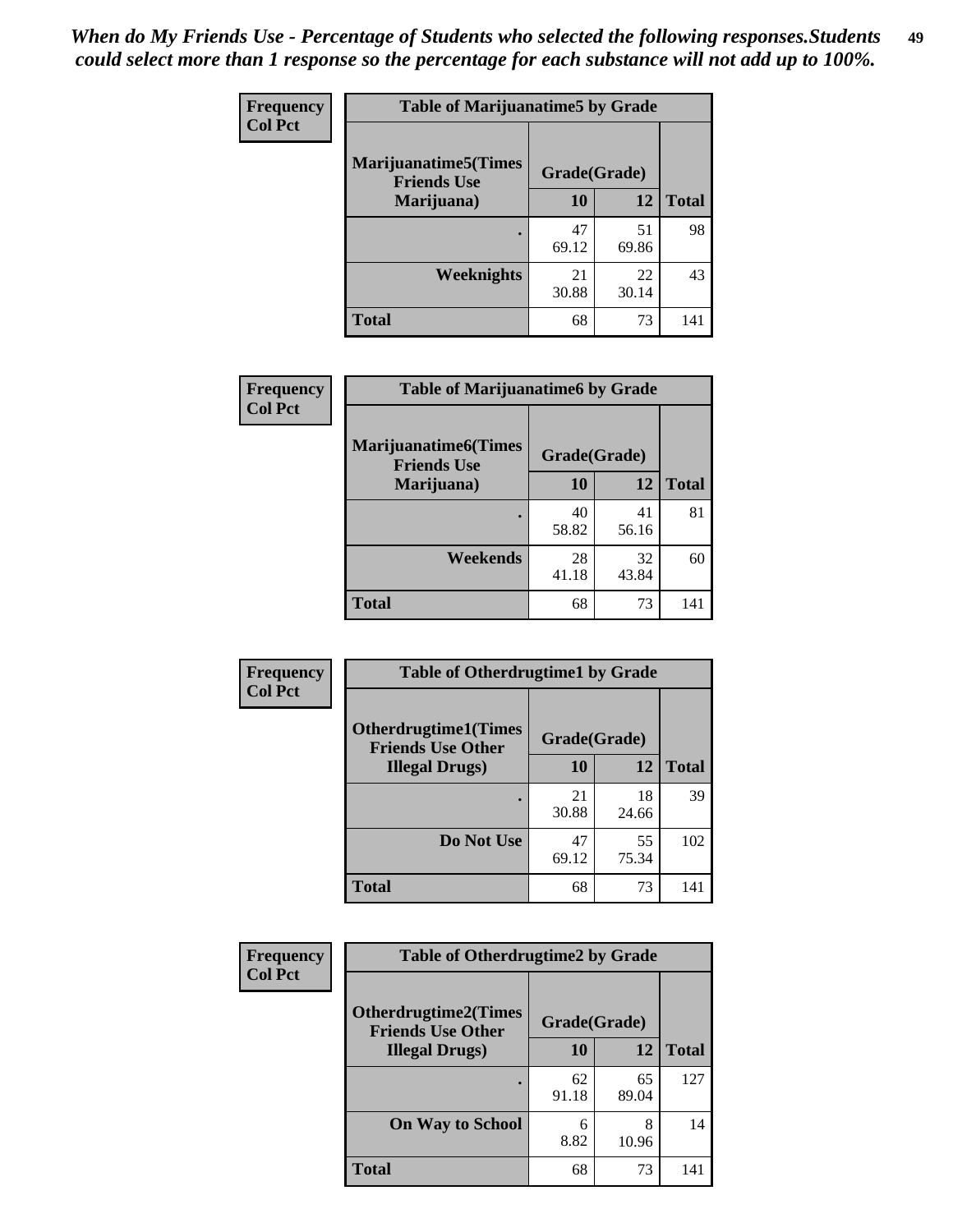| <b>Frequency</b> | <b>Table of Otherdrugtime3 by Grade</b>          |              |             |              |  |  |
|------------------|--------------------------------------------------|--------------|-------------|--------------|--|--|
| <b>Col Pct</b>   | Otherdrugtime3(Times<br><b>Friends Use Other</b> | Grade(Grade) |             |              |  |  |
|                  | <b>Illegal Drugs</b> )                           | 10           | 12          | <b>Total</b> |  |  |
|                  |                                                  | 60<br>88.24  | 65<br>89.04 | 125          |  |  |
|                  | <b>During School</b>                             | 8<br>11.76   | 8<br>10.96  | 16           |  |  |
|                  | Total                                            | 68           | 73          |              |  |  |

| Frequency      | <b>Table of Otherdrugtime4 by Grade</b>                         |              |             |              |  |
|----------------|-----------------------------------------------------------------|--------------|-------------|--------------|--|
| <b>Col Pct</b> | <b>Otherdrugtime4(Times</b><br><b>Friends Use Other Illegal</b> | Grade(Grade) |             |              |  |
|                | Drugs)                                                          | 10           | 12          | <b>Total</b> |  |
|                | ٠                                                               | 60<br>88.24  | 61<br>83.56 | 121          |  |
|                | <b>On Way Home From School</b>                                  | 8<br>11.76   | 12<br>16.44 | 20           |  |
|                | <b>Total</b>                                                    | 68           | 73          | 141          |  |

| <b>Frequency</b><br><b>Col Pct</b> | <b>Table of Otherdrugtime5 by Grade</b>                  |              |             |              |  |  |
|------------------------------------|----------------------------------------------------------|--------------|-------------|--------------|--|--|
|                                    | <b>Otherdrugtime5</b> (Times<br><b>Friends Use Other</b> | Grade(Grade) |             |              |  |  |
|                                    | <b>Illegal Drugs</b> )                                   | 10           | 12          | <b>Total</b> |  |  |
|                                    |                                                          | 55<br>80.88  | 57<br>78.08 | 112          |  |  |
|                                    | Weeknights                                               | 13<br>19.12  | 16<br>21.92 | 29           |  |  |
|                                    | Total                                                    | 68           | 73          | 141          |  |  |

| Frequency      | <b>Table of Otherdrugtime6 by Grade</b>                 |              |             |              |  |  |
|----------------|---------------------------------------------------------|--------------|-------------|--------------|--|--|
| <b>Col Pct</b> | <b>Otherdrugtime6(Times</b><br><b>Friends Use Other</b> | Grade(Grade) |             |              |  |  |
|                | <b>Illegal Drugs</b> )                                  | 10           | 12          | <b>Total</b> |  |  |
|                |                                                         | 47<br>69.12  | 54<br>73.97 | 101          |  |  |
|                | Weekends                                                | 21<br>30.88  | 19<br>26.03 | 40           |  |  |
|                | Total                                                   | 68           | 73          | 141          |  |  |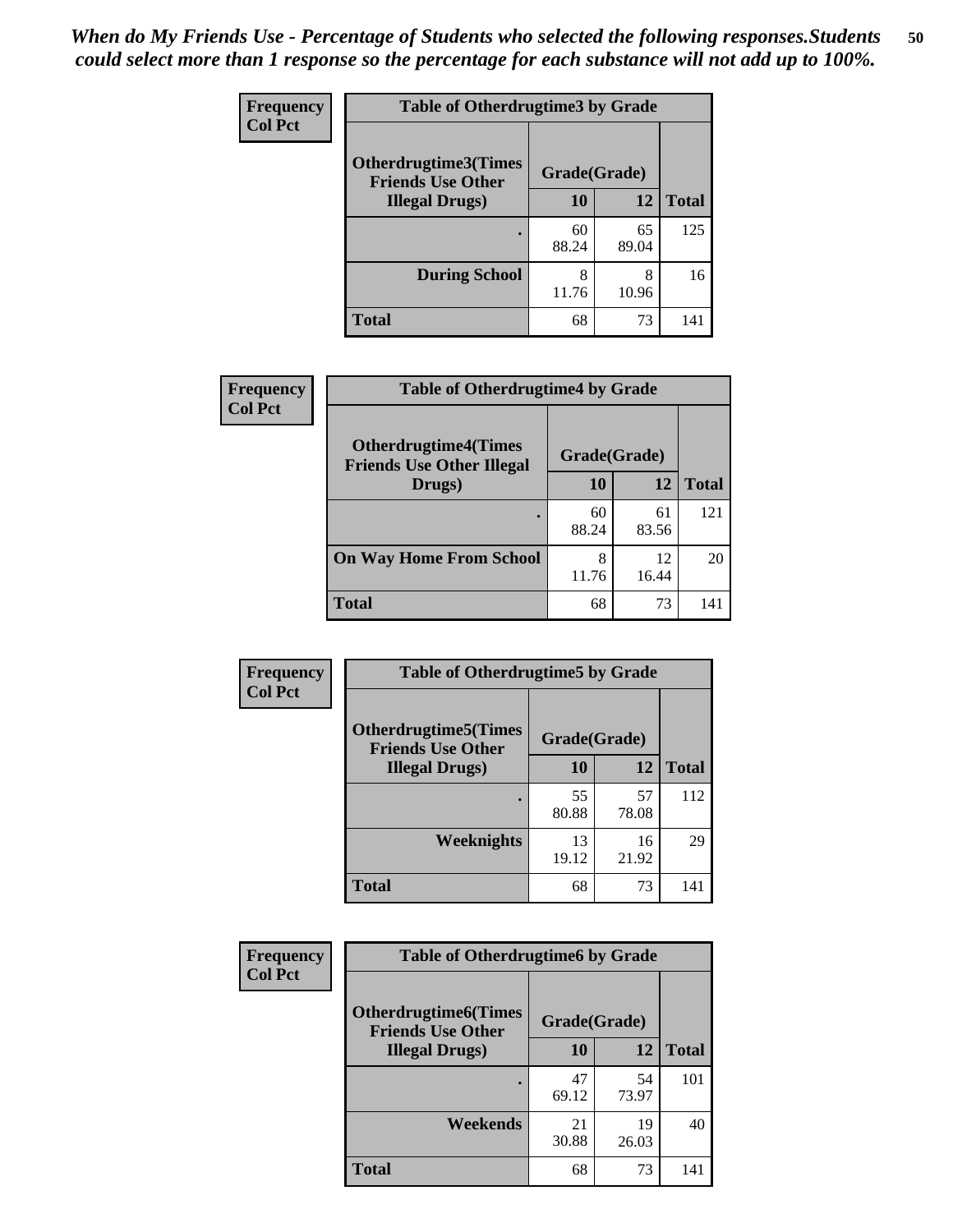| Frequency      | <b>Table of Educationalcohol by Grade</b>                                                                  |              |             |              |  |
|----------------|------------------------------------------------------------------------------------------------------------|--------------|-------------|--------------|--|
| <b>Col Pct</b> | Educationalcohol(I<br>have been taught<br>about alcohol,<br>tobacco,<br>and other drugs<br>within the last | Grade(Grade) |             |              |  |
|                | year at school)                                                                                            | 10           | 12          | <b>Total</b> |  |
|                | Yes                                                                                                        | 54<br>79.41  | 42<br>57.53 | 96           |  |
|                | N <sub>0</sub>                                                                                             | 14<br>20.59  | 31<br>42.47 | 45           |  |
|                | <b>Total</b>                                                                                               | 68           | 73          | 141          |  |

| Frequency      | <b>Table of Eversmoked by Grade</b> |              |             |              |  |  |
|----------------|-------------------------------------|--------------|-------------|--------------|--|--|
| <b>Col Pct</b> | Eversmoked(I<br>have smoked         | Grade(Grade) |             |              |  |  |
|                | a cigarette)                        | 10           | 12          | <b>Total</b> |  |  |
|                | Yes                                 | 30<br>44.12  | 42<br>57.53 | 72           |  |  |
|                | N <sub>0</sub>                      | 38<br>55.88  | 31<br>42.47 | 69           |  |  |
|                | <b>Total</b>                        | 68           | 73          | 141          |  |  |

| Frequency      | <b>Table of Drovedrinking by Grade</b>                                                                              |                    |             |              |  |
|----------------|---------------------------------------------------------------------------------------------------------------------|--------------------|-------------|--------------|--|
| <b>Col Pct</b> | Drovedrinking(In<br>the past 30 days I<br>have driven a car<br>or other vehicle<br>while I was<br>drinking alcohol) | Grade(Grade)<br>10 | 12          | <b>Total</b> |  |
|                | <b>Yes</b>                                                                                                          | 4<br>5.88          | 8<br>10.96  | 12           |  |
|                | N <sub>0</sub>                                                                                                      | 64<br>94.12        | 65<br>89.04 | 129          |  |
|                | <b>Total</b>                                                                                                        | 68                 | 73          | 141          |  |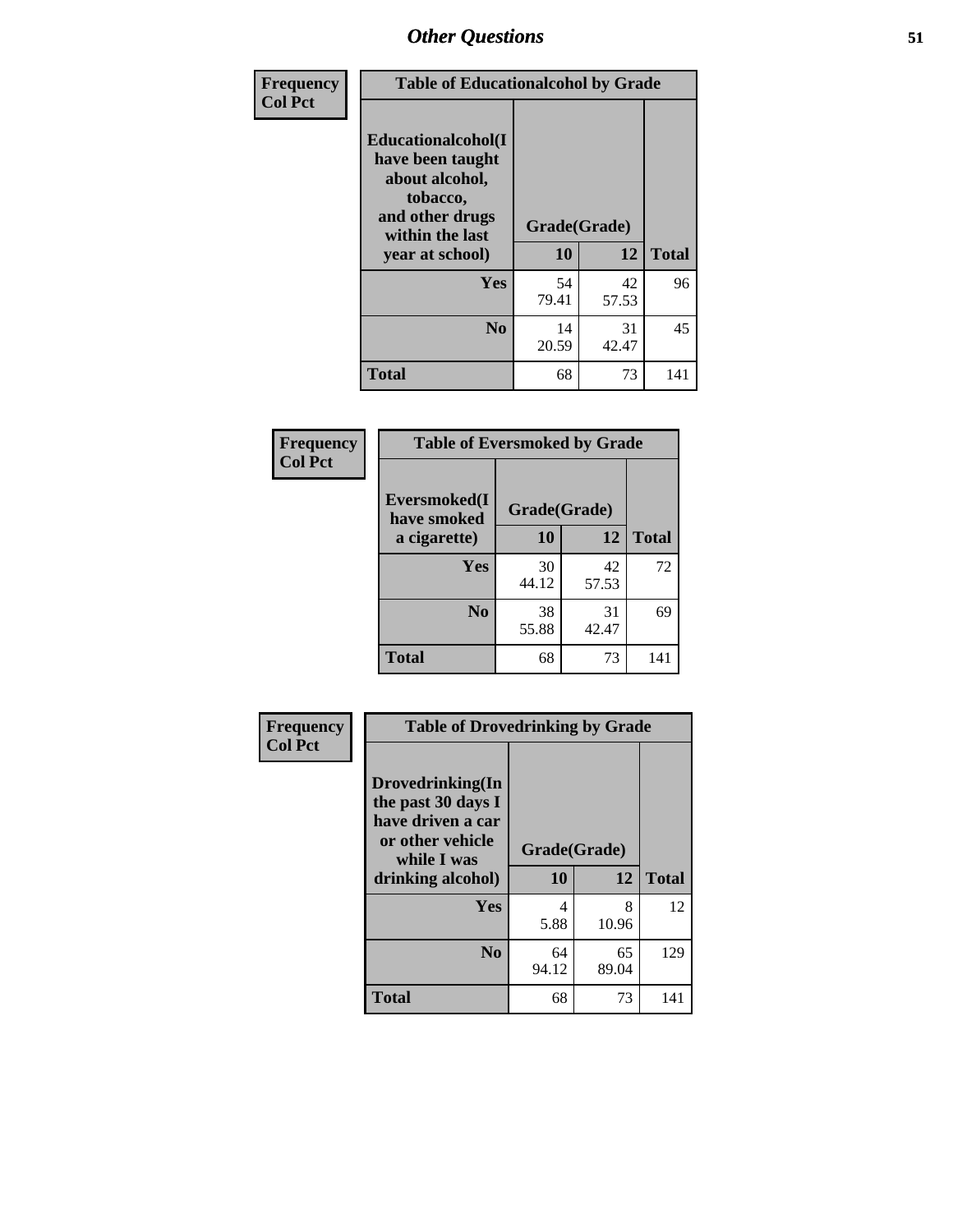| Frequency      | <b>Table of Rodedrinking by Grade</b>                                                                                  |                          |             |              |  |  |
|----------------|------------------------------------------------------------------------------------------------------------------------|--------------------------|-------------|--------------|--|--|
| <b>Col Pct</b> | Rodedrinking(In<br>the past 30 days<br>I have ridden in<br>a car with a<br>driver who had<br>been drinking<br>alcohol) | Grade(Grade)<br>10<br>12 |             | <b>Total</b> |  |  |
|                |                                                                                                                        |                          |             |              |  |  |
|                | <b>Yes</b>                                                                                                             | 15<br>22.06              | 20<br>27.40 | 35           |  |  |
|                | N <sub>0</sub>                                                                                                         | 53<br>77.94              | 53<br>72.60 | 106          |  |  |
|                | <b>Total</b>                                                                                                           | 68                       | 73          | 141          |  |  |

#### **Frequency Col Pct**

| <b>Table of Drugsschool by Grade</b>                                                                                      |              |             |              |  |  |  |
|---------------------------------------------------------------------------------------------------------------------------|--------------|-------------|--------------|--|--|--|
| <b>Drugsschool</b> (During<br>the past 12 months,<br>I have been offered,<br>sold,<br>or given illegal<br>drugs on school | Grade(Grade) |             |              |  |  |  |
| property)                                                                                                                 | 10           | 12          | <b>Total</b> |  |  |  |
| Yes                                                                                                                       | 18<br>26.47  | 14<br>19.18 | 32           |  |  |  |
| N <sub>0</sub>                                                                                                            | 50<br>73.53  | 59<br>80.82 | 109          |  |  |  |
| <b>Total</b>                                                                                                              | 68           | 73          | 141          |  |  |  |

| Frequency      | <b>Table of Helpbullied by Grade</b>                                   |                          |             |              |
|----------------|------------------------------------------------------------------------|--------------------------|-------------|--------------|
| <b>Col Pct</b> | $Helpb$ ullied $(I$<br>would help<br>someone who was<br>being bullied) | Grade(Grade)<br>10<br>12 |             | <b>Total</b> |
|                |                                                                        |                          |             |              |
|                | <b>Strongly Agree</b>                                                  | 29<br>42.65              | 42<br>57.53 | 71           |
|                | <b>Somewhat Agree</b>                                                  | 23<br>33.82              | 23<br>31.51 | 46           |
|                | <b>Somewhat Disagree</b>                                               | 7<br>10.29               | 5<br>6.85   | 12           |
|                | <b>Strongly Disagree</b>                                               | 9<br>13.24               | 3<br>4.11   | 12           |
|                | <b>Total</b>                                                           | 68                       | 73          | 141          |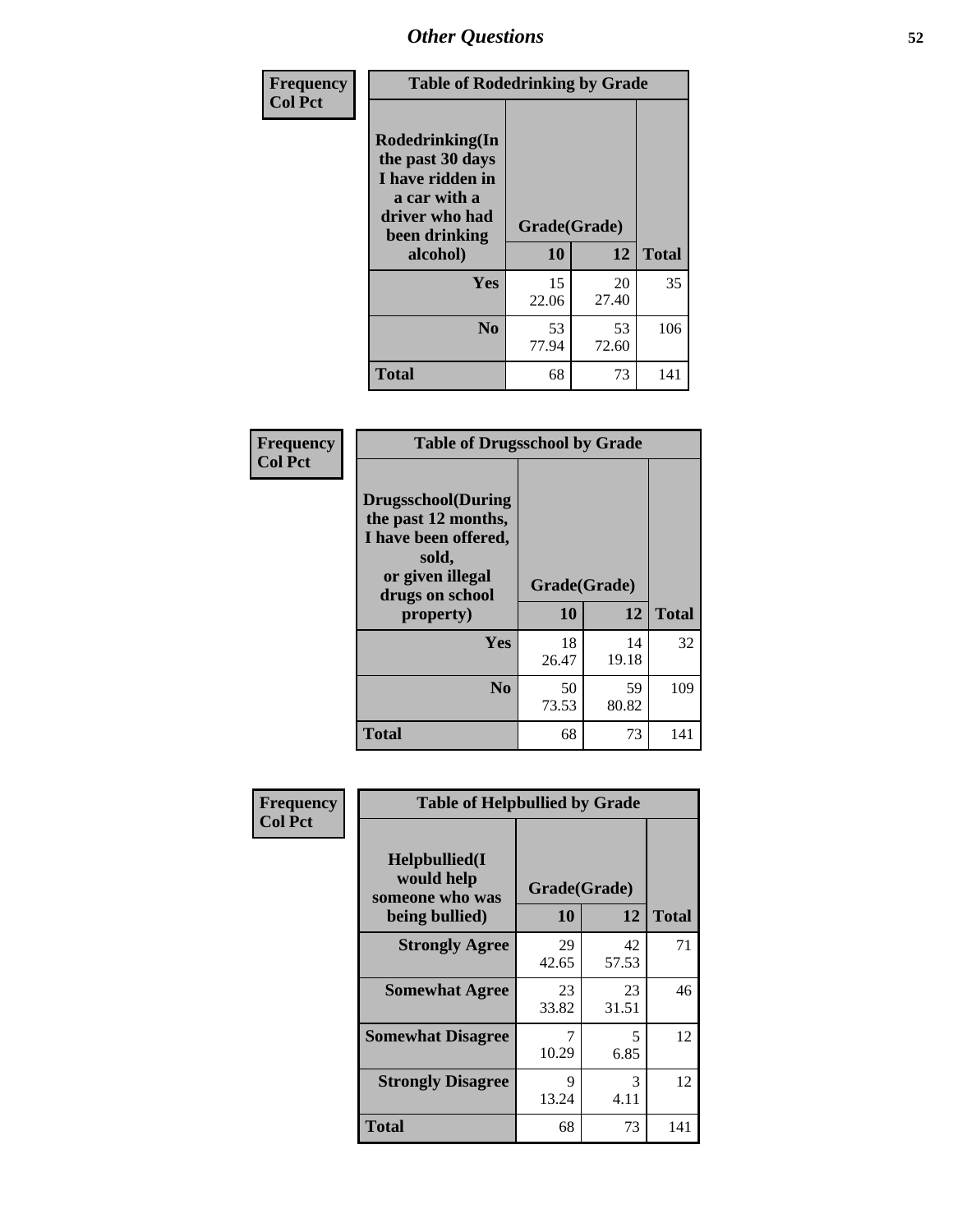*Other Questions* **53**

| <b>Frequency</b> | <b>Table of Grade by Bingedrinking</b>                                                                  |                         |                                     |                        |                          |                               |                   |              |
|------------------|---------------------------------------------------------------------------------------------------------|-------------------------|-------------------------------------|------------------------|--------------------------|-------------------------------|-------------------|--------------|
| <b>Row Pct</b>   | Bingedrinking(I have drunk five or<br>more drinks of alcohol at one sitting<br>during the last 30 days) |                         |                                     |                        |                          |                               |                   |              |
|                  | Grade(Grade)                                                                                            | $\bf{0}$<br><b>Days</b> | 1 or<br>$\mathbf 2$<br>days         | $3$ to<br>5<br>days    | 10<br>to l<br>19<br>days | <b>20</b><br>to<br>29<br>days | All<br>30<br>days | <b>Total</b> |
|                  | 10                                                                                                      | 58<br>85.29             | $\mathcal{D}_{\mathcal{L}}$<br>2.94 | 1.47                   | 3<br>4.41                | 2.94                          | 2<br>2.94         | 68           |
|                  | 12                                                                                                      | 64<br>87.67             | $\overline{4}$<br>5.48              | $\mathfrak{D}$<br>2.74 | $\mathfrak{D}$<br>2.74   | 1.37                          | 0<br>0.00         | 73           |
|                  | <b>Total</b>                                                                                            | 122                     | 6                                   | 3                      | 5                        | 3                             | $\overline{2}$    | 141          |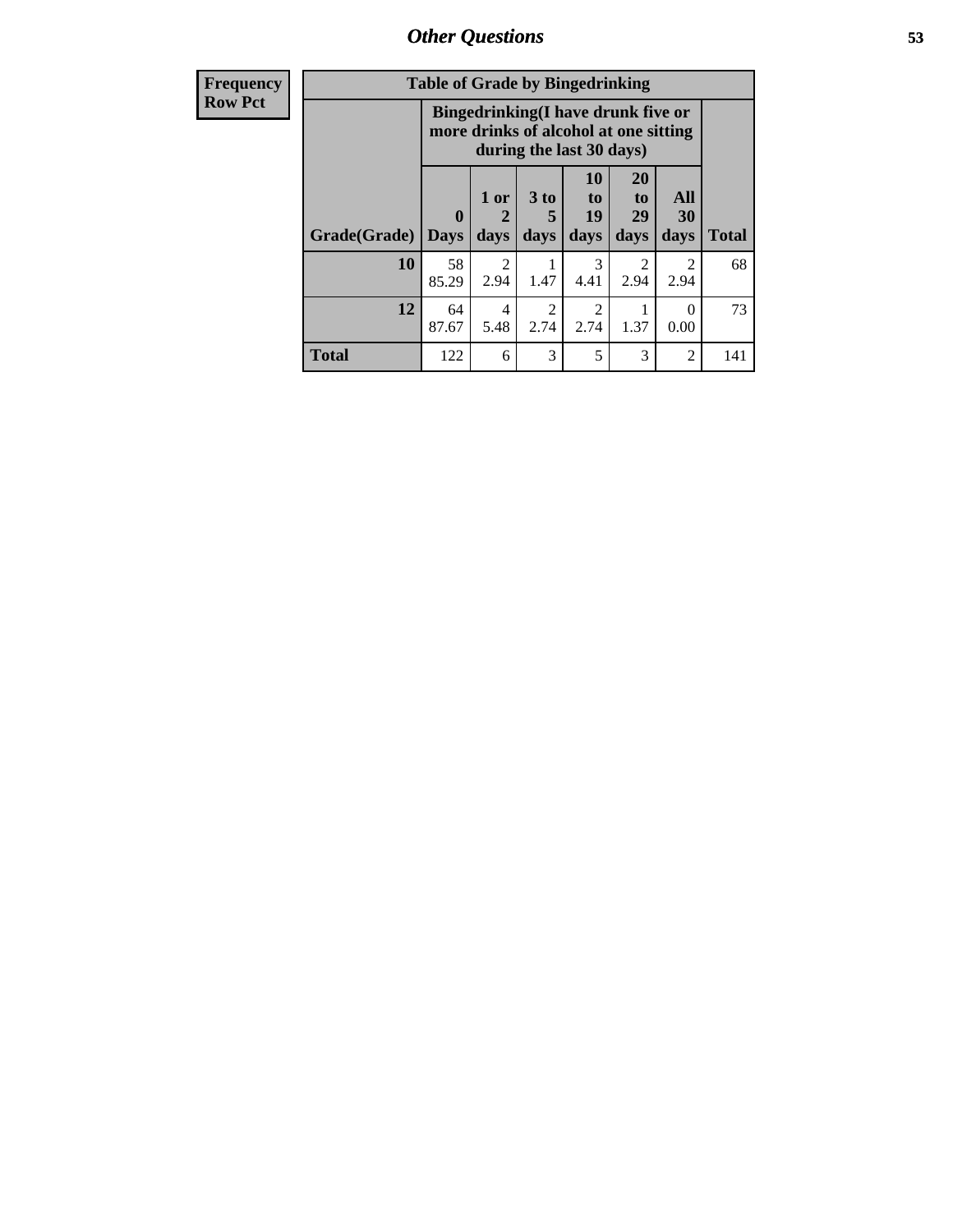### *Nutrition* **54**

| Frequency |
|-----------|
| Row Pct   |

| <b>Table of Grade by Dairy</b> |                          |                                                                 |                             |                                    |              |  |  |
|--------------------------------|--------------------------|-----------------------------------------------------------------|-----------------------------|------------------------------------|--------------|--|--|
|                                |                          | Dairy (I eat at least 3 servings of dairy<br>products each day) |                             |                                    |              |  |  |
| Grade(Grade)                   | <b>Strongly</b><br>Agree | Somewhat  <br>Agree                                             | <b>Somewhat</b><br>Disagree | <b>Strongly</b><br><b>Disagree</b> | <b>Total</b> |  |  |
| 10                             | 20<br>29.41              | 29<br>42.65                                                     | 10<br>14.71                 | 9<br>13.24                         | 68           |  |  |
| 12                             | 15<br>20.55              | 37<br>50.68                                                     | 12<br>16.44                 | 9<br>12.33                         | 73           |  |  |
| <b>Total</b>                   | 35                       | 66                                                              | 22                          | 18                                 | 141          |  |  |

| <b>Frequency</b> |
|------------------|
| <b>Row Pct</b>   |

| <b>y</b> | <b>Table of Grade by Fruitveg</b>                                        |                          |             |                                             |                                    |              |
|----------|--------------------------------------------------------------------------|--------------------------|-------------|---------------------------------------------|------------------------------------|--------------|
|          | Fruitveg(I eat at least 5 servings of fruits<br>and vegetables each day) |                          |             |                                             |                                    |              |
|          | Grade(Grade)                                                             | <b>Strongly</b><br>Agree | Agree       | <b>Somewhat</b> Somewhat<br><b>Disagree</b> | <b>Strongly</b><br><b>Disagree</b> | <b>Total</b> |
|          | <b>10</b>                                                                | 7.35                     | 30<br>44.12 | 22<br>32.35                                 | 16.18                              | 68           |
|          | 12                                                                       | 9.59                     | 34<br>46.58 | 18<br>24.66                                 | 14<br>19.18                        | 73           |
|          | <b>Total</b>                                                             | 12                       | 64          | 40                                          | 25                                 | 141          |

| <b>Frequency</b> | <b>Table of Grade by Cafeteriahealthy</b> |                          |                                                                       |                             |                                    |              |  |
|------------------|-------------------------------------------|--------------------------|-----------------------------------------------------------------------|-----------------------------|------------------------------------|--------------|--|
| <b>Row Pct</b>   |                                           |                          | Cafeteriahealthy (School meals in my<br>school cafeteria are healthy) |                             |                                    |              |  |
|                  | Grade(Grade)                              | <b>Strongly</b><br>Agree | Somewhat  <br>Agree                                                   | Somewhat<br><b>Disagree</b> | <b>Strongly</b><br><b>Disagree</b> | <b>Total</b> |  |
|                  | 10                                        | q<br>13.24               | 32<br>47.06                                                           | 14<br>20.59                 | 13<br>19.12                        | 68           |  |
|                  | 12                                        | 6.85                     | 21<br>28.77                                                           | 24<br>32.88                 | 23<br>31.51                        | 73           |  |
|                  | Total                                     | 14                       | 53                                                                    | 38                          | 36                                 | 141          |  |

| <b>Frequency</b> |
|------------------|
| <b>Row Pct</b>   |

| <b>Table of Grade by Cafeterianutrition</b>                                               |                          |             |                                        |                                    |              |  |
|-------------------------------------------------------------------------------------------|--------------------------|-------------|----------------------------------------|------------------------------------|--------------|--|
| <b>Cafeterianutrition</b> (Facts about nutrition<br>are available in my school cafeteria) |                          |             |                                        |                                    |              |  |
| Grade(Grade)                                                                              | <b>Strongly</b><br>Agree | Agree       | Somewhat   Somewhat<br><b>Disagree</b> | <b>Strongly</b><br><b>Disagree</b> | <b>Total</b> |  |
| 10                                                                                        | 16<br>23.53              | 25<br>36.76 | 14<br>20.59                            | 13<br>19.12                        | 68           |  |
| 12                                                                                        | 6<br>8.22                | 40<br>54.79 | 16<br>21.92                            | 15.07                              | 73           |  |
| Total                                                                                     | 22                       | 65          | 30                                     | 24                                 | 141          |  |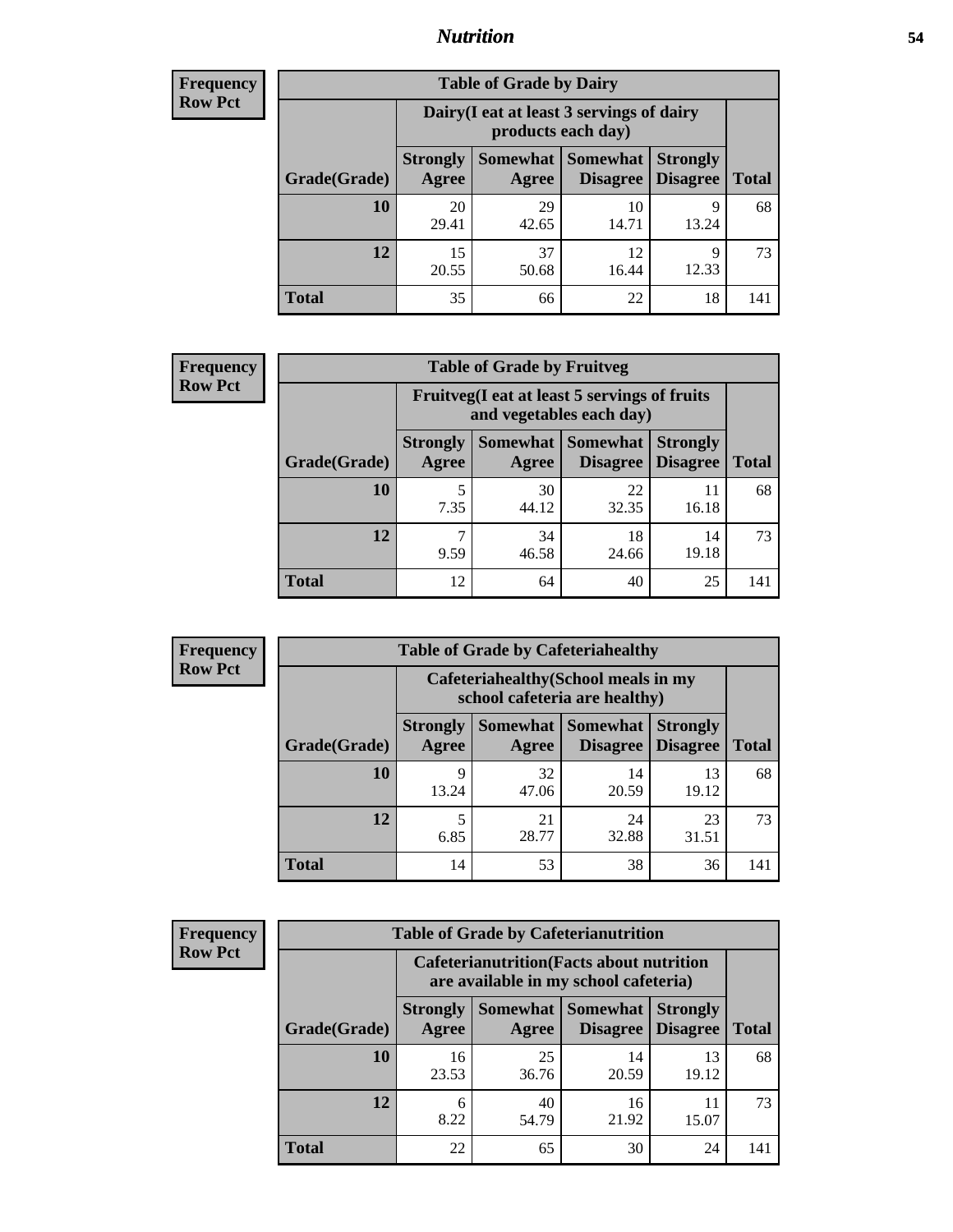# *Nutrition* **55**

| <b>Frequency</b> |
|------------------|
| Row Pct          |

| <b>Table of Grade by Schoollunch</b> |                          |                                                                 |                                 |                                    |              |  |  |
|--------------------------------------|--------------------------|-----------------------------------------------------------------|---------------------------------|------------------------------------|--------------|--|--|
|                                      |                          | Schoollunch(I eat school lunch three or<br>more times per week) |                                 |                                    |              |  |  |
| Grade(Grade)                         | <b>Strongly</b><br>Agree | Agree                                                           | Somewhat   Somewhat<br>Disagree | <b>Strongly</b><br><b>Disagree</b> | <b>Total</b> |  |  |
| 10                                   | 44<br>64.71              | 15<br>22.06                                                     | 6<br>8.82                       | 3<br>4.41                          | 68           |  |  |
| 12                                   | 35<br>47.95              | 18<br>24.66                                                     | റ<br>2.74                       | 18<br>24.66                        | 73           |  |  |
| <b>Total</b>                         | 79                       | 33                                                              | 8                               | 21                                 | 141          |  |  |

| <b>Frequency</b> |  |
|------------------|--|
| <b>Row Pct</b>   |  |

| <b>Table of Grade by Foodchoices</b>                                |                          |             |                               |                                    |              |  |  |
|---------------------------------------------------------------------|--------------------------|-------------|-------------------------------|------------------------------------|--------------|--|--|
| Foodchoices (I make healthy food choices in<br>my school cafeteria) |                          |             |                               |                                    |              |  |  |
| Grade(Grade)                                                        | <b>Strongly</b><br>Agree | Agree       | Somewhat Somewhat<br>Disagree | <b>Strongly</b><br><b>Disagree</b> | <b>Total</b> |  |  |
| 10                                                                  | 15<br>22.06              | 33<br>48.53 | 14<br>20.59                   | 6<br>8.82                          | 68           |  |  |
| 12                                                                  | 23<br>31.51              | 16<br>21.92 | 18<br>24.66                   | 16<br>21.92                        | 73           |  |  |
| <b>Total</b>                                                        | 38                       | 49          | 32                            | 22                                 | 141          |  |  |

| Frequency      | <b>Table of Grade by Wholewheat</b> |                          |             |                                                                                                             |                                    |              |  |  |
|----------------|-------------------------------------|--------------------------|-------------|-------------------------------------------------------------------------------------------------------------|------------------------------------|--------------|--|--|
| <b>Row Pct</b> |                                     |                          |             | Wholewheat (There are whole wheat and<br>multigrain breads and cereals available in<br>my school cafeteria) |                                    |              |  |  |
|                | Grade(Grade)                        | <b>Strongly</b><br>Agree | Agree       | Somewhat   Somewhat  <br><b>Disagree</b>                                                                    | <b>Strongly</b><br><b>Disagree</b> | <b>Total</b> |  |  |
|                | 10                                  | 19<br>27.94              | 23<br>33.82 | 15<br>22.06                                                                                                 | 11<br>16.18                        | 68           |  |  |
|                | 12                                  | 14<br>19.18              | 26<br>35.62 | 20<br>27.40                                                                                                 | 13<br>17.81                        | 73           |  |  |
|                | <b>Total</b>                        | 33                       | 49          | 35                                                                                                          | 24                                 | 141          |  |  |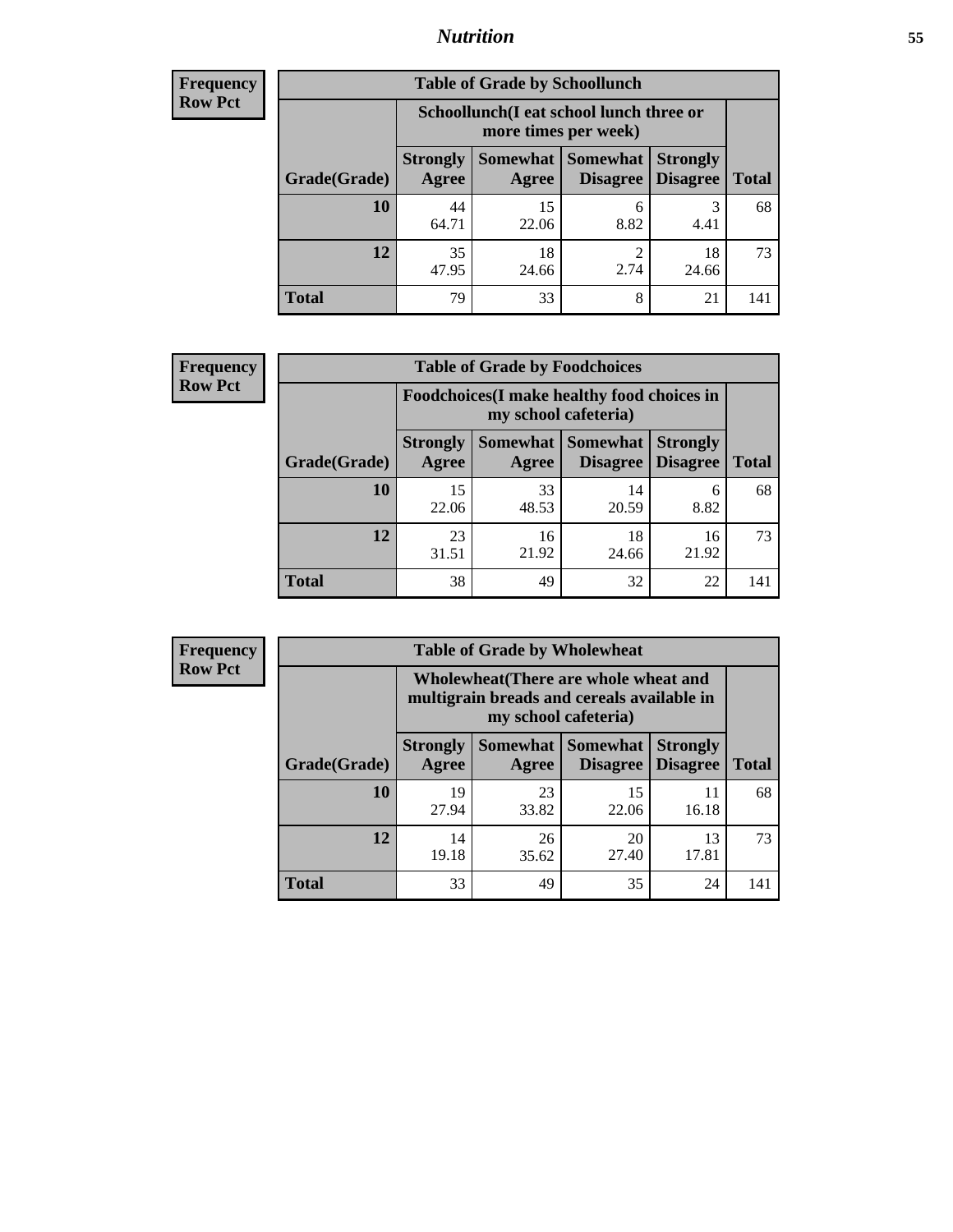### *Nutrition* **56**

**Frequency Row Pct**

| <b>Table of Grade by Healthyvending</b> |                                                                                                                                               |                          |                                    |                                    |              |
|-----------------------------------------|-----------------------------------------------------------------------------------------------------------------------------------------------|--------------------------|------------------------------------|------------------------------------|--------------|
|                                         | Healthyvending (If only healthy snacks and<br>beverages were available in the vending<br>machines during the school day,<br>I would buy them) |                          |                                    |                                    |              |
| Grade(Grade)                            | <b>Strongly</b><br>Agree                                                                                                                      | <b>Somewhat</b><br>Agree | <b>Somewhat</b><br><b>Disagree</b> | <b>Strongly</b><br><b>Disagree</b> | <b>Total</b> |
| 10                                      | 29<br>42.65                                                                                                                                   | 18<br>26.47              | 7<br>10.29                         | 14<br>20.59                        | 68           |
| 12                                      | 21<br>28.77                                                                                                                                   | 26<br>35.62              | 11<br>15.07                        | 15<br>20.55                        | 73           |
| <b>Total</b>                            | 50                                                                                                                                            | 44                       | 18                                 | 29                                 | 141          |

**Frequency Row Pct**

| <b>Table of Grade by Schoolbreakfast</b> |                                                                                                                                         |             |                     |                                        |              |  |
|------------------------------------------|-----------------------------------------------------------------------------------------------------------------------------------------|-------------|---------------------|----------------------------------------|--------------|--|
|                                          | Schoolbreakfast (If breakfast were<br>available at school,<br>but outside the cafeteria,<br>I would eat breakfast at school more often) |             |                     |                                        |              |  |
| Grade(Grade)                             | <b>Strongly</b><br>Agree                                                                                                                | Agree       | Somewhat   Somewhat | <b>Strongly</b><br>Disagree   Disagree | <b>Total</b> |  |
| 10                                       | 28<br>41.18                                                                                                                             | 24<br>35.29 | 7<br>10.29          | 9<br>13.24                             | 68           |  |
| 12                                       | 26<br>35.62                                                                                                                             | 23<br>31.51 | 13<br>17.81         | 11<br>15.07                            | 73           |  |
| <b>Total</b>                             | 54                                                                                                                                      | 47          | 20                  | 20                                     | 141          |  |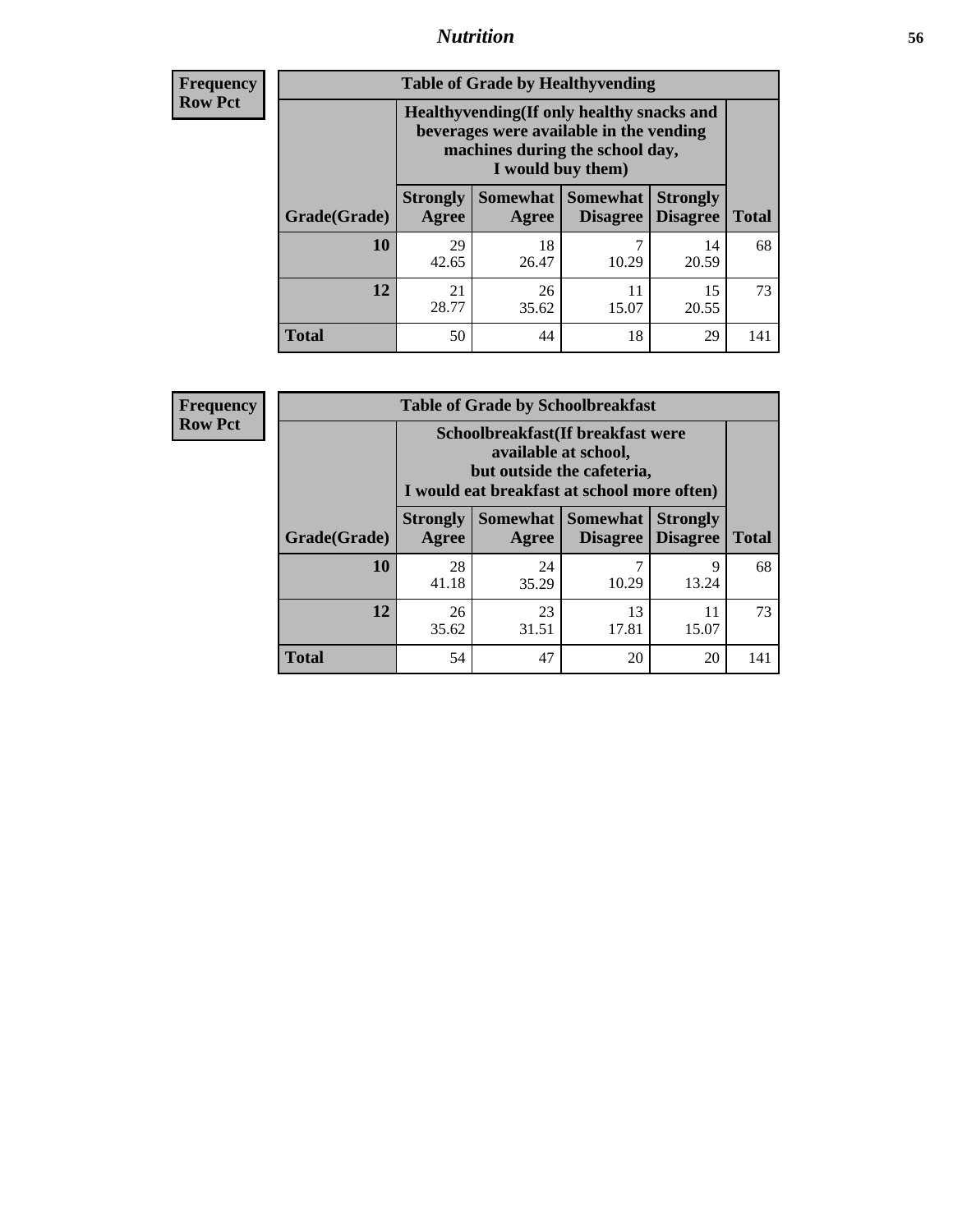| Frequency<br><b>Col Pct</b> | <b>Table of Educationaids by Grade</b>                                                                    |                    |             |              |
|-----------------------------|-----------------------------------------------------------------------------------------------------------|--------------------|-------------|--------------|
|                             | <b>Educationaids</b> (I<br>have been<br>taught about<br><b>HIV/AIDS</b> at<br>school in the<br>past year) | Grade(Grade)<br>10 | 12          | <b>Total</b> |
|                             | Yes                                                                                                       | 54<br>79.41        | 32<br>43.84 | 86           |
|                             | N <sub>0</sub>                                                                                            | 14<br>20.59        | 41<br>56.16 | 55           |
|                             | <b>Total</b>                                                                                              | 68                 | 73          | 141          |

| Frequency      | <b>Table of Educationcharacter by Grade</b>                         |              |             |              |  |
|----------------|---------------------------------------------------------------------|--------------|-------------|--------------|--|
| <b>Col Pct</b> | <b>Educationcharacter(I)</b><br>have been taught<br>about character |              |             |              |  |
|                | education in the past                                               | Grade(Grade) |             |              |  |
|                | year at school)                                                     | 10           | <b>12</b>   | <b>Total</b> |  |
|                | Yes                                                                 | 54<br>79.41  | 46<br>63.01 | 100          |  |
|                | N <sub>0</sub>                                                      | 14<br>20.59  | 27<br>36.99 | 41           |  |
|                | <b>Total</b>                                                        | 68           | 73          | 141          |  |

| Frequency      | <b>Table of Gradcoach1 by Grade</b> |                          |             |              |
|----------------|-------------------------------------|--------------------------|-------------|--------------|
| <b>Col Pct</b> | Gradcoach1(I<br>know who my         |                          |             |              |
|                | <b>Graduation</b><br>Coach is)      | Grade(Grade)<br>10<br>12 |             | <b>Total</b> |
|                | Yes                                 | 41<br>60.29              | 63<br>86.30 | 104          |
|                | N <sub>0</sub>                      | 27<br>39.71              | 10<br>13.70 | 37           |
|                | <b>Total</b>                        | 68                       | 73          | 141          |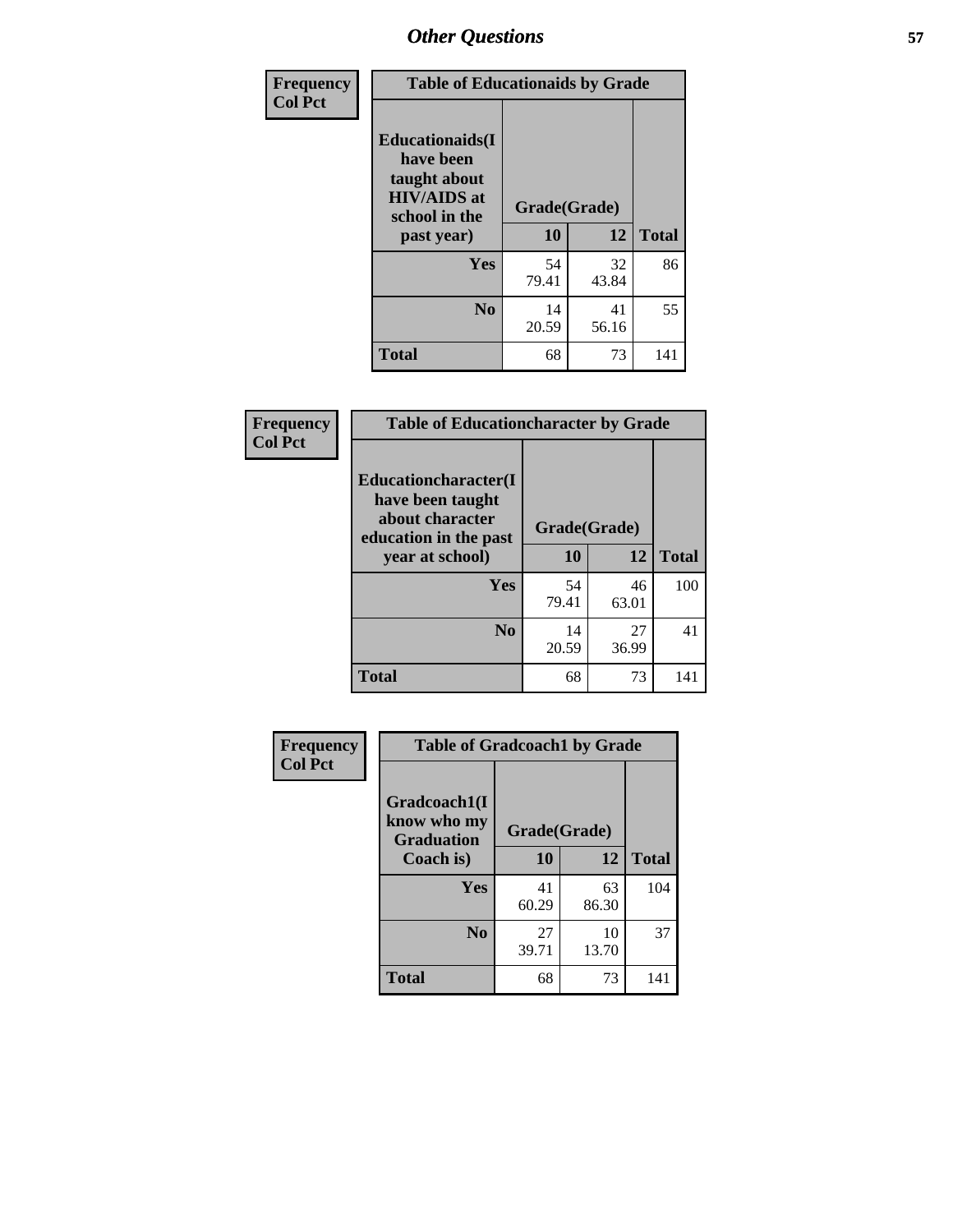| Frequency      | <b>Table of Gradcoach2 by Grade</b>       |             |              |              |
|----------------|-------------------------------------------|-------------|--------------|--------------|
| <b>Col Pct</b> |                                           |             |              |              |
|                | Gradcoach2(I                              |             |              |              |
|                | have<br>contacted my<br><b>Graduation</b> |             | Grade(Grade) |              |
|                | Coach)                                    | 10          | 12           | <b>Total</b> |
|                | Yes                                       | 16<br>23.53 | 31<br>42.47  | 47           |
|                | N <sub>0</sub>                            | 52<br>76.47 | 42<br>57.53  | 94           |
|                | <b>Total</b>                              | 68          | 73           | 141          |

| Frequency<br><b>Col Pct</b> | <b>Table of Gradcoach3 by Grade</b>                                         |              |             |              |
|-----------------------------|-----------------------------------------------------------------------------|--------------|-------------|--------------|
|                             | Gradcoach3(I<br>have received<br>assistance<br>from my<br><b>Graduation</b> | Grade(Grade) |             |              |
|                             | Coach)                                                                      | 10           | 12          | <b>Total</b> |
|                             | Yes                                                                         | 16<br>23.53  | 29<br>39.73 | 45           |
|                             | N <sub>0</sub>                                                              | 16<br>23.53  | 15<br>20.55 | 31           |
|                             | Don't know                                                                  | 36<br>52.94  | 29<br>39.73 | 65           |
|                             | <b>Total</b>                                                                | 68           | 73          | 141          |

| Frequency      | <b>Table of Selfharm by Grade</b>                                                                                                                                                      |                    |             |              |
|----------------|----------------------------------------------------------------------------------------------------------------------------------------------------------------------------------------|--------------------|-------------|--------------|
| <b>Col Pct</b> | <b>Selfharm</b> (During<br>the past 12<br>months,<br>I harmed myself<br>on purpose<br><b>Suicideconsider</b><br>During the past<br>12 months,<br>I seriously<br>considered<br>suicide) | Grade(Grade)<br>10 | 12          | <b>Total</b> |
|                | Yes                                                                                                                                                                                    | 5<br>7.35          | 5<br>6.85   | 10           |
|                | N <sub>0</sub>                                                                                                                                                                         | 63<br>92.65        | 68<br>93.15 | 131          |
|                | Total                                                                                                                                                                                  | 68                 | 73          | 141          |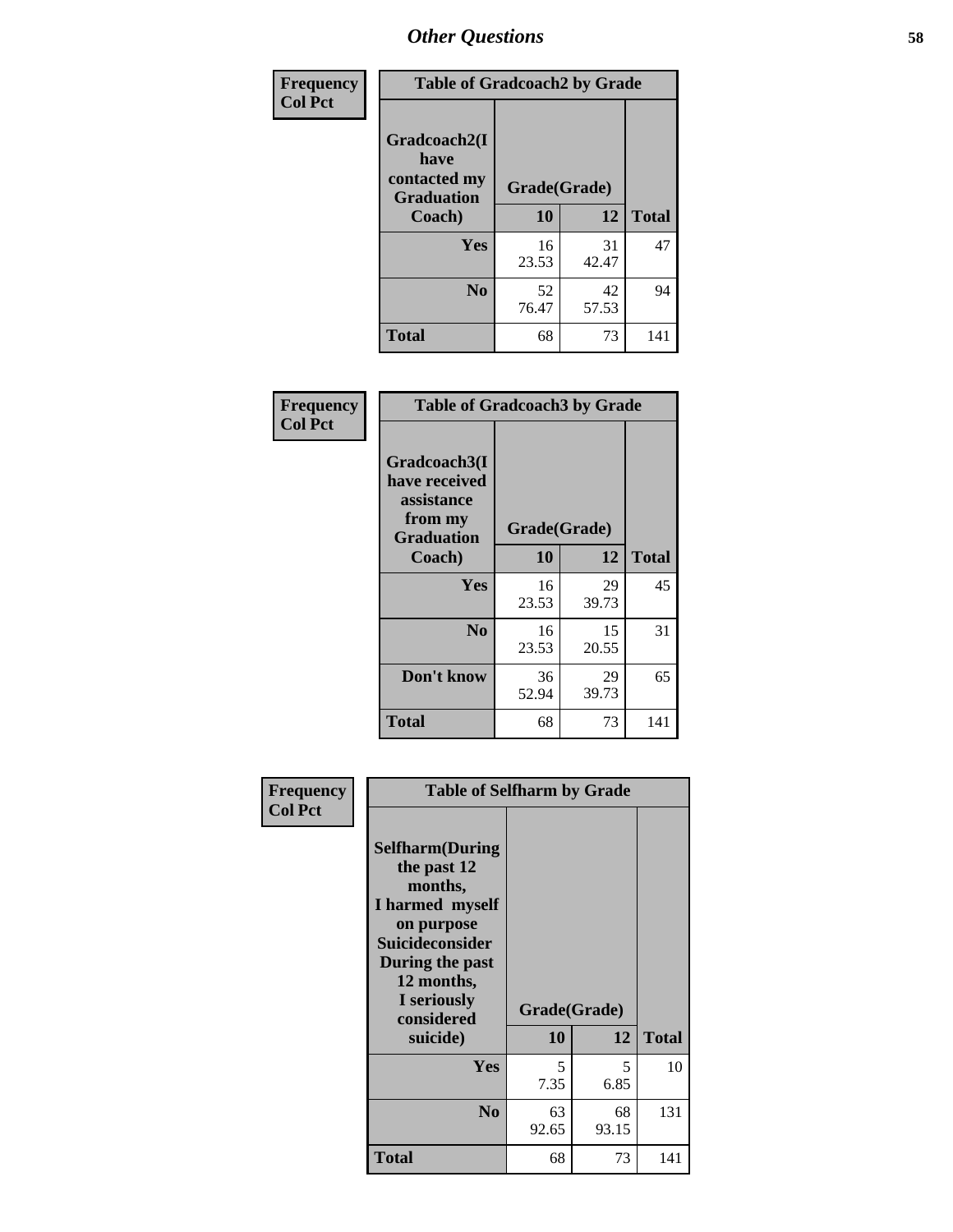| <b>Frequency</b> | <b>Table of Suicideconsider by Grade</b> |              |             |              |
|------------------|------------------------------------------|--------------|-------------|--------------|
| <b>Col Pct</b>   |                                          | Grade(Grade) |             |              |
|                  | Suicideconsider                          | <b>10</b>    | 12          | <b>Total</b> |
|                  | Yes                                      | 11<br>16.18  | 9.59        | 18           |
|                  | N <sub>0</sub>                           | 57<br>83.82  | 66<br>90.41 | 123          |
|                  | <b>Total</b>                             | 68           | 73          | 141          |

| Frequency      | <b>Table of Suicideattempt by Grade</b>              |              |                                     |              |
|----------------|------------------------------------------------------|--------------|-------------------------------------|--------------|
| <b>Col Pct</b> | Suicideattempt(I<br>have attempted<br>suicide in the | Grade(Grade) |                                     |              |
|                | last year)                                           | 10           | 12                                  | <b>Total</b> |
|                | Yes                                                  | 8<br>11.76   | $\mathcal{D}_{\mathcal{L}}$<br>2.74 | 10           |
|                | N <sub>0</sub>                                       | 60<br>88.24  | 71<br>97.26                         | 131          |
|                | <b>Total</b>                                         | 68           | 73                                  | 141          |

| Frequency      | <b>Table of Instantmessaged by Grade</b>               |              |             |              |
|----------------|--------------------------------------------------------|--------------|-------------|--------------|
| <b>Col Pct</b> | Instantmessaged(I<br>have instant<br>messaged people I | Grade(Grade) |             |              |
|                | do not even know)                                      | 10           | 12          | <b>Total</b> |
|                | Yes                                                    | 30<br>44.12  | 30<br>41.10 | 60           |
|                | N <sub>0</sub>                                         | 38<br>55.88  | 43<br>58.90 | 81           |
|                | <b>Total</b>                                           | 68           | 73          | 141          |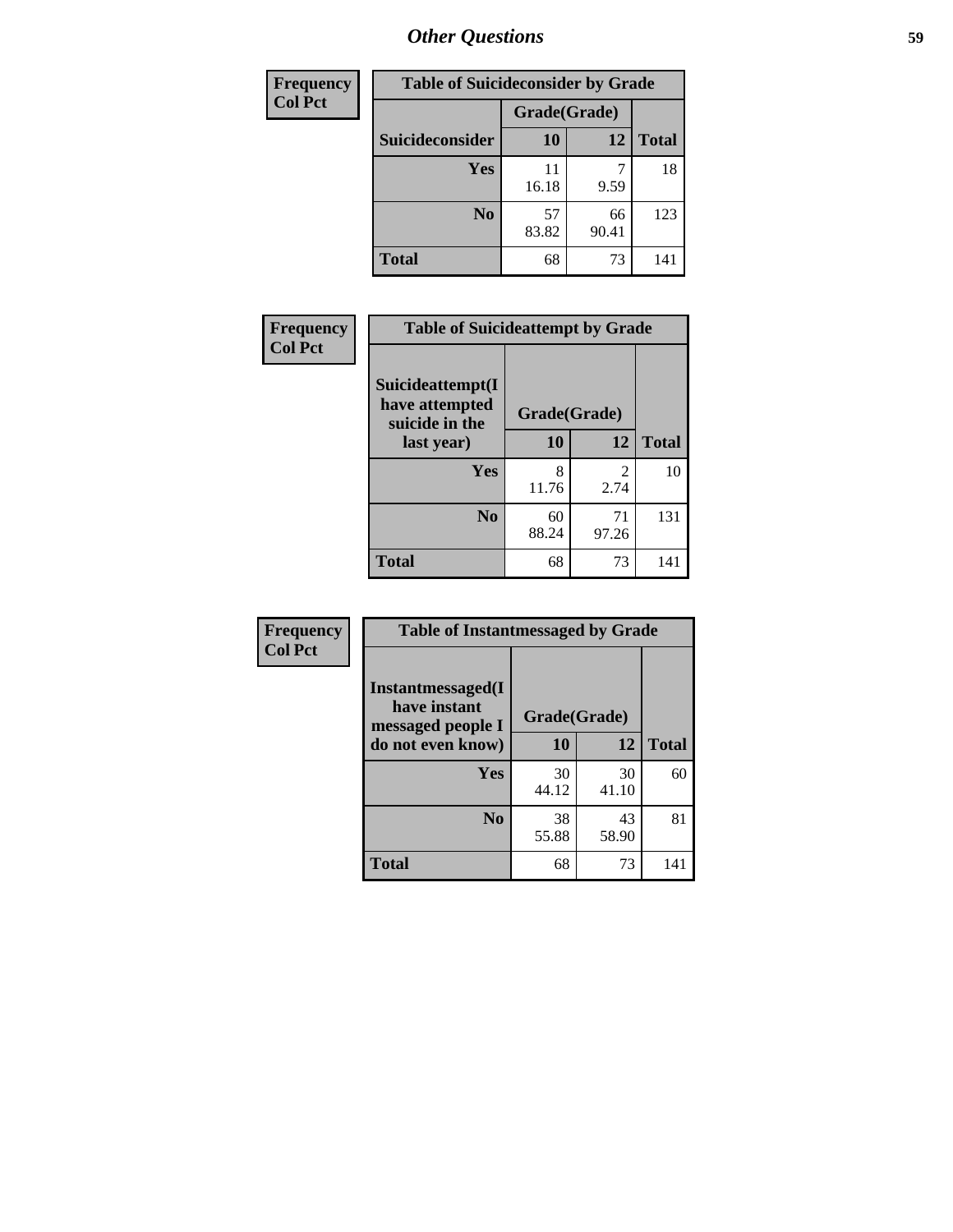| Frequency      | <b>Table of Getsalong by Grade</b>                          |              |             |              |
|----------------|-------------------------------------------------------------|--------------|-------------|--------------|
| <b>Col Pct</b> | <b>Getsalong</b> (I get<br>along with other<br>students and | Grade(Grade) |             |              |
|                | adults)                                                     | <b>10</b>    | 12          | <b>Total</b> |
|                | <b>Strongly Agree</b>                                       | 28<br>41.18  | 34<br>46.58 | 62           |
|                | <b>Somewhat Agree</b>                                       | 26<br>38.24  | 31<br>42.47 | 57           |
|                | <b>Somewhat Disagree</b>                                    | 6<br>8.82    | 7<br>9.59   | 13           |
|                | <b>Strongly Disagree</b>                                    | 8<br>11.76   | 1.37        | 9            |
|                | <b>Total</b>                                                | 68           | 73          | 141          |

| Frequency      | <b>Table of Safehome by Grade</b> |                    |             |              |
|----------------|-----------------------------------|--------------------|-------------|--------------|
| <b>Col Pct</b> | Safehome(I feel<br>safe at home)  | Grade(Grade)<br>10 | 12          | <b>Total</b> |
|                | <b>Strongly Agree</b>             | 47<br>69.12        | 52<br>71.23 | 99           |
|                | <b>Somewhat Agree</b>             | 12<br>17.65        | 17<br>23.29 | 29           |
|                | <b>Somewhat Disagree</b>          | 4<br>5.88          | 3<br>4.11   |              |
|                | <b>Strongly Disagree</b>          | 5<br>7.35          | 1.37        | 6            |
|                | <b>Total</b>                      | 68                 | 73          | 141          |

| Frequency      |                                                                                     | <b>Table of Adulttalk by Grade</b> |             |              |  |  |  |  |
|----------------|-------------------------------------------------------------------------------------|------------------------------------|-------------|--------------|--|--|--|--|
| <b>Col Pct</b> | <b>Adulttalk(I</b><br>know an<br>adult at<br>school that<br>I can talk<br>with if I | Grade(Grade)                       |             |              |  |  |  |  |
|                | need help)                                                                          | 10                                 | 12          | <b>Total</b> |  |  |  |  |
|                | <b>Yes</b>                                                                          | 51<br>75.00                        | 58<br>79.45 | 109          |  |  |  |  |
|                | N <sub>0</sub>                                                                      | 17<br>25.00                        | 15<br>20.55 | 32           |  |  |  |  |
|                | <b>Total</b>                                                                        | 68                                 | 73          | 141          |  |  |  |  |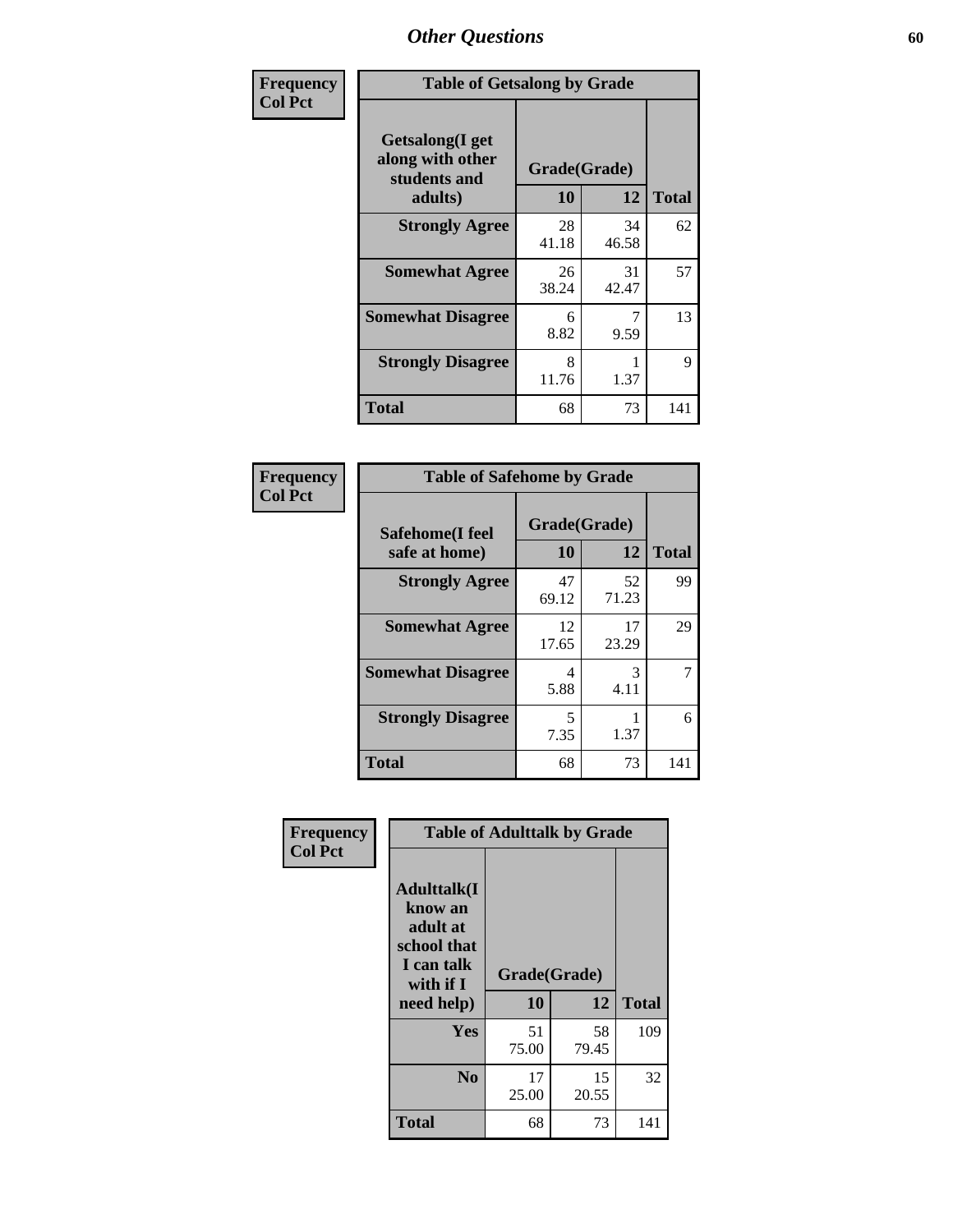**Frequency Row Pct**

| <b>Table of Grade by Tytime</b> |             |                                                                                        |            |                                                                    |             |                      |              |  |  |  |
|---------------------------------|-------------|----------------------------------------------------------------------------------------|------------|--------------------------------------------------------------------|-------------|----------------------|--------------|--|--|--|
|                                 |             | Tvtime(On an average school day,<br>how much unsupervised time do I spend watching TV) |            |                                                                    |             |                      |              |  |  |  |
| Grade(Grade)   None             |             | <b>Less that</b>                                                                       |            | $2 - 3$<br>hour/day   hour/day   hours/day   hours/day   hours/day | $4 - 5$     | $6+$                 | <b>Total</b> |  |  |  |
| <b>10</b>                       | 2<br>2.94   | 4<br>5.88                                                                              | 8<br>11.76 | 22<br>32.35                                                        | 11.76       | 24<br>35.29          | 68           |  |  |  |
| 12                              | 14<br>19.18 | 13<br>17.81                                                                            | 9.59       | 23<br>31.51                                                        | 10<br>13.70 | <sub>b</sub><br>8.22 | 73           |  |  |  |
| <b>Total</b>                    | 16          | 17                                                                                     | 15         | 45                                                                 | 18          | 30                   | 141          |  |  |  |

**Frequency Row Pct**

| <b>Table of Grade by Computertime</b> |             |                                                                                                   |                     |             |           |             |              |  |  |
|---------------------------------------|-------------|---------------------------------------------------------------------------------------------------|---------------------|-------------|-----------|-------------|--------------|--|--|
|                                       |             | Computertime (On an average school day,<br>how much unsupervised time do I spend on the computer) |                     |             |           |             |              |  |  |
|                                       |             | <b>Less that</b>                                                                                  |                     | $2 - 3$     | $4 - 5$   | $6+$        |              |  |  |
| Grade(Grade)                          | None $ $    |                                                                                                   | hour/day   hour/day | hours/day   | hours/day | hours/day   | <b>Total</b> |  |  |
| 10                                    | 15<br>22.06 | 14<br>20.59                                                                                       | 13<br>19.12         | 10<br>14.71 | 6<br>8.82 | 10<br>14.71 | 68           |  |  |
| 12                                    | 15<br>20.55 | 18<br>10<br>17<br>h<br>23.29<br>8.22<br>13.70<br>9.59<br>24.66                                    |                     |             |           |             |              |  |  |
| <b>Total</b>                          | 30          | 32                                                                                                | 23                  | 27          | 13        | 16          | 141          |  |  |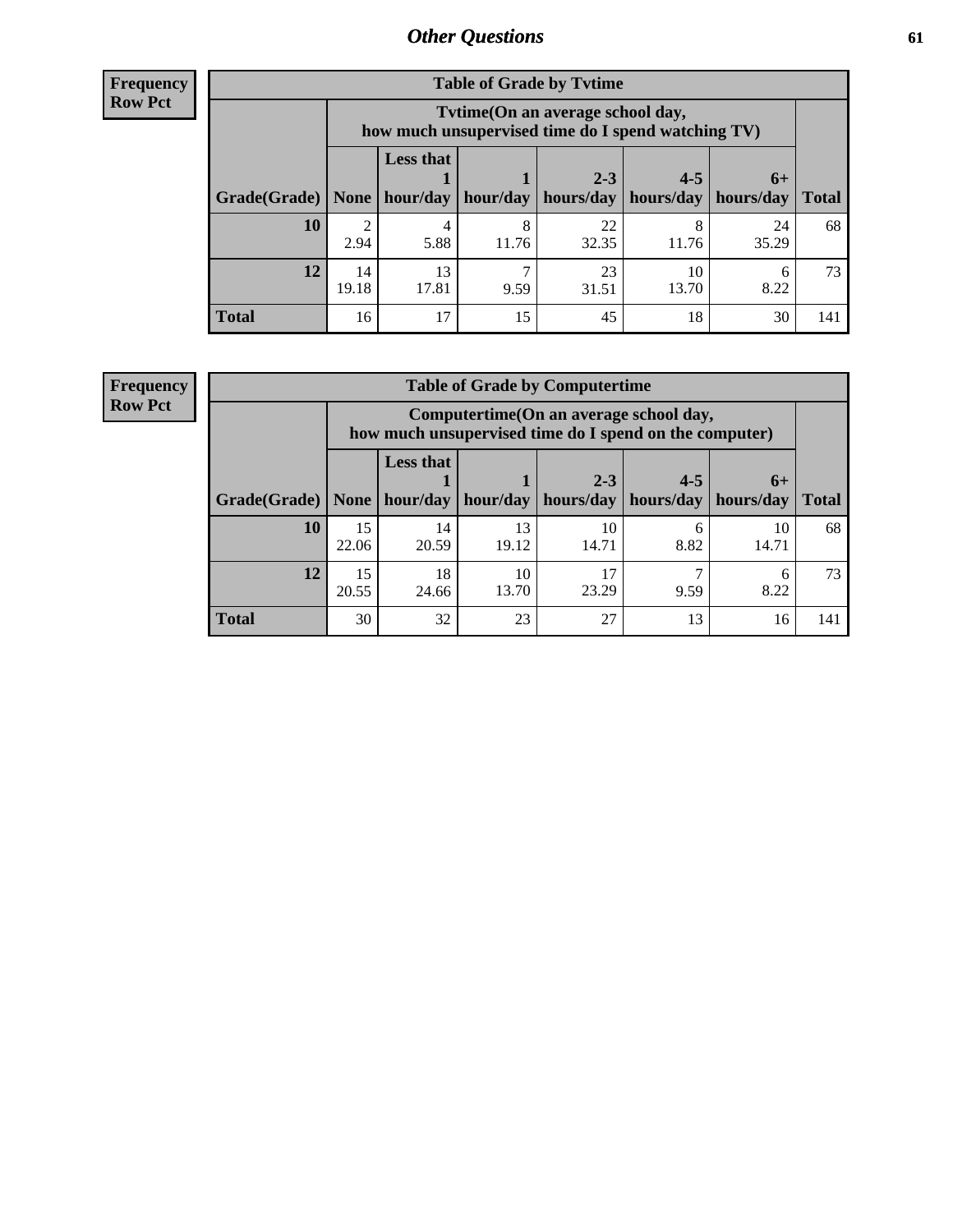#### *Questions about Driving Laws* **62** *Driving Questions were asked only of high school students.*

| <b>Frequency</b> |
|------------------|
| <b>Row Pct</b>   |

| <b>Table of Grade by License1</b> |                                                                   |                                                                                                                                           |                       |           |               |              |  |  |  |
|-----------------------------------|-------------------------------------------------------------------|-------------------------------------------------------------------------------------------------------------------------------------------|-----------------------|-----------|---------------|--------------|--|--|--|
|                                   |                                                                   | License1(During the first 6 months of driving<br>with a provisional license,<br>the only passengers who can ride with the<br>driver are:) |                       |           |               |              |  |  |  |
| Grade(Grade)                      | <b>Parent or</b>                                                  | Family<br><b>Guardian</b>   Members                                                                                                       | Friends               | Anyone    | Don't<br>Know | <b>Total</b> |  |  |  |
| 10                                | 26<br>38.24                                                       | 27<br>39.71                                                                                                                               | $\mathcal{P}$<br>2.94 | 4<br>5.88 | 9<br>13.24    | 68           |  |  |  |
| 12                                | 3<br>19<br>43<br>3<br>5<br>4.11<br>4.11<br>58.90<br>6.85<br>26.03 |                                                                                                                                           |                       |           |               |              |  |  |  |
| Total                             | 45                                                                | 70                                                                                                                                        | 5                     | 7         | 14            |              |  |  |  |

| <b>Frequency</b> | <b>Table of Grade by License2</b>                                                                        |                           |                  |                  |                                                      |                      |              |  |
|------------------|----------------------------------------------------------------------------------------------------------|---------------------------|------------------|------------------|------------------------------------------------------|----------------------|--------------|--|
| <b>Row Pct</b>   | License2(17 yr old drivers with a<br>provisional driver's license cannot<br>drive between the hours of:) |                           |                  |                  |                                                      |                      |              |  |
|                  | Grade(Grade)                                                                                             | <b>Midnight</b><br>to 6am | 1am<br>to<br>5am | 1am<br>to<br>6am | N <sub>0</sub><br>curfew<br>for $17$<br>year<br>olds | Don't<br><b>Know</b> | <b>Total</b> |  |
|                  | 10                                                                                                       | 37<br>54.41               | 6<br>8.82        | 4<br>5.88        | 7<br>10.29                                           | 14<br>20.59          | 68           |  |
|                  | 12                                                                                                       | 44<br>60.27               | 8<br>10.96       | 8<br>10.96       | 4<br>5.48                                            | 9<br>12.33           | 73           |  |
|                  | <b>Total</b>                                                                                             | 81                        | 14               | 12               | 11                                                   | 23                   | 141          |  |

| Frequency      |              | <b>Table of Grade by License3</b>                                                      |             |            |           |             |               |              |
|----------------|--------------|----------------------------------------------------------------------------------------|-------------|------------|-----------|-------------|---------------|--------------|
| <b>Row Pct</b> |              | License3(For drivers under the age of 21,<br>what level of alcohol is considered DUI?) |             |            |           |             |               |              |
|                | Grade(Grade) | Any<br><b>Amount</b>                                                                   | 0.02        | 0.04       | 0.06      | 0.08        | Don't<br>know | <b>Total</b> |
|                | 10           | 21<br>30.88                                                                            | 8<br>11.76  | 4<br>5.88  | 7.35      | 11<br>16.18 | 19<br>27.94   | 68           |
|                | 12           | 21<br>28.77                                                                            | 17<br>23.29 | 9<br>12.33 | 4<br>5.48 | 4<br>5.48   | 18<br>24.66   | 73           |
|                | Total        | 42                                                                                     | 25          | 13         | 9         | 15          | 37            | 141          |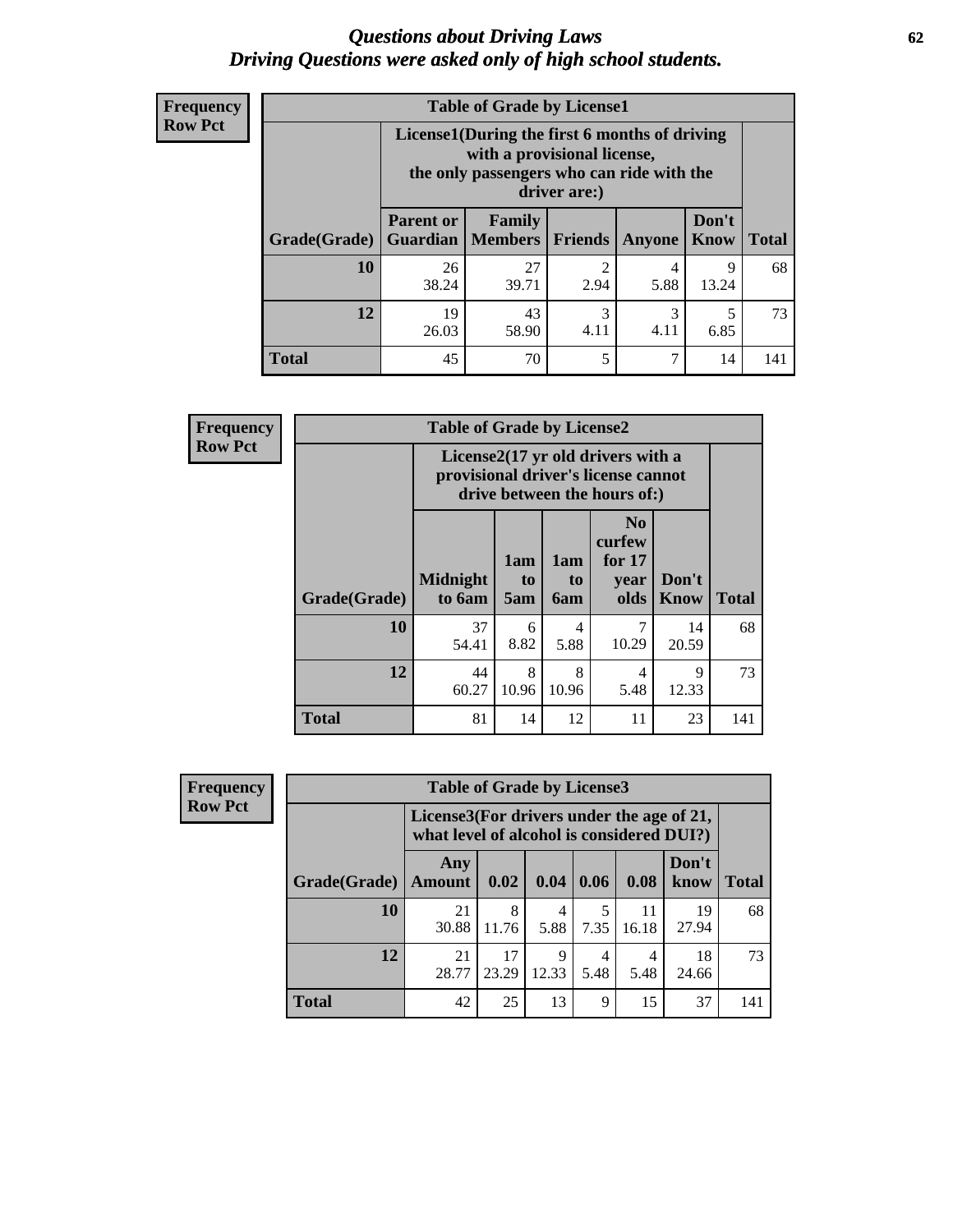#### *Questions about Driving Laws* **63** *Driving Questions were asked only of high school students.*

**Frequency Row Pct**

| <b>Table of Grade by License4</b> |             |                                                                                                                                                                                                                                                                                |             |           |           |             |     |  |
|-----------------------------------|-------------|--------------------------------------------------------------------------------------------------------------------------------------------------------------------------------------------------------------------------------------------------------------------------------|-------------|-----------|-----------|-------------|-----|--|
|                                   |             | License4(A driver under 21 automatically<br>loses his/her license if caught exceeding the<br>posted speet limit by:)<br>Can't<br>lose<br><b>Depends</b><br>license<br>$15+$<br>$25+$<br>$35+$<br>Don't<br>for<br>on<br><b>Total</b><br>mph<br>speeding<br>know<br>mph<br>judge |             |           |           |             |     |  |
| Grade(Grade)                      | mph         |                                                                                                                                                                                                                                                                                |             |           |           |             |     |  |
| 10                                | 13<br>19.12 | 9<br>13.24                                                                                                                                                                                                                                                                     | 6<br>8.82   | 5<br>7.35 | 6<br>8.82 | 29<br>42.65 | 68  |  |
| 12                                | 19<br>26.03 | 20<br>27.40                                                                                                                                                                                                                                                                    | 10<br>13.70 | 3<br>4.11 | 2<br>2.74 | 19<br>26.03 | 73  |  |
| <b>Total</b>                      | 32          | 29                                                                                                                                                                                                                                                                             | 16          | 8         | 8         | 48          | 141 |  |

| Frequency      | <b>Table of Grade by License5</b> |             |                                                                                                                                      |                     |              |  |
|----------------|-----------------------------------|-------------|--------------------------------------------------------------------------------------------------------------------------------------|---------------------|--------------|--|
| <b>Row Pct</b> |                                   |             | License5(A)<br>Georgia teenager<br>with family<br>connections or a<br>good lawyer can<br>break a teen<br>driving law and<br>license) | keep their driver's |              |  |
|                | Grade(Grade)                      | Yes         | N <sub>0</sub>                                                                                                                       | Don't<br>know       | <b>Total</b> |  |
|                | 10                                | 4<br>5.88   | 40<br>58.82                                                                                                                          | 24<br>35.29         | 68           |  |
|                | 12                                | 22<br>30.14 | 32<br>43.84                                                                                                                          | 19<br>26.03         | 73           |  |
|                | Total                             | 26          | 72                                                                                                                                   | 43                  | 141          |  |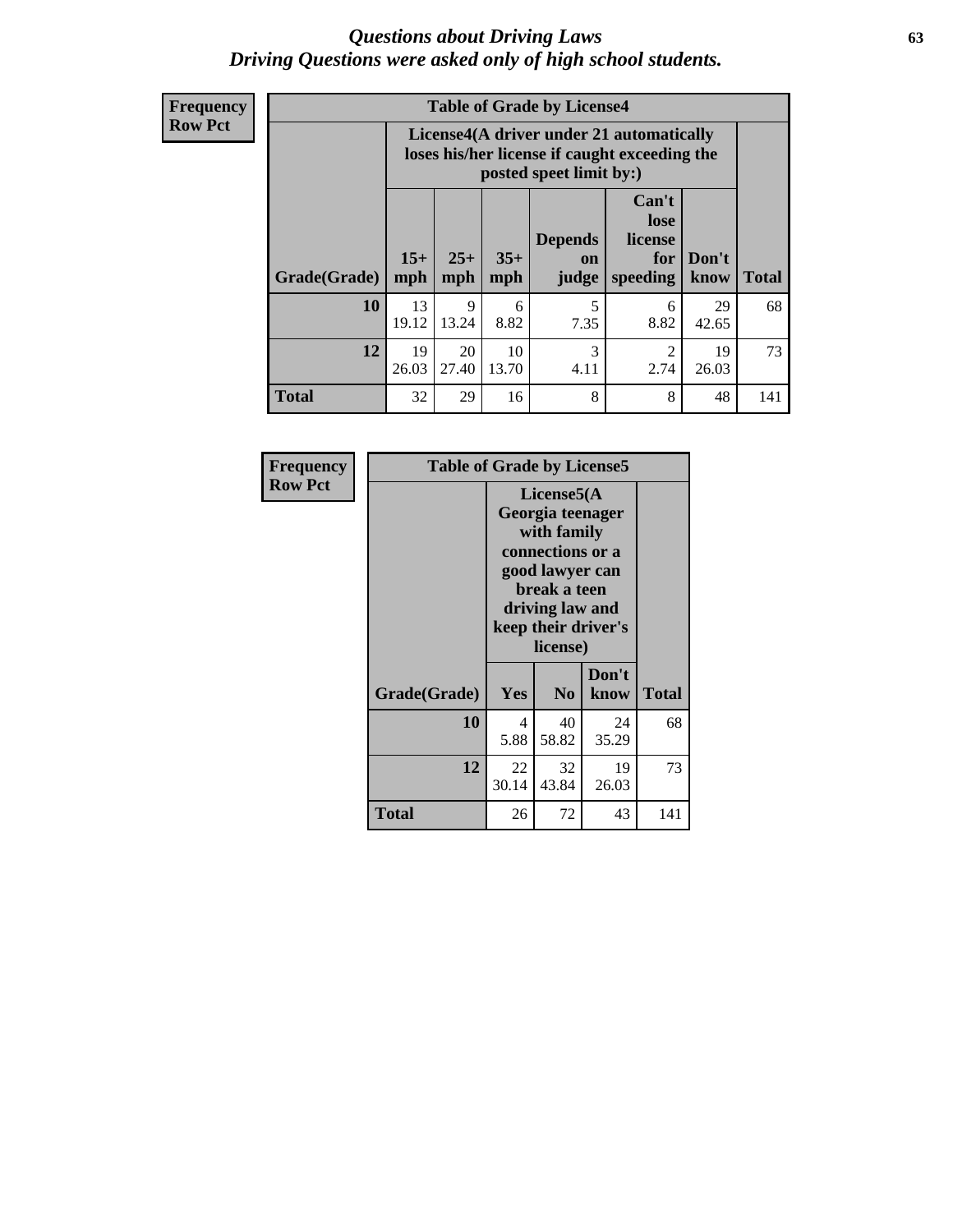#### *Questions about Driving Laws* **64** *Driving Questions were asked only of high school students.*

| <b>Frequency</b> | <b>Table of Grade by License6</b> |             |                                                                                                                           |                    |              |  |
|------------------|-----------------------------------|-------------|---------------------------------------------------------------------------------------------------------------------------|--------------------|--------------|--|
| <b>Row Pct</b>   |                                   |             | License <sub>6</sub> (I know a<br>friend or<br>classmate that<br>broke a teen<br>driving law,<br>keep his/her<br>license) | but was allowed to |              |  |
|                  | Grade(Grade)                      | Yes         | N <sub>0</sub>                                                                                                            | Don't<br>know      | <b>Total</b> |  |
|                  | 10                                | 21<br>30.88 | 26<br>38.24                                                                                                               | 21<br>30.88        | 68           |  |
|                  | 12                                | 30<br>41.10 | 25<br>34.25                                                                                                               | 18<br>24.66        | 73           |  |
|                  | <b>Total</b>                      | 51          | 51                                                                                                                        | 39                 | 141          |  |

| <b>Frequency</b> | <b>Table of Grade by License7</b> |                                                                             |                                     |                                                                                               |                        |              |  |  |
|------------------|-----------------------------------|-----------------------------------------------------------------------------|-------------------------------------|-----------------------------------------------------------------------------------------------|------------------------|--------------|--|--|
| <b>Row Pct</b>   |                                   |                                                                             |                                     | License7(A student under the age of 18 cam loser<br>his/her driving privileges if he or she:) |                        |              |  |  |
|                  | Grade(Grade)                      | <b>Have</b><br>more than<br>10<br>unexcused<br>absences<br>per school<br>yr | Drop out<br>without  <br>graduating | <b>Bring</b><br>alcohol/drugs/weapon<br>to school                                             | All of<br>the<br>above | <b>Total</b> |  |  |
|                  | 10                                | 10<br>14.71                                                                 | 6<br>8.82                           | 1.47                                                                                          | 51<br>75.00            | 68           |  |  |
|                  | 12                                | $\overline{c}$<br>2.74                                                      | 3<br>4.11                           | 1.37                                                                                          | 67<br>91.78            | 73           |  |  |
|                  | <b>Total</b>                      | 12                                                                          | 9                                   | $\overline{c}$                                                                                | 118                    | 141          |  |  |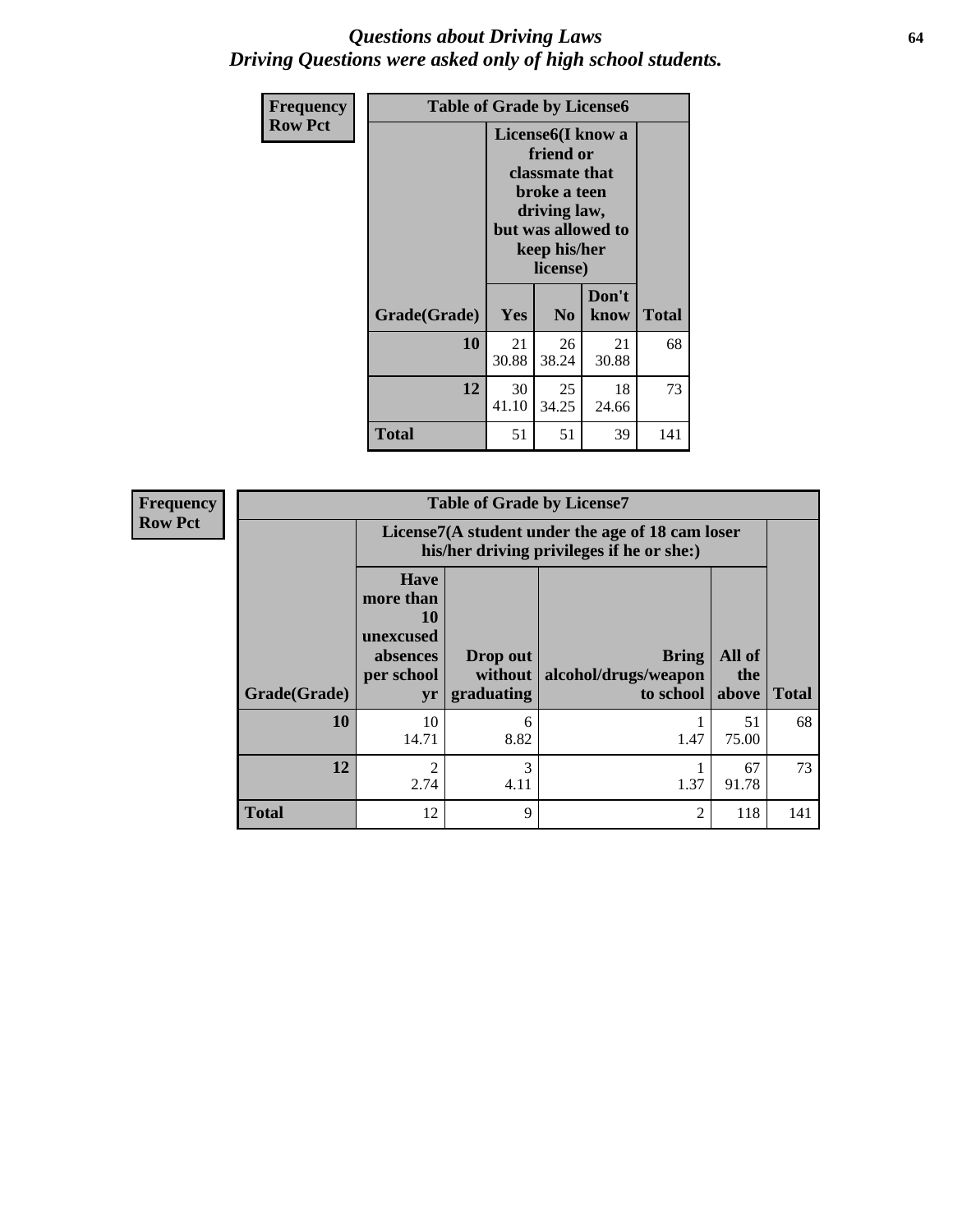# *Select Results by Gender* **65**

| Frequency      | <b>Table of SchoolClimate2 by Gender</b>          |                                 |             |                |  |
|----------------|---------------------------------------------------|---------------------------------|-------------|----------------|--|
| <b>Col Pct</b> | SchoolClimate2(I<br>feel successful at<br>school) | Gender(Gender)<br><b>Female</b> | <b>Male</b> | <b>Total</b>   |  |
|                | <b>Strongly Agree</b>                             | 28<br>33.73                     | 24<br>41.38 | 52             |  |
|                | <b>Somewhat Agree</b>                             | 46<br>55.42                     | 31<br>53.45 | 77             |  |
|                | <b>Somewhat Disagree</b>                          | 8<br>9.64                       | 3.45        | 10             |  |
|                | <b>Strongly Disagree</b>                          | 1.20                            | 1.72        | $\overline{2}$ |  |
|                | <b>Total</b>                                      | 83                              | 58          | 141            |  |

| Frequency      | <b>Table of SchoolClimate6 by Gender</b>                 |               |                               |              |  |
|----------------|----------------------------------------------------------|---------------|-------------------------------|--------------|--|
| <b>Col Pct</b> | <b>SchoolClimate6(Teachers</b><br>treat me with respect) | <b>Female</b> | Gender(Gender)<br><b>Male</b> | <b>Total</b> |  |
|                | <b>Strongly Agree</b>                                    | 30<br>36.14   | 16<br>27.59                   | 46           |  |
|                | <b>Somewhat Agree</b>                                    | 35<br>42.17   | 30<br>51.72                   | 65           |  |
|                | <b>Somewhat Disagree</b>                                 | 10<br>12.05   | q<br>15.52                    | 19           |  |
|                | <b>Strongly Disagree</b>                                 | 8<br>9.64     | 3<br>5.17                     | 11           |  |
|                | <b>Total</b>                                             | 83            | 58                            | 141          |  |

| Frequency      | <b>Table of SchoolClimate8 by Gender</b>                                             |                                 |             |              |
|----------------|--------------------------------------------------------------------------------------|---------------------------------|-------------|--------------|
| <b>Col Pct</b> | <b>SchoolClimate8(Students</b><br>are frequently<br>recognized for good<br>behavior) | Gender(Gender)<br><b>Female</b> | <b>Male</b> | <b>Total</b> |
|                |                                                                                      |                                 |             |              |
|                | <b>Strongly Agree</b>                                                                | 11<br>13.25                     | 8<br>13.79  | 19           |
|                | <b>Somewhat Agree</b>                                                                | 32<br>38.55                     | 24<br>41.38 | 56           |
|                | <b>Somewhat Disagree</b>                                                             | 26<br>31.33                     | 10<br>17.24 | 36           |
|                | <b>Strongly Disagree</b>                                                             | 14<br>16.87                     | 16<br>27.59 | 30           |
|                | Total                                                                                | 83                              | 58          | 141          |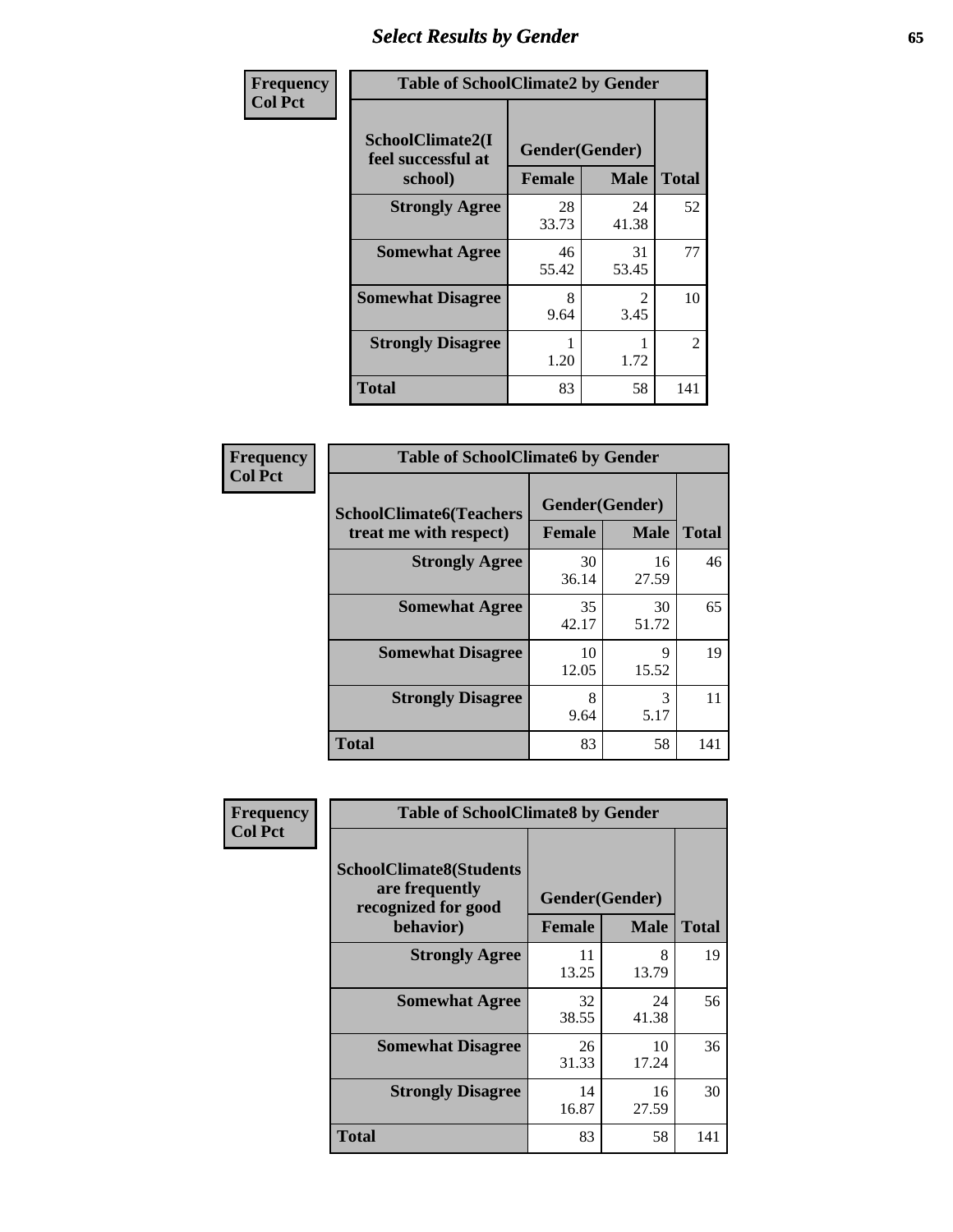# *Select Results by Gender* **66**

| <b>Frequency</b> | <b>Table of Gender by Dropout</b> |                                                                        |                |              |
|------------------|-----------------------------------|------------------------------------------------------------------------|----------------|--------------|
| <b>Row Pct</b>   |                                   | Dropout(I<br>have<br>thought<br>about<br>dropping<br>out of<br>school) |                |              |
|                  | Gender(Gender)                    | Yes                                                                    | N <sub>0</sub> | <b>Total</b> |
|                  | <b>Female</b>                     | 23<br>27.71                                                            | 60<br>72.29    | 83           |
|                  | <b>Male</b>                       | 17<br>29.31                                                            | 41<br>70.69    | 58           |
|                  | <b>Total</b>                      | 40                                                                     | 101            | 141          |

| <b>Frequency</b> | <b>Table of Gender by Dropoutreason</b> |                                                                    |              |                          |                                |              |              |
|------------------|-----------------------------------------|--------------------------------------------------------------------|--------------|--------------------------|--------------------------------|--------------|--------------|
| <b>Row Pct</b>   |                                         | Dropoutreason(If I dropped out the<br>reason would most likely be) |              |                          |                                |              |              |
|                  | Gender(Gender)                          | Won't<br><b>Drop</b><br>out                                        | <b>Bored</b> | Family<br><b>Reasons</b> | <b>Being</b><br><b>Bullied</b> | <b>Other</b> | <b>Total</b> |
|                  | <b>Female</b>                           | 51<br>61.45                                                        | 11<br>13.25  | 5<br>6.02                | $\mathfrak{D}$<br>2.41         | 14<br>16.87  | 83           |
|                  | <b>Male</b>                             | 25<br>43.10                                                        | 15<br>25.86  | 6<br>10.34               | 0<br>0.00                      | 12<br>20.69  | 58           |
|                  | <b>Total</b>                            | 76                                                                 | 26           | 11                       | $\overline{2}$                 | 26           | 141          |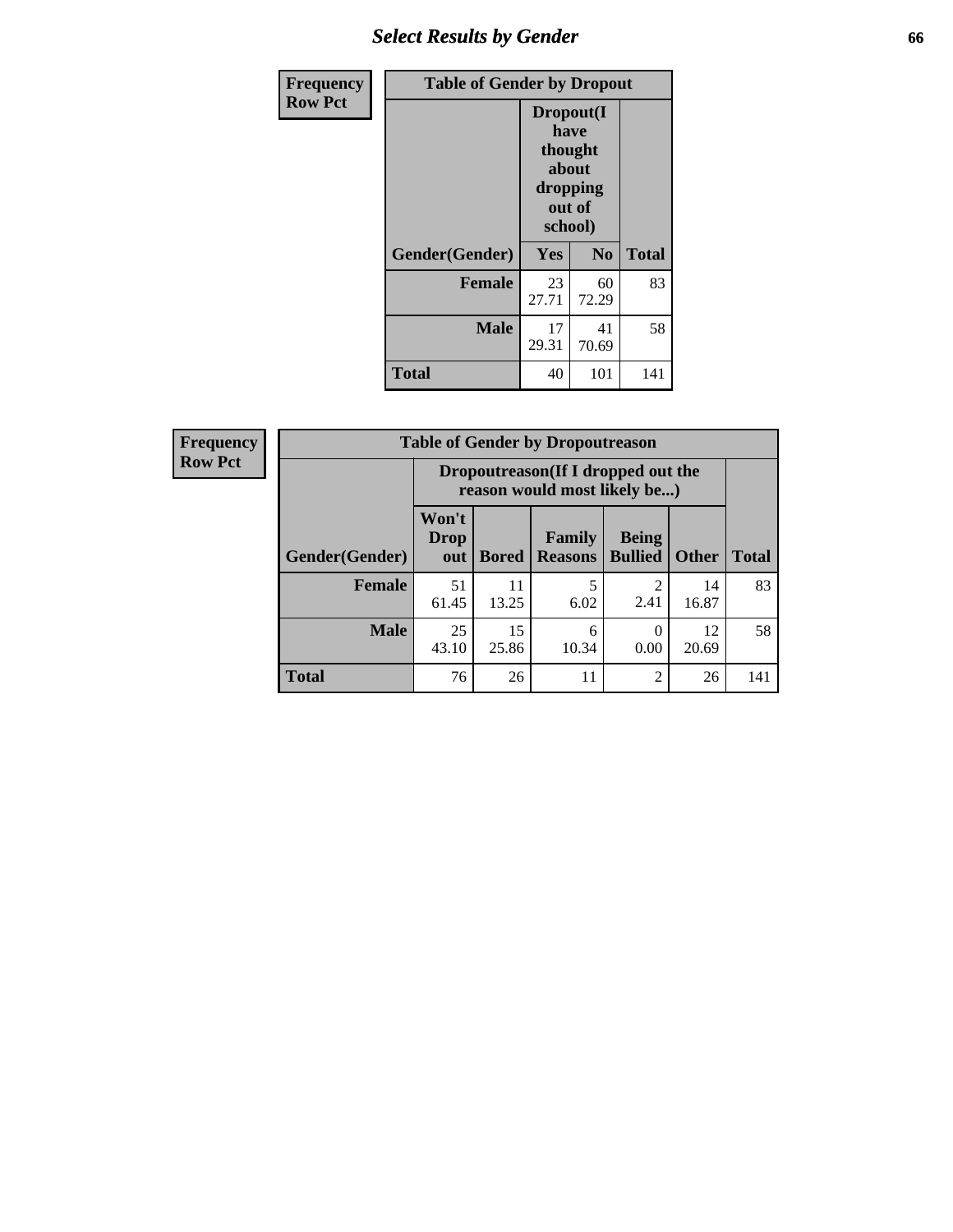*School Safety* **67**

| Frequency      | <b>Table of Gender by Bullied2</b> |                 |                |              |
|----------------|------------------------------------|-----------------|----------------|--------------|
| <b>Row Pct</b> |                                    | <b>Bullied2</b> |                |              |
|                | Gender(Gender)                     | Yes             | N <sub>0</sub> | <b>Total</b> |
|                | <b>Female</b>                      | 13<br>15.66     | 70<br>84.34    | 83           |
|                | <b>Male</b>                        | 8.62            | 53<br>91.38    | 58           |
|                | <b>Total</b>                       | 18              | 123            | 141          |

| <b>Frequency</b> | <b>Table of Gender by Bulliedothers2</b> |                       |                |              |
|------------------|------------------------------------------|-----------------------|----------------|--------------|
| <b>Row Pct</b>   |                                          | <b>Bulliedothers2</b> |                |              |
|                  | Gender(Gender)                           | Yes                   | N <sub>0</sub> | <b>Total</b> |
|                  | <b>Female</b>                            | 10<br>12.05           | 73<br>87.95    | 83           |
|                  | <b>Male</b>                              | 8<br>13.79            | 50<br>86.21    | 58           |
|                  | Total                                    | 18                    | 123            | 141          |

| Frequency      | <b>Table of Gender by Weaponschool2</b> |                      |                |              |
|----------------|-----------------------------------------|----------------------|----------------|--------------|
| <b>Row Pct</b> |                                         | <b>Weaponschool2</b> |                |              |
|                | Gender(Gender)                          | Yes                  | N <sub>0</sub> | <b>Total</b> |
|                | <b>Female</b>                           | 2.41                 | 81<br>97.59    | 83           |
|                | <b>Male</b>                             | 3<br>5.17            | 55<br>94.83    | 58           |
|                | <b>Total</b>                            | 5                    | 136            | 141          |

| Frequency      | <b>Table of Gender by Absentunsafe2</b> |               |                |              |
|----------------|-----------------------------------------|---------------|----------------|--------------|
| <b>Row Pct</b> |                                         | Absentunsafe2 |                |              |
|                | Gender(Gender)                          | Yes           | N <sub>0</sub> | <b>Total</b> |
|                | <b>Female</b>                           | 4<br>4.82     | 79<br>95.18    | 83           |
|                | <b>Male</b>                             | 1.72          | 57<br>98.28    | 58           |
|                | <b>Total</b>                            |               | 136            | 141          |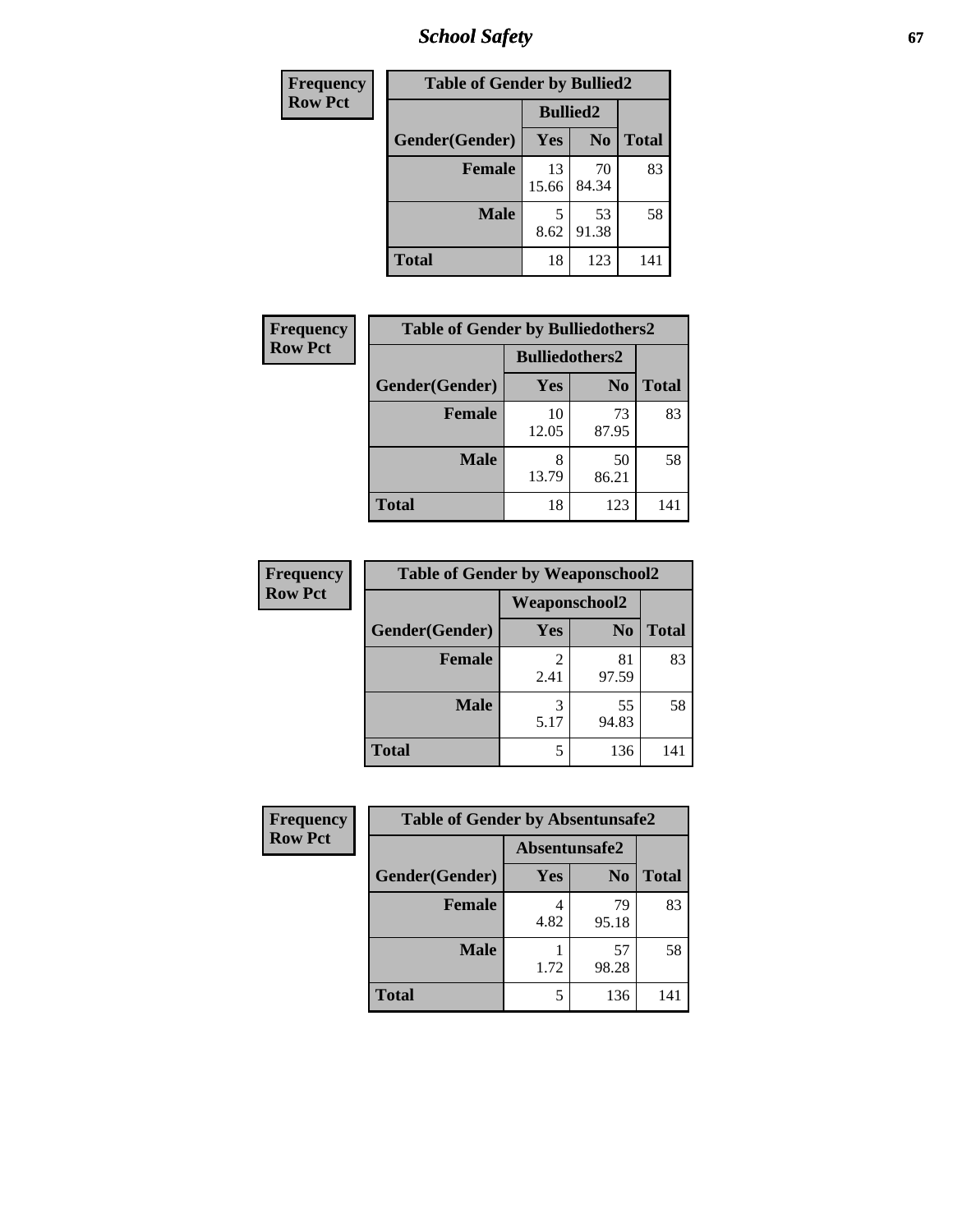*School Safety* **68**

| Frequency      | <b>Table of Gender by Gangself</b> |                                                                                                        |                |              |
|----------------|------------------------------------|--------------------------------------------------------------------------------------------------------|----------------|--------------|
| <b>Row Pct</b> |                                    | <b>Gangself</b> (I<br>have<br>participated<br>in illegal gang<br>activities in<br>the past 30<br>days) |                |              |
|                | Gender(Gender)                     | Yes                                                                                                    | N <sub>0</sub> | <b>Total</b> |
|                | <b>Female</b>                      | 4<br>4.82                                                                                              | 79<br>95.18    | 83           |
|                | <b>Male</b>                        | 10<br>17.24                                                                                            | 48<br>82.76    | 58           |
|                | <b>Total</b>                       | 14                                                                                                     | 127            | 141          |

| Frequency      | <b>Table of Gender by Gangpeers</b> |                                                                                                                             |                |              |
|----------------|-------------------------------------|-----------------------------------------------------------------------------------------------------------------------------|----------------|--------------|
| <b>Row Pct</b> |                                     | <b>Gangpeers</b> (I<br>have friends<br>who have<br>participated<br>in illegal gang<br>activities in<br>the past 30<br>days) |                |              |
|                | Gender(Gender)                      | Yes                                                                                                                         | N <sub>0</sub> | <b>Total</b> |
|                | <b>Female</b>                       | 21<br>25.30                                                                                                                 | 62<br>74.70    | 83           |
|                | <b>Male</b>                         | 21<br>36.21                                                                                                                 | 37<br>63.79    | 58           |
|                | <b>Total</b>                        | 42                                                                                                                          | 99             | 141          |

| Frequency      | <b>Table of Gender by Pickedon2</b> |             |                |              |
|----------------|-------------------------------------|-------------|----------------|--------------|
| <b>Row Pct</b> |                                     | Pickedon2   |                |              |
|                | Gender(Gender)                      | <b>Yes</b>  | N <sub>0</sub> | <b>Total</b> |
|                | <b>Female</b>                       | 23<br>27.71 | 60<br>72.29    | 83           |
|                | <b>Male</b>                         | 18<br>31.03 | 40<br>68.97    | 58           |
|                | <b>Total</b>                        | 41          | 100            | 141          |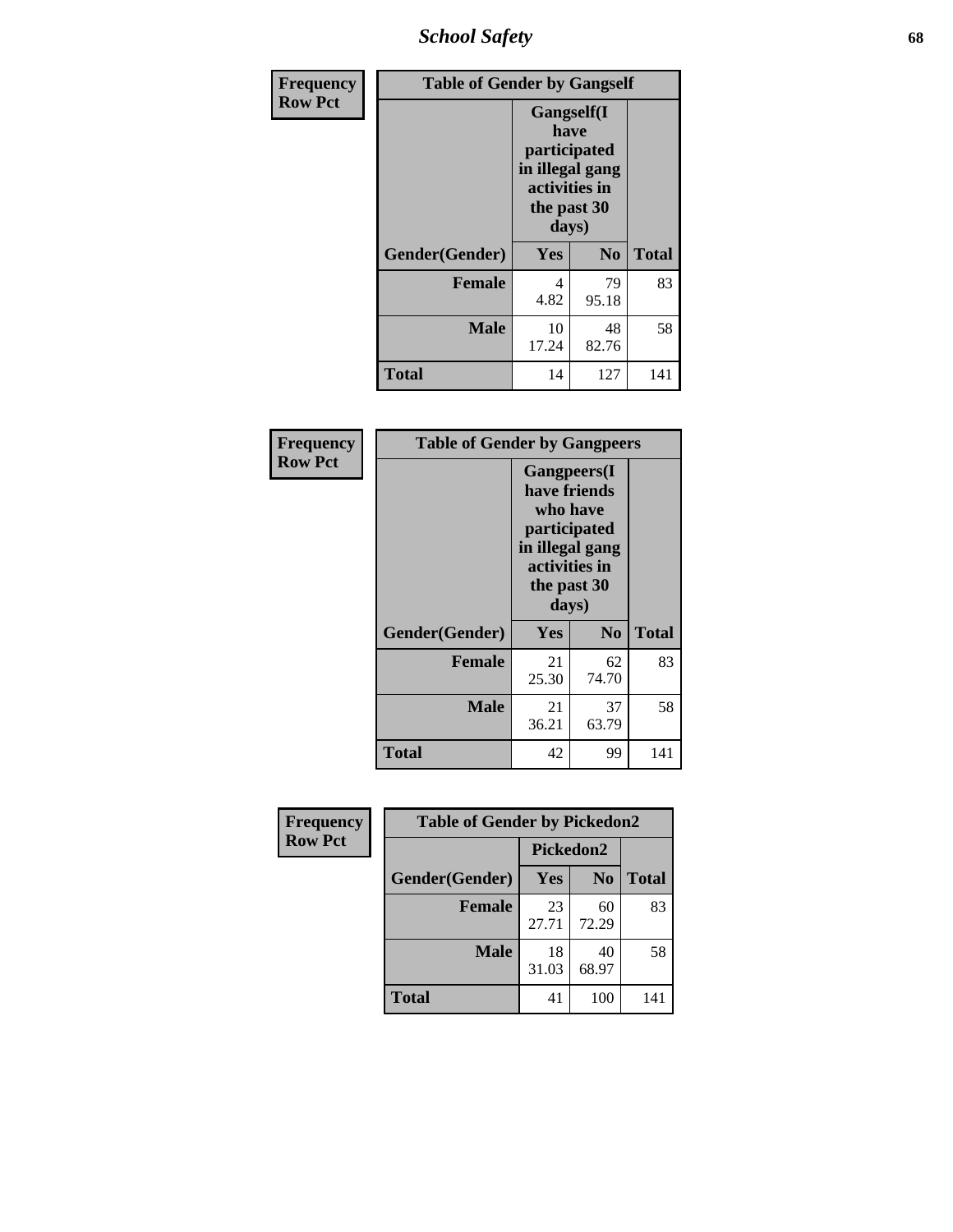*School Safety* **69**

| Frequency      | <b>Table of Gender by Safeschool2</b> |             |                |              |  |
|----------------|---------------------------------------|-------------|----------------|--------------|--|
| <b>Row Pct</b> |                                       | Safeschool2 |                |              |  |
|                | Gender(Gender)                        | Yes         | N <sub>0</sub> | <b>Total</b> |  |
|                | <b>Female</b>                         | 54<br>65.06 | 29<br>34.94    | 83           |  |
|                | <b>Male</b>                           | 37<br>63.79 | 21<br>36.21    | 58           |  |
|                | <b>Total</b>                          | 91          | 50             | 141          |  |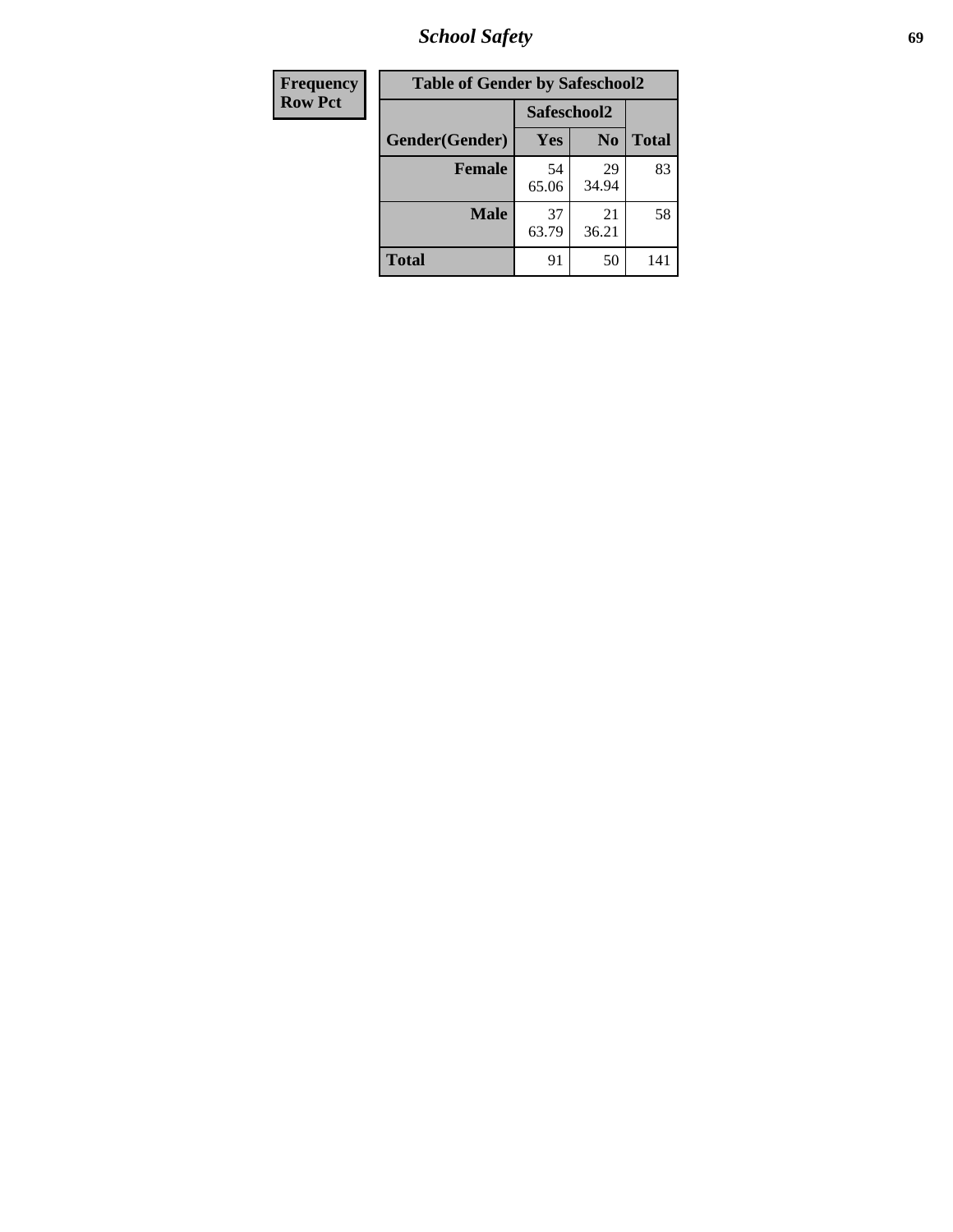# *Incidence of Drug Use* **70**

| <b>Frequency</b> | <b>Table of Gender by AlcoholAlt</b> |                                          |                |              |
|------------------|--------------------------------------|------------------------------------------|----------------|--------------|
| <b>Row Pct</b>   |                                      | AlcoholAlt(Alcohol<br>use, past 30 days) |                |              |
|                  | Gender(Gender)                       | Yes                                      | N <sub>0</sub> | <b>Total</b> |
|                  | <b>Female</b>                        | 24<br>28.92                              | 59<br>71.08    | 83           |
|                  | <b>Male</b>                          | 15<br>25.86                              | 43<br>74.14    | 58           |
|                  | <b>Total</b>                         | 39                                       | 102            | 141          |

| <b>Frequency</b> | <b>Table of Gender by TobaccoAny</b> |                    |                    |              |  |  |
|------------------|--------------------------------------|--------------------|--------------------|--------------|--|--|
| <b>Row Pct</b>   |                                      | use, past 30 days) | TobaccoAny(Tobacco |              |  |  |
|                  | Gender(Gender)                       | Yes                | N <sub>0</sub>     | <b>Total</b> |  |  |
|                  | <b>Female</b>                        | 16<br>19.28        | 67<br>80.72        | 83           |  |  |
|                  | <b>Male</b>                          | 14<br>24.14        | 44<br>75.86        | 58           |  |  |
|                  | <b>Total</b>                         | 30                 | 111                | 141          |  |  |

| <b>Frequency</b> | <b>Table of Gender by MarijuanaAlt</b> |           |                                              |       |
|------------------|----------------------------------------|-----------|----------------------------------------------|-------|
| <b>Row Pct</b>   |                                        |           | MarijuanaAlt(Marijuana<br>use, past 30 days) |       |
|                  | Gender(Gender)                         | Yes       | N <sub>0</sub>                               | Total |
|                  | Female                                 | 8<br>9.64 | 75<br>90.36                                  | 83    |
|                  | <b>Male</b>                            | 5<br>8.62 | 53<br>91.38                                  | 58    |
|                  | <b>Total</b>                           | 13        | 128                                          | 141   |

| <b>Frequency</b> | <b>Table of Gender by OtherDrugAny</b> |                                                      |                |              |  |
|------------------|----------------------------------------|------------------------------------------------------|----------------|--------------|--|
| <b>Row Pct</b>   |                                        | <b>OtherDrugAny(Other</b><br>drug use, past 30 days) |                |              |  |
|                  | Gender(Gender)                         | <b>Yes</b>                                           | N <sub>0</sub> | <b>Total</b> |  |
|                  | <b>Female</b>                          | 13.25                                                | 72<br>86.75    | 83           |  |
|                  | <b>Male</b>                            | 5<br>8.62                                            | 53<br>91.38    | 58           |  |
|                  | <b>Total</b>                           | 16                                                   | 125            | 141          |  |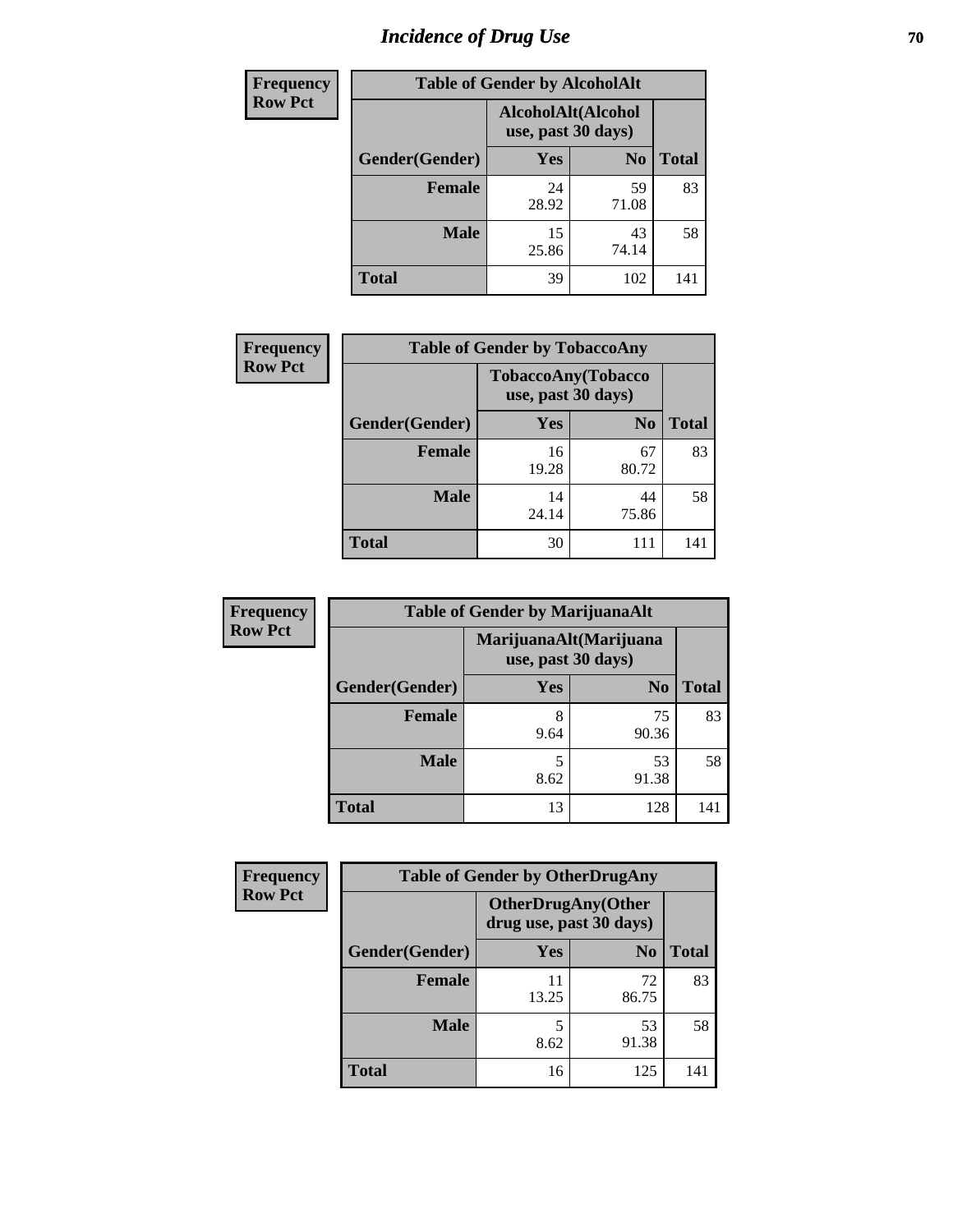#### *Average Age at Onset of Use* **71** *Results for "Average Age at Onset of Use" questions exclude students who said they did not use that substance*

#### **Gender=Female**

| <b>Variable</b>                 | <b>Label</b>                                                       | <b>Mean</b> |
|---------------------------------|--------------------------------------------------------------------|-------------|
| Alcoholinit2                    | I started using alcohol when I was                                 | 13.53       |
| Cigarettesinit2                 | I started smoking tobacco when I was                               | 13.70       |
| Smokelessinit2                  | I started chewing tobacco when I was                               | 9.00        |
| Marijuanainit2                  | I started using marijuana when I was                               | 14.08       |
| Cocaineinit2                    | I started using cocaine when I was                                 | 14.00       |
| Inhalantsinit2                  | I started using inhalants when I was                               | 14.50       |
| Steroidsinit2                   | I started using steroids when I was                                |             |
| Ecstasyinit2                    | I started using ecstasy when I was                                 | 15.00       |
| Methinit2                       | I started using methamphetamines when I was                        | 13.00       |
| Hallucinogensinit2              | I started using hallucinogens when I was                           | 15.00       |
| Prescription in it <sub>2</sub> | I started using prescription drugs not prescribed to me when I was | 14.00       |

#### **Gender=Male**

| <b>Variable</b>    | Label                                                              | <b>Mean</b> |
|--------------------|--------------------------------------------------------------------|-------------|
| Alcoholinit2       | I started using alcohol when I was                                 | 14.29       |
| Cigarettesinit2    | I started smoking tobacco when I was                               | 13.59       |
| Smokelessinit2     | I started chewing tobacco when I was                               | 14.00       |
| Marijuanainit2     | I started using marijuana when I was                               | 15.45       |
| Cocaineinit2       | I started using cocaine when I was                                 | 16.00       |
| Inhalantsinit2     | I started using inhalants when I was                               | 9.00        |
| Steroidsinit2      | I started using steroids when I was                                | 15.00       |
| Ecstasyinit2       | I started using ecstasy when I was                                 |             |
| Methinit2          | I started using methamphetamines when I was                        |             |
| Hallucinogensinit2 | I started using hallucinogens when I was                           |             |
| Prescriptioninit2  | I started using prescription drugs not prescribed to me when I was | 12.00       |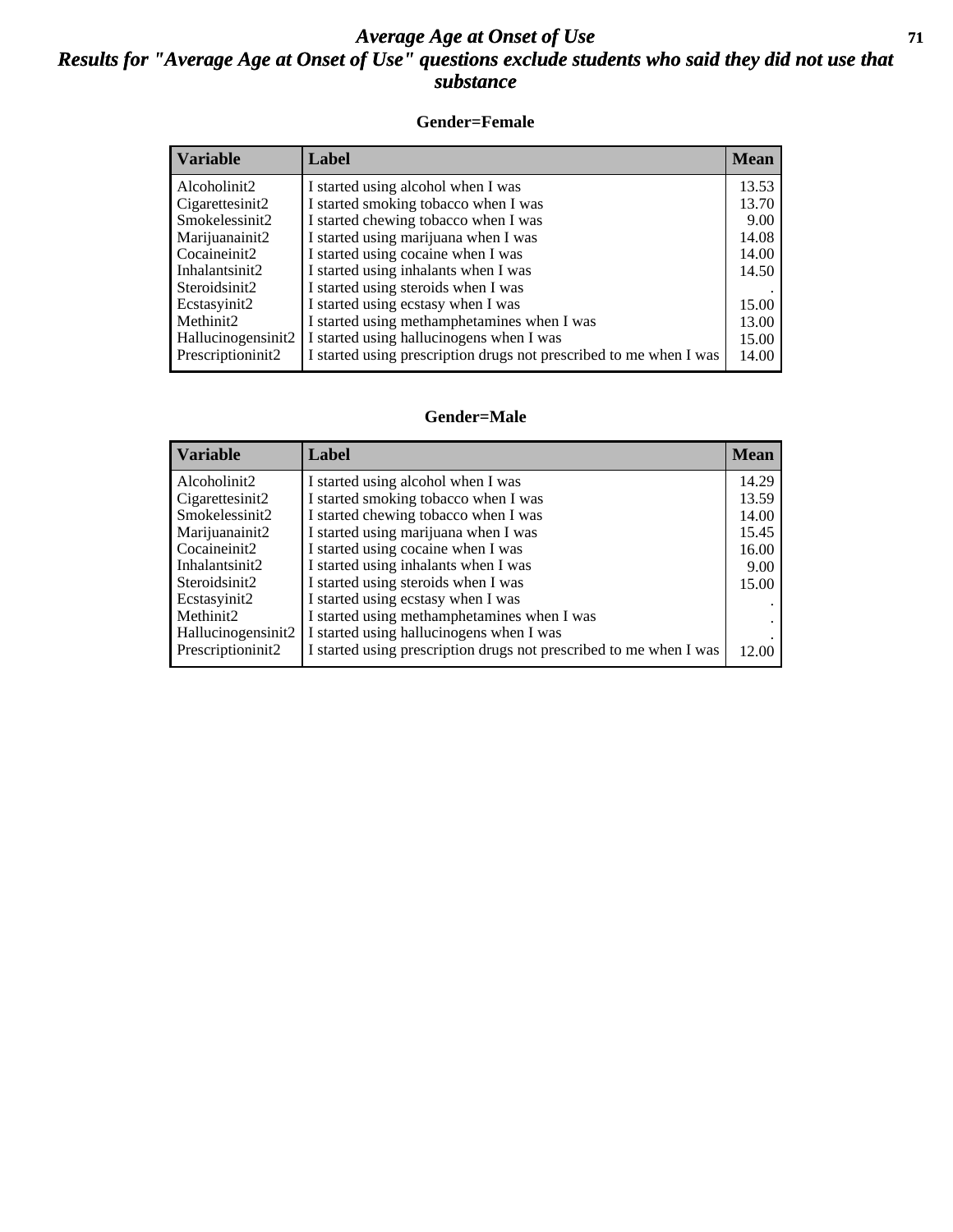# *I Think These Drugs are Harmful* **72**

| <b>Frequency</b> | <b>Table of Gender by Alcoholharmdich</b> |                                                   |                |              |  |
|------------------|-------------------------------------------|---------------------------------------------------|----------------|--------------|--|
| <b>Row Pct</b>   |                                           | Alcoholharmdich(I<br>think alcohol is<br>harmful) |                |              |  |
|                  | <b>Gender</b> (Gender)                    | <b>Yes</b>                                        | N <sub>0</sub> | <b>Total</b> |  |
|                  | <b>Female</b>                             | 69<br>83.13                                       | 14<br>16.87    | 83           |  |
|                  | <b>Male</b>                               | 48<br>82.76                                       | 10<br>17.24    | 58           |  |
|                  | <b>Total</b>                              | 117                                               | 24             | 141          |  |

| Frequency      | <b>Table of Gender by Tobaccoharmdich</b> |                  |                               |              |  |
|----------------|-------------------------------------------|------------------|-------------------------------|--------------|--|
| <b>Row Pct</b> |                                           | think tobacco is | Tobaccoharmdich(I<br>harmful) |              |  |
|                | Gender(Gender)                            | Yes              | N <sub>0</sub>                | <b>Total</b> |  |
|                | <b>Female</b>                             | 77<br>92.77      | 6<br>7.23                     | 83           |  |
|                | <b>Male</b>                               | 55<br>94.83      | 3<br>5.17                     | 58           |  |
|                | <b>Total</b>                              | 132              | 9                             | 141          |  |

| Frequency      | <b>Table of Gender by Marijuanaharmdich</b> |                                                       |                |              |  |
|----------------|---------------------------------------------|-------------------------------------------------------|----------------|--------------|--|
| <b>Row Pct</b> |                                             | Marijuanaharmdich(I<br>think marijuana is<br>harmful) |                |              |  |
|                | Gender(Gender)                              | <b>Yes</b>                                            | N <sub>0</sub> | <b>Total</b> |  |
|                | <b>Female</b>                               | 69<br>83.13                                           | 14<br>16.87    | 83           |  |
|                | <b>Male</b>                                 | 46<br>79.31                                           | 12<br>20.69    | 58           |  |
|                | <b>Total</b>                                | 115                                                   | 26             | 141          |  |

| Frequency      | <b>Table of Gender by Otherdrugharmdich</b> |                                                          |                |              |  |
|----------------|---------------------------------------------|----------------------------------------------------------|----------------|--------------|--|
| <b>Row Pct</b> |                                             | Otherdrugharmdich(I<br>think other drugs are<br>harmful) |                |              |  |
|                | Gender(Gender)                              | <b>Yes</b>                                               | N <sub>0</sub> | <b>Total</b> |  |
|                | <b>Female</b>                               | 78<br>93.98                                              | 5<br>6.02      | 83           |  |
|                | <b>Male</b>                                 | 55<br>94.83                                              | 3<br>5.17      | 58           |  |
|                | <b>Total</b>                                | 133                                                      | 8              | 141          |  |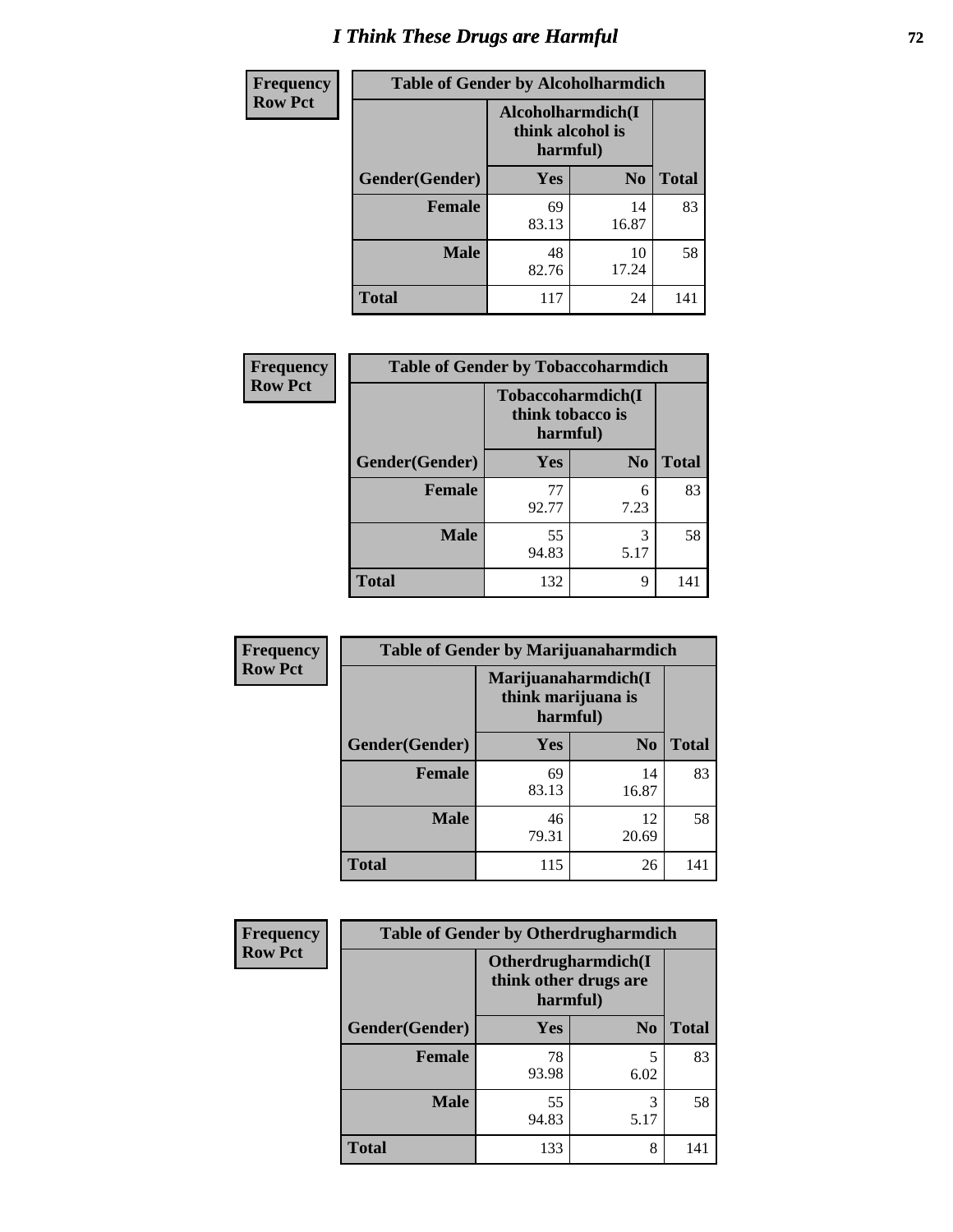| <b>Frequency</b> | <b>Table of Gender by Alcohollocation1</b>                    |             |             |              |
|------------------|---------------------------------------------------------------|-------------|-------------|--------------|
| <b>Row Pct</b>   | <b>Alcohollocation1(Places</b><br><b>Friends Use Alcohol)</b> |             |             |              |
|                  | Gender(Gender)                                                |             | Do Not Use  | <b>Total</b> |
|                  | <b>Female</b>                                                 | 68<br>81.93 | 15<br>18.07 | 83           |
|                  | <b>Male</b>                                                   | 39<br>67.24 | 19<br>32.76 | 58           |
|                  | <b>Total</b>                                                  | 107         | 34          | 141          |

| <b>Frequency</b> | <b>Table of Gender by Alcohollocation2</b> |                                                               |             |              |
|------------------|--------------------------------------------|---------------------------------------------------------------|-------------|--------------|
| <b>Row Pct</b>   |                                            | <b>Alcohollocation2(Places</b><br><b>Friends Use Alcohol)</b> |             |              |
|                  | Gender(Gender)                             |                                                               | Home        | <b>Total</b> |
|                  | Female                                     | 42<br>50.60                                                   | 41<br>49.40 | 83           |
|                  | <b>Male</b>                                | 35<br>60.34                                                   | 23<br>39.66 | 58           |
|                  | <b>Total</b>                               | 77                                                            | 64          | 141          |

| Frequency      | <b>Table of Gender by Alcohollocation3</b> |                                                               |               |              |
|----------------|--------------------------------------------|---------------------------------------------------------------|---------------|--------------|
| <b>Row Pct</b> |                                            | <b>Alcohollocation3(Places</b><br><b>Friends Use Alcohol)</b> |               |              |
|                | Gender(Gender)                             |                                                               | <b>School</b> | <b>Total</b> |
|                | <b>Female</b>                              | 80<br>96.39                                                   | 3<br>3.61     | 83           |
|                | <b>Male</b>                                | 55<br>94.83                                                   | 5.17          | 58           |
|                | <b>Total</b>                               | 135                                                           | 6             | 141          |

| Frequency      | <b>Table of Gender by Alcohollocation4</b> |                                                               |             |              |
|----------------|--------------------------------------------|---------------------------------------------------------------|-------------|--------------|
| <b>Row Pct</b> |                                            | <b>Alcohollocation4(Places</b><br><b>Friends Use Alcohol)</b> |             |              |
|                | Gender(Gender)                             |                                                               | Car         | <b>Total</b> |
|                | <b>Female</b>                              | 66<br>79.52                                                   | 17<br>20.48 | 83           |
|                | <b>Male</b>                                | 52<br>89.66                                                   | 6<br>10.34  | 58           |
|                | <b>Total</b>                               | 118                                                           | 23          | 141          |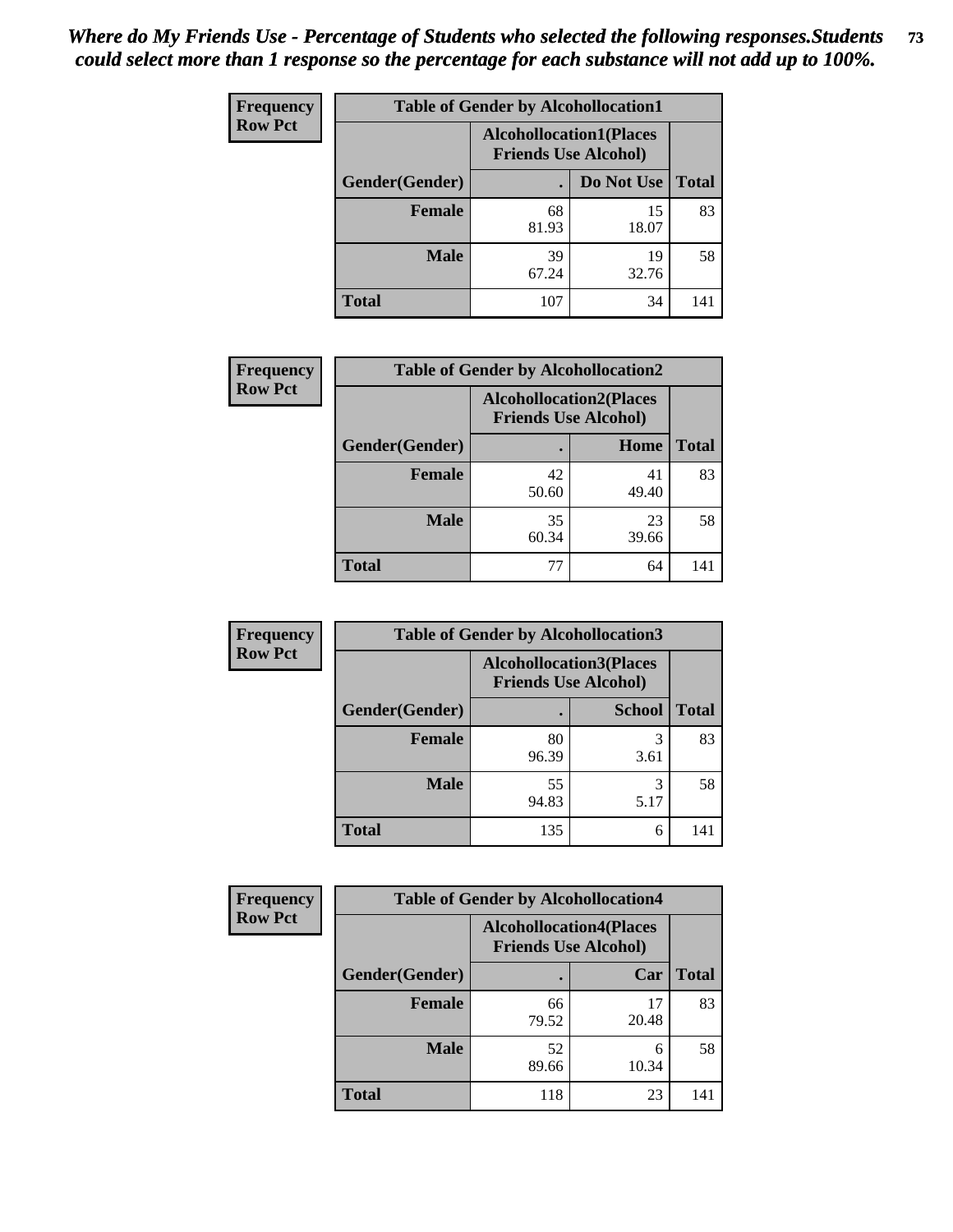| <b>Frequency</b> |                | <b>Table of Gender by Alcohollocation5</b>                     |                                 |              |
|------------------|----------------|----------------------------------------------------------------|---------------------------------|--------------|
| <b>Row Pct</b>   |                | <b>Alcohollocation5</b> (Places<br><b>Friends Use Alcohol)</b> |                                 |              |
|                  | Gender(Gender) | $\bullet$                                                      | <b>Friend's</b><br><b>House</b> | <b>Total</b> |
|                  | <b>Female</b>  | 24<br>28.92                                                    | 59<br>71.08                     | 83           |
|                  | <b>Male</b>    | 30<br>51.72                                                    | 28<br>48.28                     | 58           |
|                  | <b>Total</b>   | 54                                                             | 87                              | 141          |

| Frequency      | <b>Table of Gender by Alcohollocation6</b> |             |                                                               |              |
|----------------|--------------------------------------------|-------------|---------------------------------------------------------------|--------------|
| <b>Row Pct</b> |                                            |             | <b>Alcohollocation6(Places</b><br><b>Friends Use Alcohol)</b> |              |
|                | Gender(Gender)                             |             | <b>Other</b>                                                  | <b>Total</b> |
|                | <b>Female</b>                              | 44<br>53.01 | 39<br>46.99                                                   | 83           |
|                | <b>Male</b>                                | 36<br>62.07 | 22<br>37.93                                                   | 58           |
|                | <b>Total</b>                               | 80          | 61                                                            | 141          |

| Frequency      | <b>Table of Gender by Tobaccolocation1</b> |                                                               |             |              |  |
|----------------|--------------------------------------------|---------------------------------------------------------------|-------------|--------------|--|
| <b>Row Pct</b> |                                            | <b>Tobaccolocation1(Places</b><br><b>Friends Use Tobacco)</b> |             |              |  |
|                | <b>Gender</b> (Gender)                     |                                                               | Do Not Use  | <b>Total</b> |  |
|                | Female                                     | 50<br>60.24                                                   | 33<br>39.76 | 83           |  |
|                | <b>Male</b>                                | 31<br>53.45                                                   | 27<br>46.55 | 58           |  |
|                | <b>Total</b>                               | 81                                                            | 60          | 141          |  |

| <b>Frequency</b> | <b>Table of Gender by Tobaccolocation2</b> |                                                               |             |              |
|------------------|--------------------------------------------|---------------------------------------------------------------|-------------|--------------|
| <b>Row Pct</b>   |                                            | <b>Tobaccolocation2(Places</b><br><b>Friends Use Tobacco)</b> |             |              |
|                  | Gender(Gender)                             |                                                               | Home        | <b>Total</b> |
|                  | Female                                     | 52<br>62.65                                                   | 31<br>37.35 | 83           |
|                  | <b>Male</b>                                | 33<br>56.90                                                   | 25<br>43.10 | 58           |
|                  | <b>Total</b>                               | 85                                                            | 56          | 141          |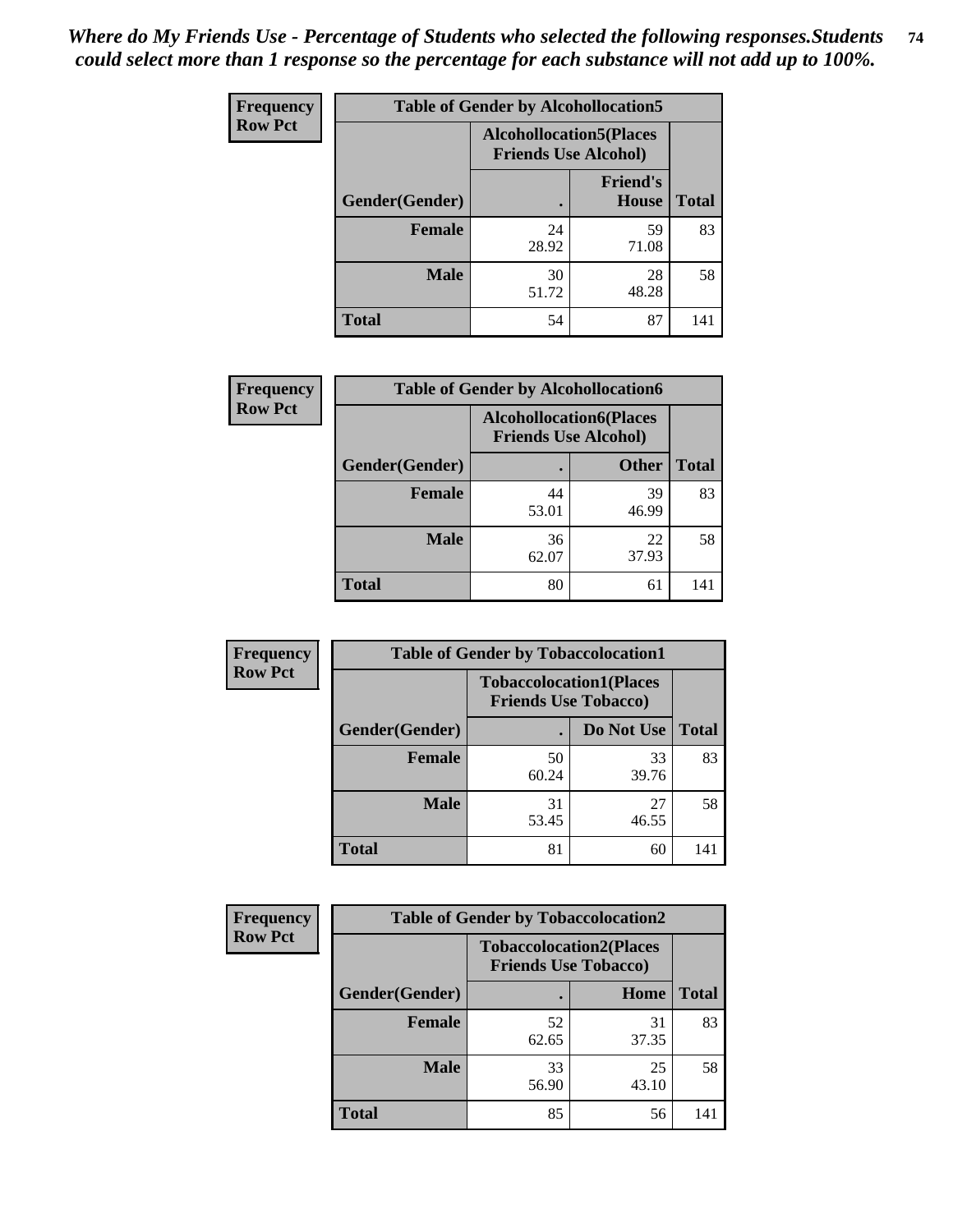| <b>Frequency</b> | <b>Table of Gender by Tobaccolocation3</b> |             |                                                               |              |  |
|------------------|--------------------------------------------|-------------|---------------------------------------------------------------|--------------|--|
| <b>Row Pct</b>   |                                            |             | <b>Tobaccolocation3(Places</b><br><b>Friends Use Tobacco)</b> |              |  |
|                  | Gender(Gender)                             |             | <b>School</b>                                                 | <b>Total</b> |  |
|                  | <b>Female</b>                              | 72<br>86.75 | 11<br>13.25                                                   | 83           |  |
|                  | <b>Male</b>                                | 46<br>79.31 | 12<br>20.69                                                   | 58           |  |
|                  | <b>Total</b>                               | 118         | 23                                                            | 141          |  |

| <b>Frequency</b> | <b>Table of Gender by Tobaccolocation4</b> |                                                               |             |              |
|------------------|--------------------------------------------|---------------------------------------------------------------|-------------|--------------|
| <b>Row Pct</b>   |                                            | <b>Tobaccolocation4(Places</b><br><b>Friends Use Tobacco)</b> |             |              |
|                  | Gender(Gender)                             |                                                               | Car         | <b>Total</b> |
|                  | <b>Female</b>                              | 55<br>66.27                                                   | 28<br>33.73 | 83           |
|                  | <b>Male</b>                                | 41<br>70.69                                                   | 17<br>29.31 | 58           |
|                  | <b>Total</b>                               | 96                                                            | 45          | 141          |

| <b>Frequency</b> | <b>Table of Gender by Tobaccolocation5</b> |             |                                                               |              |
|------------------|--------------------------------------------|-------------|---------------------------------------------------------------|--------------|
| <b>Row Pct</b>   |                                            |             | <b>Tobaccolocation5(Places</b><br><b>Friends Use Tobacco)</b> |              |
|                  | Gender(Gender)                             |             | <b>Friend's</b><br><b>House</b>                               | <b>Total</b> |
|                  | <b>Female</b>                              | 45<br>54.22 | 38<br>45.78                                                   | 83           |
|                  | <b>Male</b>                                | 38<br>65.52 | 20<br>34.48                                                   | 58           |
|                  | <b>Total</b>                               | 83          | 58                                                            | 141          |

| <b>Frequency</b> | <b>Table of Gender by Tobaccolocation6</b> |                                                               |              |              |
|------------------|--------------------------------------------|---------------------------------------------------------------|--------------|--------------|
| <b>Row Pct</b>   |                                            | <b>Tobaccolocation6(Places</b><br><b>Friends Use Tobacco)</b> |              |              |
|                  | Gender(Gender)                             |                                                               | <b>Other</b> | <b>Total</b> |
|                  | <b>Female</b>                              | 51<br>61.45                                                   | 32<br>38.55  | 83           |
|                  | <b>Male</b>                                | 35<br>60.34                                                   | 23<br>39.66  | 58           |
|                  | <b>Total</b>                               | 86                                                            | 55           | 141          |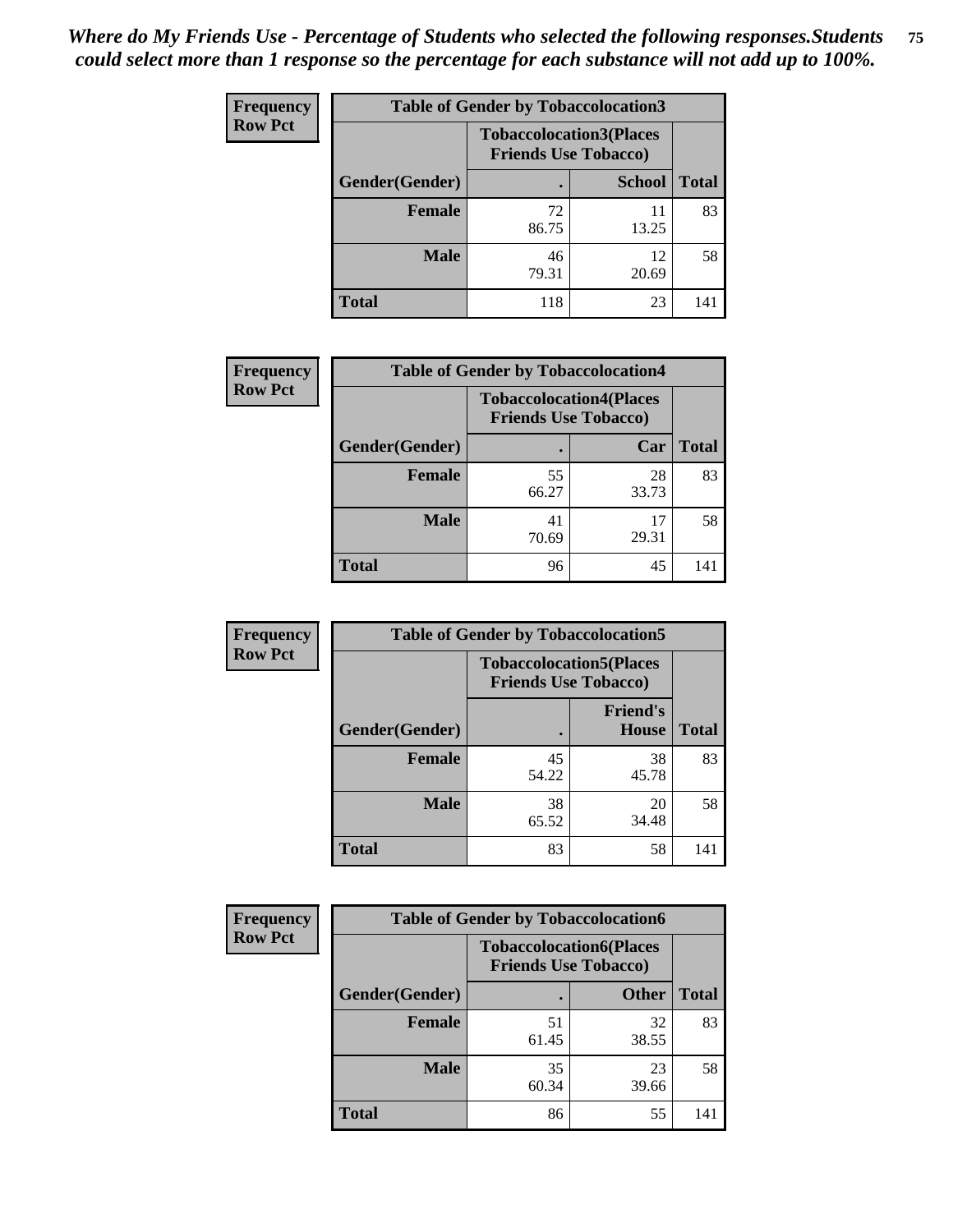| <b>Frequency</b> | <b>Table of Gender by Marijuanalocation1</b> |                                                                    |             |              |
|------------------|----------------------------------------------|--------------------------------------------------------------------|-------------|--------------|
| <b>Row Pct</b>   |                                              | <b>Marijuanalocation1(Places</b><br><b>Friends Use Marijuana</b> ) |             |              |
|                  | Gender(Gender)                               |                                                                    | Do Not Use  | <b>Total</b> |
|                  | <b>Female</b>                                | 39<br>46.99                                                        | 44<br>53.01 | 83           |
|                  | <b>Male</b>                                  | 25<br>43.10                                                        | 33<br>56.90 | 58           |
|                  | Total                                        | 64                                                                 | 77          | 141          |

| <b>Frequency</b> | <b>Table of Gender by Marijuanalocation2</b> |                                                                    |             |              |
|------------------|----------------------------------------------|--------------------------------------------------------------------|-------------|--------------|
| <b>Row Pct</b>   |                                              | <b>Marijuanalocation2(Places</b><br><b>Friends Use Marijuana</b> ) |             |              |
|                  | Gender(Gender)                               |                                                                    | Home        | <b>Total</b> |
|                  | Female                                       | 60<br>72.29                                                        | 23<br>27.71 | 83           |
|                  | <b>Male</b>                                  | 42<br>72.41                                                        | 16<br>27.59 | 58           |
|                  | <b>Total</b>                                 | 102                                                                | 39          | 141          |

| Frequency      |                | <b>Table of Gender by Marijuanalocation3</b>                       |               |              |
|----------------|----------------|--------------------------------------------------------------------|---------------|--------------|
| <b>Row Pct</b> |                | <b>Marijuanalocation3(Places</b><br><b>Friends Use Marijuana</b> ) |               |              |
|                | Gender(Gender) |                                                                    | <b>School</b> | <b>Total</b> |
|                | Female         | 78<br>93.98                                                        | 6.02          | 83           |
|                | <b>Male</b>    | 55<br>94.83                                                        | 3<br>5.17     | 58           |
|                | <b>Total</b>   | 133                                                                | 8             | 141          |

| <b>Frequency</b> | <b>Table of Gender by Marijuanalocation4</b> |                                |                                  |              |
|------------------|----------------------------------------------|--------------------------------|----------------------------------|--------------|
| <b>Row Pct</b>   |                                              | <b>Friends Use Marijuana</b> ) | <b>Marijuanalocation4(Places</b> |              |
|                  | Gender(Gender)                               |                                | Car                              | <b>Total</b> |
|                  | <b>Female</b>                                | 65<br>78.31                    | 18<br>21.69                      | 83           |
|                  | <b>Male</b>                                  | 50<br>86.21                    | 8<br>13.79                       | 58           |
|                  | <b>Total</b>                                 | 115                            | 26                               | 141          |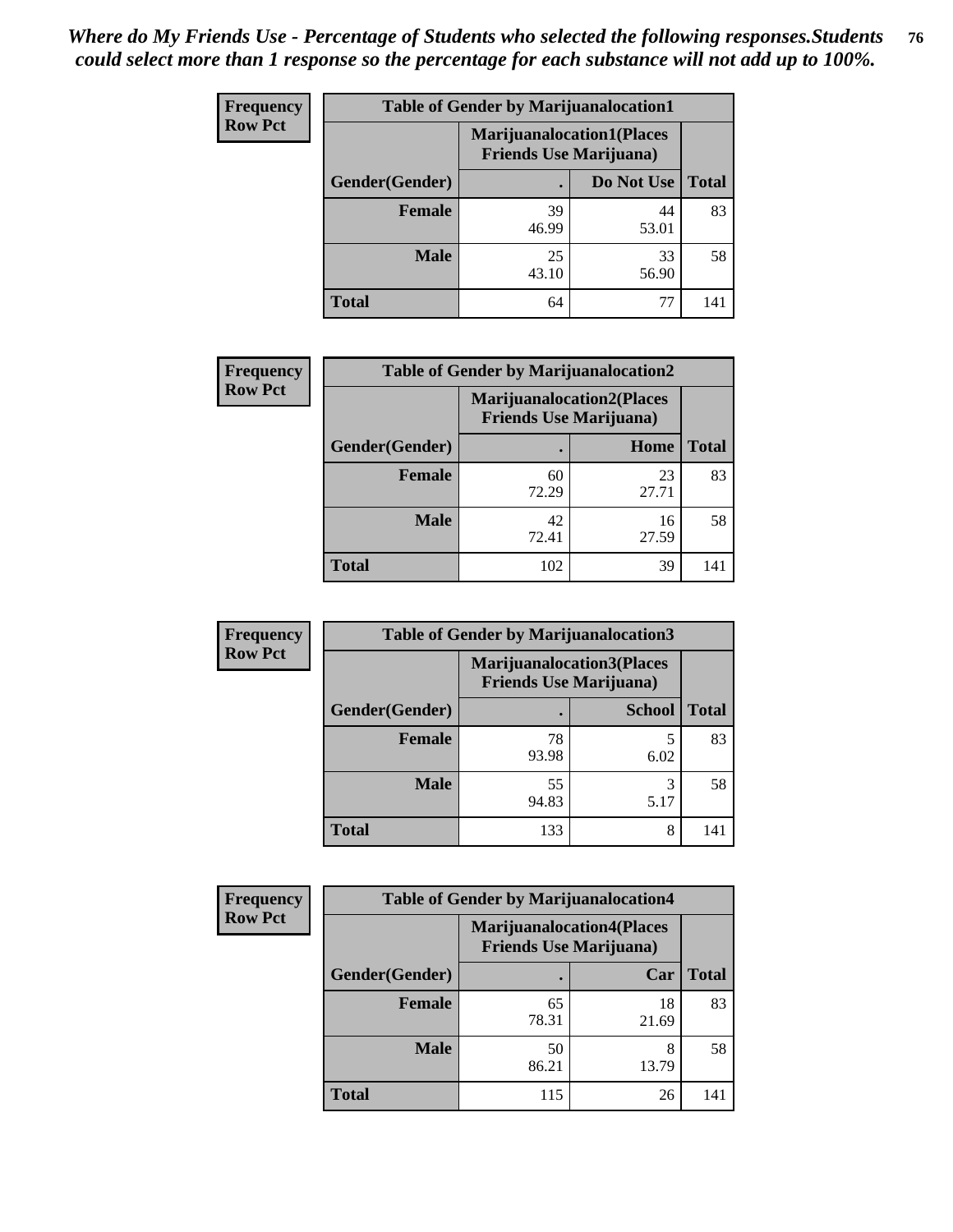| <b>Frequency</b> | <b>Table of Gender by Marijuanalocation5</b> |                                                                     |                          |              |
|------------------|----------------------------------------------|---------------------------------------------------------------------|--------------------------|--------------|
| <b>Row Pct</b>   |                                              | <b>Marijuanalocation5</b> (Places<br><b>Friends Use Marijuana</b> ) |                          |              |
|                  | Gender(Gender)                               |                                                                     | <b>Friend's</b><br>House | <b>Total</b> |
|                  | <b>Female</b>                                | 55<br>66.27                                                         | 28<br>33.73              | 83           |
|                  | <b>Male</b>                                  | 41<br>70.69                                                         | 17<br>29.31              | 58           |
|                  | <b>Total</b>                                 | 96                                                                  | 45                       | 141          |

| <b>Frequency</b> | <b>Table of Gender by Marijuanalocation6</b> |                                                                    |              |              |  |
|------------------|----------------------------------------------|--------------------------------------------------------------------|--------------|--------------|--|
| <b>Row Pct</b>   |                                              | <b>Marijuanalocation6(Places</b><br><b>Friends Use Marijuana</b> ) |              |              |  |
|                  | <b>Gender</b> (Gender)                       |                                                                    | <b>Other</b> | <b>Total</b> |  |
|                  | <b>Female</b>                                | 54<br>65.06                                                        | 29<br>34.94  | 83           |  |
|                  | <b>Male</b>                                  | 39<br>67.24                                                        | 19<br>32.76  | 58           |  |
|                  | <b>Total</b>                                 | 93                                                                 | 48           | 141          |  |

| <b>Frequency</b> | <b>Table of Gender by Otherdruglocation1</b> |                                                                                |             |              |
|------------------|----------------------------------------------|--------------------------------------------------------------------------------|-------------|--------------|
| <b>Row Pct</b>   |                                              | <b>Otherdruglocation1(Places</b><br><b>Friends Use Other Illegal</b><br>Drugs) |             |              |
|                  | Gender(Gender)                               |                                                                                | Do Not Use  | <b>Total</b> |
|                  | Female                                       | 29<br>34.94                                                                    | 54<br>65.06 | 83           |
|                  | <b>Male</b>                                  | 16<br>27.59                                                                    | 42<br>72.41 | 58           |
|                  | <b>Total</b>                                 | 45                                                                             | 96          | 141          |

| <b>Frequency</b> | <b>Table of Gender by Otherdruglocation2</b> |                                            |                                  |              |
|------------------|----------------------------------------------|--------------------------------------------|----------------------------------|--------------|
| <b>Row Pct</b>   |                                              | <b>Friends Use Other Illegal</b><br>Drugs) | <b>Otherdruglocation2(Places</b> |              |
|                  | Gender(Gender)                               |                                            | Home                             | <b>Total</b> |
|                  | <b>Female</b>                                | 66<br>79.52                                | 17<br>20.48                      | 83           |
|                  | <b>Male</b>                                  | 49<br>84.48                                | 9<br>15.52                       | 58           |
|                  | <b>Total</b>                                 | 115                                        | 26                               | 141          |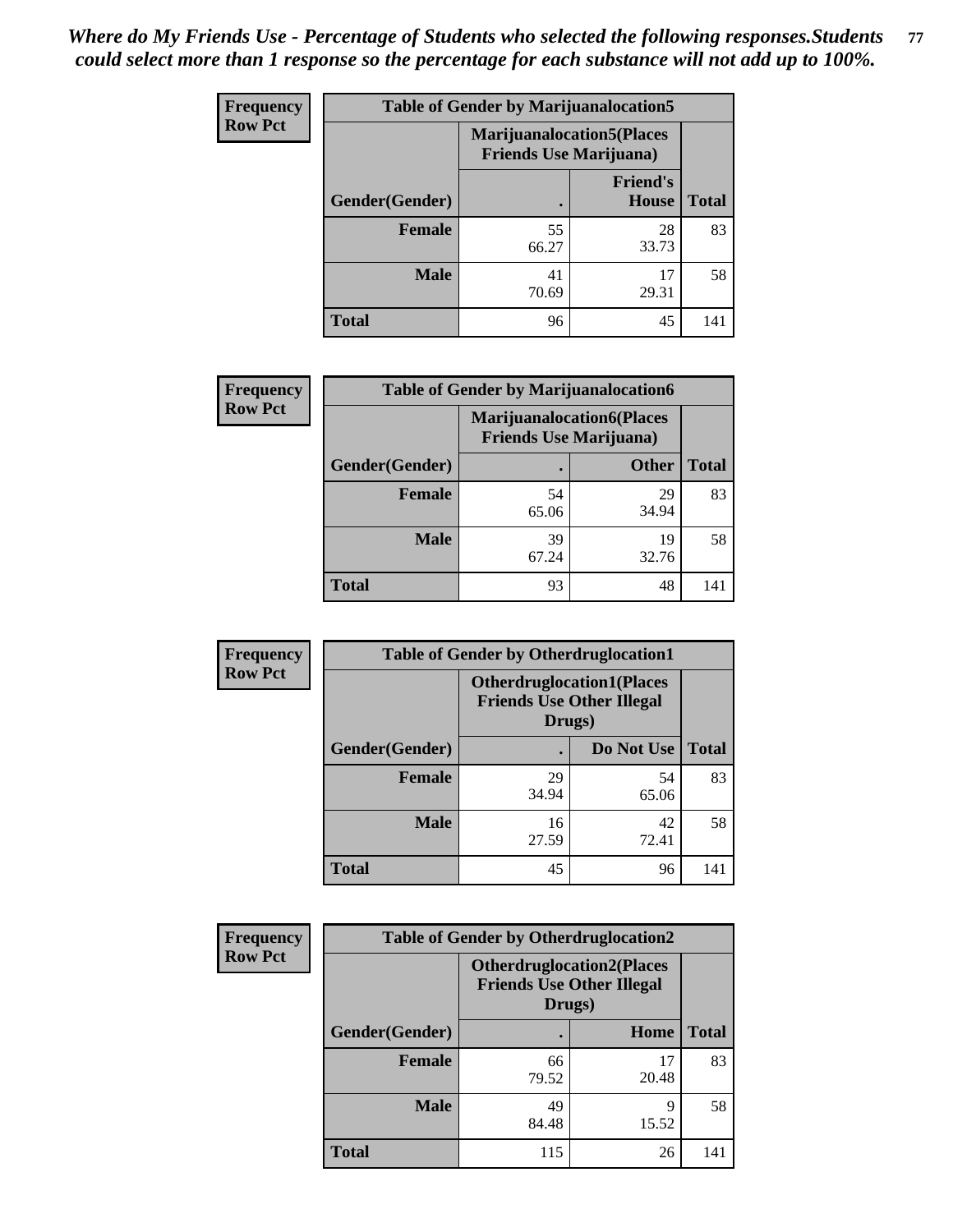| Frequency      | <b>Table of Gender by Otherdruglocation3</b> |                                                                                |               |              |
|----------------|----------------------------------------------|--------------------------------------------------------------------------------|---------------|--------------|
| <b>Row Pct</b> |                                              | <b>Otherdruglocation3(Places</b><br><b>Friends Use Other Illegal</b><br>Drugs) |               |              |
|                | Gender(Gender)                               |                                                                                | <b>School</b> | <b>Total</b> |
|                | Female                                       | 73<br>87.95                                                                    | 10<br>12.05   | 83           |
|                | <b>Male</b>                                  | 53<br>91.38                                                                    | 8.62          | 58           |
|                | <b>Total</b>                                 | 126                                                                            | 15            | 141          |

| <b>Frequency</b> | <b>Table of Gender by Otherdruglocation4</b> |                                                                                |             |              |
|------------------|----------------------------------------------|--------------------------------------------------------------------------------|-------------|--------------|
| <b>Row Pct</b>   |                                              | <b>Otherdruglocation4(Places</b><br><b>Friends Use Other Illegal</b><br>Drugs) |             |              |
|                  | Gender(Gender)                               |                                                                                | Car         | <b>Total</b> |
|                  | Female                                       | 68<br>81.93                                                                    | 15<br>18.07 | 83           |
|                  | <b>Male</b>                                  | 54<br>93.10                                                                    | 4<br>6.90   | 58           |
|                  | <b>Total</b>                                 | 122                                                                            | 19          | 141          |

| <b>Frequency</b> | <b>Table of Gender by Otherdruglocation5</b> |                                                                                |                                 |              |
|------------------|----------------------------------------------|--------------------------------------------------------------------------------|---------------------------------|--------------|
| <b>Row Pct</b>   |                                              | <b>Otherdruglocation5(Places</b><br><b>Friends Use Other Illegal</b><br>Drugs) |                                 |              |
|                  | Gender(Gender)                               |                                                                                | <b>Friend's</b><br><b>House</b> | <b>Total</b> |
|                  | <b>Female</b>                                | 60<br>72.29                                                                    | 23<br>27.71                     | 83           |
|                  | <b>Male</b>                                  | 50<br>86.21                                                                    | 8<br>13.79                      | 58           |
|                  | <b>Total</b>                                 | 110                                                                            | 31                              | 141          |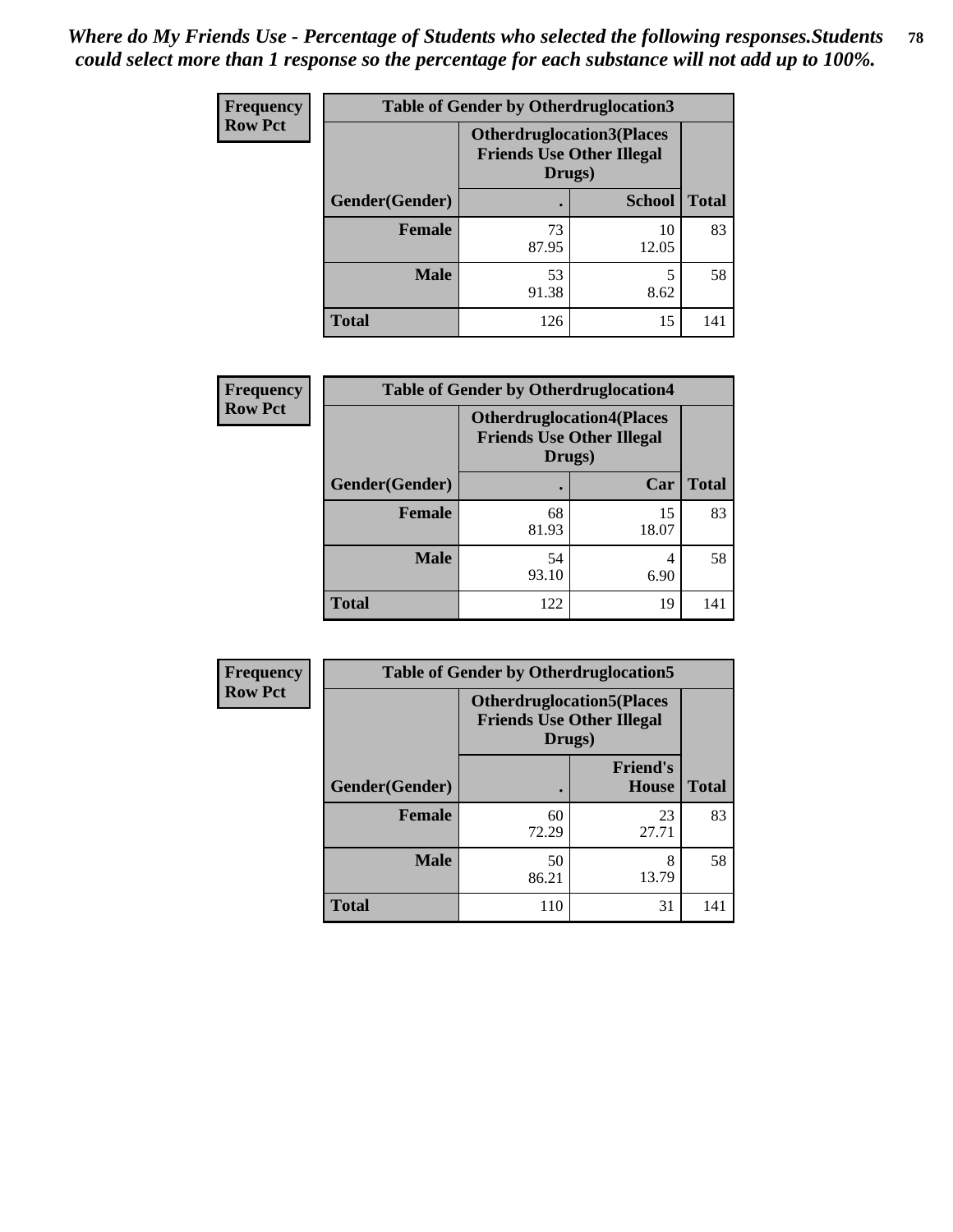| <b>Frequency</b> | <b>Table of Gender by Otherdruglocation6</b> |                                                                                |              |              |
|------------------|----------------------------------------------|--------------------------------------------------------------------------------|--------------|--------------|
| <b>Row Pct</b>   |                                              | <b>Otherdruglocation6(Places</b><br><b>Friends Use Other Illegal</b><br>Drugs) |              |              |
|                  | Gender(Gender)                               |                                                                                | <b>Other</b> | <b>Total</b> |
|                  | <b>Female</b>                                | 63<br>75.90                                                                    | 20<br>24.10  | 83           |
|                  | <b>Male</b>                                  | 48<br>82.76                                                                    | 10<br>17.24  | 58           |
|                  | <b>Total</b>                                 | 111                                                                            | 30           | 141          |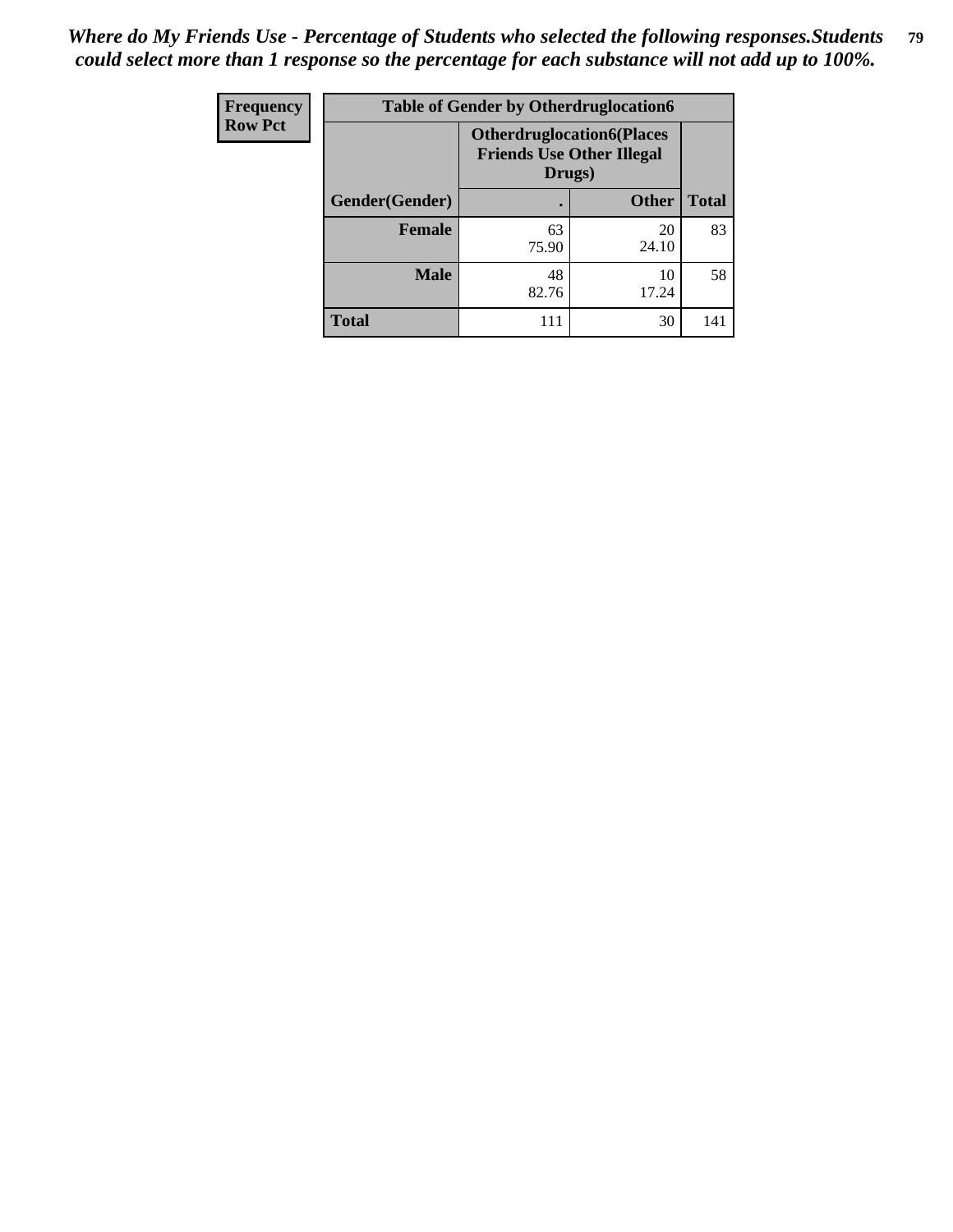| Frequency      | <b>Table of Gender by Alcoholtime1</b> |                                                          |                      |              |
|----------------|----------------------------------------|----------------------------------------------------------|----------------------|--------------|
| <b>Row Pct</b> |                                        | <b>Alcoholtime1(Times</b><br><b>Friends Use Alcohol)</b> |                      |              |
|                | Gender(Gender)                         | ٠                                                        | Do Not<br><b>Use</b> | <b>Total</b> |
|                | <b>Female</b>                          | 69<br>83.13                                              | 14<br>16.87          | 83           |
|                | <b>Male</b>                            | 37<br>63.79                                              | 21<br>36.21          | 58           |
|                | <b>Total</b>                           | 106                                                      | 35                   | 141          |

| <b>Frequency</b> | <b>Table of Gender by Alcoholtime2</b> |                                                          |                            |              |
|------------------|----------------------------------------|----------------------------------------------------------|----------------------------|--------------|
| <b>Row Pct</b>   |                                        | <b>Alcoholtime2(Times</b><br><b>Friends Use Alcohol)</b> |                            |              |
|                  | Gender(Gender)                         |                                                          | <b>On Way</b><br>to School | <b>Total</b> |
|                  | <b>Female</b>                          | 78<br>93.98                                              | 5<br>6.02                  | 83           |
|                  | <b>Male</b>                            | 56<br>96.55                                              | $\overline{2}$<br>3.45     | 58           |
|                  | <b>Total</b>                           | 134                                                      | 7                          | 141          |

| Frequency      | <b>Table of Gender by Alcoholtime3</b> |                                                          |                                |              |  |
|----------------|----------------------------------------|----------------------------------------------------------|--------------------------------|--------------|--|
| <b>Row Pct</b> |                                        | <b>Alcoholtime3(Times</b><br><b>Friends Use Alcohol)</b> |                                |              |  |
|                | Gender(Gender)                         |                                                          | <b>During</b><br><b>School</b> | <b>Total</b> |  |
|                | Female                                 | 79<br>95.18                                              | 4.82                           | 83           |  |
|                | <b>Male</b>                            | 56<br>96.55                                              | 2<br>3.45                      | 58           |  |
|                | <b>Total</b>                           | 135                                                      | 6                              | 141          |  |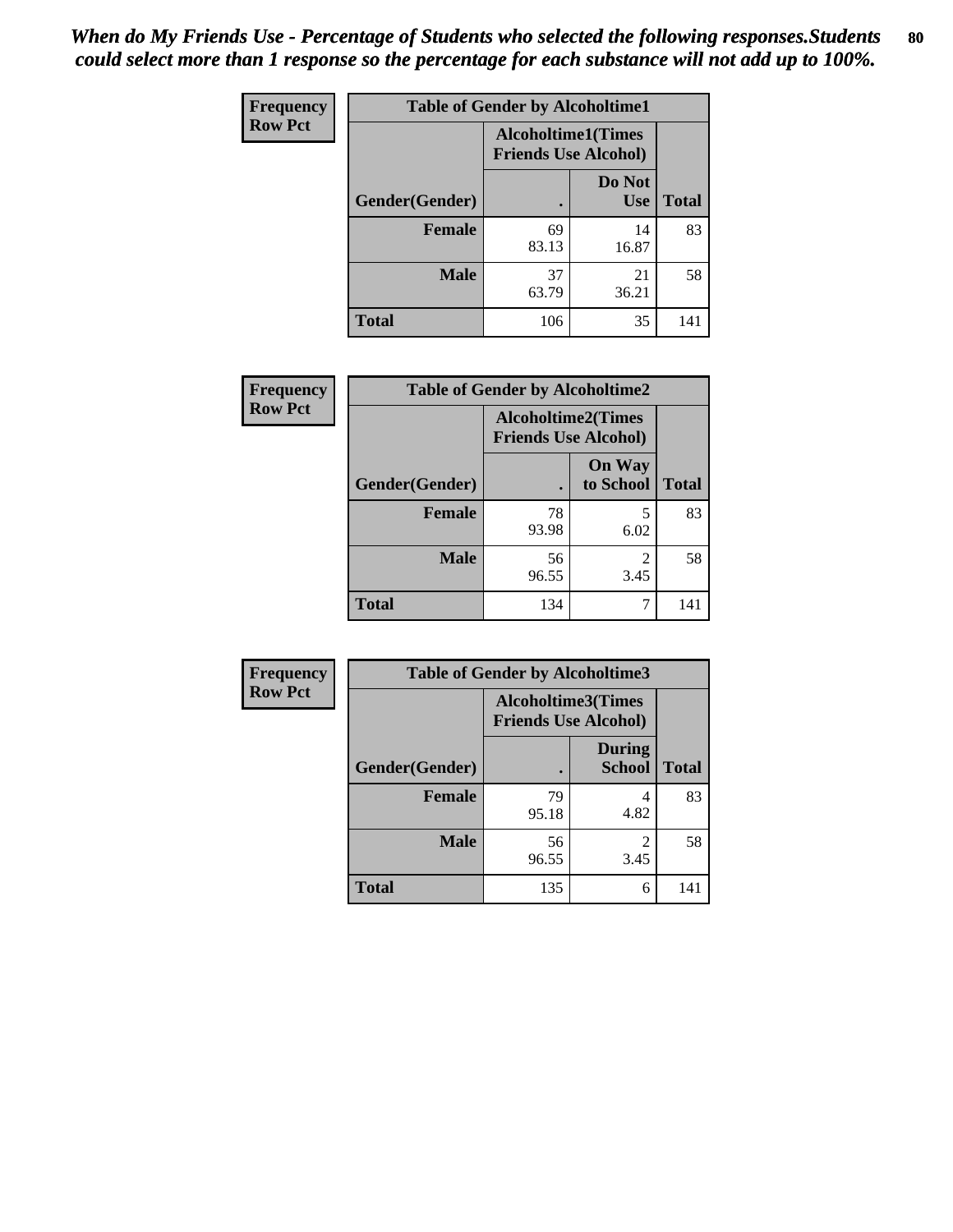*When do My Friends Use - Percentage of Students who selected the following responses.Students could select more than 1 response so the percentage for each substance will not add up to 100%.* **81**

| Frequency      | <b>Table of Gender by Alcoholtime4</b> |                                                          |                                         |              |
|----------------|----------------------------------------|----------------------------------------------------------|-----------------------------------------|--------------|
| <b>Row Pct</b> |                                        | <b>Alcoholtime4(Times</b><br><b>Friends Use Alcohol)</b> |                                         |              |
|                | Gender(Gender)                         |                                                          | <b>On Way</b><br>Home<br>From<br>School | <b>Total</b> |
|                | <b>Female</b>                          | 77<br>92.77                                              | 6<br>7.23                               | 83           |
|                | <b>Male</b>                            | 51<br>87.93                                              | 7<br>12.07                              | 58           |
|                | <b>Total</b>                           | 128                                                      | 13                                      | 141          |

| <b>Frequency</b> | <b>Table of Gender by Alcoholtime5</b> |             |                                                           |              |  |
|------------------|----------------------------------------|-------------|-----------------------------------------------------------|--------------|--|
| <b>Row Pct</b>   |                                        |             | <b>Alcoholtime5</b> (Times<br><b>Friends Use Alcohol)</b> |              |  |
|                  | Gender(Gender)                         |             | Weeknights                                                | <b>Total</b> |  |
|                  | <b>Female</b>                          | 54<br>65.06 | 29<br>34.94                                               | 83           |  |
|                  | <b>Male</b>                            | 42<br>72.41 | 16<br>27.59                                               | 58           |  |
|                  | <b>Total</b>                           | 96          | 45                                                        | 141          |  |

| <b>Frequency</b> | <b>Table of Gender by Alcoholtime6</b> |             |                                                           |              |  |
|------------------|----------------------------------------|-------------|-----------------------------------------------------------|--------------|--|
| <b>Row Pct</b>   |                                        |             | <b>Alcoholtime6</b> (Times<br><b>Friends Use Alcohol)</b> |              |  |
|                  | Gender(Gender)                         |             | <b>Weekends</b>                                           | <b>Total</b> |  |
|                  | Female                                 | 17<br>20.48 | 66<br>79.52                                               | 83           |  |
|                  | <b>Male</b>                            | 19<br>32.76 | 39<br>67.24                                               | 58           |  |
|                  | <b>Total</b>                           | 36          | 105                                                       | 141          |  |

| Frequency      | <b>Table of Gender by Tobaccotime1</b> |                                                          |                      |              |
|----------------|----------------------------------------|----------------------------------------------------------|----------------------|--------------|
| <b>Row Pct</b> |                                        | <b>Tobaccotime1(Times</b><br><b>Friends Use Tobacco)</b> |                      |              |
|                | Gender(Gender)                         |                                                          | Do Not<br><b>Use</b> | <b>Total</b> |
|                | Female                                 | 53<br>63.86                                              | 30<br>36.14          | 83           |
|                | <b>Male</b>                            | 29<br>50.00                                              | 29<br>50.00          | 58           |
|                | <b>Total</b>                           | 82                                                       | 59                   | 141          |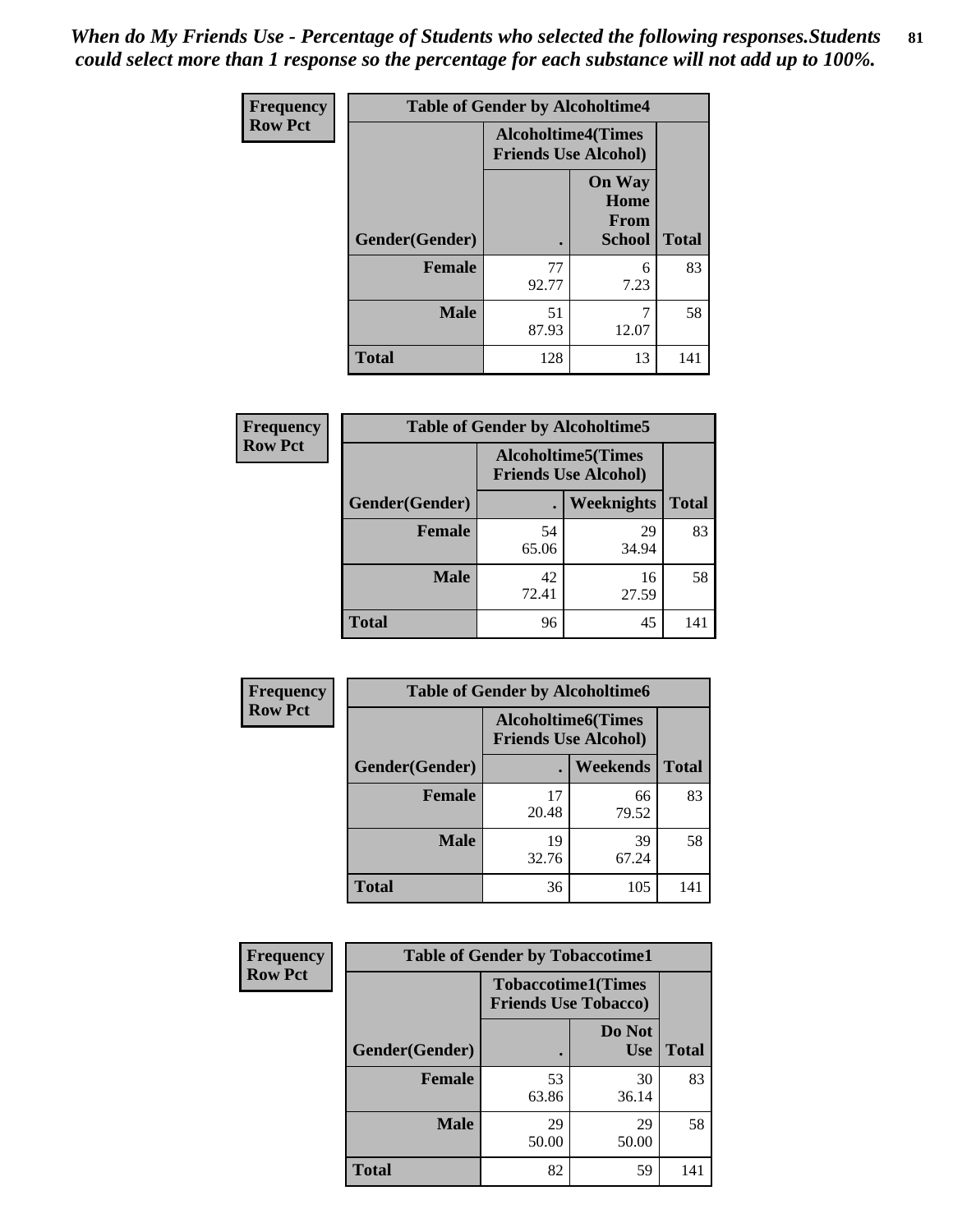| <b>Frequency</b> | <b>Table of Gender by Tobaccotime2</b> |                                                          |                            |              |
|------------------|----------------------------------------|----------------------------------------------------------|----------------------------|--------------|
| <b>Row Pct</b>   |                                        | <b>Tobaccotime2(Times</b><br><b>Friends Use Tobacco)</b> |                            |              |
|                  | Gender(Gender)                         | $\bullet$                                                | <b>On Way</b><br>to School | <b>Total</b> |
|                  | Female                                 | 65<br>78.31                                              | 18<br>21.69                | 83           |
|                  | <b>Male</b>                            | 41<br>70.69                                              | 17<br>29.31                | 58           |
|                  | <b>Total</b>                           | 106                                                      | 35                         | 141          |

| <b>Frequency</b> | <b>Table of Gender by Tobaccotime3</b> |                                                          |                                |              |
|------------------|----------------------------------------|----------------------------------------------------------|--------------------------------|--------------|
| <b>Row Pct</b>   |                                        | <b>Tobaccotime3(Times</b><br><b>Friends Use Tobacco)</b> |                                |              |
|                  | Gender(Gender)                         |                                                          | <b>During</b><br><b>School</b> | <b>Total</b> |
|                  | <b>Female</b>                          | 78<br>93.98                                              | 5<br>6.02                      | 83           |
|                  | <b>Male</b>                            | 47<br>81.03                                              | 11<br>18.97                    | 58           |
|                  | <b>Total</b>                           | 125                                                      | 16                             | 141          |

| <b>Frequency</b> | <b>Table of Gender by Tobaccotime4</b> |                                                          |                                                |              |
|------------------|----------------------------------------|----------------------------------------------------------|------------------------------------------------|--------------|
| <b>Row Pct</b>   |                                        | <b>Tobaccotime4(Times</b><br><b>Friends Use Tobacco)</b> |                                                |              |
|                  | Gender(Gender)                         |                                                          | <b>On Way</b><br>Home<br>From<br><b>School</b> | <b>Total</b> |
|                  | <b>Female</b>                          | 77<br>92.77                                              | 6<br>7.23                                      | 83           |
|                  | <b>Male</b>                            | 51<br>87.93                                              | 7<br>12.07                                     | 58           |
|                  | <b>Total</b>                           | 128                                                      | 13                                             | 141          |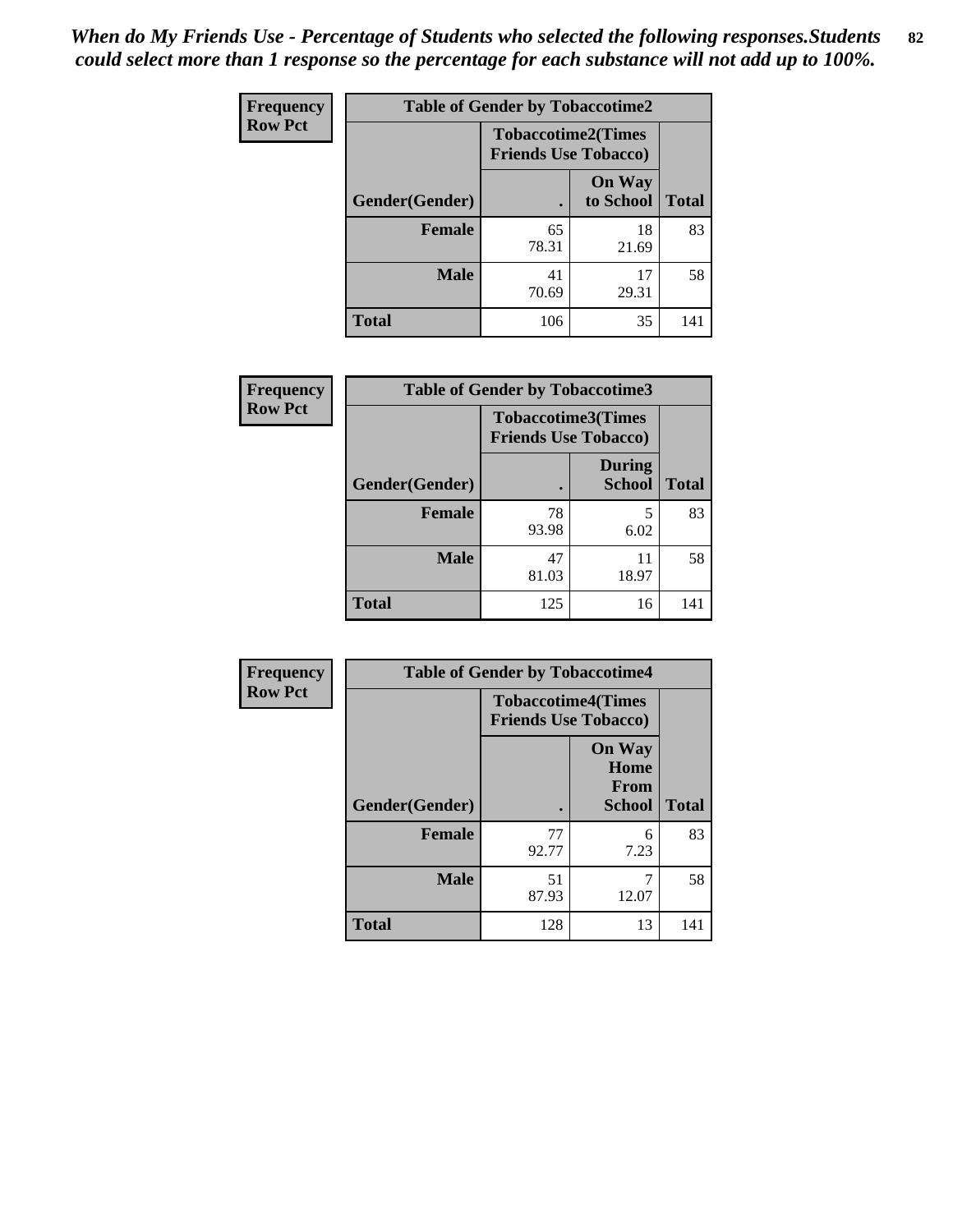| <b>Frequency</b> | <b>Table of Gender by Tobaccotime5</b> |             |                                                           |              |  |
|------------------|----------------------------------------|-------------|-----------------------------------------------------------|--------------|--|
| <b>Row Pct</b>   |                                        |             | <b>Tobaccotime5</b> (Times<br><b>Friends Use Tobacco)</b> |              |  |
|                  | Gender(Gender)                         |             | Weeknights                                                | <b>Total</b> |  |
|                  | <b>Female</b>                          | 44<br>53.01 | 39<br>46.99                                               | 83           |  |
|                  | <b>Male</b>                            | 32<br>55.17 | 26<br>44.83                                               | 58           |  |
|                  | Total                                  | 76          | 65                                                        | 141          |  |

| Frequency      |                | <b>Table of Gender by Tobaccotime6</b>                   |                 |              |
|----------------|----------------|----------------------------------------------------------|-----------------|--------------|
| <b>Row Pct</b> |                | <b>Tobaccotime6(Times</b><br><b>Friends Use Tobacco)</b> |                 |              |
|                | Gender(Gender) |                                                          | <b>Weekends</b> | <b>Total</b> |
|                | <b>Female</b>  | 38<br>45.78                                              | 45<br>54.22     | 83           |
|                | <b>Male</b>    | 30<br>51.72                                              | 28<br>48.28     | 58           |
|                | <b>Total</b>   | 68                                                       | 73              | 141          |

| <b>Frequency</b> | <b>Table of Gender by Marijuanatime1</b> |                                |                             |              |
|------------------|------------------------------------------|--------------------------------|-----------------------------|--------------|
| <b>Row Pct</b>   |                                          | <b>Friends Use Marijuana</b> ) | <b>Marijuanatime1(Times</b> |              |
|                  | Gender(Gender)                           |                                | Do Not Use                  | <b>Total</b> |
|                  | <b>Female</b>                            | 36<br>43.37                    | 47<br>56.63                 | 83           |
|                  | <b>Male</b>                              | 24<br>41.38                    | 34<br>58.62                 | 58           |
|                  | <b>Total</b>                             | 60                             | 81                          | 141          |

| <b>Frequency</b> | <b>Table of Gender by Marijuanatime2</b> |                                                        |                            |              |
|------------------|------------------------------------------|--------------------------------------------------------|----------------------------|--------------|
| <b>Row Pct</b>   |                                          | Marijuanatime2(Times<br><b>Friends Use Marijuana</b> ) |                            |              |
|                  | Gender(Gender)                           |                                                        | On Way to<br><b>School</b> | <b>Total</b> |
|                  | <b>Female</b>                            | 72<br>86.75                                            | 11<br>13.25                | 83           |
|                  | <b>Male</b>                              | 53<br>91.38                                            | 5<br>8.62                  | 58           |
|                  | <b>Total</b>                             | 125                                                    | 16                         | 141          |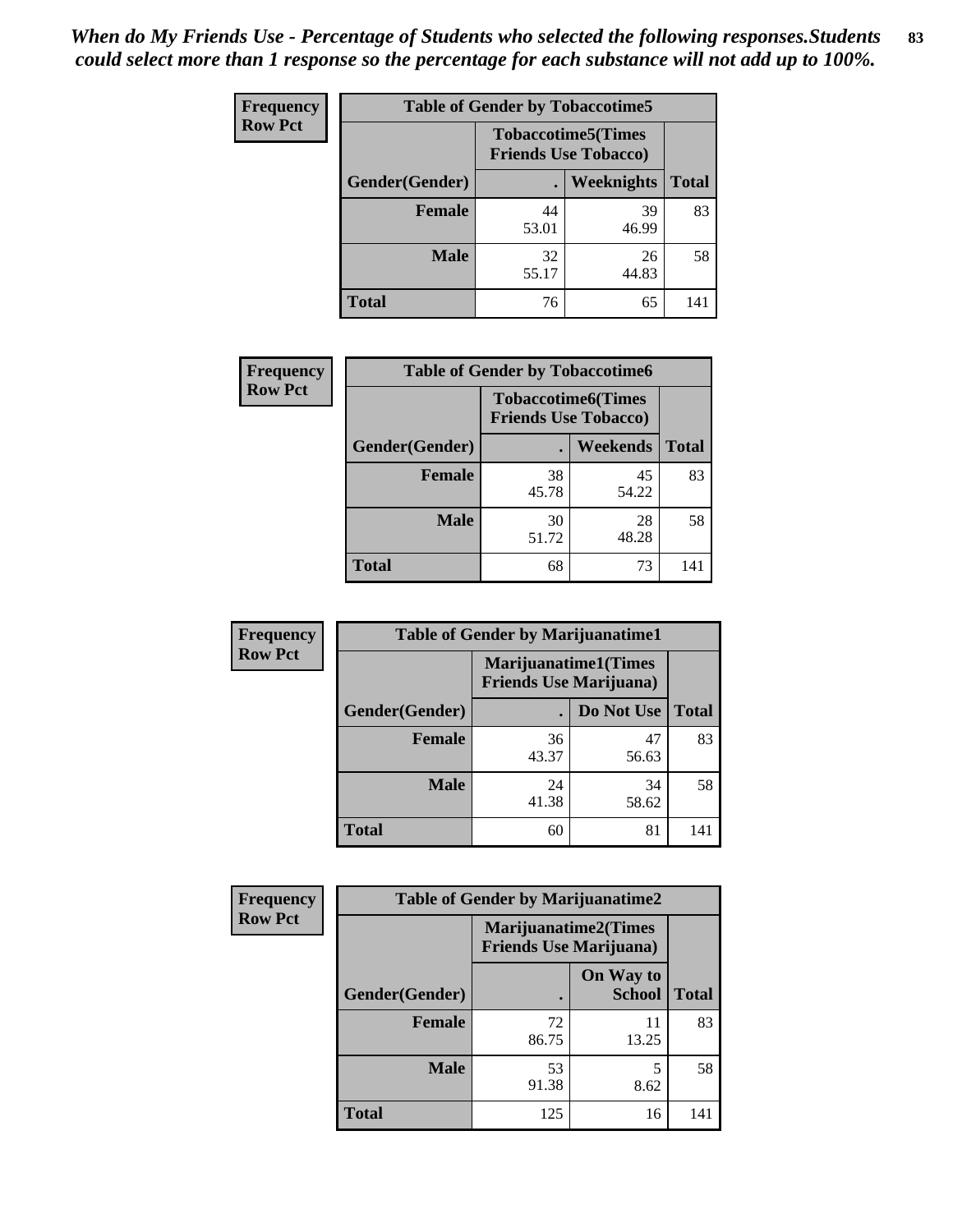| <b>Frequency</b> | <b>Table of Gender by Marijuanatime3</b> |                                                        |                                |              |
|------------------|------------------------------------------|--------------------------------------------------------|--------------------------------|--------------|
| <b>Row Pct</b>   |                                          | Marijuanatime3(Times<br><b>Friends Use Marijuana</b> ) |                                |              |
|                  | Gender(Gender)                           |                                                        | <b>During</b><br><b>School</b> | <b>Total</b> |
|                  | <b>Female</b>                            | 79<br>95.18                                            | 4.82                           | 83           |
|                  | <b>Male</b>                              | 54<br>93.10                                            | 4<br>6.90                      | 58           |
|                  | <b>Total</b>                             | 133                                                    | 8                              | 141          |

| Frequency      | <b>Table of Gender by Marijuanatime4</b> |                                |                                                       |              |
|----------------|------------------------------------------|--------------------------------|-------------------------------------------------------|--------------|
| <b>Row Pct</b> |                                          | <b>Friends Use Marijuana</b> ) | <b>Marijuanatime4</b> (Times                          |              |
|                | Gender(Gender)                           |                                | <b>On Way</b><br>Home<br><b>From</b><br><b>School</b> | <b>Total</b> |
|                | <b>Female</b>                            | 67<br>80.72                    | 16<br>19.28                                           | 83           |
|                | <b>Male</b>                              | 49<br>84.48                    | 9<br>15.52                                            | 58           |
|                | <b>Total</b>                             | 116                            | 25                                                    | 141          |

| Frequency      | <b>Table of Gender by Marijuanatime5</b> |             |                                                                |              |  |
|----------------|------------------------------------------|-------------|----------------------------------------------------------------|--------------|--|
| <b>Row Pct</b> |                                          |             | <b>Marijuanatime5</b> (Times<br><b>Friends Use Marijuana</b> ) |              |  |
|                | Gender(Gender)                           |             | <b>Weeknights</b>                                              | <b>Total</b> |  |
|                | <b>Female</b>                            | 53<br>63.86 | 30<br>36.14                                                    | 83           |  |
|                | <b>Male</b>                              | 45<br>77.59 | 13<br>22.41                                                    | 58           |  |
|                | <b>Total</b>                             | 98          | 43                                                             | 141          |  |

| Frequency      | <b>Table of Gender by Marijuanatime6</b> |                                                               |                 |              |
|----------------|------------------------------------------|---------------------------------------------------------------|-----------------|--------------|
| <b>Row Pct</b> |                                          | <b>Marijuanatime6(Times</b><br><b>Friends Use Marijuana</b> ) |                 |              |
|                | Gender(Gender)                           |                                                               | <b>Weekends</b> | <b>Total</b> |
|                | <b>Female</b>                            | 48<br>57.83                                                   | 35<br>42.17     | 83           |
|                | <b>Male</b>                              | 33<br>56.90                                                   | 25<br>43.10     | 58           |
|                | <b>Total</b>                             | 81                                                            | 60              | 141          |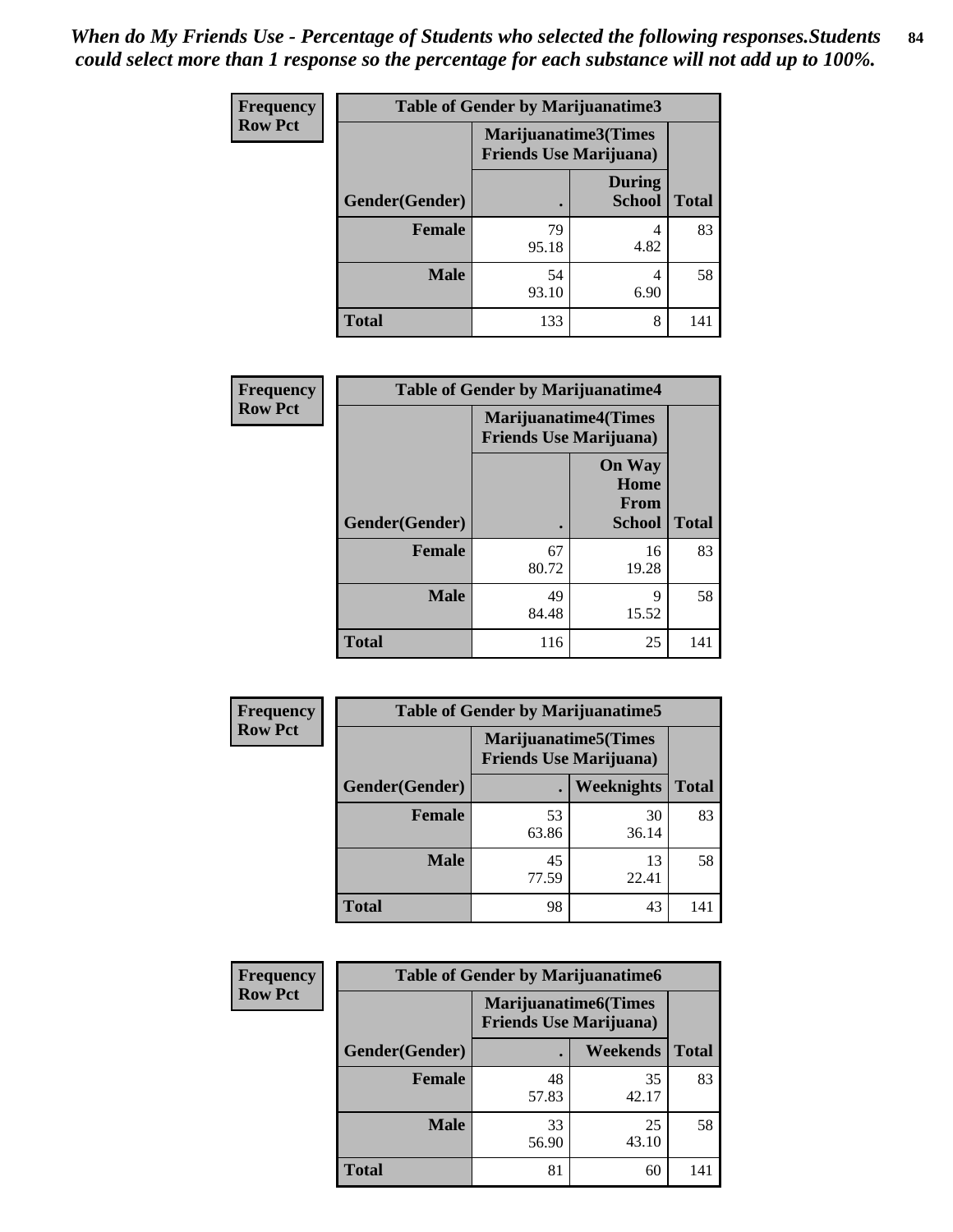*When do My Friends Use - Percentage of Students who selected the following responses.Students could select more than 1 response so the percentage for each substance will not add up to 100%.* **85**

| <b>Frequency</b> | <b>Table of Gender by Otherdrugtime1</b> |                        |                                                          |              |  |
|------------------|------------------------------------------|------------------------|----------------------------------------------------------|--------------|--|
| <b>Row Pct</b>   |                                          | <b>Illegal Drugs</b> ) | <b>Otherdrugtime1</b> (Times<br><b>Friends Use Other</b> |              |  |
|                  | Gender(Gender)                           |                        | Do Not Use                                               | <b>Total</b> |  |
|                  | <b>Female</b>                            | 26<br>31.33            | 57<br>68.67                                              | 83           |  |
|                  | <b>Male</b>                              | 13<br>22.41            | 45<br>77.59                                              | 58           |  |
|                  | <b>Total</b>                             | 39                     | 102                                                      | 141          |  |

| <b>Frequency</b> | <b>Table of Gender by Otherdrugtime2</b> |                                                    |                             |              |
|------------------|------------------------------------------|----------------------------------------------------|-----------------------------|--------------|
| <b>Row Pct</b>   |                                          | <b>Friends Use Other</b><br><b>Illegal Drugs</b> ) | <b>Otherdrugtime2(Times</b> |              |
|                  | Gender(Gender)                           |                                                    | On Way to<br><b>School</b>  | <b>Total</b> |
|                  | <b>Female</b>                            | 75<br>90.36                                        | 8<br>9.64                   | 83           |
|                  | <b>Male</b>                              | 52<br>89.66                                        | 6<br>10.34                  | 58           |
|                  | <b>Total</b>                             | 127                                                | 14                          | 141          |

| Frequency      |                | <b>Table of Gender by Otherdrugtime3</b> |                                                  |              |
|----------------|----------------|------------------------------------------|--------------------------------------------------|--------------|
| <b>Row Pct</b> |                | <b>Illegal Drugs</b> )                   | Otherdrugtime3(Times<br><b>Friends Use Other</b> |              |
|                | Gender(Gender) |                                          | <b>During</b><br><b>School</b>                   | <b>Total</b> |
|                | <b>Female</b>  | 73<br>87.95                              | 10<br>12.05                                      | 83           |
|                | <b>Male</b>    | 52<br>89.66                              | 6<br>10.34                                       | 58           |
|                | <b>Total</b>   | 125                                      | 16                                               | 141          |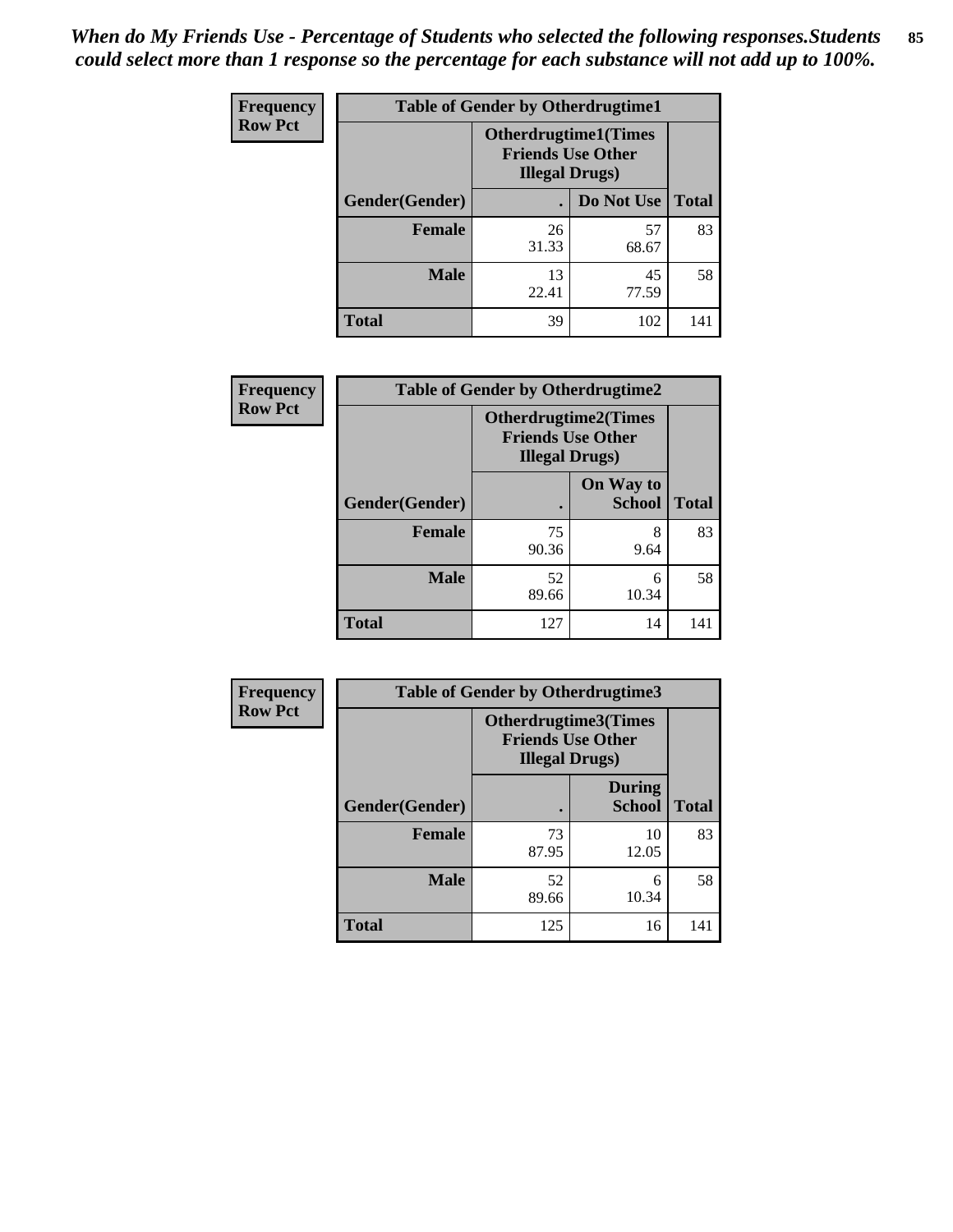*When do My Friends Use - Percentage of Students who selected the following responses.Students could select more than 1 response so the percentage for each substance will not add up to 100%.* **86**

| <b>Frequency</b> | <b>Table of Gender by Otherdrugtime4</b> |                                                    |                                                       |              |
|------------------|------------------------------------------|----------------------------------------------------|-------------------------------------------------------|--------------|
| <b>Row Pct</b>   |                                          | <b>Friends Use Other</b><br><b>Illegal Drugs</b> ) | <b>Otherdrugtime4(Times</b>                           |              |
|                  | Gender(Gender)                           |                                                    | <b>On Way</b><br>Home<br><b>From</b><br><b>School</b> | <b>Total</b> |
|                  | Female                                   | 71<br>85.54                                        | 12<br>14.46                                           | 83           |
|                  | <b>Male</b>                              | 50<br>86.21                                        | 8<br>13.79                                            | 58           |
|                  | <b>Total</b>                             | 121                                                | 20                                                    | 141          |

| Frequency      | <b>Table of Gender by Otherdrugtime5</b> |                                                                                   |                   |              |
|----------------|------------------------------------------|-----------------------------------------------------------------------------------|-------------------|--------------|
| <b>Row Pct</b> |                                          | <b>Otherdrugtime5(Times</b><br><b>Friends Use Other</b><br><b>Illegal Drugs</b> ) |                   |              |
|                | Gender(Gender)                           |                                                                                   | <b>Weeknights</b> | <b>Total</b> |
|                | <b>Female</b>                            | 66<br>79.52                                                                       | 17<br>20.48       | 83           |
|                | <b>Male</b>                              | 46<br>79.31                                                                       | 12<br>20.69       | 58           |
|                | <b>Total</b>                             | 112                                                                               | 29                | 141          |

| Frequency      | <b>Table of Gender by Otherdrugtime6</b> |                                                                                   |                 |              |
|----------------|------------------------------------------|-----------------------------------------------------------------------------------|-----------------|--------------|
| <b>Row Pct</b> |                                          | <b>Otherdrugtime6(Times</b><br><b>Friends Use Other</b><br><b>Illegal Drugs</b> ) |                 |              |
|                | Gender(Gender)                           |                                                                                   | <b>Weekends</b> | <b>Total</b> |
|                | <b>Female</b>                            | 57<br>68.67                                                                       | 26<br>31.33     | 83           |
|                | <b>Male</b>                              | 44<br>75.86                                                                       | 14<br>24.14     | 58           |
|                | <b>Total</b>                             | 101                                                                               | 40              | 141          |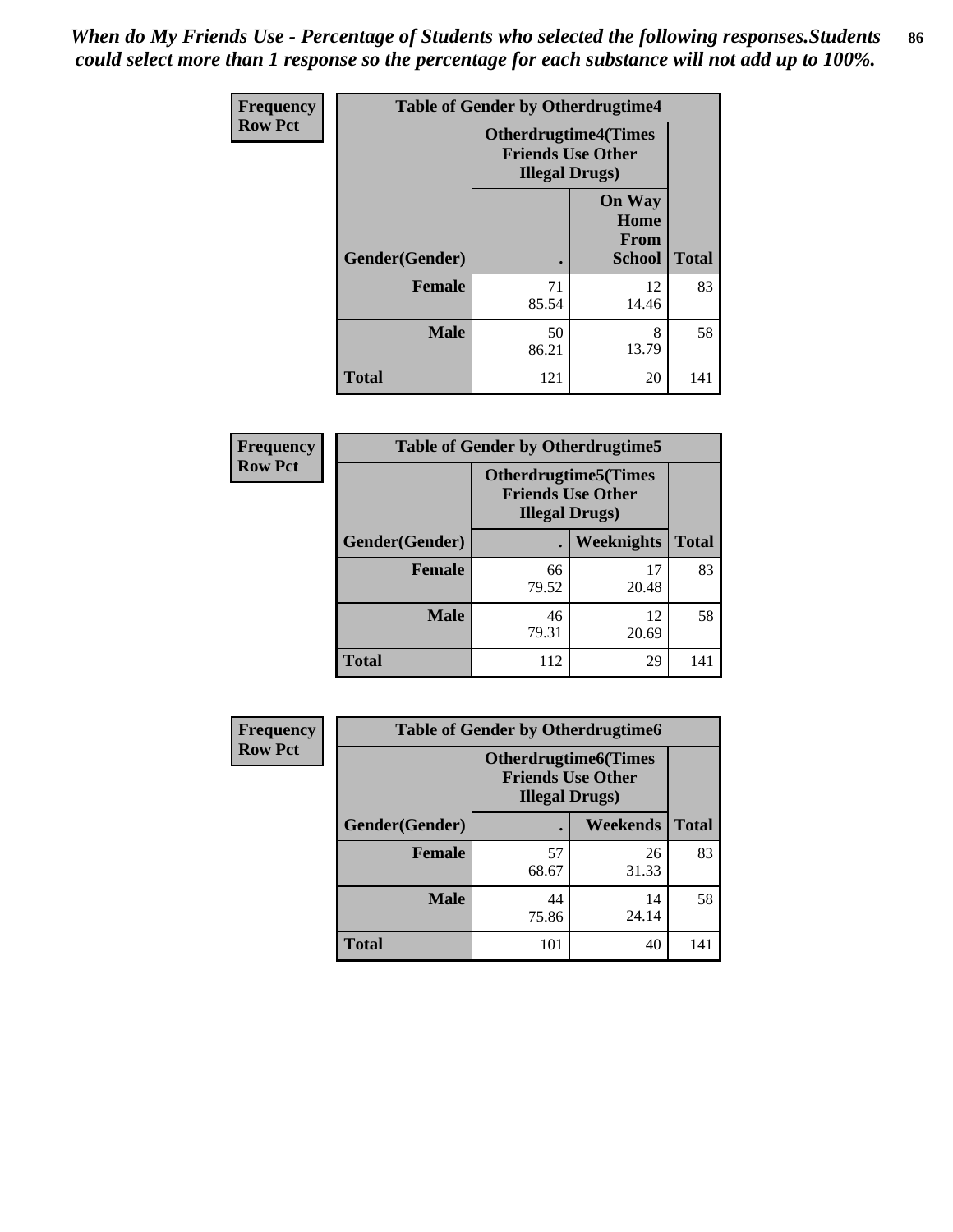## *Other Questions* **87**

| <b>Frequency</b> | <b>Table of Gender by Educationalcohol</b> |                                                                                                                                       |             |              |
|------------------|--------------------------------------------|---------------------------------------------------------------------------------------------------------------------------------------|-------------|--------------|
| <b>Row Pct</b>   |                                            | <b>Educationalcohol</b> (I<br>have been taught<br>about alcohol,<br>tobacco,<br>and other drugs<br>within the last year<br>at school) |             |              |
|                  | Gender(Gender)                             | N <sub>0</sub><br><b>Yes</b>                                                                                                          |             | <b>Total</b> |
|                  | <b>Female</b>                              | 62<br>74.70                                                                                                                           | 21<br>25.30 | 83           |
|                  | <b>Male</b>                                | 34<br>58.62                                                                                                                           | 24<br>41.38 | 58           |
|                  | <b>Total</b>                               | 96                                                                                                                                    | 45          | 141          |

| Frequency      | <b>Table of Gender by Rodedrinking</b> |                                                                                                                     |                |              |  |
|----------------|----------------------------------------|---------------------------------------------------------------------------------------------------------------------|----------------|--------------|--|
| <b>Row Pct</b> |                                        | Rodedrinking(In<br>the past 30 days I<br>have ridden in a<br>car with a driver<br>who had been<br>drinking alcohol) |                |              |  |
|                | Gender(Gender)                         | Yes                                                                                                                 | N <sub>0</sub> | <b>Total</b> |  |
|                | <b>Female</b>                          | 23<br>27.71                                                                                                         | 60<br>72.29    | 83           |  |
|                | <b>Male</b>                            | 12<br>20.69                                                                                                         | 46<br>79.31    | 58           |  |
|                | <b>Total</b>                           | 35                                                                                                                  | 106            | 141          |  |

| Frequency      | <b>Table of Gender by Drugsschool</b> |                                                                                                                                     |                |              |
|----------------|---------------------------------------|-------------------------------------------------------------------------------------------------------------------------------------|----------------|--------------|
| <b>Row Pct</b> |                                       | <b>Drugsschool</b> (During<br>the past 12 months,<br>I have been offered,<br>sold,<br>or given illegal drugs<br>on school property) |                |              |
|                | Gender(Gender)                        | Yes                                                                                                                                 | N <sub>0</sub> | <b>Total</b> |
|                | <b>Female</b>                         | 15<br>18.07                                                                                                                         | 68<br>81.93    | 83           |
|                | <b>Male</b>                           | 17<br>29.31                                                                                                                         | 41<br>70.69    | 58           |
|                | <b>Total</b>                          | 32                                                                                                                                  | 109            | 141          |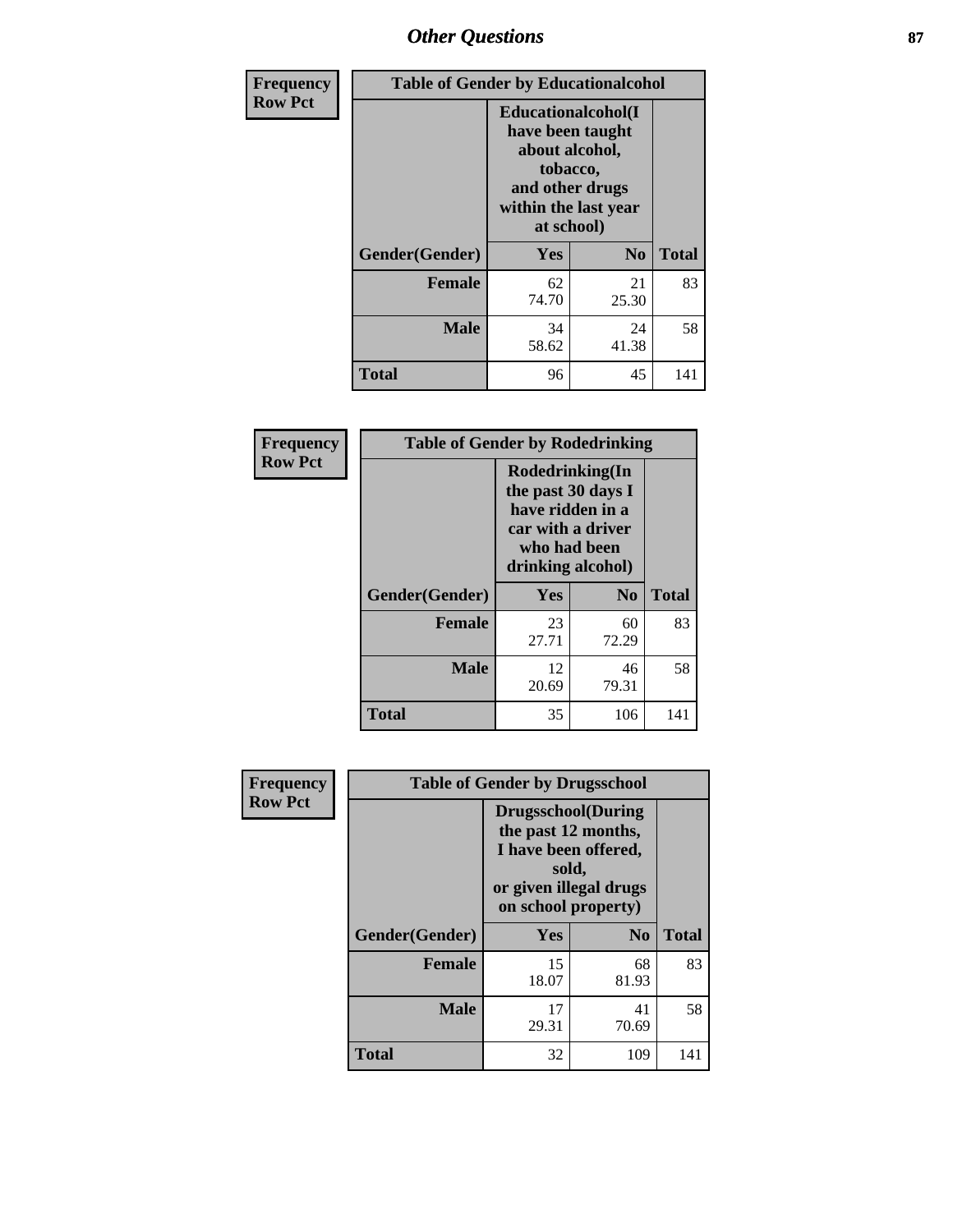*Other Questions* **88**

**Frequency Row Pct**

| <b>Table of Gender by Bingedrinking</b> |             |                                                                                                         |           |                |                        |                        |              |
|-----------------------------------------|-------------|---------------------------------------------------------------------------------------------------------|-----------|----------------|------------------------|------------------------|--------------|
|                                         |             | Bingedrinking(I have drunk five or<br>more drinks of alcohol at one sitting<br>during the last 30 days) |           |                |                        |                        |              |
|                                         | $\bf{0}$    | 1 or<br>2                                                                                               | 3 to<br>5 | 10<br>to<br>19 | 20<br>to<br>29         | All<br>30              |              |
| Gender(Gender)                          | <b>Days</b> | days                                                                                                    | days      | days           | days                   | days                   | <b>Total</b> |
| <b>Female</b>                           | 72<br>86.75 | 4<br>4.82                                                                                               | 0<br>0.00 | 3<br>3.61      | $\mathfrak{D}$<br>2.41 | $\overline{c}$<br>2.41 | 83           |
| <b>Male</b>                             | 50<br>86.21 | $\mathfrak{D}$<br>3.45                                                                                  | 3<br>5.17 | 2<br>3.45      | 1.72                   | $\theta$<br>0.00       | 58           |

| Frequency      | <b>Table of Gender by Educationaids</b> |                                                                                                 |                |              |
|----------------|-----------------------------------------|-------------------------------------------------------------------------------------------------|----------------|--------------|
| <b>Row Pct</b> |                                         | <b>Educationaids</b> (I<br>have been taught<br>about HIV/AIDS<br>at school in the<br>past year) |                |              |
|                | Gender(Gender)                          | Yes                                                                                             | N <sub>0</sub> | <b>Total</b> |
|                | <b>Female</b>                           | 52<br>62.65                                                                                     | 31<br>37.35    | 83           |
|                | <b>Male</b>                             | 34<br>58.62                                                                                     | 24<br>41.38    | 58           |
|                | <b>Total</b>                            | 86                                                                                              | 55             | 141          |

| <b>Frequency</b> | <b>Table of Gender by Suicideconsider</b> |                 |                |              |
|------------------|-------------------------------------------|-----------------|----------------|--------------|
| <b>Row Pct</b>   |                                           | Suicideconsider |                |              |
|                  | Gender(Gender)                            | Yes             | N <sub>0</sub> | <b>Total</b> |
|                  | <b>Female</b>                             | 10<br>12.05     | 73<br>87.95    | 83           |
|                  | <b>Male</b>                               | 13.79           | 50<br>86.21    | 58           |
|                  | <b>Total</b>                              | 18              | 123            | 141          |